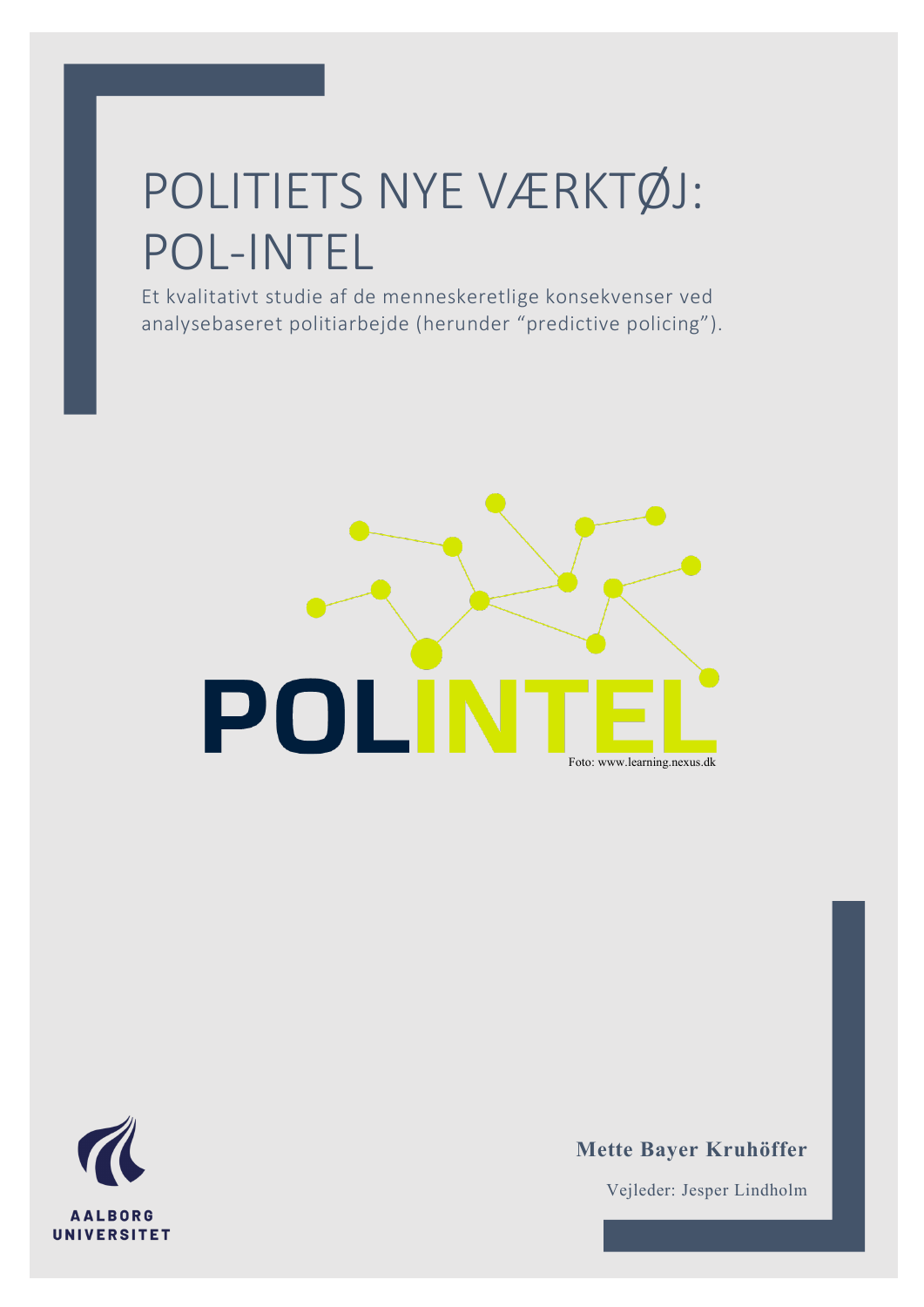# **Titelblad**

## **Dansk titel**

Politiets nye værktøj: POL-INTEL. Et kvalitativt studie af de menneskeretlige konsekvenser ved analysebaseret politiarbejde (herunder "predictive policing").

## **Engelsk titel**

The police's new tool: POL-INTEL. A qualitative study of the human rights consequences of analysis-based policing (including "predictive policing").

#### **Projekt**

Kandidatspeciale ved Aalborg Universitet.

## **Projektets fagområde**

Politiret og menneskeret.

#### **Afleveringsdato**

2. december 2021.

#### **Omfang**

142.615 anslag inkl. mellemrum.

**Vejleder** Jesper Lindholm.

## **Udarbejdet af**

Mette Bayer Kruhöffer. Studienummer: 20153551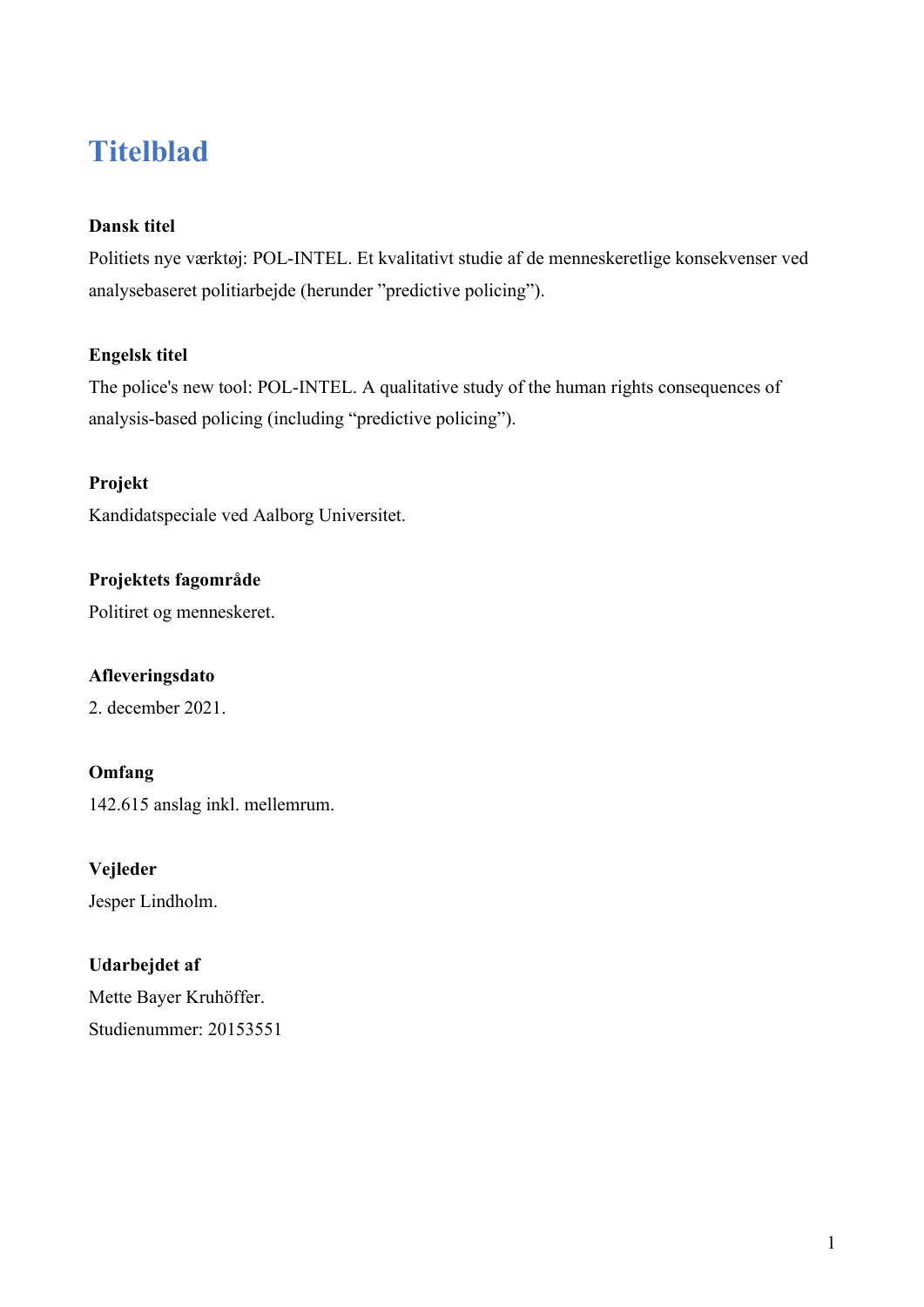## **INDHOLDSFORTEGNELSE**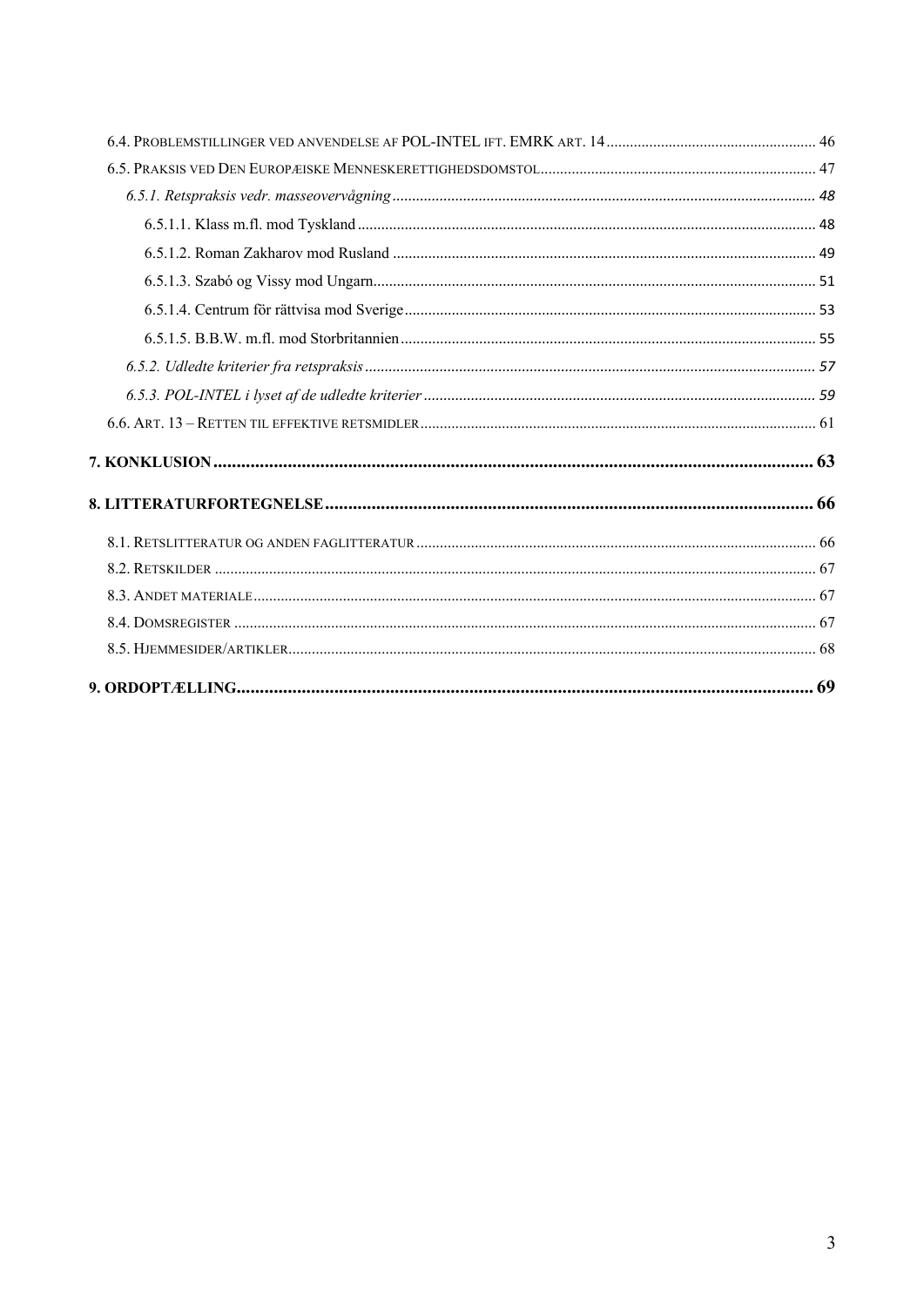## **Abstract**

Crime is becoming more complex as technology evolves. This also leads to a development in terrorism and cyber-attacks, which poses a threat to national security. Therefore, the police may be forced to adopt new methods to be able to deal with this. The terrorist attack in 2015 in Copenhagen emphasized the need for new methods. This led to the implementation of section 2 a of the Danish Police Act and the purchase of POL-INTEL. The purpose of this thesis is to investigate the human rights issues related to the use of POL-INTEL in Denmark.

Firstly, POL-INTEL can be used for predictive policing which is why the thesis will shed some light on different types of policing. POL-INTEL is relatively new in Denmark and the legal situation regarding its use and possible issues are unclear. The thesis will examine the purpose of using a system such as POL-INTEL, which is based on algorithms, and clarify the scope of the application. For this purpose, section 2 a of the Danish Police Act, executive orders and legal motives will be accounted for. Secondly, the thesis presents the concepts of the right to respect for private and family life in Article 8 and the prohibition of discrimination in Article 14 of the European Convention on Human Rights. This is done to assess issues that the use of POL-INTEL raises in relation to these provisions. Furthermore, the thesis incorporates case law of the European Court of Human Rights on mass surveillance. Hereafter, criteria are derived on what Member States should observe in mass surveillance and the assessment of whether it constitutes an infringement of the fundamental rights of the individual. Finally, the thesis will briefly explain the right to an effective remedy in Article 13, as the assessment of the provision is closely related to the assessment of whether there has been a violation of Article 8.

Based on the assessment on the implementation of section 2 a of the Danish Police Act, the purchase of POL-INTEL and the analysis of case law from the European Court of Human Rights regarding mass surveillance, it can be concluded that the use of POL-INTEL raises human rights issues. It can also be concluded that the Ministry of Justice lacks the competence to make the assessment of what is "strictly necessary" in a democratic society. It is noted that the Danish regulation of POL-INTEL lacks sufficient and effective safeguards that can prevent abuse and arbitrariness. Therefore, it can be deduced on this basis that there is a considerable risk of violating the human rights specified in the convention, more specifically the Danes' right to privacy, family life, home and correspondence according to Article 8 and the right not to be subjected to discrimination under Article 14.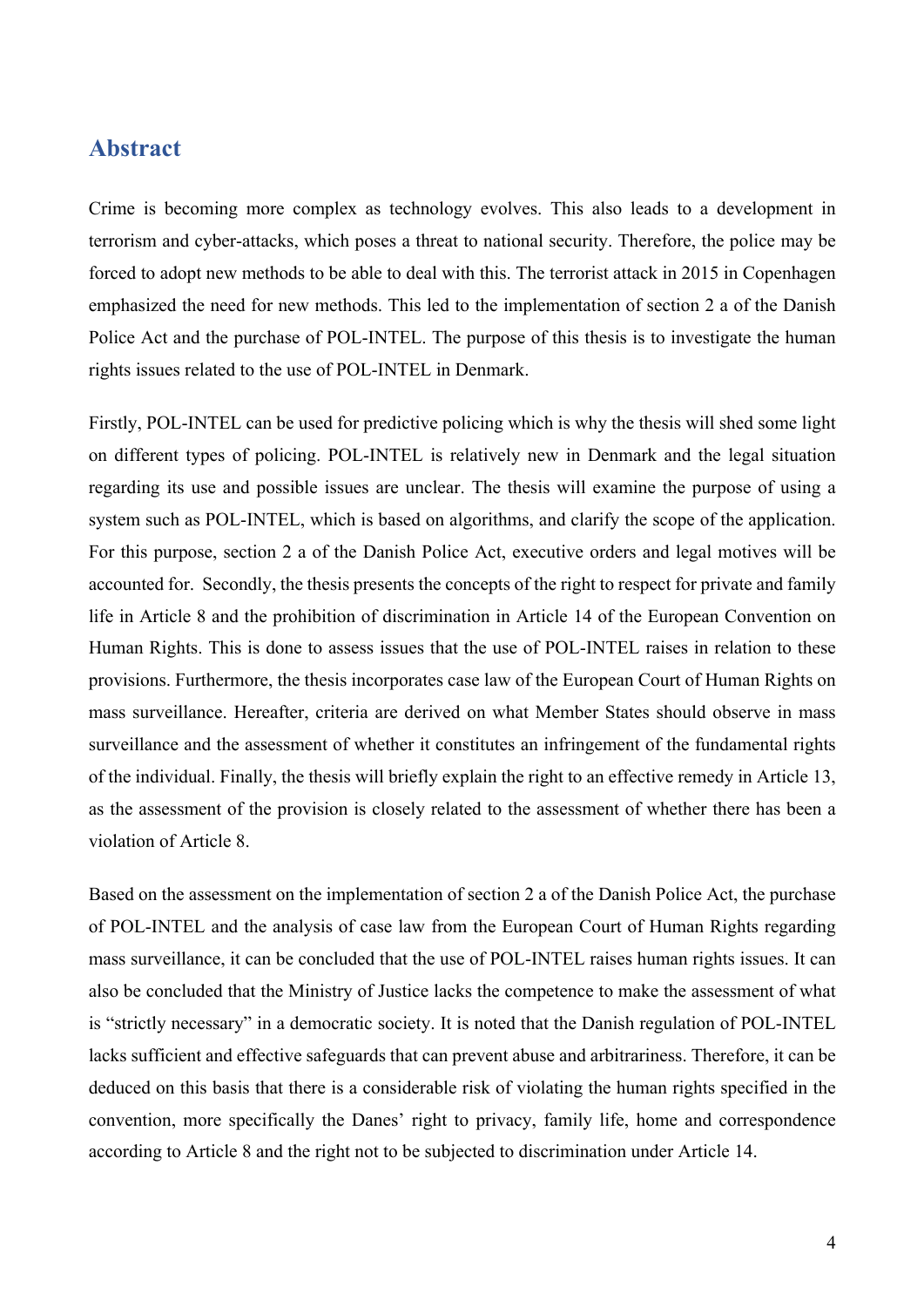## **1. Indledning og problemformulering**

Bekæmpelse af kriminalitet prioriteres højt, men ligesom samfundet udvikler sig, gør kriminaliteten det samme. Den stigende kompleksitet i kriminalitetsbilledet medfører at den retlige ramme, som dikterer politiets virksomhed<sup>1</sup>, tilsvarende bliver mere kompleks. For at håndtere nye kriminalitetsformer kan politiet blive bedt om, eller være nødsaget til at tage nye eller andre midler i brug. Når politiet gør dette, kan der opstå problemer med at fastlægge de nye retlige rammer, hvorunder politiet skal arbejde. I den proces må man have det legitime formål om bekæmpelse af kriminaliteten for øje, men samtidig også vurdere, hvorvidt nye værktøjer kan være i strid med individers grundlæggende rettigheder.

Efter terrorangrebet i København i februar 2015 oplevede det danske politi, hvordan den komplekse kriminalitet var i udvikling. Terror er en trussel mod samfundet og en trussel, som kan være svær at bekæmpe, hvis ikke politiet har værktøjerne til det. Derfor indkøbte Danmark i 2017 det amerikanske IT-system POL-INTEL, som benytter sig af tværgående informationsanalyser. Dette er i et forsøg på at forhindre lignende hændelser. Indkøbet og anvendelsen af POL-INTEL er hjemlet i politilovens § 2 a, som blev indført i 2017.

POL-INTEL er udviklet af det amerikanske softwarefirma Palantir. De teknologiske systemer, som POL-INTEL, der muliggør overvågning, har været udsat for kritik i udlandet. Kritikken kommer bl.a. fra USA og Storbritannien. Noget af kritikken har været, at den data som POL-INTEL indeholder, kommer til at erstatte politi-intuition, og at algoritmer kommer til at afløse traditionelt politiarbejde. 2 Men det nyindkøbte system betyder også for politiet, at deres arbejdsprocesser angiveligt bliver hurtigere og mere effektive, bl.a. fordi der sker en sammenholdelse af data fra flere registre, hvilket dermed kan føre til en kortere efterforskningsperiode.

Et andet kritikpunkt har været på grund af det paradigmeskifte, som det kan medføre hos politiet. Paradigmeskiftet består i, at politivirksomheden går fra at være opklarende til at være forudsigende, også kaldet "predictive policing". Selvom POL-INTEL får meget kritik for det forudsigende element, så har vicepolitimester Ole Andersen i 2018 til en artikel hos Teknologiens Mediehus udtalt, at det danske politi ikke gør brug af "predictive policing", og dermed ikke anvender individualiseret brug af POL-INTEL. Dette skyldes, at man i Danmark mener. at datagrundlaget i dansk kriminalitet er for

<sup>1</sup> Lov nr. 444 af 9. juni 2004 om politiets virksomhed, jf. lovbekendtgørelse nr. 1270, af 29. november 2019 (Politiloven), § 2.

<sup>2</sup> Frederik Kulager, *"For fire år siden fik politiet et "supervåben". Her er, hvordan det har transformeret ordensmagten"*, Artikel på Zetland.dk, (https://www.zetland.dk/historie/sO9kBG7W-aOZj67pz-04ca0)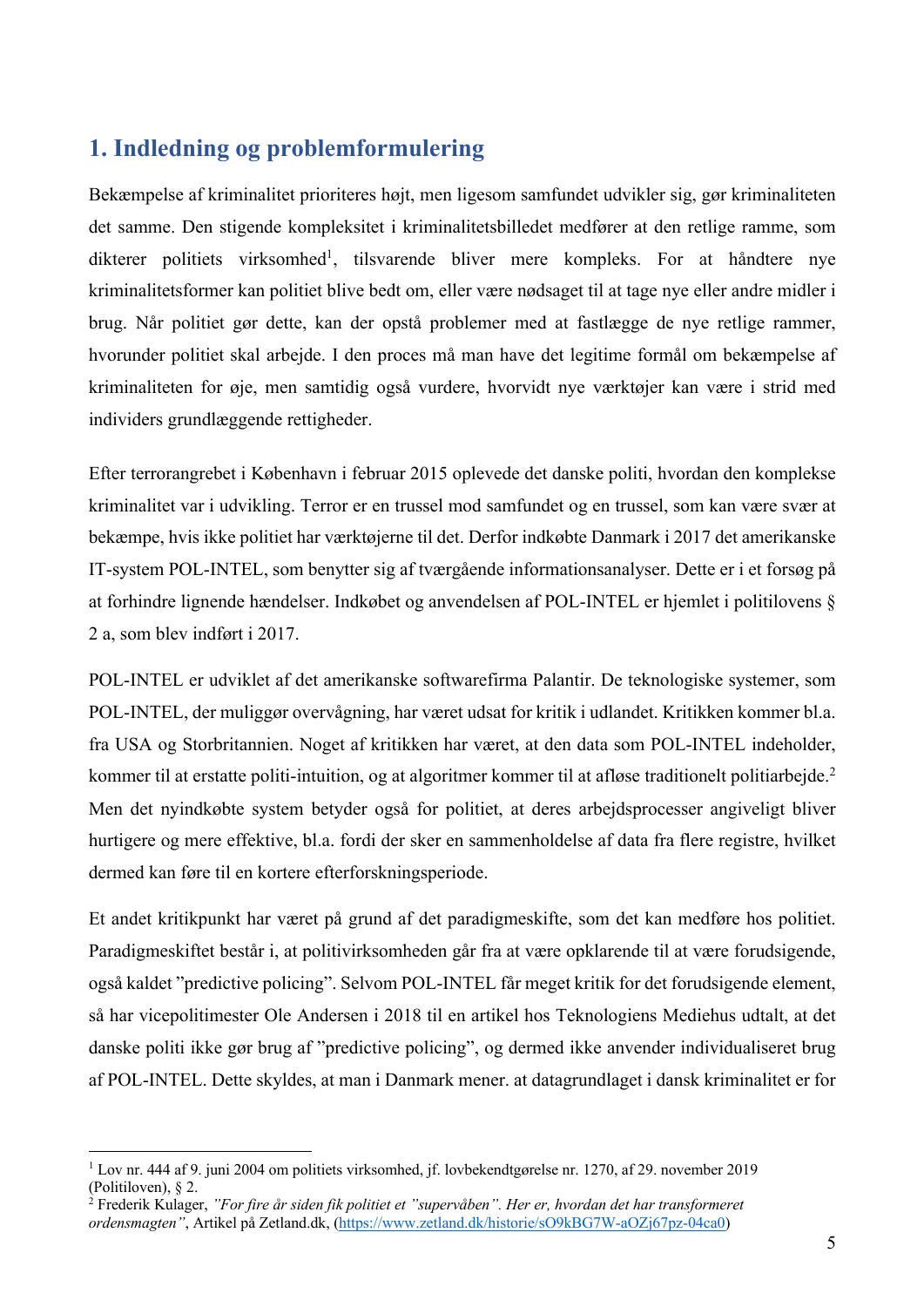lavt.<sup>3</sup> Dog udtaler han også, at han synes "predictive policing" kunne være interessant.<sup>4</sup> Politilovens § 2 a forbyder ikke decideret analyser på individniveau eller forudsigende politiarbejde, men giver derimod en bred hjemmel til at indsamle og behandle oplysninger. Således har det danske politi en hjemmel til at udøve "predictive policing", selvom det på nuværende tidspunkt angiveligt ikke udøves.

Behandling af personoplysninger og en vis grad af øget overvågning af borgerne aktualiserer imidlertid visse menneskerettighedsrelaterede problemstillinger. Forebyggende politiarbejde giver særligt anledning til at overveje art. 8 i Den Europæiske Menneskerettighedskonvention (herefter EMRK) om retten til privatliv og familieliv, og art. 14 om forbud mod diskrimination. Hvor går grænsen mellem at sikre tryghed, beskytte friheden og retten til ikke at blive udsat for diskrimination, og på den anden side samfundets ønske om at bekæmpe kriminalitet?

Dette vil søges besvaret i specialeafhandlingen gennem besvarelse af følgende problemformulering:

#### **Hvilke menneskeretlige problemstillinger aktualiseres gennem anvendelsen af POL-INTEL?**

I specialet behandles først de forskellige typer af policing i afsnit 4, hvor fokus er på "predictive policing". Herefter vil afsnit 5 have fokus på at belyse politilovens § 2 a og de hensigter i lovforslaget, der lå til grund for implementeringen. I afsnit 5.3 vil der være en beskrivelse af POL-INTEL som analyseværktøj og Palantir som softwareudbyder. Afsnit 5.3.2 afslutter fremstillingen af POL-INTEL ved at inddrage relevant kritik til IT-systemet fra fagpersoner.

I afsnit 6 vil EMRK art. 8 og 14 blive beskrevet, hvoraf disse er særlige relevante for at besvare problemformuleringen. I forlængelse heraf vil der være en diskussion, hvor disse bestemmelser sammenholdes med de menneskeretlige problemstillinger, som aktualiseres ved brugen af POL-INTEL. I afsnit 6.5 vil retspraksis fra Den Europæiske Menneskerettighedsdomstol (herefter kaldet EMD), omhandlende masseovervågning, blive analyseret for at undersøge EMD's vurdering af relaterede problemstillinger. Herefter vil der på denne baggrund blive udledt en række kriterier for anvendelsen af IT-systemer, som POL-INTEL, der muliggør hemmelig masseovervågning.

I afsnit 6.7 vil art. 13, om retten til effektive retsmidler, blive kort omtalt. Specialets problemformulering er, hvilke menneskeretlige problemstillinger, der aktualiseres gennem

<sup>3</sup> Adam Fribo, "*Rigspolitiet lover: Vi bruger ikke Pol-intel til predictive policing*", Artikel på version2.dk, https://www.version2.dk/artikel/rigspolitiet-lover-vi-bruger-ikke-pol-intel-predictive-policing-1092642

<sup>4</sup> Adam Fribo, "*Rigspolitiet lover: Vi bruger ikke Pol-intel til predictive policing*", Artikel på version2.dk, https://www.version2.dk/artikel/rigspolitiet-lover-vi-bruger-ikke-pol-intel-predictive-policing-1092642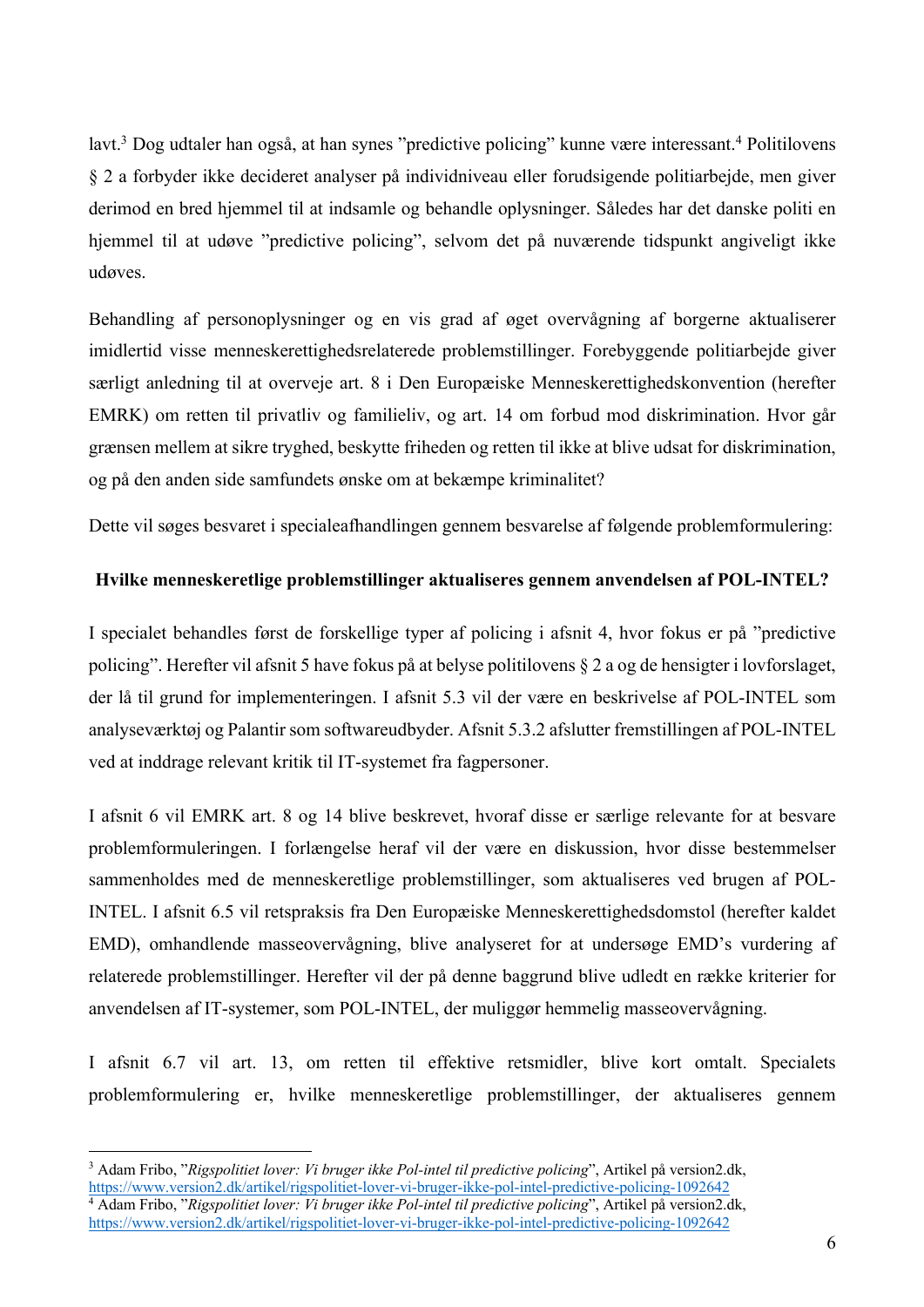anvendelsen af POL-INTEL. På baggrund heraf er det naturligt at afslutte projektet med en kort omtale af at enhver, der krænkes ved brugen af POL-INTEL, og dermed krænkes ved de i konventionens anerkendte rettigheder og friheder, skal have adgang til effektive retsmidler.

## **2. Afgrænsning**

En afgrænsning er særligt vigtig for at målrette indholdet af kandidatspecialet, således problemformuleringen på bedst mulig vis bliver besvaret. Det betyder, at der fokuseres på de menneskeretlige problemstillinger, som aktualiseres gennem anvendelsen af POL-INTEL efter politilovens § 2 a. En fremstilling af forskellige typer policing vil indgå, hvoraf den vigtigste i denne fremstilling er "predictive policing". Det betyder at "smart policing" og "intelligence-led policing" kun kort vil blive belyst. I forlængelse af implementeringen af politilovens § 2 a blev toldloven ligeledes ændret, hvilket angik oplysninger om flypassagerer. Dette er ikke relevant til besvarelsen af problemformuleringen, og vil derfor ikke blive behandlet.

For at kunne besvare problemformuleringen angående de menneskeretlige problemstillinger, er det relevant for forståelsen og diskussionen heraf, at belyse politilovens § 2 a, hertil hørende lovforslag, bekendtgørelser, høringssvar og diverse betragtninger.

Persondataretten er relevant ved diskussionen af POL-INTEL. Persondatalovens § 1, stk. 2, 1. pkt. vil kort blive nævnt i afsnit 5.1 for at belyse den hjemmelsmæssige forskel der er, når der skal foretages behandling og indsamling af personoplysninger i hhv. persondataloven og politiloven. Herefter vil persondataretten ikke nærmere blive gennemgået.

I afsnit 5.3.3 vil specialet kort komme ind på ytringsfriheden i art. 10 for at belyse et kritikpunkt til systemer som POL-INTEL. Art. 10 vil ikke blive behandlet selvstændigt, men bliver kort nævnt for at beskrive kritikken vedrørende "the chilling effect".

I afsnit 6.1.1 bliver de fire beskyttelsesinteresser i art. 8 gennemgået. Her vil begrebet "familieliv" kun blive behandlet i et begrænset omfang. Grunden til denne afgrænsning skyldes at retten til respekt for familieliv ikke har en betydelig relevans for diskussionen af de menneskeretlige konsekvenser af POL-INTEL. Desuden vil definitionerne af de fire beskyttelsesinteresser kun blive gennemgået i relation til det, der har betydning for masseovervågning og POL-INTEL.

I forhold til retspraksis på området har det ikke været muligt at finde relevant retspraksis, som omhandler politilovens § 2 a. Dog vil der i forlængelse af den menneskeretlige diskussion blive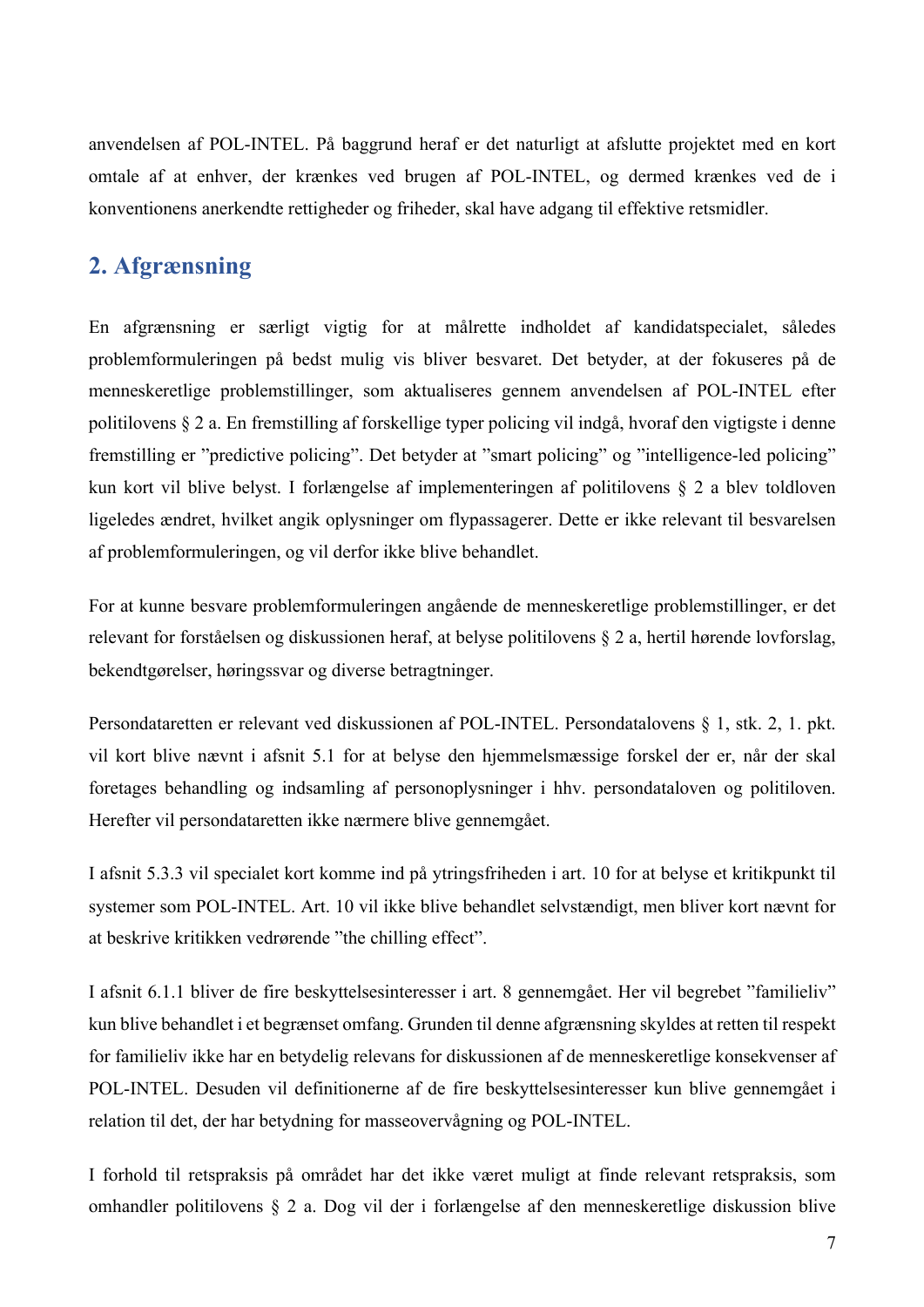inddraget afgørelser fra EMD, som belyser problemstillingen ved masseovervågning af samfundets borgere og hvilke udfordringer det kan have i relation til de menneskeretlige garantier i EMRK art. 8 og 13. Afgørelserne angår ikke forbuddet mod diskrimination efter art. 14. Hertil skal det også bemærkes, at EMRK tillige indeholder et generelt forbud mod diskrimination i konventionens 12. tillægsprotokol. Den adskiller sig særligt fra art. 14, idet den ikke er bundet til, om det relevante forhold har en relation til konventionens materielle bestemmelser. Eftersom Danmark har valgt ikke at ratificere konventionens 12. tillægsprotokol, og denne afhandling drejer sig om POL-INTEL i Danmark, vil den ikke blive behandlet i afhandlingen.

Afsnit 6.7 om retten til effektive retsmidler efter art. 13 vil kort komme ind på sammenhængen mellem art. 13 og art. 35, men art. 35 vil ikke blive gennemgået selvstændigt.

## **3. Metode**

#### **3.1. Metodevalg**

For at kunne foretage den menneskeretlige undersøgelse af anvendelsen af POL-INTEL, vil den retsdogmatiske metode blive anvendt. Dette omfatter en analyse af relevante retskilder på området med det formål at fastsætte, hvad gældende ret er (de lege lata). <sup>5</sup> Formålet med metoden retter sig ikke mod at løse konkrete tvister, men derimod at beskrive, analysere, systematisere og kategorisere gældende ret.6 Dette er for at få fastlagt eventuelle retningslinjer eller kriterier for et område, som f.eks. i dette speciale, når der sker anvendelse af POL-INTEL, hvor retstilstanden er ny og dermed usikker.

I lyset af de menneskeretlige problemstillinger i forhold til POL-INTEL, vil specialet inddrage politiloven, lovforslag nr. 171 af 29. marts 2017, bekendtgørelse om politiets behandling af oplysninger i forbindelse med tværgående informationsanalyser, høringssvar fra Justitsministeriet og EMRK art. 8, 13 og 14. Retslitteratur og anden faglitteratur bidrager til forståelsen af en problemstilling på et område, hvor der ikke foreligger mange retskilder. Derfor vil relevante betragtninger blive inddraget fra Mette Volquartzen, ph.d. i jura, og Henrik Stevnsborg, dr.phil. ved Det Juridiske Fakultet ved Københavns Universitet. Denne litteratur anses ikke for en retskilde i den nordiske retskildemetode, men bidrager til fortolkningen og til at belyse retsstillingen. En rapport fra menneskerettighedsorganisationen Liberty vil også blive inddraget, hvilket kan betegnes som anden

<sup>5</sup> Carsten Munk-Hansen, "*Retsvidenskabsteori",* Jurist- og Økonomforbundets Forlag, 2018, 2. udgave, s. 64.

<sup>6</sup> Jens Evald & Sten Schaumburg-Müller, "*Retsfilosofi, retsvidenskab & retskildelære*", Jurist og Økonomforbundets Forlag, 2004, 1. udgave, s. 212.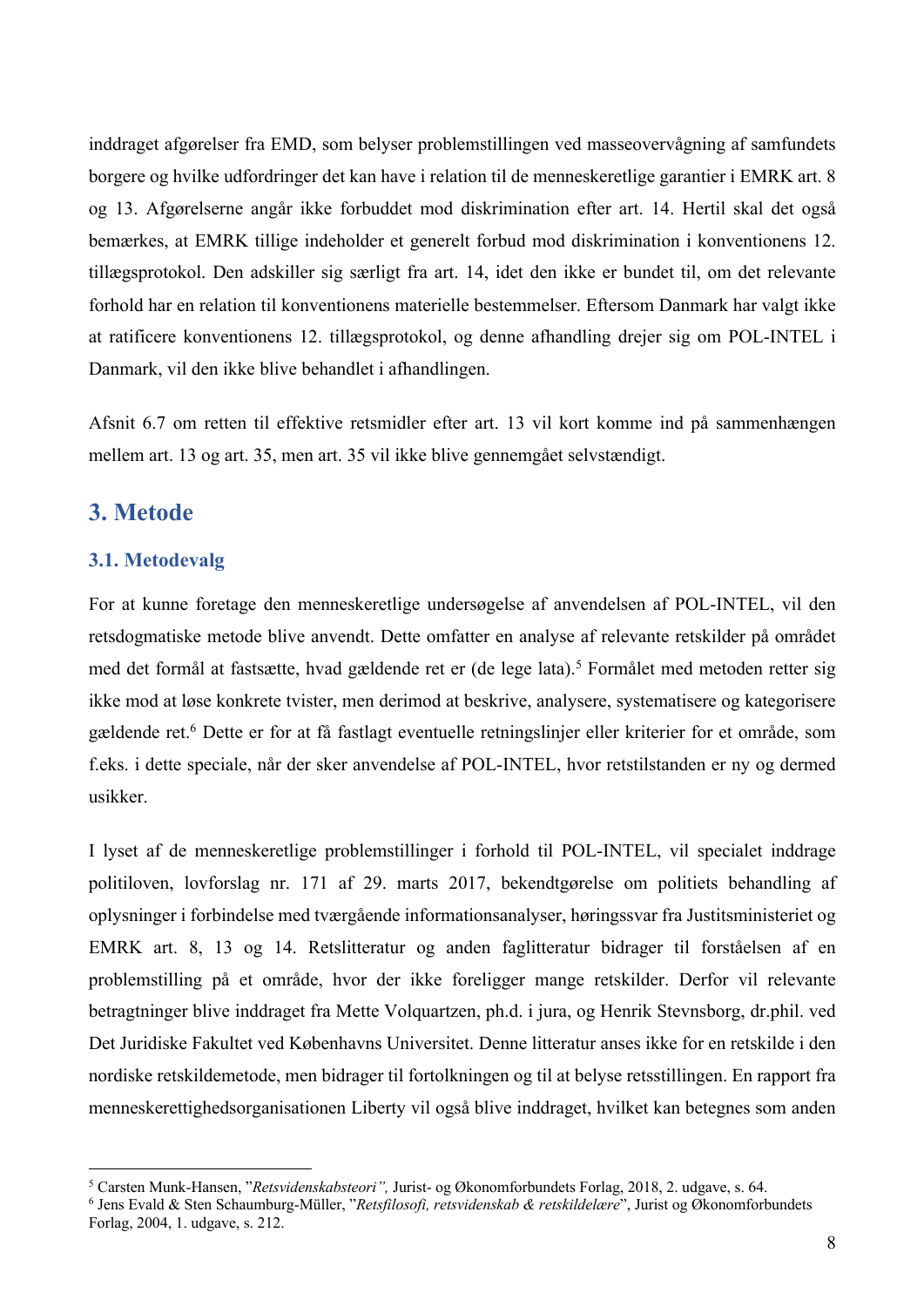faglitteratur. Heller ikke sådan en publikation er en retskilde, men kan medvirke til at belyse problemstillingen yderligere. Diverse artikler fra online nyhedsmedier vil også i et vist omfang inddrages for at belyse visse udtalelser fra bl.a. Rigspolitiet og Institut for Menneskerettigheder. Retspraksis fra EMD omhandlende masseovervågning vil blive analyseret for at bidrage til en forståelse af, hvilke menneskeretlige problemstillinger dette aktualiserer og særligt, hvordan EMD vurderer disse.

#### **3.2. Retskilder**

Retskilderne ifølge nordisk tradition er loven, retspraksis, sædvane og forholdets natur. <sup>7</sup> Sædvane og forholdets natur vil dog ikke få en større betydning for at besvare problemformuleringen. Udgangspunktet for nærværende speciale vil være loven, idet retstilstanden vedrørende POL-INTEL i Danmark er relativ ny. Politilovens § 2 a blev tilføjet til den daværende politilov i 2017 med Lov nr. 671 af 8. juni 2017 "Lov om ændring af lov om politiets virksomhed og toldloven". Med denne ændring og dermed tilføjelse til politiloven, fik politiet nu hjemmel til at anvende tværgående informationsanalyser med hjælp af det nyindkøbte POL-INTEL.

For at forstå hensigten og overvejelserne bag implementeringen af politilovens § 2 a, er det relevant at inddrage lovforslagets bemærkninger, som fremgår af L171 af 29. marts 2017 *"*Forslag til Lov om ændring af lov om politiets virksomhed og toldloven (Politiets anvendelse af databaserede analyseredskaber og adgang til oplysninger om flypassagerer)". Lovforslaget vil i den senere fremstilling blot omtales som "L171". Lovforarbejder anses ikke for en selvstændig retskilde<sup>8</sup>, men bidrager derimod til fortolkningen af loven.9 Samtidig med at forstå overvejelserne med implementeringen af § 2 a, er det også relevant at undersøge, hvorvidt der i overvejelserne ligeledes har været inddraget menneskeretlige perspektiver, og særligt om hjemlen til POL-INTEL har givet anledning til at overveje potentielle menneskeretlige problemstillinger.

Det er nødvendigt at belyse bekendtgørelse nr. 1078 af 20. september 2017 om politiets behandling af oplysninger i forbindelse med tværgående informationsanalyser (herefter kaldet bekendtgørelse nr. 1078), for at forstå den specifikke regulering af politilovens § 2 a. Bekendtgørelser er generelle og derfor bindende for borgeren og offentlige myndigheder ved kundgørelse i Lovtidende.<sup>10</sup> Det fremgår

<sup>7</sup> Jens Evald, "*Retskilderne og den juridiske metode*", Jurist- og Økonomforbundets Forlag, 2000, 2. udgave, s. 7.

<sup>8</sup> Jf. de fire angivne retskilder i Jens Evald, "*Retskilderne og den juridiske metode*", Jurist- og Økonomforbundets Forlag, 2000, 2. udgave, s. 7.

<sup>&</sup>lt;sup>9</sup> I den deskriptive retskildeteori indtager forarbejder en central placering som retskilde, hvilket ikke ellers er tilfældet. Derfor vil det ikke blive behandlet yderligere her, Ibid, s. 9.

<sup>10</sup> Jens Evald, "*Retskilderne og den juridiske metode*", Jurist- og Økonomforbundets Forlag, 2000, 2. udgave, s. 33.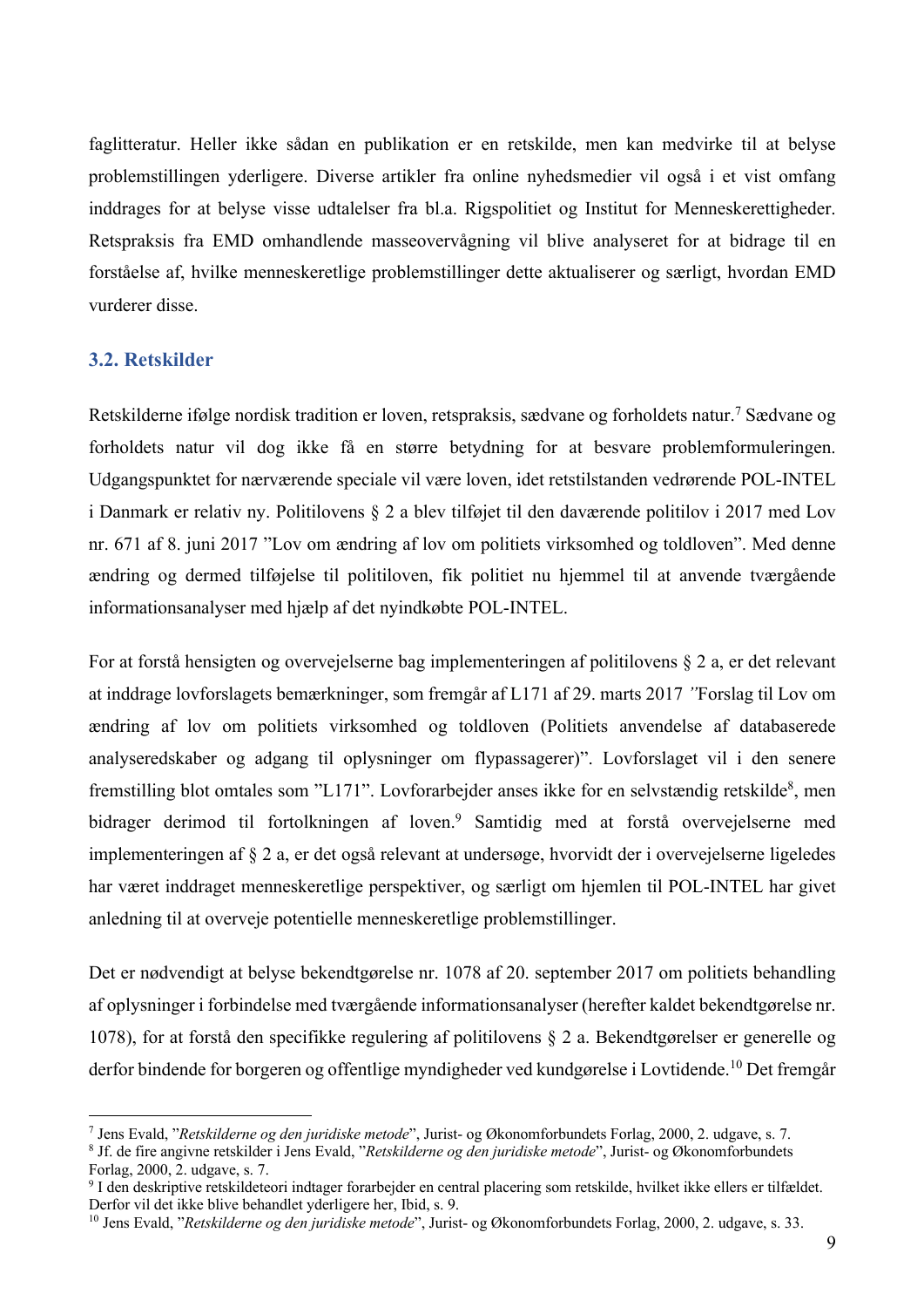af politilovens § 2 a, stk. 3, at justitsministeren fastsætter nærmere regler for politiets behandling af oplysninger efter stk. 1 og 2, herunder formålet for behandling, samt hvilke foranstaltninger, der skal iagttages ved behandlingen. Disse regler er beskrevet i bekendtgørelsen, og en sådan administrativ udstedelse af regler, gør også at fremtidige ændringer i medfør af stk. 3 bliver lettere.

EMRK er central for at kunne besvare problemformuleringen vedrørende de menneskeretlige problemstillinger ved anvendelsen af POL-INTEL. EMRK blev i 1950 vedtaget af Europarådet i Strasbourg. D. 3. september 1953, samme år som EMRK trådte i kraft, ratificerede Danmark ligeledes konventionen, men først i 1992 blev EMRK gjort til en del af dansk lov.<sup>11</sup> Dette betyder at den danske lovgivning skal sikre, at borgernes rettigheder efter konventionen ikke krænkes. Art. 8, 13 og 14 vil blive diskuteret nærmere i fremstillingen. Belysningen af netop disse bestemmelser er vigtig for at kunne besvare problemformuleringen og danner grundlag for yderligere diskussion af de afgørelser, der inddrages fra EMD.

EMD's retspraksis er væsentlig for analysen i specialet. EMD blev etableret i 1959 og består af 47 medlemmer, én fra hvert medlemsland af Europarådet. Retspraksis er af betydning for, at borgerne kan forudse deres retsstilling ud fra princippet om at "lige skal behandles lige". Dermed bliver denne lighedsideologi grundlaget for at anse retspraksis for en retskilde.<sup>12</sup> Afgørelser fra EMD har ligeledes til "*formål at belyse, sikre og videreudvikle konventionens rettigheder og friheder*"13, og bidrager dermed til at staterne overholder sine forpligtelser. Når menneskeretlige problemstillinger skal afgøres, er det svært at komme udenom anvendelse af praksis, idet EMD på mange retsområder har fastsat detaljerede generelle kriterier, som bør anvendes når konventionen skal fortolkes.14 Det fremgår af inkorporeringslovens forarbejder "*at danske myndigheder må følge konventionsorganernes retsopfattelse med hensyn til konventionens fortolkning*". <sup>15</sup> Dette understreger betydningen af at inddrage retspraksis fra EMD, særligt når der er tale om en ny retstilstand i Danmark, som med implementeringen af § 2 a. Medlemsstaterne er som følge af art. 46, stk. 1 forpligtet til at rette sig efter EMD's endelige dom. Dermed er de fem afgørelser, som vil blive analyseret og diskuteret i den kommende fremstilling, vigtige for at kunne vurdere, om anvendelsen af POL-INTEL er i overensstemmelse med EMRK og EMD's praksis, vedrørende masseovervågning. Vigtigheden heraf skyldes særligt, at systemet er et nyt område i bekæmpelsen

 $11$  Lov nr. 285 af 29. april 1992 (Inkorporeringsloven).

<sup>12</sup> Carsten Munk-Hansen, "*Retsvidenskabsteori",* Jurist- og Økonomforbundets Forlag, 2018, 2. udgave, s. 215 f.

<sup>13</sup> Jon Fridrik Kjølbro, "*Den Europæiske Menneskerettighedskonvention – For Praktikere*", Jurist- og

Økonomforbundets Forlag, 2020, 5. udgave, s. 15.

<sup>14</sup> Ibid.

<sup>&</sup>lt;sup>15</sup> Betænkning nr. 1546/2014 af Justitsministeriet (Betænkning om inkorporering mv. inden for menneskeretsområdet), s. 47 f.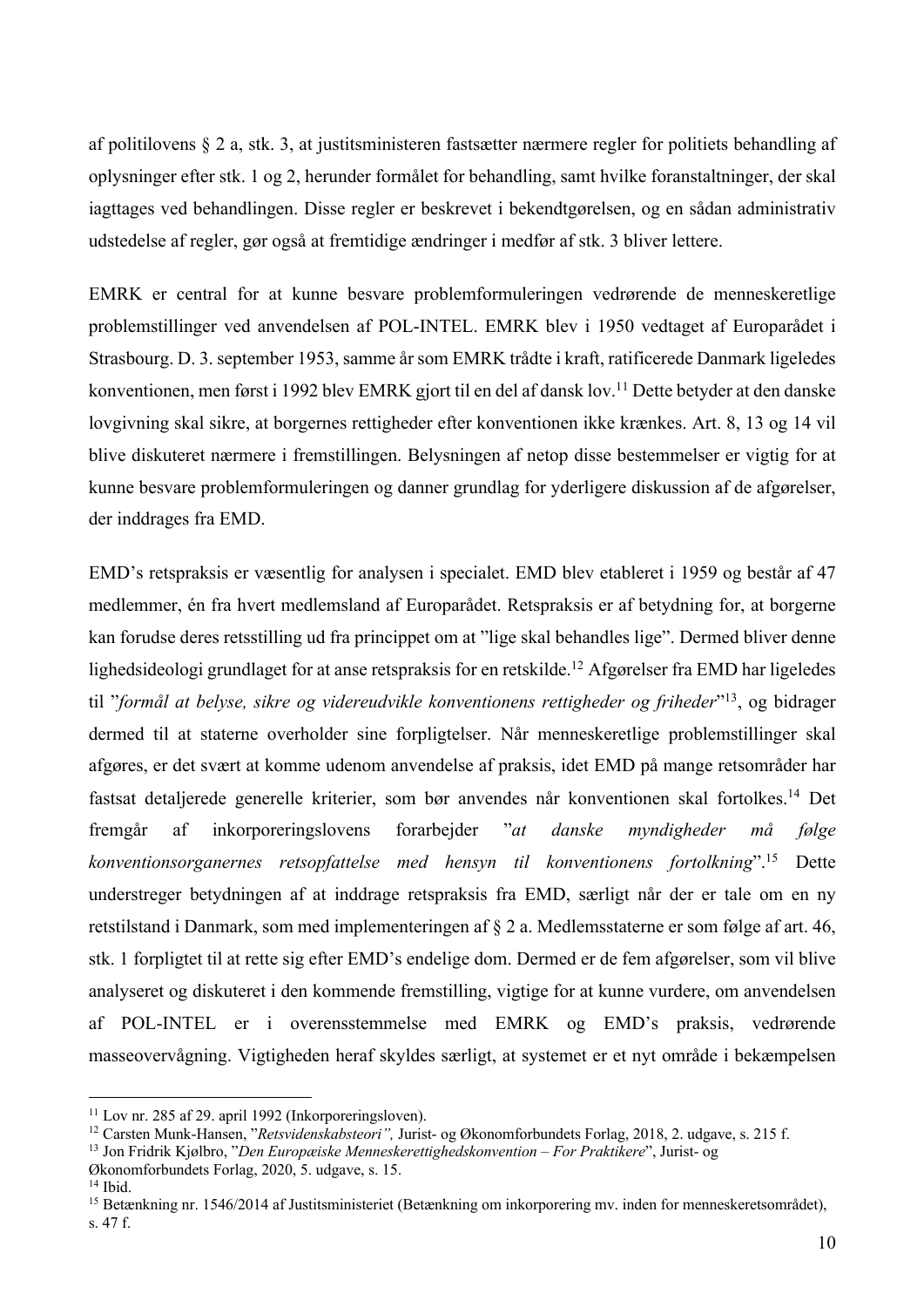mod kompleks kriminalitet og terror. De fem afgørelser omhandler ikke direkte anvendelsen af POL-INTEL, men derimod masseovervågning af samfundets borgere, hvilket giver anledning til lignende menneskeretlige problemstillinger. Der er efter søgning i EMD's database ikke fundet afgørelser, der direkte relaterer sig til brugen af POL-INTEL, hvilket sandsynligvis skyldes, at der er tale om et relativt nyt system. I afsnit 6.1.4 vedrørende offentlige myndigheders behandling og registrering af oplysninger, vil to afgørelser fra EMD kort blive nævnt for at illustrere nogle relevante problematikker. De to afgørelser bliver ikke nærmere analyseret, men skal blot bidrage til forståelsen af de pågældende problemstillinger. Den første afgørelse vedrørende masseovervågning, der vil blive analyseret, er Klass m.fl. mod Tyskland, afsnit 6.5.1.1, som er afsagt d. 6. september 1978. Anden afgørelse er Roman Zakharov mod Rusland, afsnit 6.5.1.2, afsagt d. 4. december 2015 i "Grand Chamber". Tredje afgørelse er Szabó og Vissy mod Ungarn, afsnit 6.5.1.3, som blev afsagt d. 12. januar 2016 i "Fourth Section". Herefter vil to nye afgørelser fra d. 25. maj 2021 afsagt i "Grand Chamber" blive gennemgået, hvilket drejer sig om hhv. Centrum för rättvisa mod Sverige, afsnit 6.5.1.4 og B.B.W. m.fl. mod Storbritannien, afsnit 6.5.1.5. De tre afgørelser fra "Grand Chamber" tillægges stor præjudikatsværdi, idet dette er Storkammeret og EMD's svar på Højesteret.

På baggrund af analysen af ovenstående afgørelser vil der i afsnit 6.5.2 udledes en række kriterier ved hemmelig masseovervågning, som medlemsstaterne skal iagttage for ikke at krænke menneskerettighederne. Herefter vil det i afsnit 6.5.3 blive vurderet, hvorvidt implementeringen og anvendelsen af POL-INTEL er i overensstemmelse med kriterierne fra EMD. Formålet hermed er at beskrive, analysere og systematisere en ukendt retstilstand, som anvendelsen af POL-INTEL er. Dette følger af den retsdogmatiske metode.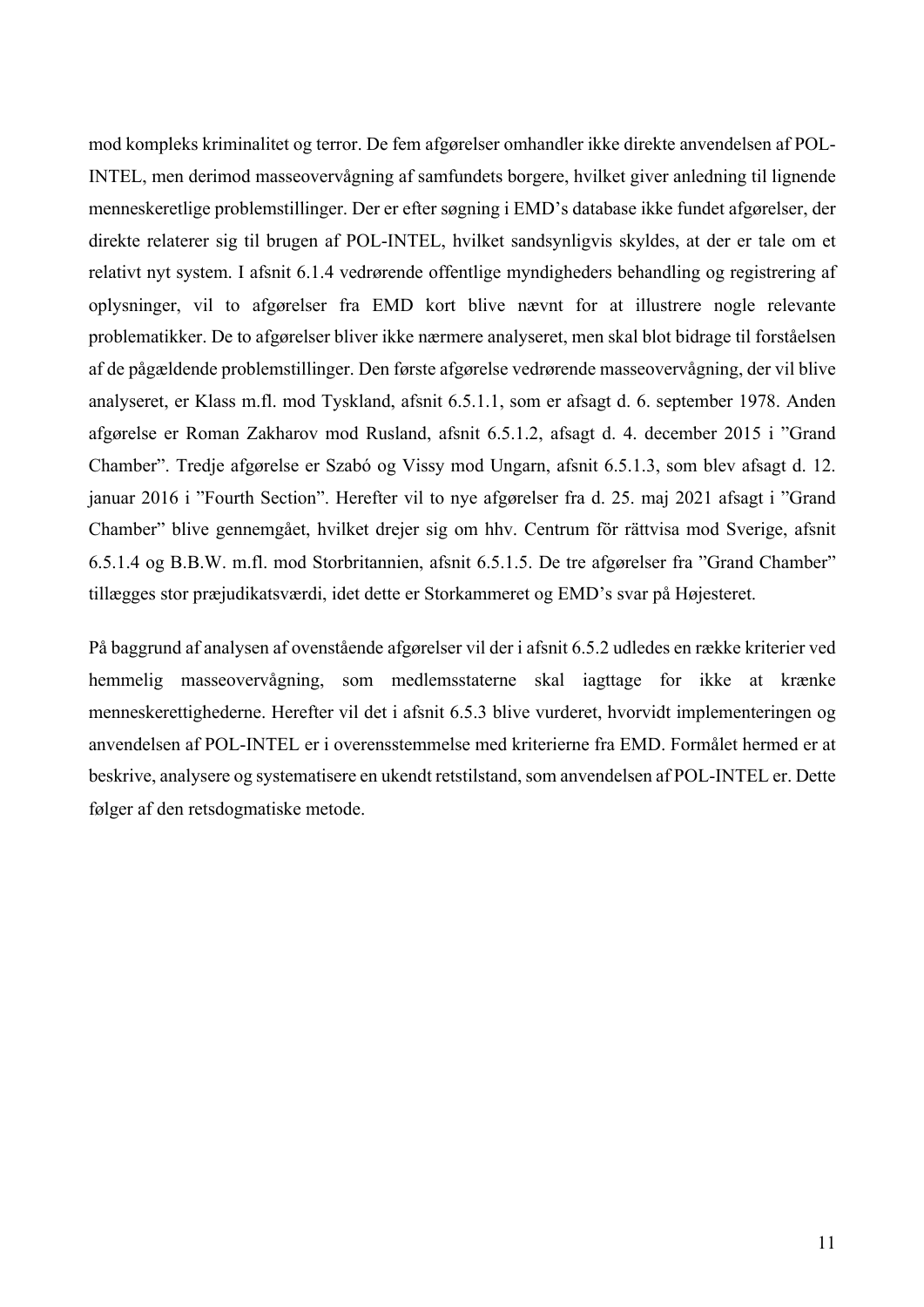## **4. Typer af policing**

Det danske politi udvikler sig i takt med den internationale udvikling, hvilket betyder, at dansk politi anvender "smart policing". "Smart policing" er en paraplybetegnelse for et paradigmeskifte hos politiet16, hvorunder "intelligence-led policing" og "predictive policing" indgår.

Da det danske politi i 2017 fik implementeret det nye IT-system, POL-INTEL, blev strategien med "smart policing" og anvendelsen af tværgående informationsanalyser til en realitet. På sigt betyder det, hvis ikke det allerede anvendes, at det er muligt at forudsige forbrydelser i Danmark og forudsige potentielle gerningspersoner og ofre, hvilket kaldes "predictive policing". Anvendelsen og baggrunden for POL-INTEL i Danmark vil nærmere blive belyst i afsnit 5.3.

Der vil i de følgende afsnit blive beskrevet de tre typer af policing, som hver især beskriver en måde, hvorpå politiet kan udøve deres virksomhed. Herefter vil der i afsnit 4.3.1. blive inddraget nogle betragtninger angående "predictive policing", og hvilke erfaringer man har med det i udlandet. Selvom det er uklart, hvorvidt Danmark anvender POL-INTEL til at forudsige kriminalitet, gør ITsystemet det muligt for det danske politi, hvis de ønsker det. Derfor er det relevant at have et udblik i verden, hvor man har erfaringer med "predictive policing", for at få et indblik i den verden vi i Danmark potentielt selv står overfor.

#### **4.1. Smart policing**

"Smart policing" er en strategi, der samlet beskriver "*ledelse, ressourcer og en bedre og øget brug af data og it".* <sup>17</sup> Som en følge af det stigende og mere komplekse kriminalitetsbillede har politiet været nødsaget til også at tage andre midler i brug for at imødekomme dette, hvilket bl.a. skete i 2017 med implementeringen af POL-INTEL. POL-INTEL er en tydelig illustration af strategien "smart policing", fordi systemet gør brug af øget data og it.

I 2012 blev begrebet "smart policing" beskrevet af Rigspolitichef Jens Henrik Højbjerg som "*alle former for ledelse, der i sidste ende ville føre til bedre brug af de tilgængelige ressourcer i arbejdet*  med operationelle resultater<sup>". 18</sup> Ikke kun i Danmark er begrebet blevet beskrevet. I 2015 blev det i Indien defineret som "*et forsøg på at udnytte de risici, der er forbundet med politiarbejde i smart* 

<sup>16</sup> Mette Volquartzen, *"Forskydninger mellem det private og det offentlige",* 2018, s. 171.

 $17$  Ibid.

<sup>18</sup> Ibid, s. 173.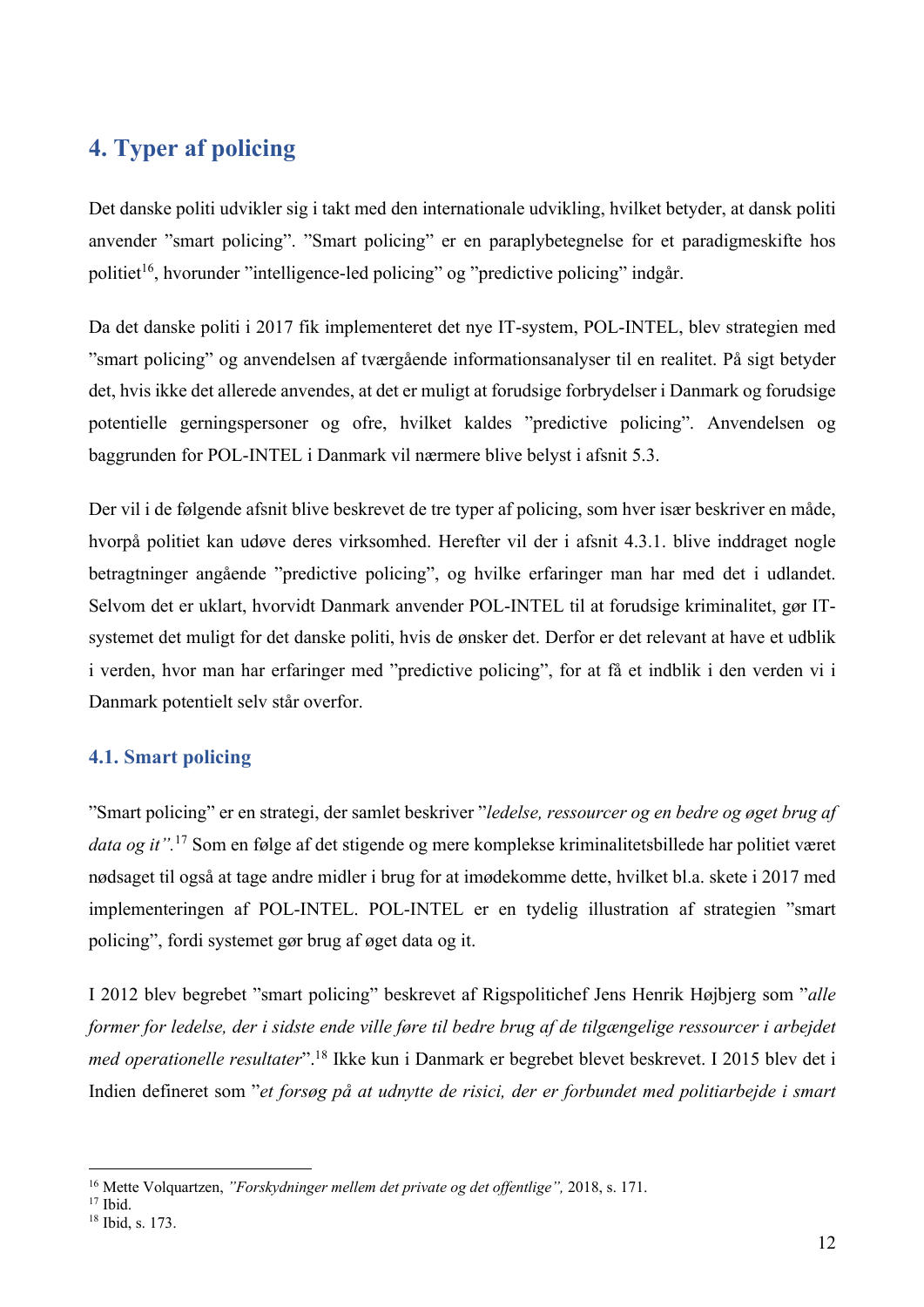*cities*". <sup>19</sup> I samme forbindelse har man i Indien beskrevet og udformet fem principper for politiarbejdet:

> S: Strict and sensitive. M: Modern and mobile. A: Alert and accountable. R: Reliable and responsive. T: Techno-savvy and trained.<sup>20</sup>

Ud fra disse principper er der høje krav til politiarbejdet. Politiet skal i deres virke som politi være klar på eventuelle trusler mod den nationale sikkerhed og kunne reagere, samt disponere ved hjælp af IT-systemer og dataudtræk. Både Stevnsborg<sup>21</sup> og Volquartzen<sup>22</sup> beskriver dette koncept som et paradigmeskifte, hvor politivirksomheden går fra at handle overvejende reaktiv til at handle proaktivt23, og beskriver at politiet er blevet et mere analytisk og datadrevet.24 Paradigmeskiftet kan beskrives ved terminologien "intelligence-led policing" (herefter kaldet ILP)<sup>25</sup>, som vil blive beskrevet i det følgende afsnit.

#### **4.2. Intelligence-led policing**

ILP er et koncept, der hører under begrebet "smart policing".26 Det handler om en "klogere" og mere vidensbaseret politivirksomhed, hvor man i stedet for at handle reaktivt forsøger at forhindre kriminalitet og de tilknyttede risici, hvilket er det paradigmeskifte, som også beskrives i afsnit 4.1. Paradigmeskiftet skyldes hovedsagligt de omstændigheder, at politiet er nødt til at arbejde mere strategisk og målrettet for at udnytte deres ressourcer på bedst mulige vis.<sup>27</sup>

Den traditionelle efterforskningsmodel, som før i tiden gik fra menneske til menneske, bliver i stedet fra computer til menneske, hvorved det er computeren, der bearbejder de relevante data. Denne data analyseres i relation til andre sammenhænge i datamængderne, som kan bestå i alt fra mails, nummerpladescanninger, interaktioner på de sociale medier mm. Dette kaldes datamining.<sup>28</sup>

<sup>19</sup> Mette Volquartzen, *"Forskydninger mellem det private og det offentlige",* 2018, s. 173.

<sup>20</sup> Ibid.

<sup>21</sup> Henrik Stevnsborg, "*Hot spots, hot times, hot persons. Om fænomenet predictive policing*", 2021, s. 2.

<sup>22</sup> Mette Volquartzen, *"Forskydninger mellem det private og det offentlige",* 2018, s. 173.

 $23$  Ibid.

<sup>24</sup> Henrik Stevnsborg, "*Hot spots, hot times, hot persons. Om fænomenet predictive policing*", 2021, s. 2.

<sup>25</sup> Mette Volquartzen, *"Forskydninger mellem det private og det offentlige",* 2018., s. 174.

<sup>26</sup> Ibid.

<sup>27</sup> Nadja Kirchhoff Hestehave, "*Proaktiv kriminalitetsbekæmpelse*", Samfundslitteratur, 2013, 1. udgave, s. 13.

<sup>28</sup> Mette Volquartzen, *"Forskydninger mellem det private og det offentlige",* 2018, s. 175.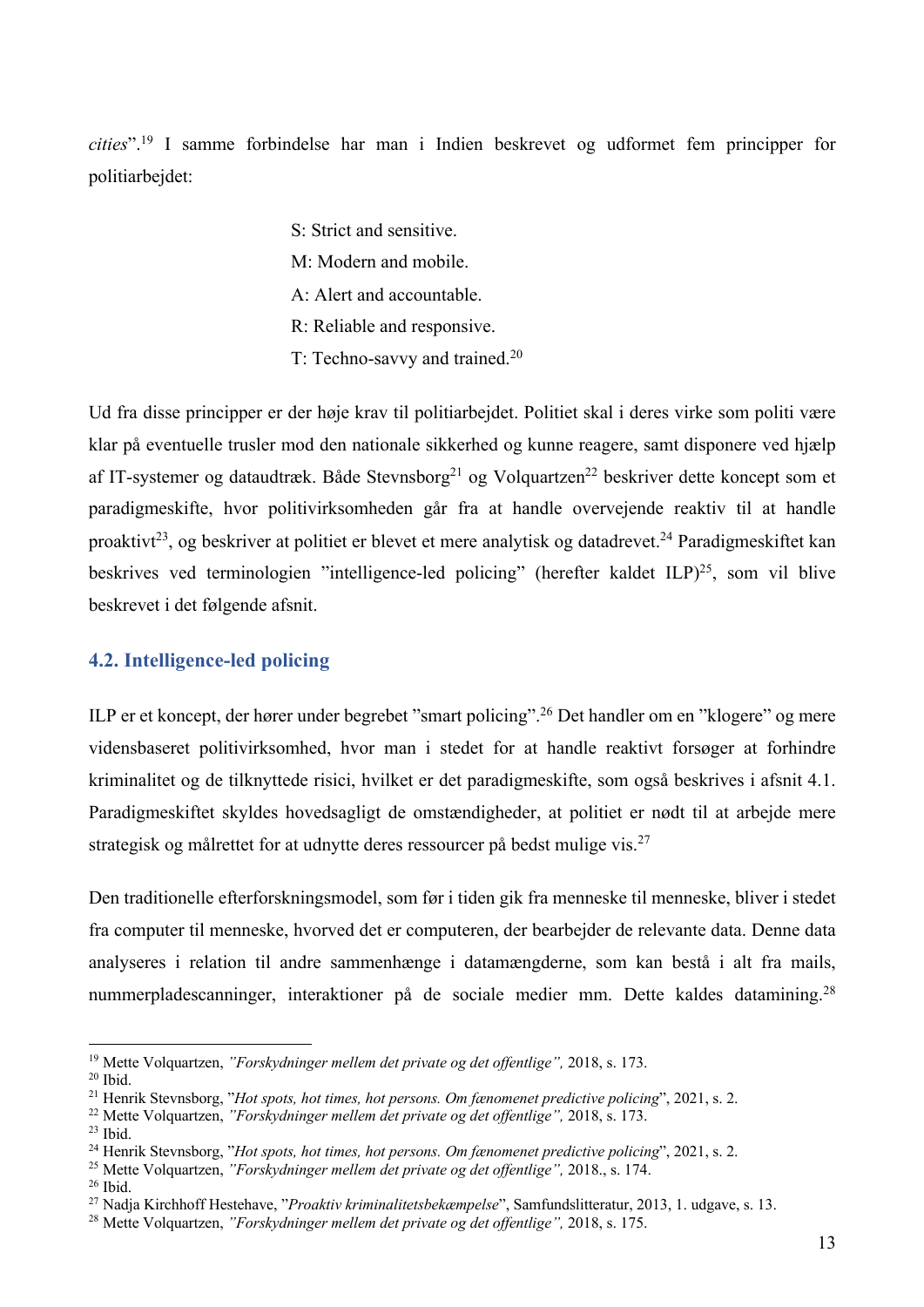Datamining29 kan hos bankerne anvendes til at forudsige dårlige betalere, hvorimod det ved brug i politiet kan anvendes til at forudsige potentielle gerningspersoner og potentielle ofre. Ved datamining anvendes algoritmer, som kan analysere på kriminalitetsmønstre, hvilket kan medføre en ændring og prioritering af politiets disponering.30

Volquartzen beskriver således, at paradigmeskiftet betyder et skift fra et synoptisk politi til et panoptisk politi.31 Det synoptiske politi er det man i mange år har kendt til. Det er det synlige politi på veje og gader, hvor patruljering og generel tilstedeværelse skulle have en præventiv effekt. Det panoptiske politi er derimod overvågning i det skjulte, hvilket ikke er ukendt i Danmark. Ved grundlovens indførelse i 1849 var politispioner, der overvågede og infiltrerede grupper og personer af interesse, ikke unormalt. <sup>32</sup> Formålet med dette var sikkerhed og fred, hvilket bl.a. også var formålet med indkøbet af POL-INTEL. I forbindelse med politireformen i 1863 skiftede det danske politi tilbage til det synoptiske politiarbejde som vi kender det i dag.33

Volquartzen sætter spørgsmålstegn ved om det panoptiske politi, som vi kender det fra før 1849, igen bliver en realitet i det danske politi. Det afviser hun dog med henvisning til, at retsstaten og teknologien er en anden end dengang, samt mulighederne for at foretage overvågning gør, at omstændighederne vil være anderledes.34 Hun anfører til sidst, til støtte for hendes påstand, at "*vi også oplever en helt anden præmis for overvågningens formål samt aktører*".35 Dermed konkluderer Volquartzen ikke med at sige, at vi ikke kommer til at opleve politiet som panoptiske, men at vi kommer til at opleve det på en anden måde end tidligere.

#### **4.3. Predictive policing**

"Predictive policing" kan siges at være et begreb og en metode, som hører under ILP.36 De to begreber har dét tilfælles at fokusset er på forudsigeligheden og analysen af mønstre. "Predictive policing" består af regressionsanalyser, hot spot analyser og datamining teknikker.37 Det er brugen af algoritmer ud fra historiske kvantitative data, der er med til at problematisere en sådan metode. Som nævnt i

<sup>29</sup> Datamining er ikke en statistisk analyse, men en analyse, der afdækker sammenhænge i store datamængder, og fokuserer på resultaterne. https://denstoredanske.lex.dk/datamining

<sup>30</sup> Mette Volquartzen, *"Forskydninger mellem det private og det offentlige",* 2018, s. 176.

 $31$  Ibid.

<sup>32</sup> Ibid.

 $33$  Ibid.

<sup>34</sup> Ibid, s. 177.

<sup>35</sup> Ibid.

<sup>36</sup> Ibid, s. 180.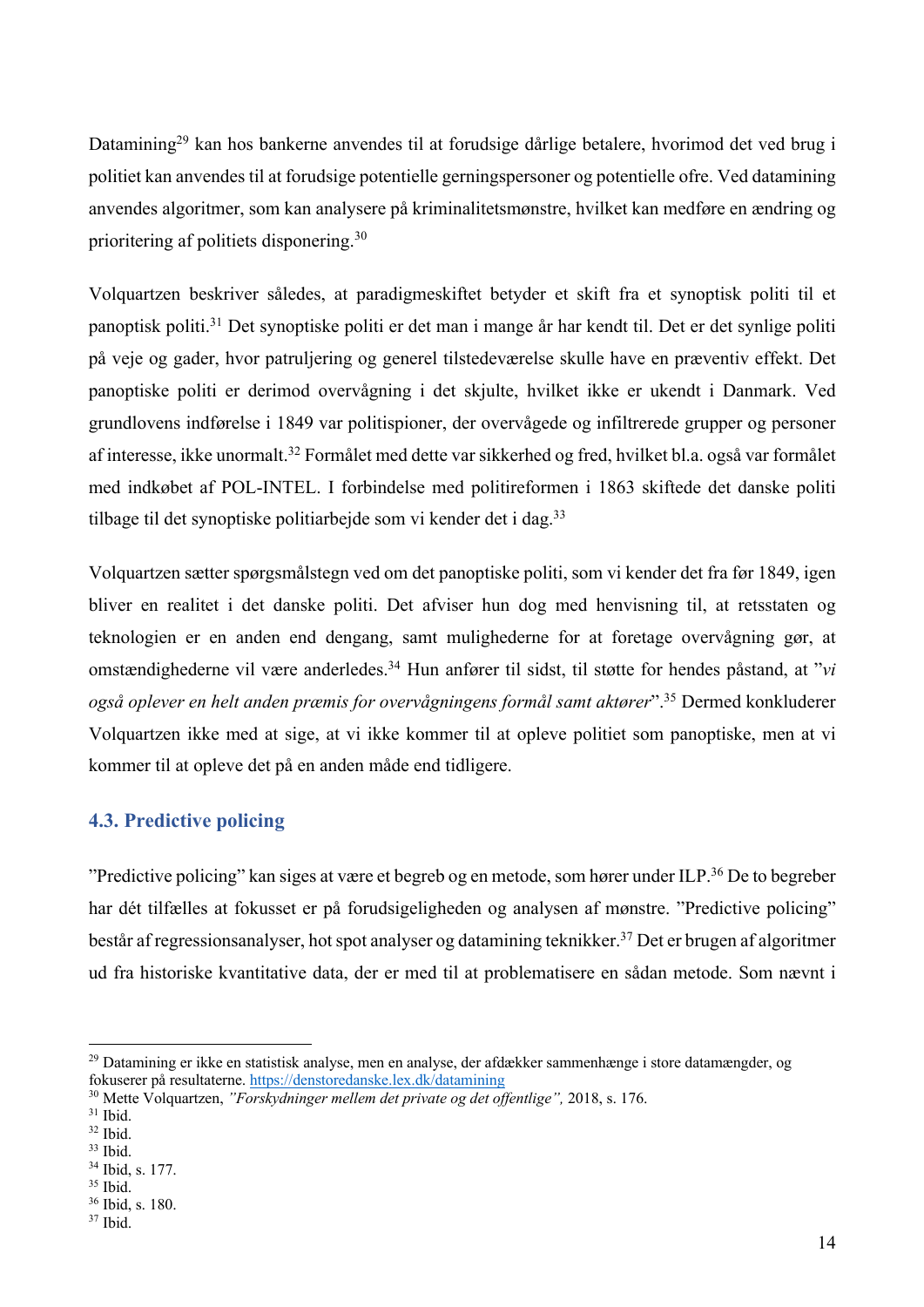indledningen fastholder det danske politi, at de ikke anvender "predictive policing"38, selvom de synes det er interessant. Dog giver systemet mulighed for at analysere på historiske data for at forudse fremtiden, og derfor kan det ikke udelukkes at dansk politi i fremtiden vil benytte det. Derfor er det relevant at undersøge, hvilke erfaringer, der har været med "predictive policing" i udlandet. Kan man forudsige fremtiden på baggrund af fortiden, og hvilke problemer kan der være ved, at politiet forsøger at være forudseende?

#### **4.3.1. Betragtninger og erfaringer ved anvendelse af "predictive policing"**

"Predictive policing" er ikke et nyt begreb i forsøget på at bekæmpe kompleks kriminalitet. I udlandet har man anvendt denne teknik, og anvender den stadig visse steder, hvilket gør, at man i disse lande kan udlede visse fordele og ulemper ved metoden.

I USA har det forudseende politi været kendt siden 1990'erne<sup>39</sup>, og ca. 20 ud af de 50 største politikorps i landet har anvendt metoden.40 Stevnsborg inddeler metoden i to elementer. Den første er det han kalder for prediktions-modellen, der går ud på, at der anvendes algoritmer til at beregne mulige kommende risici. Modellen bunder i den opfattelse, at "*forbrydelser ikke sker tilfældigt, og at fortiden – med de rette data og med den rette analysesoftware – kan forudsige fremtiden*".41 Det andet element er en strategi for, hvordan politiet herefter skal fordele sine ressourcer for at forhindre eller mindske disse risici.42

Udover at opdele begrebet i to elementer mener Andrew G. Ferguson, juraprofessor fra Washington D.C., at "predictive policing" også kan opdeles i 3 faser. Generation 1.0 var første fase, hvormed man havde fokus på at identificere de såkaldte "hot spots" og "hot times" ved ejendomsforbrydelser.<sup>43</sup> Generation 2.0 var næste fase, hvor fokus også blev rettet mod personfarlig kriminalitet.<sup>44</sup> Her var "hot spots" og "hot times" stadig en del af fokusset. Den sidste fase var generation 3.0, hvor fokus blev flyttet over på "hot persons"*.* <sup>45</sup> Det er særligt ved sidste fase og dermed generation 3.0, at

<sup>38</sup> Adam Fribo, "*Rigspolitiet lover: Vi bruger ikke Pol-intel til predictive policing*", Artikel på version2.dk, https://www.version2.dk/artikel/rigspolitiet-lover-vi-bruger-ikke-pol-intel-predictive-policing-1092642

<sup>39</sup> Henrik Stevnsborg, "*Hot spots, hot times, hot persons. Om fænomenet predictive policing*", 2021, s. 1.

<sup>40</sup> Mette Volquartzen, *"Forskydninger mellem det private og det offentlige",* 2018, s. 181.

<sup>41</sup> Henrik Stevnsborg, "*Hot spots, hot times, hot persons. Om fænomenet predictive policing*", 2021, s. 1.  $42$  Ibid.

<sup>43</sup> Andrew G. Ferguson, "*Policing Predictive Policing*", Washington University Law Review, vol. 94, issue 5, 2017, s. 1127.

<sup>44</sup> Ibid, s. 1132.

<sup>45</sup> Ibid, s. 1137.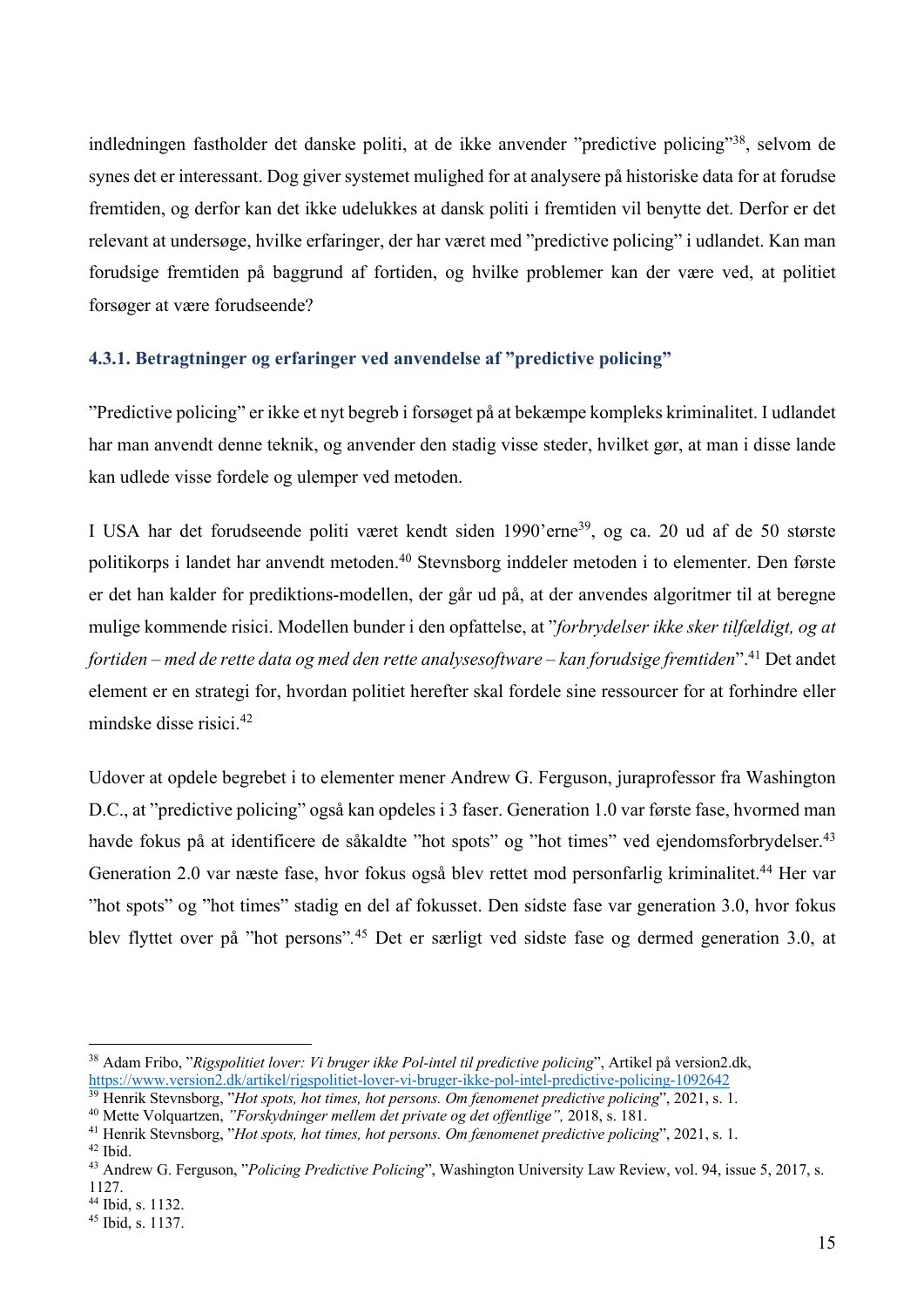diskussionen om retten til privatliv og risiko for diskrimination bliver relevant, da man her analyserer på historiske data på individniveau.

#### *4.3.1.1. Falske negativer og falske positiver*

Når algoritmer erstatter mennesker, er der en øget risiko for hhv. falske negativer og falske positiver. Det sætter høje krav til udviklingen af teknologien og udfordringen bliver at udforme algoritmer, der kan analysere på alle relevante data, og ikke lade sig begrænse til de "kendte" data. Volquartzen beskriver falske negativer som personer, der ikke vil begå kriminalitet eller ikke er potentielle ofre. Falske positiver definerer hun som personer, der vurderes til at begå kriminalitet eller er i risiko for at blive ofre. Både risikoen for falske negativer og falske positiver er uundgåelig, uanset teknologiens udvikling. <sup>46</sup> Forskellen på beslutninger truffet af mennesker fremfor en computer er, at et menneske kan begrunde, forsvare og stå til regnskab for en beslutning. En person, der udsættes for kriminalisering eller bliver kategoriseret som et potentielt offer, har ikke mulighed for at stille en computer til regnskab for en sådan beslutning på samme måde.

I 2019 blev en rapport ved navn "Policing by Machine" udgivet fra en engelsk menneskerettighedsorganisation, Liberty. Rapporten belyser en række problemstillinger ved "predictive policing" baseret på erfaringer fra Storbritannien. Hannah Couchman (herefter kaldet Couchman) beskriver, hvordan et af de store problemstillinger ved algoritmerne er manglende forståelse for algoritmens bagvedliggende data. Risikoen på baggrund heraf bliver således, at medarbejderne hos politiet, der anvender algoritmen, ikke føler et ansvar for de beslutninger, som træffes af IT-systemet. <sup>47</sup> Det kan betyde, at den enkelte politibetjent i en vis grad har mulighed for at fralægge sig ansvaret. En anden problemstilling, som Couchman belyser er, at det er svært for befolkningen at få indsigt i, hvordan algoritmen er udformet og hvordan den anvendes. Dette er enten fordi algoritmen holdes hemmeligt af det private firma, der har solgt den til politiet, eller fordi politiet ikke ønsker en sådan indsigt i deres beslutningsmetoder.<sup>48</sup> Det kan have den konsekvens, at mennesker, der udsættes for at blive kategoriseret som falsk negativ eller falske positiv, kan have svært ved at holde politiet ansvarlige for uretmæssig profilering.

<sup>46</sup> Mette Volquartzen, *"Forskydninger mellem det private og det offentlige",* 2018, s. 182.

<sup>&</sup>lt;sup>47</sup> Hannah Couchman, "*Policing by Machine*", Rapport fra Liberty, 2019, s. 39.<br><sup>48</sup> Ibid, s. 40.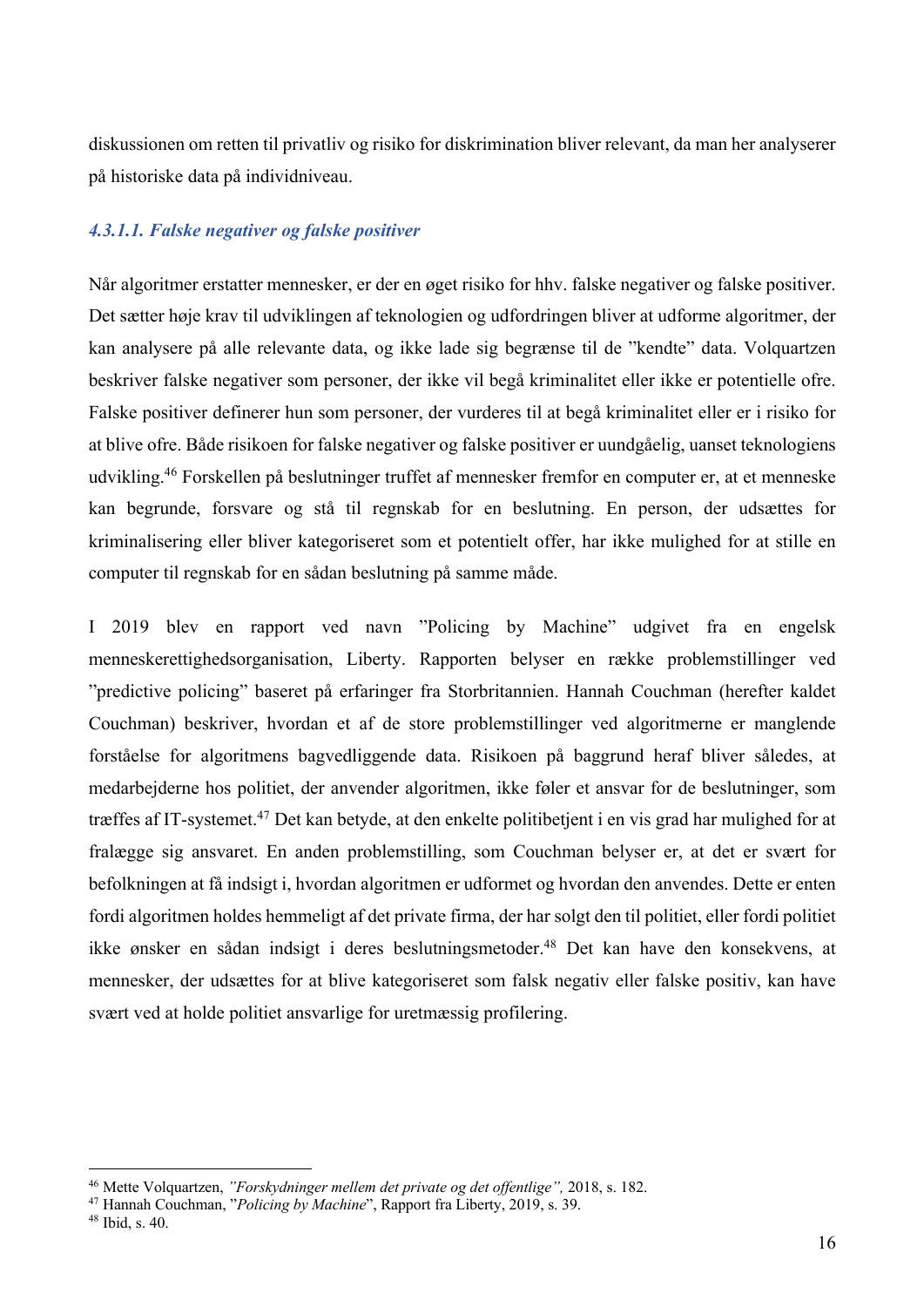#### *4.3.1.2. Risiko for bias og "præ-kriminalisering"*

En af de store problematikker ved anvendelsen af algoritmer er risikoen for bias. Algoritmer er menneskeskabte og dermed er algoritmer ikke neutrale. Mennesker har forudindtagelser omkring forskellige ting, og kan være påvirket af det medierne fokuserer på at belyse. Disse forudindtagelser kan enten bevidst eller ubevidst blive overført som informationer til en computer og på baggrund heraf danne en algoritme. Det problematiske i dette er, når denne algoritme skal anvendes af politiet og politiet udøver deres virksomhed på baggrund heraf. Det er værd at bemærke, at det ikke er oplyst, hvorvidt algoritmen i POL-INTEL er stillet til rådighed af Palantir, eller om den er dannet af det danske politi. Såfremt algoritmen er udarbejdet af Palantir kan det give anledning til at overveje om amerikanske tilstande, der er kendt for en betragtelig racediskrimination, indirekte implementeres hos det danske politi gennem anvendelse af algoritmen.

Volquartzen beskriver særligt den systematiske bias som problematisk. Det bliver et problem når politiet systematisk indhenter tilgængelige oplysninger forbundet til personer, og herudfra forsøger at danne mønstre, som ikke eksisterer.<sup>49</sup> Men ikke kun bias i forhold til personer er en risiko. Couchman beskriver også, hvordan der kan være bias i forhold til de såkaldte "hot spots"*,* hvormed hun skriver at "*data collected by the police does not present an accurate picture of crime committed in a particular area – it simply presents a picture of how police responded to crime*".50 Et andet argument hun også belyser i relation til bias og "hot spots" er, at statistikker over antal anholdte på et givent sted ikke kan anvendes til at udpege særlige kriminelle områder uden en risiko for fejlprofilering, idet dét at være blevet anholdt ikke indikerer, at man er skyldig i en forseelse.<sup>51</sup>

Én af de største udfordringer ved "predictive policing" er den form for "præ-kriminalisering", som alle kan blive genstand for. Den særlige uskyldsformodning, "uskyldig indtil det modsatte er bevist", bliver sat på prøve, når man i politiet er proaktive i stedet for at være reaktive. Dette giver anledning til at sætte spørgsmålstegn ved, hvordan borgerne bliver beskyttet mod vilkårlighed, når politiet forsøger at forudse kriminalitet og dermed potentielle gerningspersoner. Argumentet for at købe et IT-system, som POL-INTEL, fremgår i regeringens udspil, "Et stærkt værn mod terror". Her anføres det at formålet er at bekæmpe og forhindre terror.52 Problemet med "præ-kriminalisering" bliver dog en mulig realitet når man ikke kun anvender IT-systemet til at forhindre terror. Hvis POL-INTEL

<sup>49</sup> Mette Volquartzen, *"Forskydninger mellem det private og det offentlige",* 2018, s. 185.

<sup>50</sup> Hannah Couchman, "*Policing by Machine*", Rapport fra Liberty, 2019, s. 15.

<sup>51</sup> Ibid, s. 16.

<sup>52</sup> Regeringens udspil "*Et stærkt værn mod terror*", 2015, s. 1.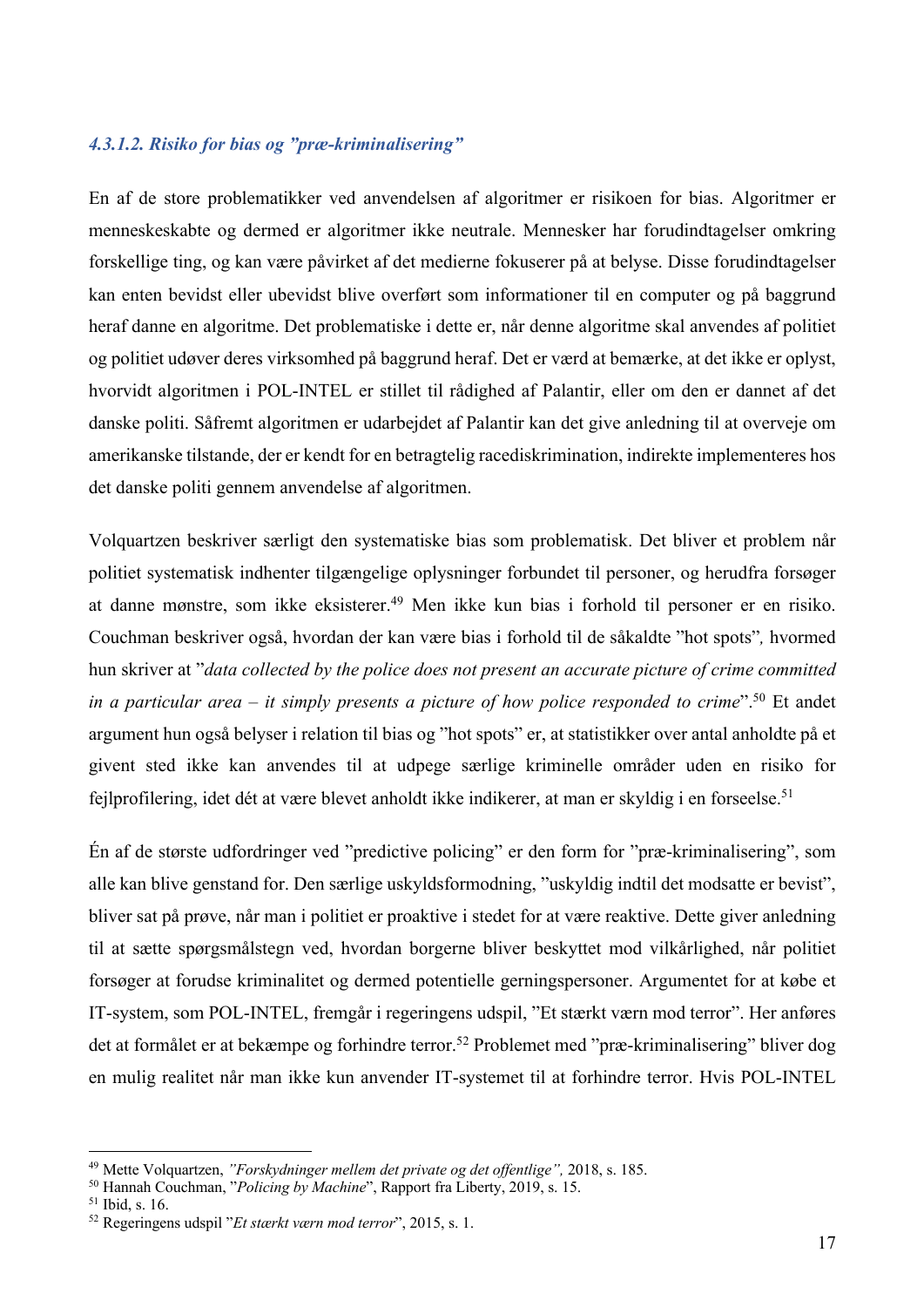også anvendes til at bekæmpe andre kriminalitetsformer end terror, kan der være en betydelig risiko for "over-policing" og dermed risiko for at kriminalisere uskyldige.<sup>53</sup>

#### **4.4. Sammenfatning**

Sammenfattende kan det fastslås, *at* når man generelt taler om policing findes der forskellige typer, hvorunder særligt "predictive policing" og det "forudseende politi" kan være problematisk. Derudover kan det fastslås, *at* der er en stor risiko for falske negativer og falske positiver ved at anvende et system som POL-INTEL, *at* potentielle ofre for en sådan profilering kan have svært ved at forsvare sig mod en ukendt algoritme, hvor man ikke får en begrundelse for profileringen, og *at*  der kan være en fare for ansvarsfralæggelse fra politiets side ved at anvende en computer som beslutningstager. Desuden kan det sammenfattes, *at* risikoen for bias med stor sandsynlighed er uundgåelig, idet data til algoritmer kommer fra mennesker, som også har forskellige forudindtagelser, samt *at* risikoen for at "præ-kriminalisere" et helt samfund er stor, hvorfor "over-policing" også kan forekomme.

## **5. Politilovens § 2 a**

#### **5.1. Bestemmelsens ordlyd**

Politilovens § 2 a har følgende ordlyd:

*Stk. 1: Politiet foretager tværgående informationsanalyser på grundlag af de oplysninger, politiet behandler, når det er nødvendigt af hensyn til udførelsen af politiets opgaver, jf. § 2.*

*Stk. 2: Politiet kan indsamle og behandle oplysninger fra offentligt tilgængelige kilder, når det er nødvendigt af hensyn til udførelsen af politiets opgaver, jf. § 2*

*Stk. 3: Justitsministeren fastsætter nærmere regler for politiets behandling af oplysninger, herunder den, der finder sted i medfør af stk. 1 og 2. Justitsministeren fastsætter herunder regler om, til hvilke formål oplysninger kan behandles, og hvornår sletning af oplysninger skal finde sted, og om de tekniske og organisatoriske foranstaltninger, der skal iagttages ved behandlingen.*

<sup>53</sup> Hannah Couchman, "*Policing by Machine*", Rapport fra Liberty, 2019, s. 3.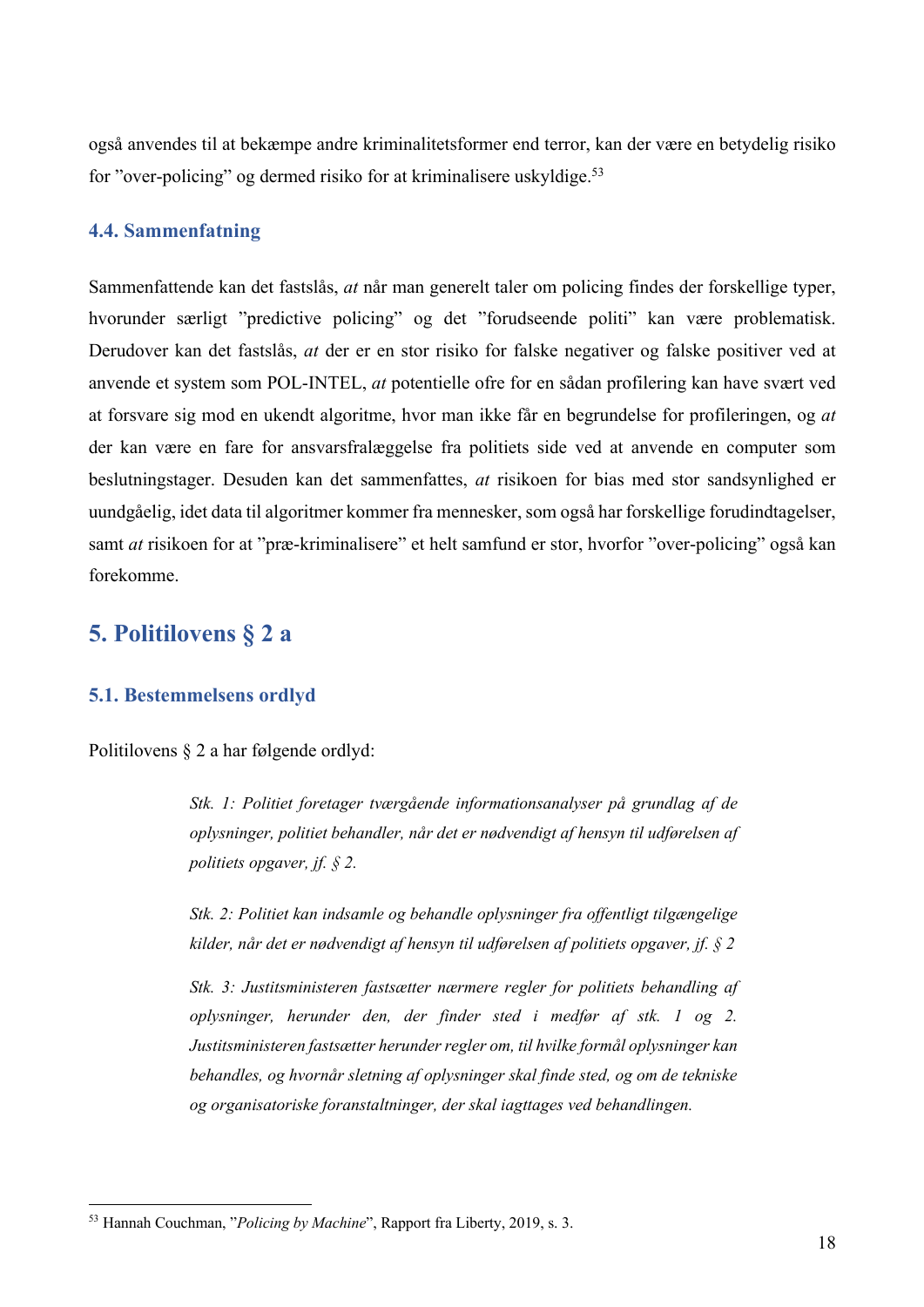Det følger således af bestemmelsens stk. 1, at politiet med indførelsen af bestemmelsen får adgang til at foretage informationsanalyser på tværs af de registre, som politiet har anvendt tidligere, og som politiet allerede kan tilgå, men også offentligt tilgængelige oplysninger. Disse registre er bl.a. Det Centrale Personregister (CPR), eller registre som følge af internationalt politisamarbejde som f.eks. Schengen-registret (SIS II), fingeraftryksregistreret (EURO-DAC) og Europols registre.<sup>54</sup> De offentligt tilgængelige oplysninger er bl.a. oplysninger fra Facebook eller Instagram, men ikke begrænset hertil.<sup>55</sup> Særligt omkring selve reguleringen af, hvad "tværgående informationsanalyser" er og hvornår sådanne analyser må finde sted, skal findes i bekendtgørelse nr. 1078. Dette vil særligt blive behandlet i afsnit 5.3.2.

Den retlige hjemmel for politiet til at indsamle og behandle oplysninger fremgår af stk. 2. Indsamling af oplysninger drejer sig om, at politiet sikrer sig oplysninger fra de ovennævnte registre og databaser. <sup>56</sup> Behandlingen af oplysningerne omfatter enhver behandling med eller uden brug af elektronisk databehandling. Til forskel fra databeskyttelseslovgivningen, som kun drejer sig om behandling af personoplysninger<sup>57</sup>, er der i den retlige regulering af  $\S$  2 a tale om enhver oplysning, der undergives behandling, og dermed ikke begrænset til personoplysninger.<sup>58</sup>

Det fremgår både af stk. 1 og 2, at politiet indsamler og behandler oplysninger "*når det er nødvendigt af hensyn til udførelsen af politiets opgaver jf. § 2".* Vurderingen af om foretagelsen af tværgående informationsanalyser er berettiget skal således vurderes i lyset af de oplistede opgaver for politiet, som fremgår af politilovens § 2. Politilovens § 2 regulerer politiets almindelige ordens- og sikkerhedsopgaver og politiets tilsyns- og kontrolopgaver.59 Herigennem kan de tværgående informationsanalyser ske i forbindelse med opgaver inden for og uden for strafferetsplejen, når det er nødvendigt. Det er, ifølge Ib Henricson, tilstrækkeligt at metoden anses for den mest effektive, uagtet om det er almindelig kriminalitetsforebyggelse, konkret efterforskning eller ordensopgaver.<sup>60</sup>

Hjemlen til at behandle oplysninger reguleres efter stk. 3. Hermed kan justitsministeren fastsætte den konkrete regulering af, hvilke formål, der skal være gældende for at kunne behandle oplysninger, samt særlige regler for sletning og tekniske og organisatoriske foranstaltninger. Politiets behandling

<sup>54</sup> Ib Henricson, *"Politiloven med kommentarer"*, Jurist- og Økonomforbundets Forlag, 2020, 5. udgave, s. 39. <sup>55</sup> Ibid.

<sup>56</sup> Ibid, s. 40.

<sup>57</sup> Lov nr. 502 af 23. maj 2018 (Databeskyttelsesloven), § 1, stk. 2, 1.pkt.

<sup>58</sup> Ib Henricson, *"Politiloven med kommentarer"*, Jurist- og Økonomforbundets Forlag, 2020, 5. udgave, s. 40.

*<sup>59</sup>* Ib Henricson, *"Politiret",* Jurist- og Økonomforbundets Forlag, 2020, 6. udgave, s. 141*.*

<sup>60</sup> Ib Henricson, *"Politiloven med kommentarer"*, Jurist- og Økonomforbundets Forlag, 2020, 5. udgave, s. 40.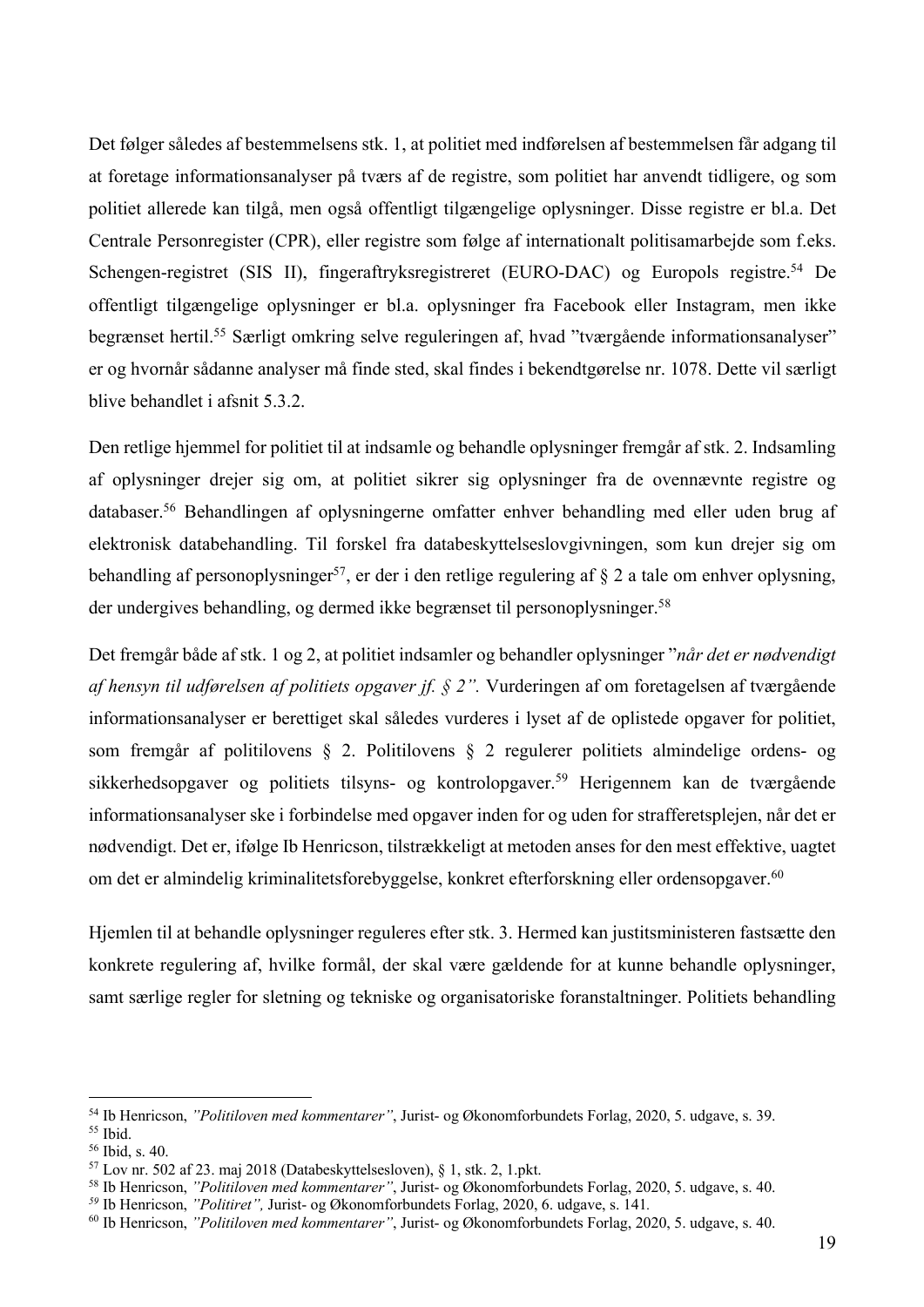af oplysninger efter stk. 1 og 2 sker således efter nærmere fastsatte regler i bekendtgørelsesform fra Justitsministeriet. Den bekendtgørelse, der henvises til, er bekendtgørelse nr. 1078.

Sammenfattende betyder implementeringen af politilovens § 2 a, at politiet har fået et retligt hjemmelsgrundlag for en nyere form for politivirksomhed med det formål at kunne imødekomme det mere komplekse kriminalitetsbillede i et moderne samfund.

#### **5.2. Implementeringen af Politilovens § 2 a**

Danmark blev i februar 2015 ramt af en række terrorhændelser, hvilket satte det danske politi på en udfordrende opgave. Herefter blev der skrevet en evalueringsrapport og et udspil fra regeringen, "Et stærkt værn mod terror", som anbefalede en etablering af bl.a. en øget it- og analysekapacitet, herunder en tilvejebringelse af en fælles analyseplatform.<sup>61</sup> På baggrund af udspillet blev der d. 29. marts 2017 fremsat L171. Lovforslaget gik ikke ubemærket hen, og har også fået kritik fra bl.a. Institut for Menneskerettigheder, hvilket nærmere vil blive belyst i afsnit 5.3.3. På trods heraf blev lovforslaget vedtaget og implementeret d. 1. juni 2017.

Forud for lovforslagets vedtagelse fremlagde regeringen et udspil med 12 nye tiltag mod terror med ordene "*nye udfordringer kræver nye redskaber*".62 De nye redskaber var bl.a. et ønske om at anskaffe et nyt og mere avanceret IT-system. Regeringen ville afsætte ca. 150 mio. kr. fra 2015 - 2018 til "*øget it og analysekapacitet hos PET og politiet*" og 200 mio. kr. til *"udbygning af politiets og PET's beredskabs- og overvågningsindsats".63* Formålet hermed var for bedre at kunne foretage tværgående informationsanalyser i et forsøg på et forhindre fremtidige terrortrusler. Nogle af ressourcerne skulle bl.a. anvendes til et nyt IT-system, som hurtigere og nemmere ville kunne registrere truende eller mistænkelig adfærd på nettet, heriblandt de sociale medier. IT-systemet, der henvises til, er det nyindkøbte POL-INTEL. Med et IT-system, der muliggør tværgående informationsanalyser, får politiet mulighed for bedre at identificere og registrere potentielle kriminelle ved hjælp af bl.a. opdateringer på Facebook eller Instagram64, hvilket også betegnes som "open source"-kilder*.* 

For bedre at forstå formålet og baggrunden for implementeringen af politilovens § 2 a, er det væsentligt at undersøge bemærkningerne til L171, hvilket nu vil blive belyst.

 $61$  Lovforslag nr. 171 af 29. marts 2017 (Forslag til lov om ændring af lov om politiets virksomhed og toldloven), s. 3.

<sup>62</sup> Regeringens udspil "*Et stærkt værn mod terror*", 2015, s. 1.

<sup>63</sup> Ibid, s. 4.

<sup>64</sup> Ibid, s. 5.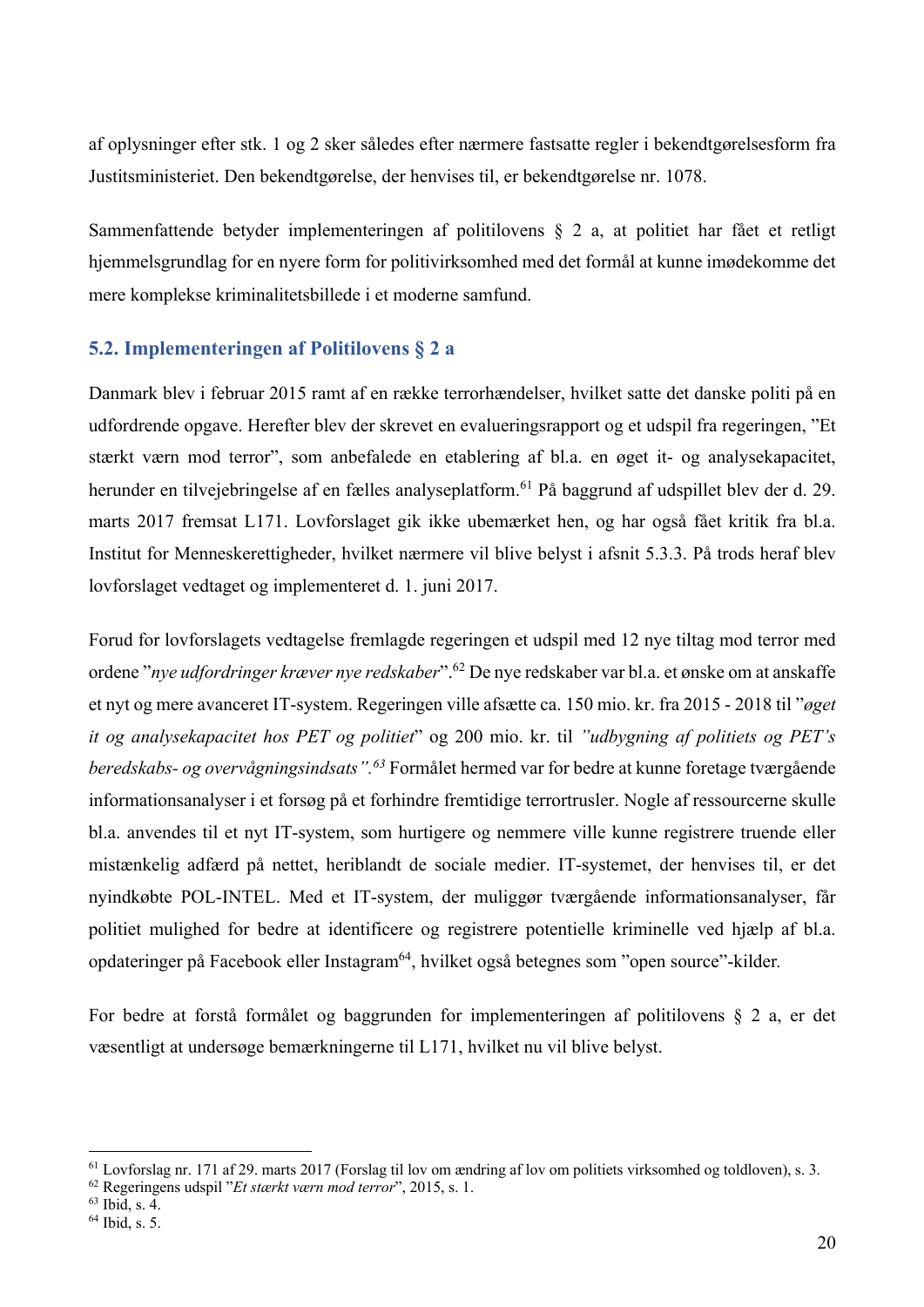#### **5.2.1. Baggrund og formål med § 2 a**

Forud for implementeringen af politilovens § 2 a, blev der i L171 argumenteret for baggrunden og hensigterne for at indføre en ny bestemmelse i loven. Baggrunden for implementeringen var et behov for "en fortsat modernisering og effektivisering af dansk politi".<sup>65</sup> Behovet herfor skyldes bl.a. at der de seneste år er oplevet en stigning i mere avancerede og teknologiunderstøttede kriminalitet, hvilket f.eks. er hackerangreb, identitetstyveri, organiseret berigelseskriminalitet, rocker- og bandekriminalitet og seksuelle krænkelser på internettet.66 På baggrund heraf, er politiet udfordret og afhængig af at kunne identificere og analysere på tværs af data, for derigennem bedre at kunne genkende mønstre, og kunne disponere ressourcer på den mest effektive måde.

Det fremgår tydeligt, at formålet med implementeringen har været at "*tilvejebringe de retlige rammer for den fortsatte implementering af "intelligence-led policing" i dansk politi og for politiets ibrugtagning af en platform til tværgående analyser*".67 Hermed får politiet hjemmel til på betryggende vis at anvende tværgående analyser af såkaldte "big data" for bedre at kunne håndtere et kriminalitetsbillede i teknologisk udvikling, både inden for og uden for strafferetsplejen. <sup>68</sup> Yderligere anføres det, at det daværende IT-system, inden implementeringen af § 2 a, har været ineffektivt og krævet mange ressourcer, idet dataanalyserne skulle krydstjekkes manuelt. Samtidig var risikoen for at overse visse mønstre og sammenhænge betragtelig.<sup>69</sup> Dette vil med implementeringen forbedres og medføre en bedre, og mere målrettet håndtering af terrortrusler i fremtiden.70

Som tidligere nævnt, har terrortruslerne i København i 2015 haft en betydning for politiets fremtidige virke. Udviklingen i kriminalitetsbilledet og risikoen for fremtidige terrortrusler betyder, at formålet med politilovens § 2 a, samtidig er for at kunne imødegå uvarslede hændelser og forudse kriminalitetsmønstre samt afvigelser fra normalbilledet.<sup>71</sup> Det angives bl.a. at ovenstående formål "*vanskeligt vil kunne løses uden brug af moderne tværgående analyseværktøjer*".72 I forbindelse med samfundets udvikling observeres der også en udvikling inden for økonomisk it-kriminalitet, herunder med metoden "by proxy", hvor en gerningsperson har mulighed for at gemme sig bag skærmen.73 Dette taler for at implementere et IT-system, der kan håndtere sådanne udfordringer og muliggøre

<sup>65</sup> Lovforslag nr. 171 af 29. marts 2017 (Forslag til lov om ændring af lov om politiets virksomhed og toldloven), s. 3.

<sup>66</sup> Ibid, s. 4.

<sup>67</sup> Ibid, s. 3.

 $68$  Ibid, s. 5.<br> $69$  Ibid, s. 6.

<sup>&</sup>lt;sup>70</sup> Regeringens udspil "*Et stærkt værn mod terror*", 2015, s. 5.

<sup>&</sup>lt;sup>71</sup> Lovforslag nr. 171 af 29. marts 2017 (Forslag til lov om ændring af lov om politiets virksomhed og toldloven), s. 4. <sup>72</sup> Ibid, s. 5.

<sup>73</sup> Ibid, s. 6.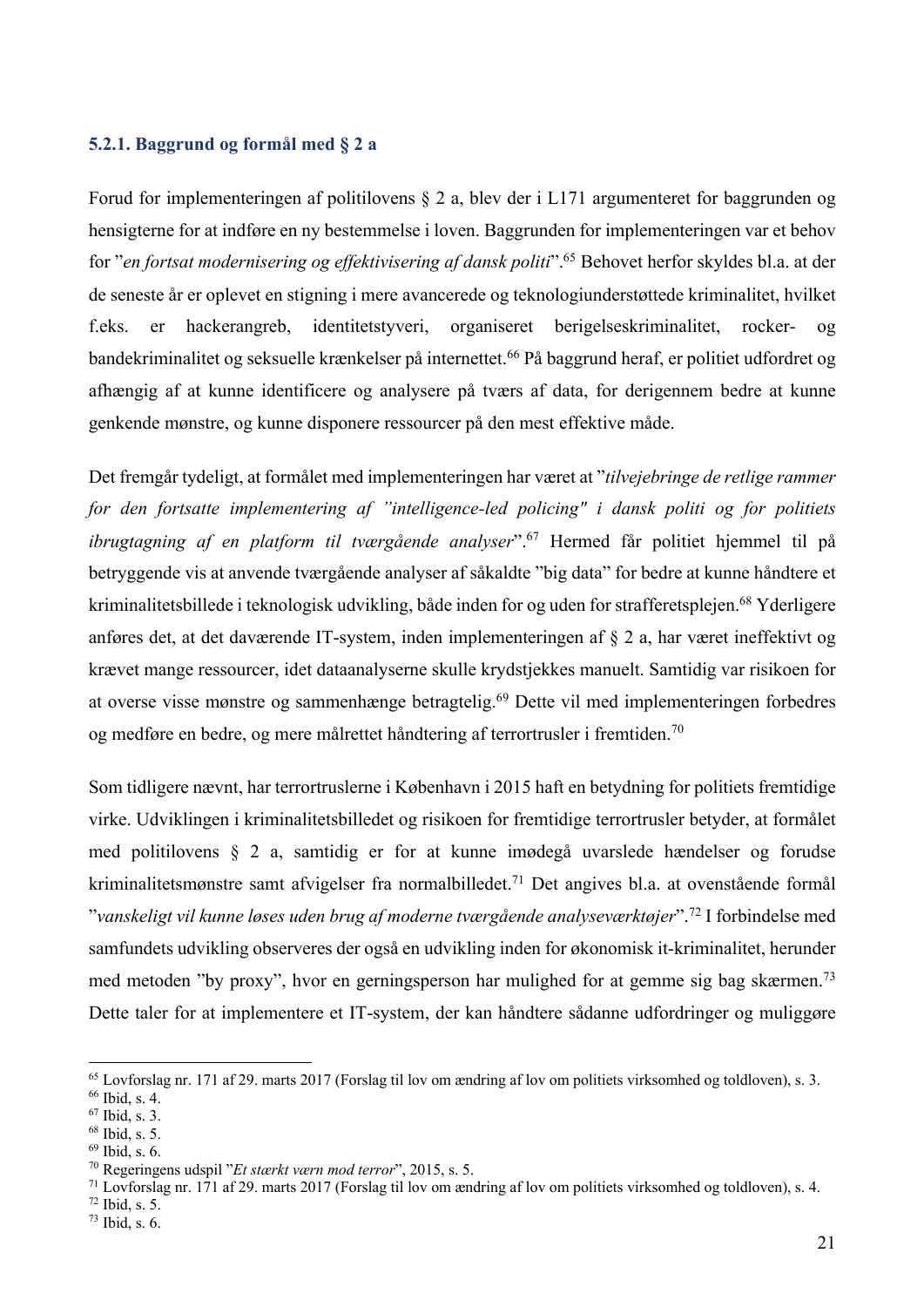opsporing af digitale spor. Det betyder, at selvom POL-INTEL er en del af regeringens udspil "Et stærkt værn mod terror", fremgår det tydeligt i L171 at formålet med implementeringen ikke kun er for at bekæmpe terror, men også er for at styrke politiets virke generelt.

Internettet er og bliver en større del af alles hverdag, hvad enten det tilgås som privatperson eller som led i ens arbejde. Derfor er offentligt tilgængelige kilder på f.eks. internettet via de sociale medier, nyhedsmedier, tv-udsendelser mm. en væsentlig informationskilde, som politiet har mulighed for at anvende og indhente oplysninger fra. Dette betegnes som "open source-intelligence".74 Det fremgår af L171, at politiet i de kommende år forventer at anvende "open source"-kilder i større grad end tidligere, hvilket medfører nogle relevante overvejelser vedrørende det retlige grundlag herfor. Det er Justitsministeriets vurdering på baggrund heraf, at en sådan anvendelse af "open source"-kilder kræver en udtrykkelig lovhjemmel i politiloven.75 I relation til dette bemærkes det i L171, at indsamling og behandling af offentlige tilgængelige informationer og kilder også skal vurderes i lyset af EMRK art. 8 om retten til privatliv.76 I art. 8, stk. 2 angives nogle betingelser for at offentlige myndigheder må gøre indgreb i retten til privatliv. Det skal ske i overensstemmelse med loven, det skal varetage et anerkendelsesværdigt formål, og så skal det have proportionalitet i forhold til om det er nødvendigt i et demokratisk samfund for at opnå det ønskede mål. Det er Justitsministeriets vurdering, at den behandling af oplysninger, som L171 indebærer, vil kunne udgøre et indgreb efter art. 8, stk. 1. Samtidig vurderer Justitsministeriet, at implementeringen er nødvendig for at politiet har mulighed for at imødegå de udfordringer, som kriminalitetsbilledet og samfundsudviklingen medfører.77 Justitsministeriet konkluderer afslutningsvis herpå at "*lovforslaget kan gennemføres inden for rammerne af Danmarks forpligtelser efter EMRK*".78 Herudover vægtes det, at behandlingen af de indsamlede oplysninger kun må ske, når det vurderes til at være nødvendigt i lyset af politiets opgaver.79 Dermed lægger L171 op til en begrænsning i retten til at behandle oplysninger efter § 2 a, således at ikke alle offentlige tilgængelige oplysninger om samfundets borgere bliver indsamlet og gjort til genstand for en tværgående informationsanalyse.

Sammenfattende fremgår det af lovforslaget, at baggrunden for implementeringen er den stødt stigende udvikling af kriminalitetsbilledet, hvilket er en følge af den teknologiske udvikling. Hermed har politiet brug for at kunne effektivisere deres arbejdsmetoder for at imødekomme dette. Herudover

 $^{77}$  Ibid, s. 22.  $^{78}$  Ibid.

<sup>79</sup> Ibid.

<sup>74</sup> Lovforslag nr. 171 af 29. marts 2017 (Forslag til lov om ændring af lov om politiets virksomhed og toldloven), s. 8.

 $^{75}$  Ibid.<br> $^{76}$  Ibid. s. 21.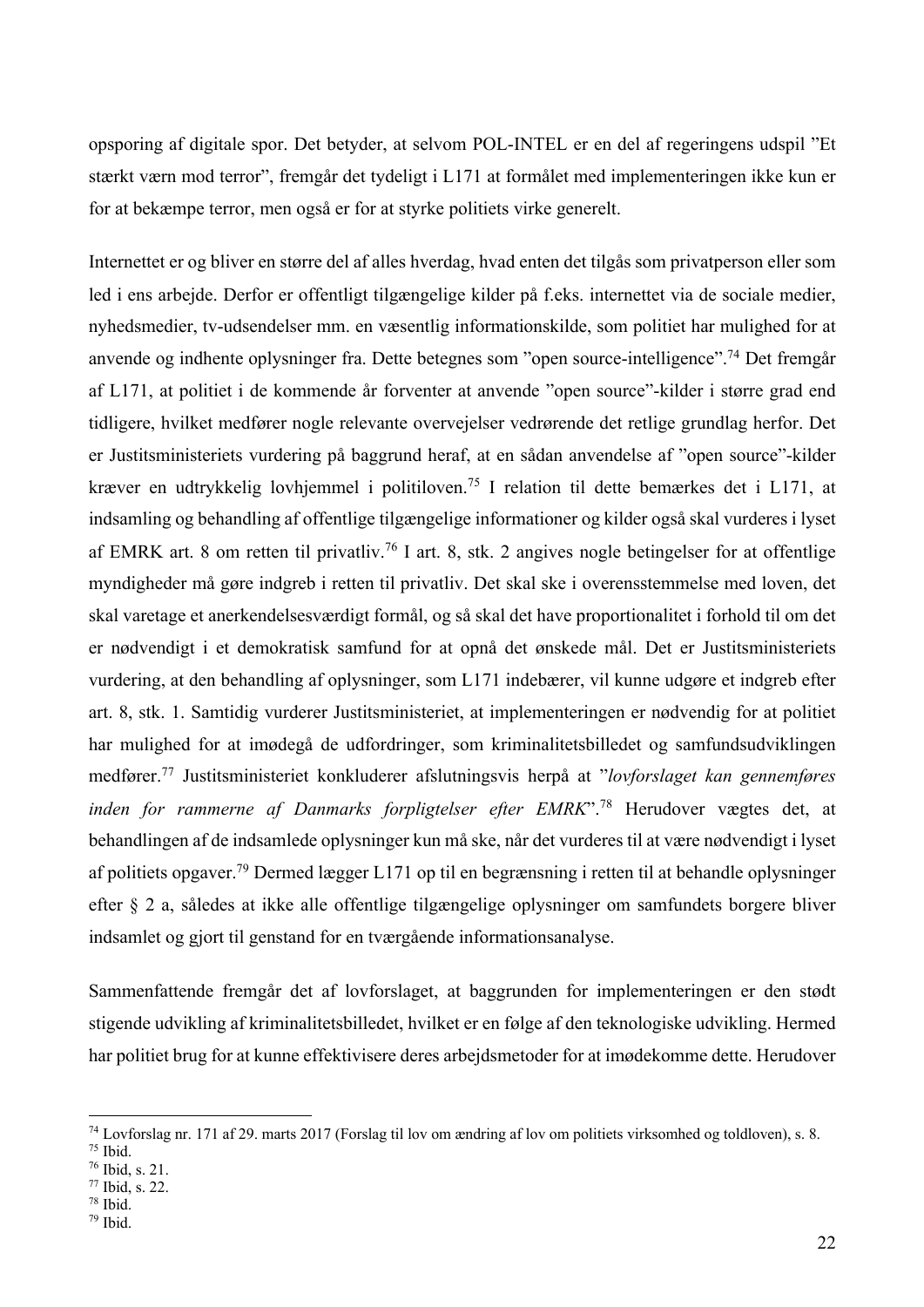fremgår det, at formålet med implementeringen af § 2 a er at sikre det retlige grundlag, og den lovmæssige hjemmel for politiet til at indsamle og behandle offentligt tilgængelige oplysninger. På baggrund heraf vil politiet have de retlige rammer for forsat at implementere "intelligence-led policing". Ydermere er formålet også at sikre, at politiet har et klart retligt grundlag til at anvende et IT-system som POL-INTEL, for at kunne lave tværgående informationsanalyser. Det er vigtigt at bemærke at L171 ikke indebærer en regulering for politiets adgang til at indsamle oplysninger, men alene indebærer en regulering med det formål at sikre en klar hjemmel for politiet til at foretage tværgående informationsanalyser af oplysninger, som politiet allerede i dag kan indsamle med hiemmel i loven.<sup>80</sup>

#### **5.3. POL-INTEL**

Implementeringen af politilovens § 2 a var som nævnt bl.a. at sikre de retlige rammer for politiet til at anvende et nyt IT-system, der gav mulighed for at sammenkøre store mængder af data på tværs af politiet. Indkøbet af POL-INTEL blev på baggrund heraf en realitet i 2017. Politiets begejstring for indkøbet bliver der ikke lagt skjul på, hvis man henser til udtalelser som "*en revolution*" og "*et kvantespring*".81 Samtidig hermed har Michael Kjeldgaard, chef for Nationalt Efterforskningscenter i Rigspolitiet, udtalt: "*Hvor vi tidligere brugte 80 procent af tiden på at søge oplysninger og 20 procent på efterforskning, bruger vi nu 20 procent på at søge oplysninger og 80 procent på at efterforske*". <sup>82</sup> Det er værd at bemærke, at navnet "POL-INTEL" kun nævnes i danske henvisninger og sammenhænge, og er derfor en dansk angivelse af IT-systemet. Begrebet findes ikke andre steder end i Danmark. POL-INTEL er indkøbt og skabt af det amerikanske softwarefirma Palantir, og er baseret på dele af Palantir's operative system ved navn "Gotham", som hos Palantir bemærkes som "*The Operating System for Global Decision Making*".83

#### **5.3.1. Palantir**

Palantir er et amerikansk softwarefirma grundlagt i 2003, der beskæftiger sig med datamining. Laves der en søgning på, hvad Palantir betyder, finder man ud af at intet er tilfældigt. Palantir betyder at kunne se hændelser i fremtiden, ligesom en krystalkugle. POL-INTEL er ikke en undtagelse i forhold

<sup>80</sup> Lovforslag nr. 171 af 29. marts 2017 (Forslag til lov om ændring af lov om politiets virksomhed og toldloven), s. 13. <sup>81</sup> Helene Kristine Holst & Kasper Kildegaard Sørensen, "*Vi er meget, meget sikre på, at det her bliver en succes"*,

Artikel på Berlingske.dk, https://www.berlingske.dk/politik/dansk-politi-advarer-forbrydere-vi-er-klar-med-etsupervaaben

<sup>82</sup> Simone Scheuer-Hansen, "*Var det for meget, da politiet fangede en lommetyv med nyt supervåben?*", Artikel på Politiken.dk, https://politiken.dk/viden/Tech/art6650800/Var-det-for-meget-da-politiet-fangede-en-lommetyv-med-nytcyberv%C3%A5ben

<sup>83</sup> https://www.palantir.com/platforms/gotham/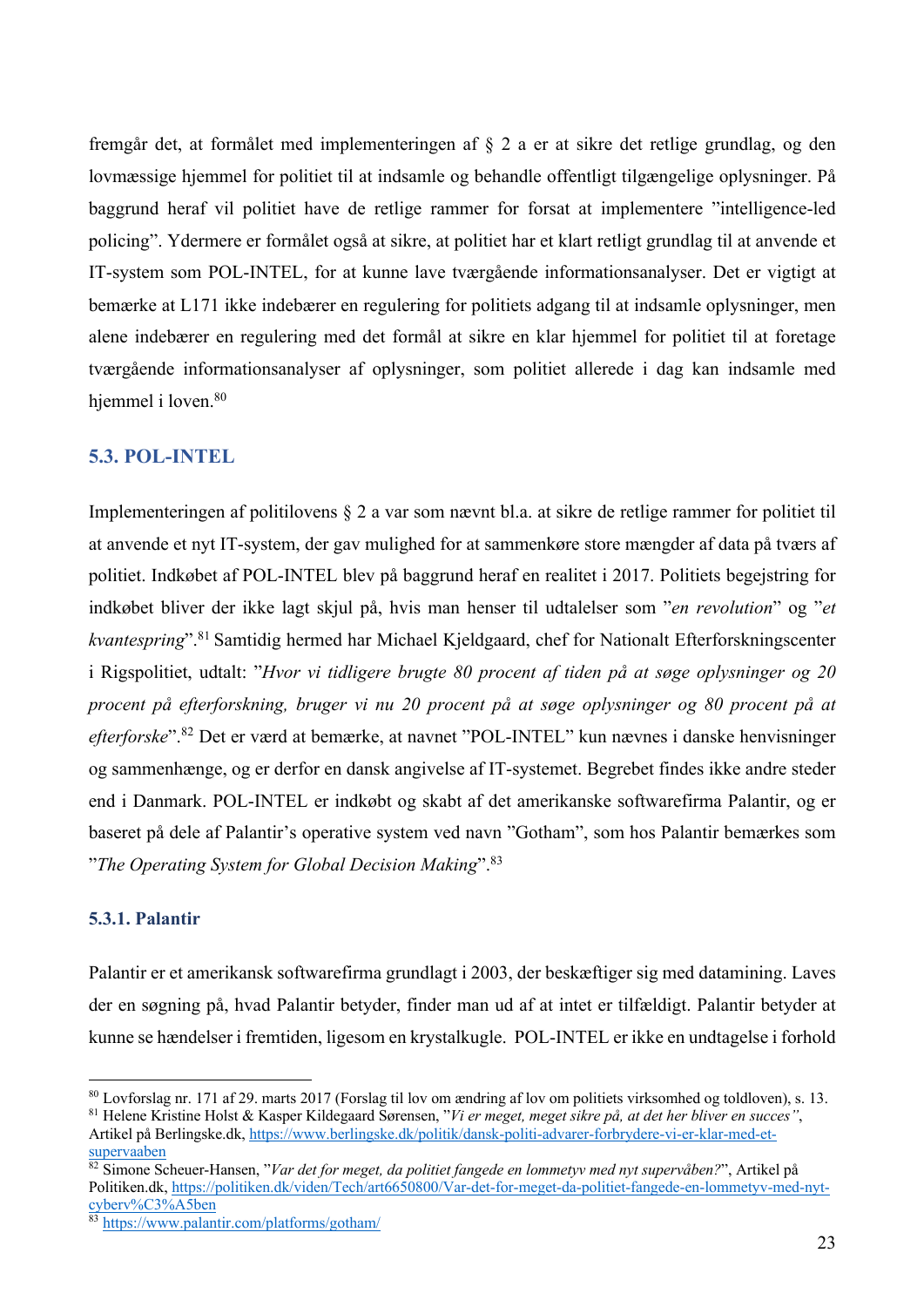til henvisningen med krystalkuglen, og er blot ét af de platforme som Palantir har udviklet og tilbyder. Nogle af Palantir's kunder er bl.a. den offentlige sektor i USA, hvoraf der f.eks. kan nævnes Pentagon, CIA, NSA, sundhedsministeriet og politimyndigheder i New York, New Orleans, Chicago og Los Angeles.84 Private virksomheder er også interesseret i de datamining-redskaber, som Palantir tilbyder og generelt bestræber de sig på at kunne tilbyde deres software bredt, idet der på deres hjemmeside står: "*Big data solutions shouldn't just be for big companies*".85

Palantir har været udsat for en del kritik, hvilket især bunder i problematikken med at have et privat softwarefirma til at bidrage til myndighedsarbejdet rundt om i verden. Herudover har også borgerrettighedsadvokater udtalt kritik af Palantir's metoder og kaldt dem for forfatningsstridige.86 Det kan være særdeles problematisk for bl.a. politimyndigheder eller andre offentlige myndigheder at forsvare anvendelsen af metoder, som omtales som værende forfatningsstridige af specialister og fagkyndige. Volquartzen nævner især sagen, hvor en medarbejder hos Palantir bidrog med personlige data på ca. 87 millioner Facebook-brugere til Cambridge Analytica, således der på baggrund heraf kunne dannes profiler på vælgere til brug for Donald Trumps præsidentkampagne i 2016. Palantir har som forsvar hertil udtalt, at medarbejderen gjorde det i sin fritid og fralægger sig dermed ansvaret. 87 Nok mener Palantir ikke de er politiske, men Peter Thiel, én af grundlæggerne og it-milliardær, har ydet stor støtte til Trump, herunder økonomisk støtte på 1,25 millioner dollar under valgkampen i 2016.88 Desuden har Peter Thiel i 2009, i et selvskrevet essay, kritiseret samfundets stabilitet og velfærd i forhold til skatter, kvinder og de fattige.<sup>89</sup> Argumentet om ikke at være politisk anlagt kan således diskuteres, da sådanne politiske støtter og udtalelser taler herimod.

Problemstillingen ved at offentlige myndigheder anvender software fra ukontrollerede private firmaer, bliver således en risiko for at kompromittere borgerens rets- og privatlivsbeskyttelse. Ifølge Volquartzen er inddragelsen af den private sektor som magtspiller i samfundet en ukendt fare og faktor, idet det er uklart, hvilke retlige rammer der kontrollerer disse.<sup>90</sup> En anden bekymring ifølge Volquartzen er risikoen for anvendelse af "predictive policing" og dermed faren for stigmatisering og diskrimination af sårbare.<sup>91</sup> Som det allerede er konstateret, har det danske politi udtalt, at de ikke

 $88$  Ibid.

<sup>84</sup> Mette Volquartzen, *"Forskydninger mellem det private og det offentlige",* 2018, s. 187.

<sup>85</sup> https://www.palantir.com/

<sup>86</sup> Mette Volquartzen, *"Forskydninger mellem det private og det offentlige",* 2018, s. 187.

<sup>87</sup> Ibid, s. 188.

<sup>89</sup> Ibid.

<sup>90</sup> Ibid, s. 189.

 $91$  Ibid.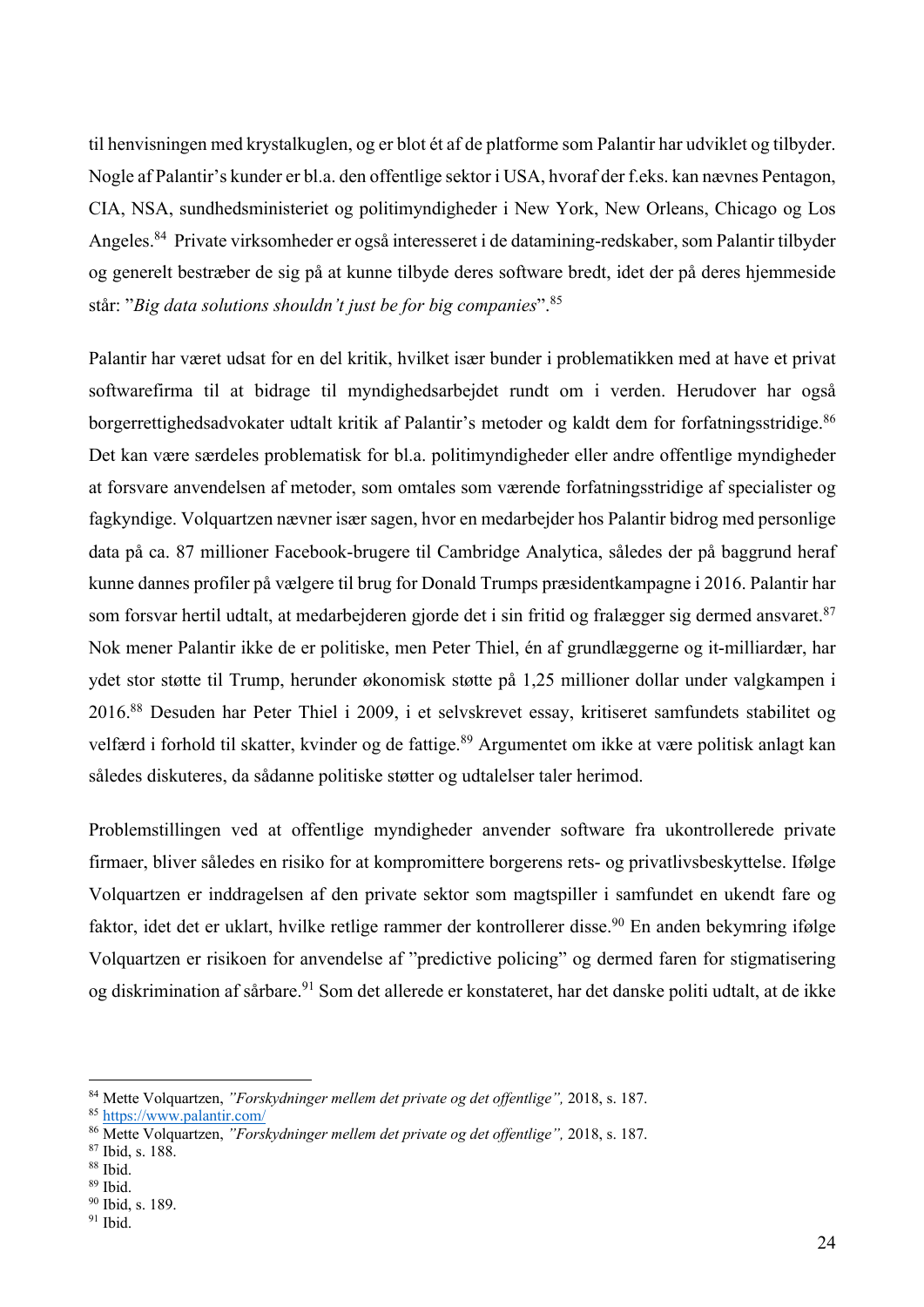anvender "predictive policing" endnu, men finder det interessant. Derfor har det danske politi mulighed for at tage metoden i brug i fremtiden.

#### **5.3.2. POL-INTEL som analyseværktøj**

Som tidligere nævnt, var formålet med implementeringen af POL-INTEL, at sikre og understøtte det danske politi i deres opgavevaretagelse i et samfund, hvor kriminaliteten bliver mere teknisk og moderne. Inden implementeringen af POL-INTEL blev det analyserende politiarbejde udført at den enkelte politimand bl.a. ved brug af kendskab i lokalmiljøet eller meddelere.<sup>92</sup> I takt med teknologiens udvikling og dermed kriminalitetens kompleksitet blev datamængder større og dermed sværere at håndtere manuelt, hvilket indebar risiko for at overse sammenhænge. Det har betydet, at politiets tilgange til analyserelateret arbejde har været til revurdering, idet de hidtige analyseværktøjer- og tilgange ikke har været tilstrækkelige, og som nu har resulteret i indkøbet af POL-INTEL.<sup>93</sup>

Det overordnede formål med at implementere og indkøbe et IT-system som POL-INTEL har bl.a. været for at "*give politiet et sammenhængende it-system til bearbejdning og analyse af de store datamængder, der genereres både internt i politiet og som er tilgængelige fra eksterne datakilder*".94 Med dét giver man udtryk for ønsket om at ændre tilgangen til politiarbejdet fremadrettet, således både ressourcer og manuelt analysearbejde bliver fordelt og anvendt, hvor det giver mening. Dette vurderes i L171 til at have en afgørende betydning, særligt for den alvorligste organiserede kriminalitet, hvor politiet hurtigere og bedre end hidtil kan være i stand til at identificere sammenhænge og relationer på tværs af sager.<sup>95</sup> Selvom den alvorligste organiserede kriminalitet er i fokus, så er også færdselsarbejdet nævnt som et område, hvor bl.a. effekten af tværgående informationsanalyser kan gavne. Dette kan bl.a. opnås ved at målrette færdselskontroller efter, hvor og hvornår bestemte færdselsovertrædelser finder sted.96

Det fremgår af høringssvar<sup>97</sup> fra Justitsministeriet at præciseringen af, hvornår tværgående informationsanalyser skal foretages og den nærmere regulering heraf "*mest hensigtsmæssigt fastsættes på bekendtgørelsesniveau, da det vil sikre en så konkret, teknologineutral og dækkende regulering som muligt*".98 Dette førte til bekendtgørelse nr. 1078. Heraf fremgår det af § 3, stk. 2 at

 $92$  Lovforslag nr. 171 af 29. marts 2017 (Forslag til lov om ændring af lov om politiets virksomhed og toldloven), s. 5.<br><sup>93</sup> Ibid

<sup>93</sup> Ibid. 94 Ibid, s. 6.

 $95$  Ibid.

<sup>96</sup> Ibid, s. 7.

<sup>&</sup>lt;sup>97</sup> Kommenteret høringsoversigt vedr. Udkast til lov om ændring af lov om politiets virksomhed og toldloven (Politiets anvendelse af databaserede analyseredskaber og adgang til oplysning om flypassagerer).

<sup>&</sup>lt;sup>98</sup> Lovforslag nr. 171 af 29. marts 2017 (Forslag til lov om ændring af lov om politiets virksomhed og toldloven), s. 13.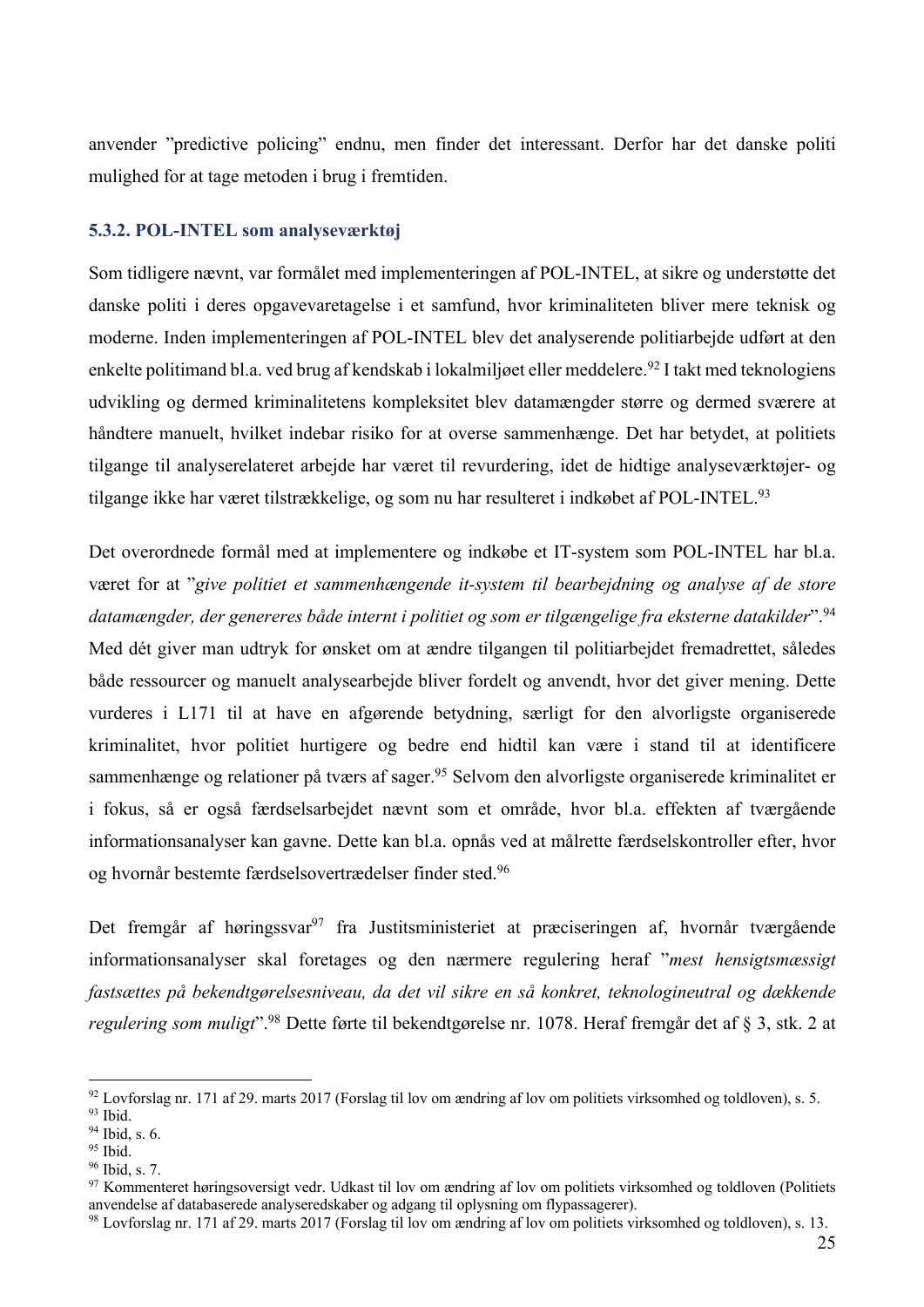tværgående informationsanalyser ikke må foretages som led i politiets rent administrative afgørelsesvirksomhed eller som led i generel informationssøgning. Det fremgår endvidere af L171, at der med indkøbet af POL-INTEL forudsættes at oplysninger, som angår enkeltpersoner, herunder følsomme personoplysninger, kun tilgås på systemniveau i videst mulige omfang.<sup>99</sup> Dette skal fortolkes på den måde at disse oplysninger kun kommer den enkelte politimedarbejder til kende når det anses for politifagligt nødvendigt, og at disse oplysninger kun i øvrigt stilles til rådighed, når det er proportionalt og nødvendigt.100 Dette bliver bl.a. gjort ved hjælp af databeskyttelsesenheden, der blev oprettet af Rigspolitiet i 2016<sup>101</sup>, men som i øvrigt er en vurdering, der tages af den enkelte politimedarbejder, under hensyntagen til politilovens opgavebeskrivelse i politilovens § 2. Hertil skal det dog bemærkes at der i L171 forudsættes, at analyser kun må gennemføres "*når der er en konkret og nærmere afgrænset anledning*". <sup>102</sup> For at sikre en sådan afgrænset anvendelse af tværgående informationsanalyser er der lagt op til at politiets systemunderstøttelse, ved enhver gennemførelse af disse analyser, stiller krav om, at analysen er tilknyttet en konkret sag.103 Dette leder til det udgangspunkt at oplysningerne, der behandles skal pseudonyumiseres, jf. bekendtgørelse nr. 1078 § 6, stk. 1, som også skal ses i sammenhæng med bekendtgørelsens § 5, om situationer, som kan berettige en tværgående informationsanalyse. Kun i særlige tilfælde, hvor det er nødvendigt for politiet at behandle fuldt personhenførbare oplysninger, kan afmaskering af oplysningerne finde sted, jf. § 6, stk. 2 og 3. Således kan man så vidt muligt argumentere for, at der med implementeringen af POL-INTEL er taget højde for, at ikke alle behandlinger af oplysninger kan eller skal henføres til en specifik person uden nærmere grundlag herfor.

Når POL-INTEL anvendes til at foretage tværgående informationsanalyser, er det på baggrund af diverse informationskilder. Fastlæggelsen af disse informationskilder reguleres særskilt af § 8 i bekendtgørelse nr. 1078. Heraf fremgår det af stk. 1, nr. 1 at der kan være tale om "faste kilder", hvilket er registre, databaser mv. som politiet også i dag fører efter gældende ret. De såkaldte "øvrige kilder" efter stk. 1, nr. 2 er kilder som politiet efter gældende ret kan bringe i anvendelse som led i varetagelsen af deres opgaver.

Særligt at bemærke ved POL-INTEL er, at de analyser systemet udarbejder, ikke anses for et dokument, og dermed ikke er undergivet aktindsigt.104 Bekendtgørelse nr. 1078 foreskriver i § 12, at

 $99$  Lovforslag nr. 171 af 29. marts 2017 (Forslag til lov om ændring af lov om politiets virksomhed og toldloven), s. 14.  $100$  Ibid.

<sup>101</sup> Ibid.

<sup>102</sup> Ibid, s. 27.

<sup>103</sup> Ibid.

<sup>104</sup> Ibid, s. 26.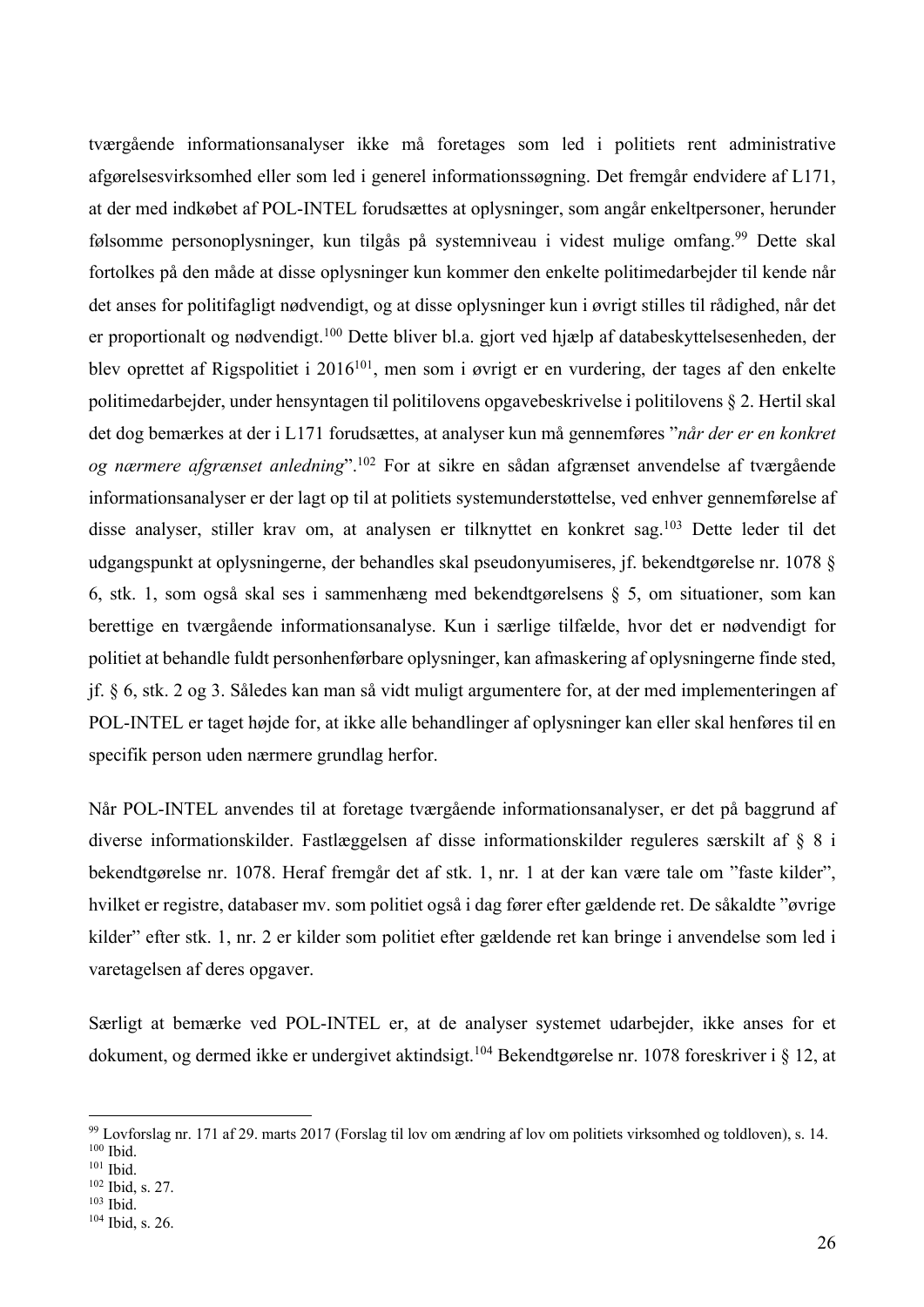en borger (den registrerede) ikke har indsigtsret i de oplysninger, der behandles i POL-INTEL. Den eneste mulighed for at få aktindsigt i en analyse fra POL-INTEL er, hvis der på baggrund af den tværgående informationsanalyse dannes en rapport og denne særskilt arkiveres på en sag i politiets sagsbehandlingssystem POLSAS. Hermed opnår analysen status som dokument, og giver dermed ret til aktindsigt.105 I bekendtgørelse nr. 1078 henvises der i § 12 til særlige bestemmelser i Lov nr. 410 af 27. april 2017 om retshåndhævende myndigheders behandling af personoplysninger (herefter kaldet retshåndhævelsesloven). I medfør af retshåndhævelseslovens § 16, stk. 4 har personer ikke ret til at få indsigt efter retshåndhævelseslovens § 15 i oplysninger behandlet i POL-INTEL og det samme gælder indsigt efter lovens § 13, stk. 2, jf. § 14, stk. 2. Det problematiske i dette er, at borgeren vil have svært ved at få indsigt i analysen og den data, der er anvendt hertil. Dermed stilles borgeren i en situation af uvidenhed, og får dermed svært ved bl.a. at kunne berigtige disse data, samt svært ved at kunne efterprøve om indgrebet har været proportionelt. Samtidig hermed er der en risiko for at blive udsat for en eventuel uhensigtsmæssig profilering. EMRK art. 13 om retten til effektive retsmidler, som vil blive belyst i afsnit 6.6, er på baggrund heraf i risiko for at blive illusorisk, hvis ikke det er muligt at få aktindsigt i analyserne.

Justitsministeriets generelle opfattelse af POL-INTEL er, at det er "*udtryk for, hvordan en moderne politistyrke bør løse sine opgaver*"106, og overordnet set er der med L171 lagt op til mange kompetence- og analysemæssige fordele for det danske politi ved implementeringen. Dog har implementeringen ikke kun indsamlet positive kommentarer, men har især også modtaget kritik og skeptiske overvejelser fra bl.a. Institut for Menneskerettigheder, hvilket nu vil blive belyst.

#### **5.3.3. Kritik af POL-INTEL**

POL-INTEL er ikke et ukendt system og har fået en del kritik. Couchman beskriver bl.a. hvordan et sådant IT-system kan medføre "the chilling effect".<sup>107</sup> Ytringsfriheden i art. 10 påvirkes af "the chilling effect", idet Couchman henviser til nogle studier, der viser, at kvinder og yngre mennesker har en tendens til at "selv-censurere" som resultat af overvågning.<sup>108</sup> Som det fremgår af L171 og som tidligere er belyst, anvender politiet også "open source"-kilder til tværgående informationsanalyser, og "the chilling effect" er således ikke udelukket for også at kunne ske i Danmark. Særligt har Institut for Menneskerettigheder i høringssvar fra Justitsministeriet udtalt kritik omkring anvendelsen af "open source"-kilder. Kritikken går bl.a. på at offentlige tilgængelige kilder

<sup>105</sup> Lovforslag nr. 171 af 29. marts 2017 (Forslag til lov om ændring af lov om politiets virksomhed og toldloven), s. 26.

<sup>106</sup> Ibid, s. 13.

<sup>107</sup> Hannah Couchman, "*Policing by Machine*", Rapport fra Liberty, 2019, s. 29.

<sup>108</sup> Ibid, s. 30.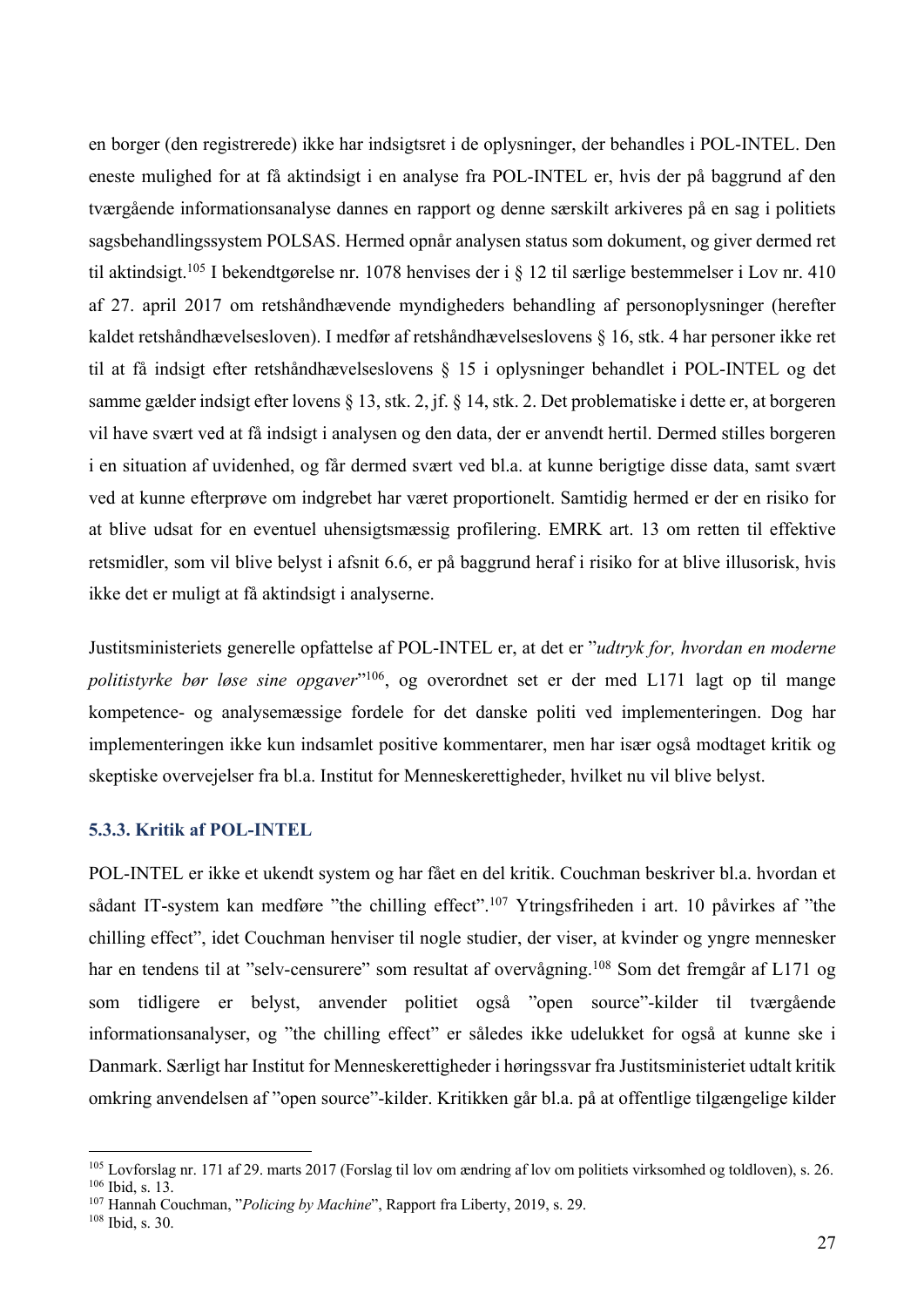ikke altid er korrekte eller fremskaffet på lovlig vis. <sup>109</sup> Der kan dermed være visse farer ved at analysere på sådanne data, idet de kan føre til uhensigtsmæssig eller uretmæssig profilering, eller i værste tilfælde tvangsindgreb.

Et andet kritikpunkt har også været algoritmerne, som POL-INTEL anvender. Jesper Lund, formand for IT-Politisk Forening, har bl.a. udtalt kritik af algoritmerne. Han taler bl.a. om de såkaldte "feedback loops"110, som betyder, at hvis politiet har fokus på at patruljere i et bestemt område, vil dette område typisk angives af algoritmen til at være et sted, hvor der er en større kriminalitetsrate. Deraf opstår den "feedback loop" som ovenfor beskrevet, fordi systemet på baggrund heraf vil sende mere patruljering derud, og sådan fortsætter det. Et andet kritikpunkt fra Jesper Lund vedrørende algoritmer er, at "*systemet nedarver de fordomme, der ligger implicit i den data, som mennesker fodrer systemet med*".111 Særligt her nævner han problemet ved forudseende politiarbejde, altså "predictive policing", idet det er baseret på data, som ikke er fri for bias.

Herudover har IT-Politisk Forening udtrykt en bekymring for, hvorvidt politiet differentierer mellem mistænkte personer og ikke-mistænkte når de indsamler oplysninger.112 IT-Politisk Forening tilkendegiver således en frygt for om alle i Danmark bliver gjort til genstand for en tværgående informationsanalyse, eller om de holder det begrænset til de mistænkte. Dette er også en bekymring fra Institut for Menneskerettigheder. De bemærker, at det er særligt problematisk, hvis der foretages indgreb i EMRK art. 8, idet de skriver "*da det vil være muligt at foretage meget præcise kortlægninger af borgernes private forhold, herunder personer, som ikke er mistænkte*".113 Dermed går bekymringen på om L171 kan danne grundlag for en mere generel overvågning i Danmark, og dermed mistænkeliggørelse af alle danskerne uden de retssikkerhedsmæssige garantier, der normalt følger ved efterforskningsskridt.114 Det samme bemærker IT-Politisk Forening til politiets mulighed for at foretage tværgående informationsanalyser. Særligt bemærker de, meget lig Institut for Menneskerettigheder, at det "*skaber meget detaljerede personprofiler, hvor personens færden,* 

<sup>&</sup>lt;sup>109</sup> Kommenteret høringsoversigt vedr. Udkast til lov om ændring af lov om politiets virksomhed og toldloven (Politiets anvendelse af databaserede analyseredskaber og adgang til oplysning om flypassagerer), s. 7.

<sup>110</sup> Sally Jensen, "*Et supervåben mod kriminalitet eller en sprængfarlig bombe af diskrimination*?", Artikel på responsmedie.dk, https://www.responsmedie.dk/pol-intel/

 $111$  Ibid.

<sup>112</sup> Kommenteret høringsoversigt vedr. udkast til lov om ændring af lov om politiets virksomhed og toldloven (Politiets anvendelse af databaserede analyseredskaber og adgang til oplysning om flypassagerer), s. 11. 113 Ibid, s. 13. 114 Ibid.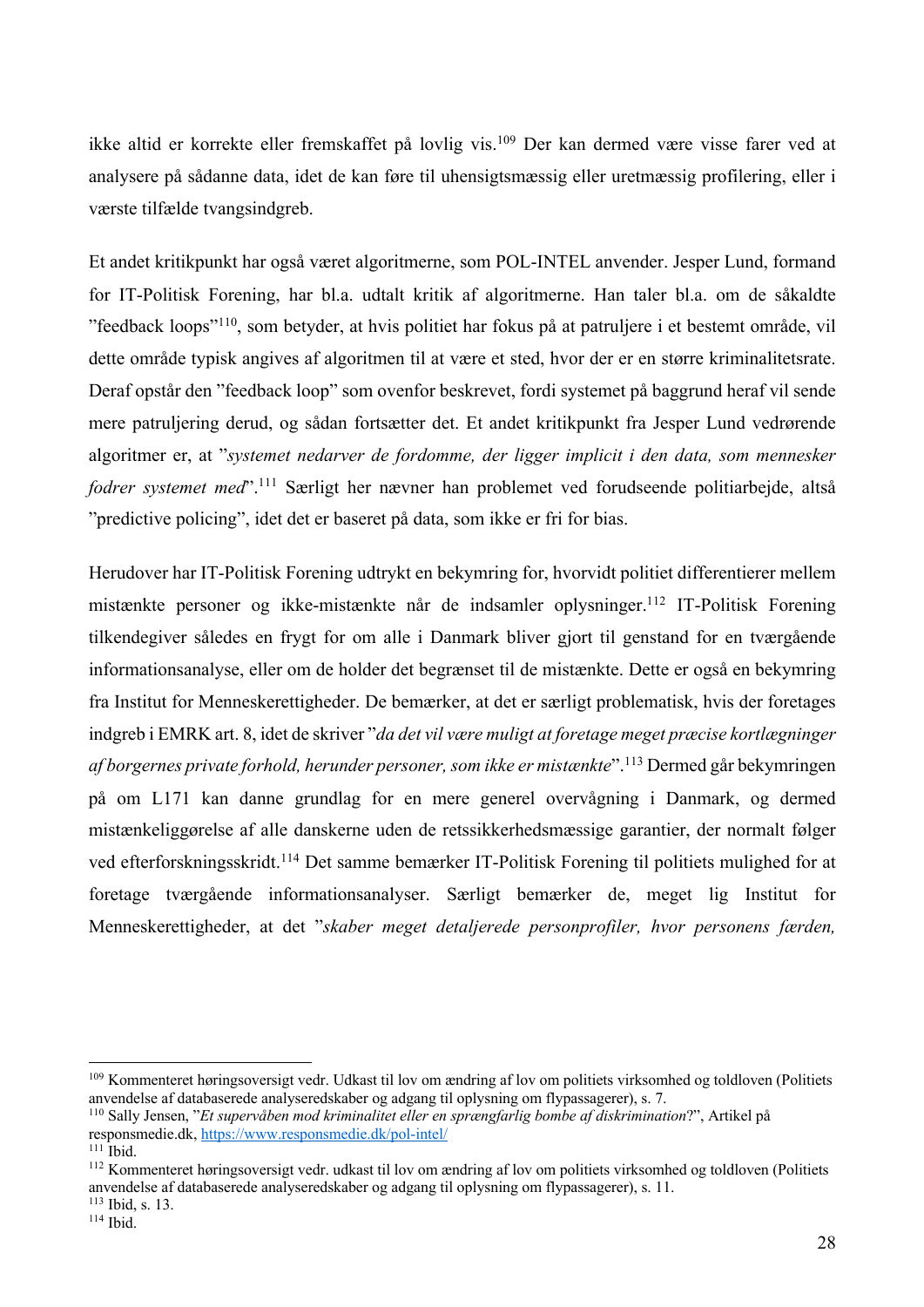*interesser, kontakter og vaner kan undersøges, og der derfor er tale om en meget alvorlig indgriben i* en persons privatliv".<sup>115</sup>

Således kan det konkluderes, at selvom L171 modtager stor begejstring og optimisme fra politiets side, får det samtidig meget kritik fra bl.a. Institut for Menneskerettigheder og IT-Politisk Forening. Meget af kritikken angår hovedsagligt risikoen for generel masseovervågning, herunder risikoen for at blive diskrimineret og dermed gøre indgreb i EMRK art. 14, men også risikoen for at gøre indgreb i retten til privatliv efter art. 8, hvilket begge nærmere vil blive diskuteret i afsnit 6.

#### **5.4. Sammenfatning**

Sammenfattende kan det konkluderes, *at* implementeringen af politilovens § 2 a fastsætter de retlige rammer for politiet til at foretage tværgående informationsanalyser, og muliggør anskaffelsen af et IT-system som POL-INTEL. Desuden kan det udledes, *at* formålet med bestemmelsen er for at imødekomme et ændret kriminalitetsbillede, hvormed politiets virke skal moderniseres og at dette også muliggør anvendelsen af "predictive policing". Herudover kan det konkluderes, *at* POL-INTEL er indkøbt af softwarefirmaet Palantir, *at* systemet er baseret på algoritmer, der kan medføre problematikker såsom forudindtagelser, samt *at* det er usikkert, hvor grænsen går når offentlige myndigheder, såsom politiet, anvender software fra private virksomheder, hvormed der ingen kontrol er. Derudover kan det fastslås, *at* borgernes ret til at få aktindsigt er indskrænket og det derved kan være uklart, hvilke oplysninger der er behandlet og analyseret, samt uklart hvorvidt man er blevet udsat for en profilering. Dette begrænser muligheden for, at borgerne kan kontrollere, berigtige eller få afprøvet et eventuelt tvangsindgreb eller profilering, baseret på disse analyser.

Implementeringen af politilovens § 2 a har skabt debat og som nævnt udsat for kritik fra forskellige fagpersoner. Kritikken går på risikoen for at krænke visse menneskeretlige rettigheder, hvilket i det følgende afsnit vil blive belyst og diskuteret.

<sup>115</sup> Kommenteret høringsoversigt vedr. udkast til lov om ændring af lov om politiets virksomhed og toldloven (Politiets anvendelse af databaserede analyseredskaber og adgang til oplysning om flypassagerer), s. 14.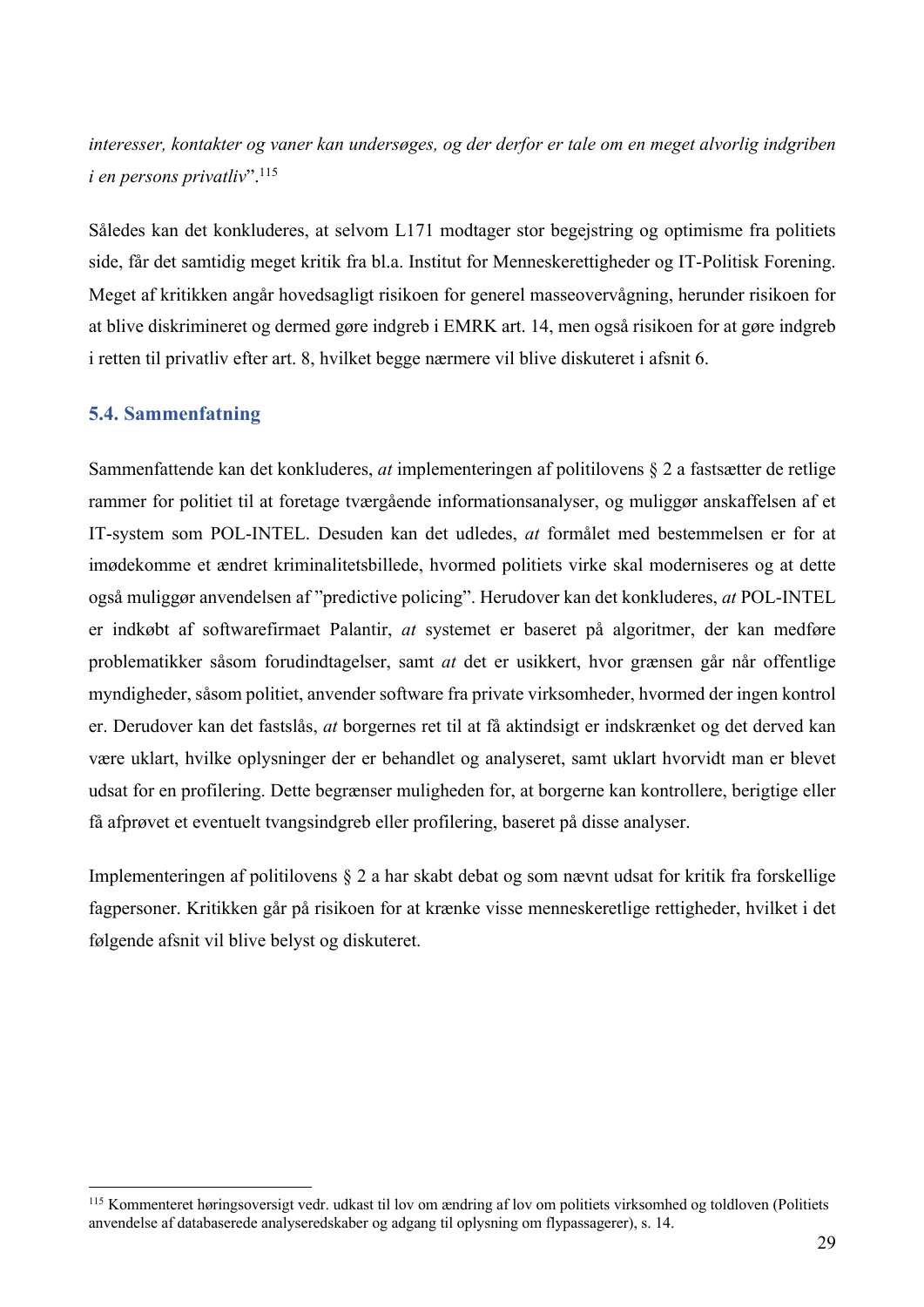## **6. Menneskeretlige problemstillinger**

I det følgende vil EMRK art. 8 og 14 blive gennemgået for at undersøge, hvad den nærmere regulering indebærer. Efter gennemgang af bestemmelserne vil hhv. afsnit 6.2 og 6.4 nærmere belyse de problemstillinger, der aktualiseres ved anvendelsen af POL-INTEL. Dette vil herefter lede til en analyse af relevant retspraksis fra EMD, hvor art. 8 vurderes i forhold til masseovervågning.

#### **6.1. Art. 8 – Retten til privatliv og familieliv**

Én af de grundlæggende menneskerettigheder, som er relevant at diskutere i forhold til POL-INTEL, er EMRK art. 8. Denne bestemmelse angår retten til privatliv og familieliv, og det primære formål hermed er at "*beskytte individet mod uberettigede indgreb fra offentlige myndigheder*".116 EMRK art. 8 har følgende ordlyd:

> *1. Everyone has the right to respect for his private and family life, his home and his correspondence.*

> *2. There shall be no interference by a public authority with the exercise of this right except such as is in accordance with the law and is necessary in a democratic society in the interests of national security, public safety or the economic well-being of the country, for the prevention of disorder or crime, for the protection of health or morals, or for the protection of the rights and freedoms of others.*

Således fremgår det af stk. 1, at de fire beskyttelsesinteresser er retten til respekt for privatliv, familieliv, hjem og korrespondance. Herefter påhviler der staten positive forpligtelser for at beskytte disse interesser, hvilket bl.a. indebærer at afstå fra at gøre indgreb i de beskyttede individuelle sfærer, og at yde bistand for at realisere rettighederne efter art. 8.117 Bestemmelsens stk. 2 angår hovedsagligt statens negative forpligtelser, men betingelserne heri har ligeledes en betydning for at fastlægge omfanget af de positive forpligtelser efter stk. 1 og hvorvidt staten i den konkrete situation har opfyldt disse.118 Udgangspunktet i stk. 1 kan fraviges efter stk. 2, hvis indgrebet (1) har hjemmel i loven, (2) er nødvendigt i et demokratisk samfund og (3) hvis det er af hensyn til national sikkerhed, offentlig

<sup>116</sup> Jon Fridrik Kjølbro, "*Den Europæiske Menneskerettighedskonvention – For Praktikere*", Jurist- og Økonomforbundets Forlag, 2020, 5. udgave, s. 887.

<sup>117</sup> Peer Lorenzen m.fl., "*Den Europæiske Menneskerettighedskonvention med kommentarer (art. 1-9)*", Jurist- og Økonomforbundets Forlag, 2011, 3. udgave, s. 644.

<sup>118</sup> Ibid, s. 763.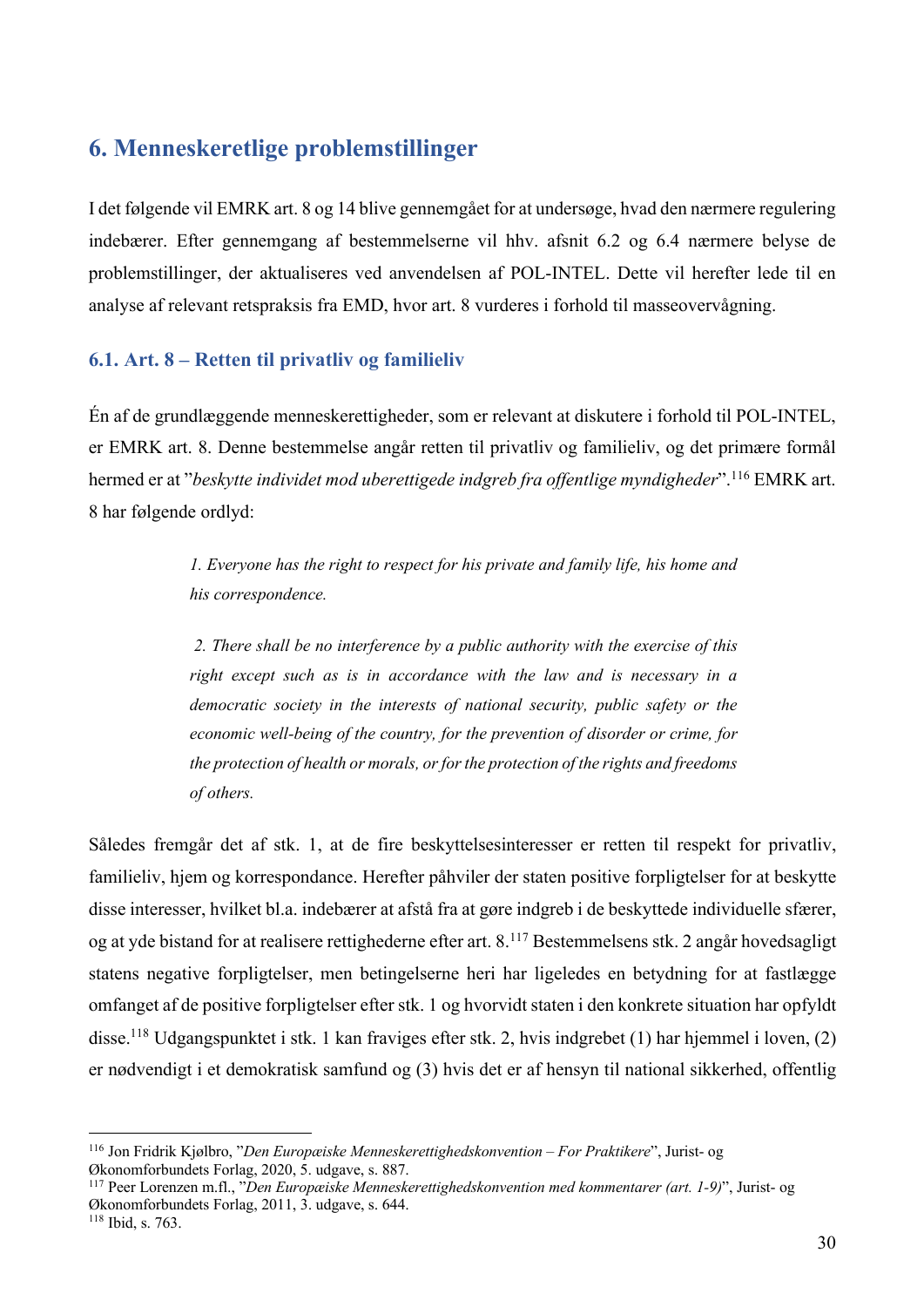tryghed, den økonomiske velfærd i det pågældende land, for at forebygge uro eller forbrydelse, for at beskytte sundhed eller sædelighed eller for at beskytte andres ret og frihed.

#### **6.1.1. De fire beskyttelsesinteresser**

De fire beskyttelsesinteresser efter EMRK art. 8 er retten til respekt for privatliv, familieliv, hjem og korrespondance.

Begrebet "privatliv" er tæt knyttet til beskyttelsen af familieliv, hjem og korrespondance og er derfor et bredt begreb, idet det ofte skal vurderes i relation til disse.119 Kjølbro nævner en række eksempler på, hvad der kan være omfattet af begrebet "privatliv", men påpeger også at det ikke er muligt at give en udtømmende definition. Dog fremhæver han, at det kan angå en persons fysiske og psykiske identitet, samt en persons fysiske og sociale identitet.<sup>120</sup> Det handler bl.a. om, at en person skal have ret til at udvikle sig, skabe relationer til andre mennesker og kunne leve privat uden uønsket opmærksomhed.121 Alt sammen uden udefrakommende indblanding. Retten til respekt for privatliv omhandler både private forhold og erhvervsmæssige forhold, f.eks. udøvelse af dét erhverv man ønsker.

Når en offentlig myndighed indsamler, behandler og anvender persondata, der kan henføres til bestemte individer, er der en pligt for staten til at sikre passende garantier til beskyttelse heraf. Samtidig skal staten muliggøre en form for selvbestemmelse for borgeren.122 Hvis politiet indsamler oplysninger såsom navn, adresse og informationer om strafbare forhold er det omfattet af retten til privatliv. Særligt interessant for denne fremstilling nævner Kjølbro politiets anvendelse af databaser. I de tilfælde, hvor politiet overvåger personers færden og bevægelser på baggrund af en registrering i en database, er det omfattet af retten til privatliv.<sup>123</sup> Det samme gælder ved opbevaring af vævsprøver, DNA, fotografier af en person, fingeraftryk og offentligt tilgængelige oplysninger, særligt når der er tale om forhold, som hører fortiden til.<sup>124</sup> Overvågning af personer på offentlige steder kontra overvågning af personer i deres hjem defineres forskelligt i forhold til retten til privatliv. Personer udsætter sig selv for overvågning i det offentlige rum bl.a. ved iagttagelse af andre personer og offentlige overvågningskameraer. Kjølbro nævner, at EMD har udtalt at "privatliv" og "hjem"

<sup>119</sup> Peer Lorenzen m.fl., "*Den Europæiske Menneskerettighedskonvention med kommentarer (art. 1-9)*", Jurist- og

<sup>&</sup>lt;sup>120</sup> Jon Fridrik Kjølbro, "*Den Europæiske Menneskerettighedskonvention – For Praktikere*", Jurist- og Økonomforbundets Forlag, 2020, 5. udgave, s. 859.

 $121$  Ibid.

<sup>122</sup> Ibid.

<sup>123</sup> Ibid, s. 862.

<sup>124</sup> Ibid.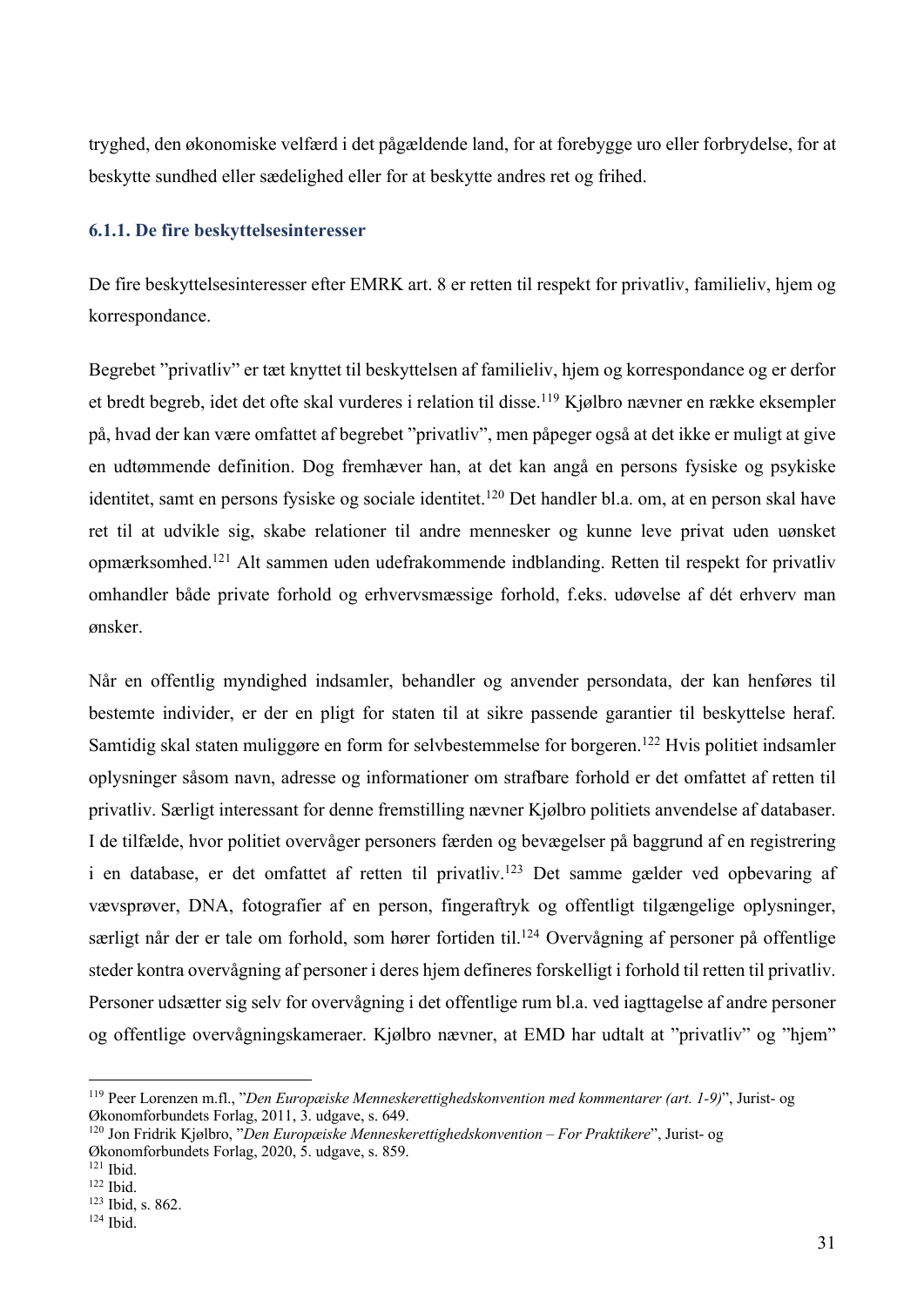ikke finder anvendelse ved steder, hvortil offentligheden har fri adgang.<sup>125</sup> Dog kan offentlig overvågning blive omfattet af begrebet "privatliv", hvis denne data bliver systematisk eller permanent opbevaret.126

Retten til respekt for "familieliv" indeholder, som udgangspunkt negative forpligtelser for staten, hvormed staten bør undlade at foretage indgreb.127 Bestemmelsen angår et eksisterende familieliv og altså ikke retten til at stifte en familie, herunder adoption<sup>128</sup>, men beskytter dog i et vist omfang et påtænkt familieliv. Påtænkt familieliv anses som værende ønsket om at indgå ægteskab og leve sammen.<sup>129</sup>

Tredje beskyttelsesinteresse efter art. 8 er retten til respekt for hjem. Begrebet "hjem" og beskyttelsen heraf er et selvstændigt konventionsbegreb, og dermed ikke afhængig af den nationale regulering.<sup>130</sup> "Hjem" bliver defineret på baggrund af forhold, som udgør en "*tilstrækkelig og vedvarende tilknytning til et bestemt sted*". <sup>131</sup> Hertil kræves det, at dette bestemte sted udgør den pågældendes aktuelle bolig.132 Når man vurderer, hvorvidt der er tale om et hjem, der er omfattet af art. 8, er det ikke begrænset til den traditionelle forståelse af, hvad et hjem er.133 Det kan derfor også omfatte skurvogne eller mobile hjem. Hvis definitionen af "hjem" ikke er opfyldt, er man ikke beskyttet efter art. 8. Indgreb i hjemmet vil typisk udgøre efterforskningsskridt i strafferetsplejen, hvilket bl.a. kan være ransagninger og beslaglæggelser.134

Den fjerde og sidste beskyttelsesinteresse efter art. 8 er retten til respekt for korrespondance. Denne beskyttelsesinteresse, sammen med retten til respekt for privatliv, er særlig interessant og vigtig for specialets problemformuering. Begrebet "korrespondance" skal forstås bredt og omfatter både skriftlige meddelelser, og mundtlige meddelelser, hvad enten det er elektroniske eller ikke-

<sup>125</sup> Jon Fridrik Kjølbro, "*Den Europæiske Menneskerettighedskonvention – For Praktikere*", Jurist- og Økonomforbundets Forlag, 2020, 5. udgave, s. 869. 126 Ibid.

<sup>127</sup> Peer Lorenzen m.fl., "*Den Europæiske Menneskerettighedskonvention med kommentarer (art. 1-9)*", Jurist- og Økonomforbundets Forlag, 2011, 3. udgave, s. 706.

<sup>128</sup> Jon Fridrik Kjølbro, "*Den Europæiske Menneskerettighedskonvention – For Praktikere*", Jurist- og Økonomforbundets Forlag, 2020, 5. udgave, s. 875.

<sup>129</sup> Ibid, s. 878.

<sup>130</sup> Ibid, s. 881.

<sup>131</sup> Ibid.

<sup>132</sup> Peer Lorenzen m.fl., "*Den Europæiske Menneskerettighedskonvention med kommentarer (art. 1-9)*", Jurist- og Økonomforbundets Forlag, 2011, 3. udgave, s. 753.

<sup>133</sup> Jon Fridrik Kjølbro, "*Den Europæiske Menneskerettighedskonvention – For Praktikere*", Jurist- og Økonomforbundets Forlag, 2020, 5. udgave, s. 882.

<sup>134</sup> Peer Lorenzen m.fl., "*Den Europæiske Menneskerettighedskonvention med kommentarer (art. 1-9)*", Jurist- og Økonomforbundets Forlag, 2011, 3. udgave, s. 749.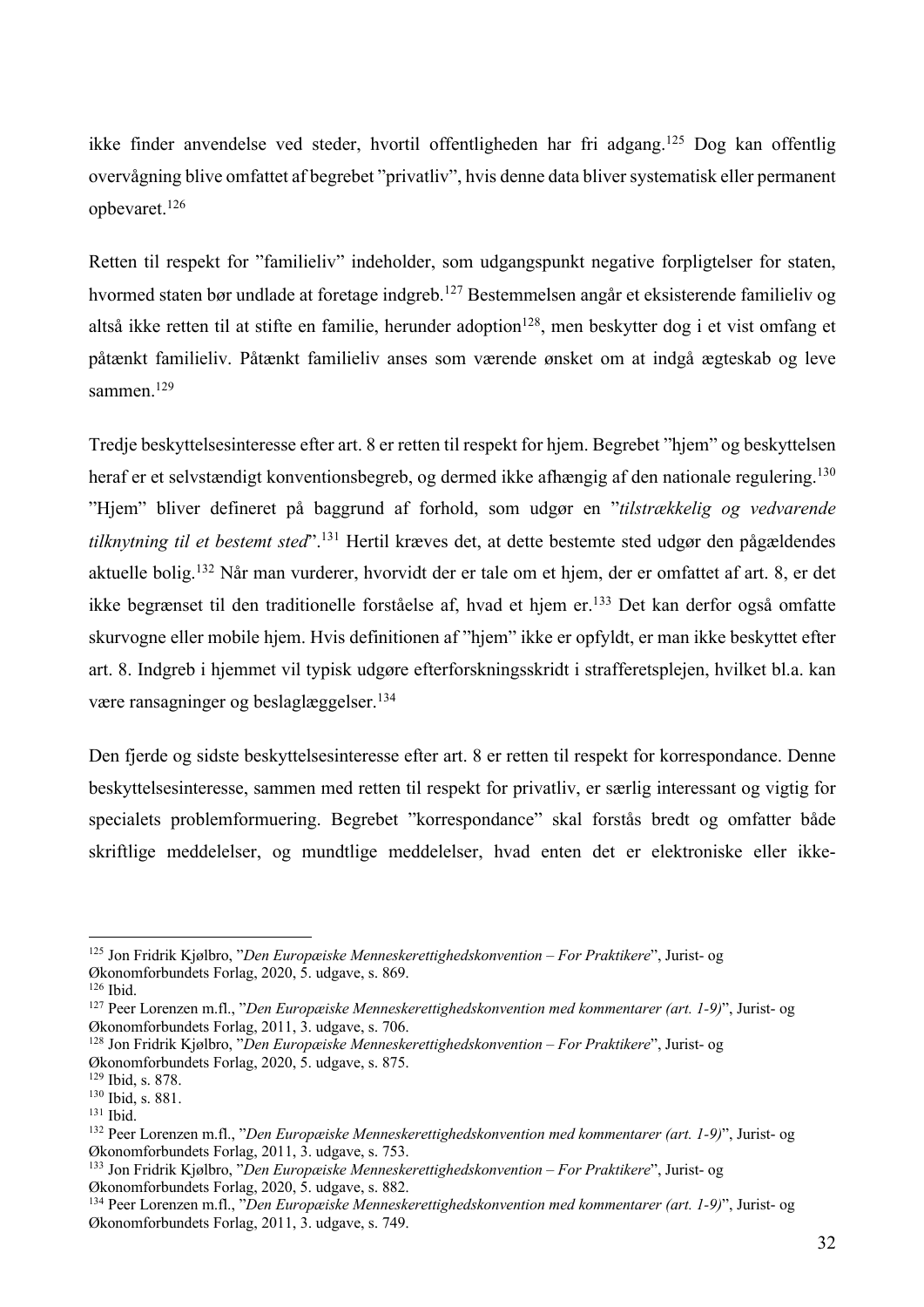elektroniske meddelelser.135 Der skal ikke meget til for at en handling udgør et indgreb i retten til respekt for privatliv og korrespondance efter art. 8. Således kan brevåbning, aflytning af telefonsamtaler, telefax og e-mail, hemmelige indgreb i meddelelseshemmligheden, indhentelse af teleoplysninger og indhentelsen af IP-adresser for at identificere en bruger af en computer, udgøre et indgreb i retten til korrespondance.<sup>136</sup> Det er desuden uden betydning om korrespondancen er af privat, professionel eller erhvervsmæssig karakter.137

Legalitetskravet skærpes, når der foretages hemmelige indgreb i korrespondance. Hvis der foretages telefonaflytning, anses det som værende et alvorligt indgreb i retten til privatliv og korrespondance. På baggrund heraf kræves der strengere krav til retsgrundlaget således at der skal være nogle retssikkerhedsgarantier, der sikrer mod misbrug fra myndighedernes side.138 Særligt når man snakker om masseovervågning, gælder der de samme minimumsgarantier som hvis der var tale om overvågning rettet mod enkeltpersoner.139 Kjølbro oplister de minimumsgarantier, som skal og bør være fastlagt når der foretages overvågning. Minimumsgarantierne er herefter: Afgrænsning af de personer, der kan risikere at blive overvåget, angivelse af de kriminalitetsformer, herunder karakteren, der kan begrunde et indgreb, tidsmæssig begrænsning af indgrebet, procedure for behandling og opbevaring af data, herunder en optegnelse over indgreb og resultater, således der kan udføres kontrol og slutteligt regler om destruktion, særligt i tilfælde, hvor der sker frifindelse.140 Hvis en stat anvender masseovervågning med henblik på at sikre statens sikkerhed, gælder der ikke et krav om "begrundet mistanke" eller "forudgående retskendelse", hvilket ville være tilfældet, såfremt overvågningen var på individniveau. EMD har anerkendt at staten er overladt en skønsmargin når det kommer til at masseovervåge for at sikre statens sikkerhed. <sup>141</sup> Dette er dog ikke uden begrænsninger, hvilket vil blive belyst i afsnit 6.5.1.

#### **6.1.2. Legalitetskravet**

Beskyttelsen efter EMRK art. 8, stk. 1 angår individers ret til privatliv, familieliv, hjem og korrespondance. Undtagelsen hertil fremgår af art. 8, stk. 2, hvorefter indgreb, for at være forenelig

<sup>135</sup> Jon Fridrik Kjølbro, "*Den Europæiske Menneskerettighedskonvention – For Praktikere*", Jurist- og Økonomforbundets Forlag, 2020, 5. udgave, s. 884.

<sup>136</sup> Ibid, s. 885.

<sup>137</sup> Peer Lorenzen m.fl., "*Den Europæiske Menneskerettighedskonvention med kommentarer (art. 1-9)*", Jurist- og Økonomforbundets Forlag, 2011, 3. udgave, s. 756.

 $\frac{138}{139}$  Ibid, s. 979.

<sup>139</sup> Ibid. 140 Jon Fridrik Kjølbro, "*Den Europæiske Menneskerettighedskonvention – For Praktikere*", Jurist- og Økonomforbundets Forlag 2020, 5. udgave, s. 980.

<sup>141</sup> Ibid.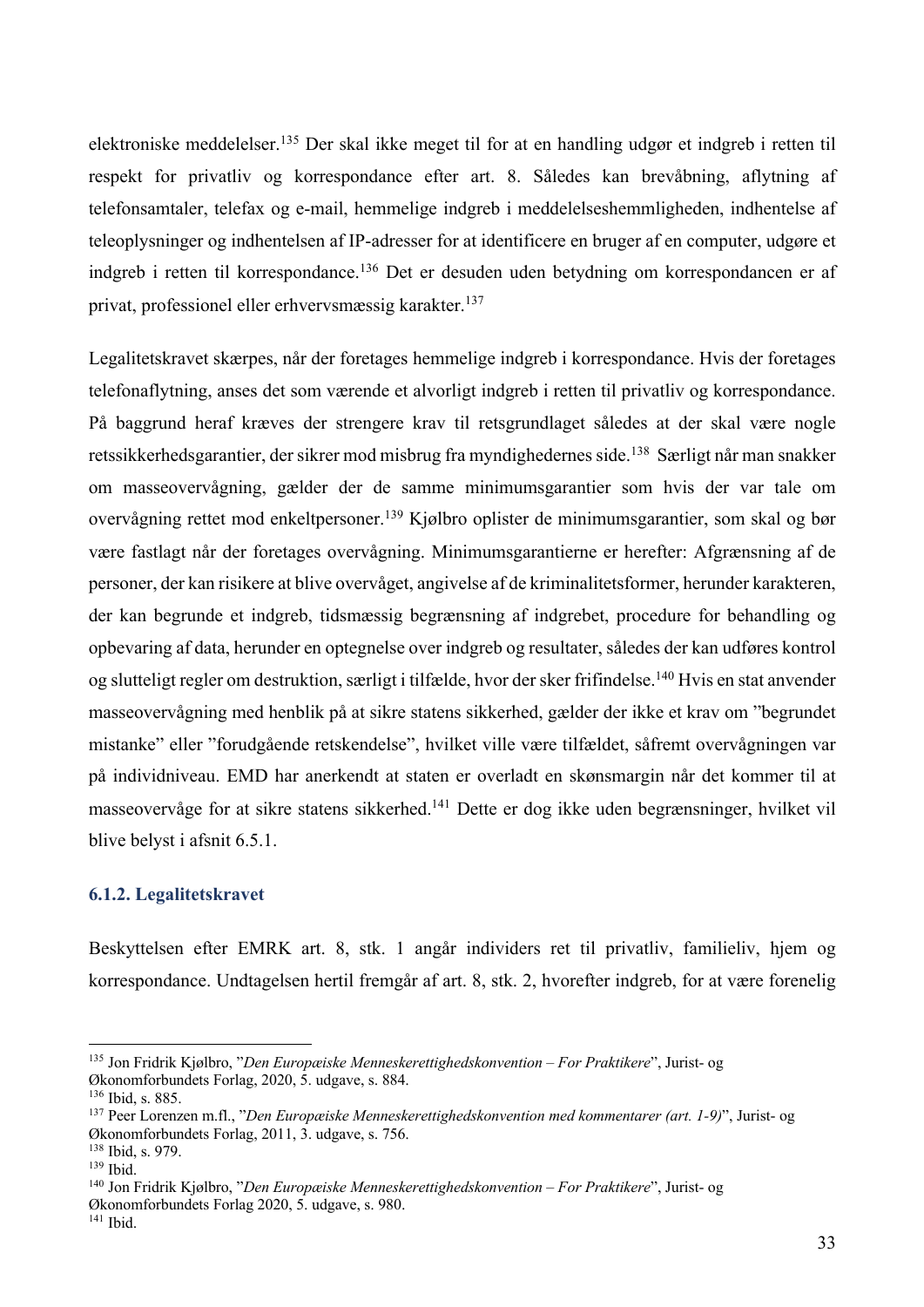med konventionen, skal være "i overensstemmelse med loven" eller som det direkte fremgår af bestemmelsen "in accordance with the law".

Legalitetskravet består af to led. For det første er der et krav om, at indgrebet skal have hjemmel i national lovgivning, og for det andet er der kvalitative hjemmelskrav.142 Kravet om hjemmel i national lovgivning er en vurdering, der foretages af de nationale myndigheder. Dette vil som udgangspunkt ikke blive tilsidesat af EMD. <sup>143</sup> Dog gælder dette udgangspunkt ikke, hvis nationale prøvelsesorganer ikke har vurderet spørgsmålet. Andet led om kvalitative hjemmelskrav betyder, at de nationale retsregler skal være forenelige med retsstatsprincippet, altså et krav om tilgængelighed og forudsigelighed i retstilstanden.<sup>144</sup> Kjølbro understreger, at problematikken typisk ikke vedrører kravet om tilgængelighed, men derimod kravet om forudsigelighed. Forudsigeligheden indebærer at retsreglerne skal være formuleret klart og præcist, så borgerne har mulighed for at forstå og forudsige, hvilke konsekvenser en given handling kan have. Dog er der ikke krav om, at man skal kunne forudsige noget med sikkerhed, idet retsreglerne skal kunne tilpasse sig tiden og den løbende udvikling i samfundet. <sup>145</sup> Kravet om klarheden og forudsigeligheden af retsgrundlaget stiger i takt med indgrebets intensitet.146

Graden af tilgængelighed og forudsigelighed "*afhænger af indholdet af reguleringen, det regulerede retsområde, og antallet og karakteren af de private, som er berørt af reguleringen*".147 Som også er beskrevet tidligere, er der et skærpet legalitetskrav når myndigheder foretager overvågning af borgerne, og dermed større krav til tilgængeligheden og forudsigeligheden i retstilstanden. Dog betyder kravet om forudsigelighed ikke, at borgerne skal kunne forudsige indgrebet, når der er tale om hemmelig overvågning.148 Det er særlig vigtigt ved indgreb som hemmelig overvågning, at borgerne i tilstrækkelig grad beskyttes mod vilkårlighed fra det offentlige. I denne vurdering lægger EMD vægt på om afgørelsen af at foretage overvågning er tilstrækkelig begrundet, om borgeren er underrettet herom og om der er mulighed for domstolsprøvelse af afgørelsen.<sup>149</sup> Heri er også et krav om, at borgeren har mulighed for at anfægte indgrebet, og mulighed for at få foretaget en

<sup>148</sup> Roman Zakharov mod Rusland, para. 229.

<sup>142</sup> Jon Fridrik Kjølbro, "*Den Europæiske Menneskerettighedskonvention – For Praktikere*", Jurist- og Økonomforbundets Forlag 2020, 5. udgave, s. 837.

<sup>&</sup>lt;sup>144</sup> Ibid, s. 839.<br><sup>145</sup> Ibid, s. 840.<br><sup>146</sup> Jens Elo Rytter, "*Individets grundlæggende rettigheder*", Karnov Group, 2021, 4. udgave, s. 211.

<sup>147</sup> Jon Fridrik Kjølbro, "*Den Europæiske Menneskerettighedskonvention – For Praktikere*", Jurist- og Økonomforbundets Forlag, 2020, 5. udgave, s. 841.

<sup>149</sup> Jon Fridrik Kjølbro, "*Den Europæiske Menneskerettighedskonvention – For Praktikere*", Jurist- og Økonomforbundets Forlag, 2020, 5. udgave, s. 842.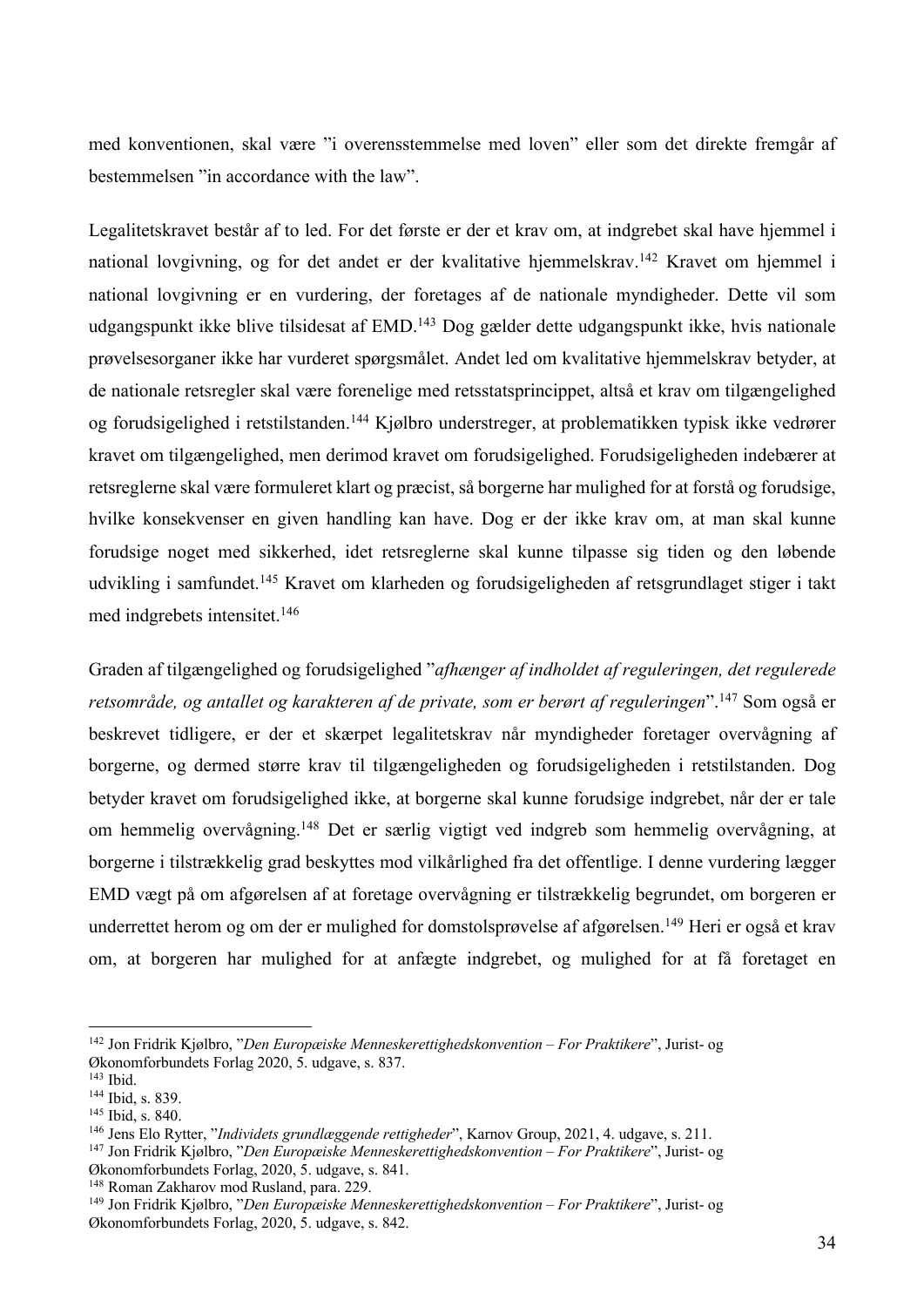interesseafvejning i forhold til dennes interesser og samfundets interesser, hvilket også indebærer en proportionalitetsvurdering.150

Når der foretages indgreb såsom aflytning, overvågning, indsamling og opbevaring af persondata, skal der være fastlagt en række retssikkerhedsgarantier for at forhindre misbrug og vilkårlighed. Dette er bl.a. foranstaltninger og procedurer vedrørende varighed, opbevaring, brug, fortrolighed og destruktion.151 Kravet om retssikkerhedsgarantier gælder også når indgreb er begrundet i statens sikkerhed.152 EMD har udtalt at selv om argumentet er, at statens sikkerhed er på spil, skal der foretages en form for kontradiktorisk procedure for en uafhængighed myndighed. Den uafhængige myndighed skal have mulighed for at prøve begrundelsen for beslutningen, når der er tale om indgreb, der påvirker grundlæggende menneskerettigheder.153

De legitime formål, der kan begrunde et indgreb fra offentlige myndigheder i de fire beskyttelsesinteresser, er som nævnt i art. 8, stk. 2 oplistet som "den nationale sikkerhed", "den offentlige tryghed", "landets økonomiske velfærd", "forebyggelse af uro eller forbrydelse", "beskyttelse af sundheden eller sædeligheden" eller "beskyttelse af andres rettigheder og friheder". Disse legitime formål er udtømmende og skal fortolkes indskrænkende.154 EMD's vurdering af om staten opfylder et legitimt formål efter stk. 2 er oftest uproblematisk, idet formålene er formuleret bredt og således relativt nemt kan begrunde et indgreb i de beskyttede rettigheder.155

#### **6.1.3. Nødvendighedskravet (krav om proportionalitet)**

Nødvendighedskravet efter art. 8, stk. 2 betyder, at der skal foretages en konkret afvejning af forholdet mellem hensynet til beskyttelsen af individets privatliv, familieliv, hjem og korrespondance og hensynet til de modstående samfunds- og individinteresser.<sup>156</sup> Dette kan også fortolkes som et krav om proportionalitet. Når EMD skal vurdere om nødvendighedskravet er opfyldt, er det en bedømmelse af om begrundelsen for indgrebet i den beskyttede rettighed er relevant og

<sup>150</sup> Jon Fridrik Kjølbro, "*Den Europæiske Menneskerettighedskonvention – For Praktikere*", Jurist- og Økonomforbundets Forlag, 2020, 5. udgave, s. 842.

<sup>151</sup> Ibid, s. 845.

<sup>152</sup> Ibid, s. 847.

<sup>153</sup> Peer Lorenzen m.fl., "*Den Europæiske Menneskerettighedskonvention med kommentarer (art. 1-9)*", Jurist- og Økonomforbundets Forlag, 2011, 3. udgave, s. 765.

<sup>154</sup> Jon Fridrik Kjølbro, "*Den Europæiske Menneskerettighedskonvention – For Praktikere*", Jurist- og Økonomforbundets Forlag, 2020, 5. udgave, s. 849.<br><sup>155</sup> Ibid, s. 850.

<sup>&</sup>lt;sup>156</sup> Jens Elo Rytter, "*Individets grundlæggende rettigheder*", Karnov Group, 2021, 4. udgave, s. 211.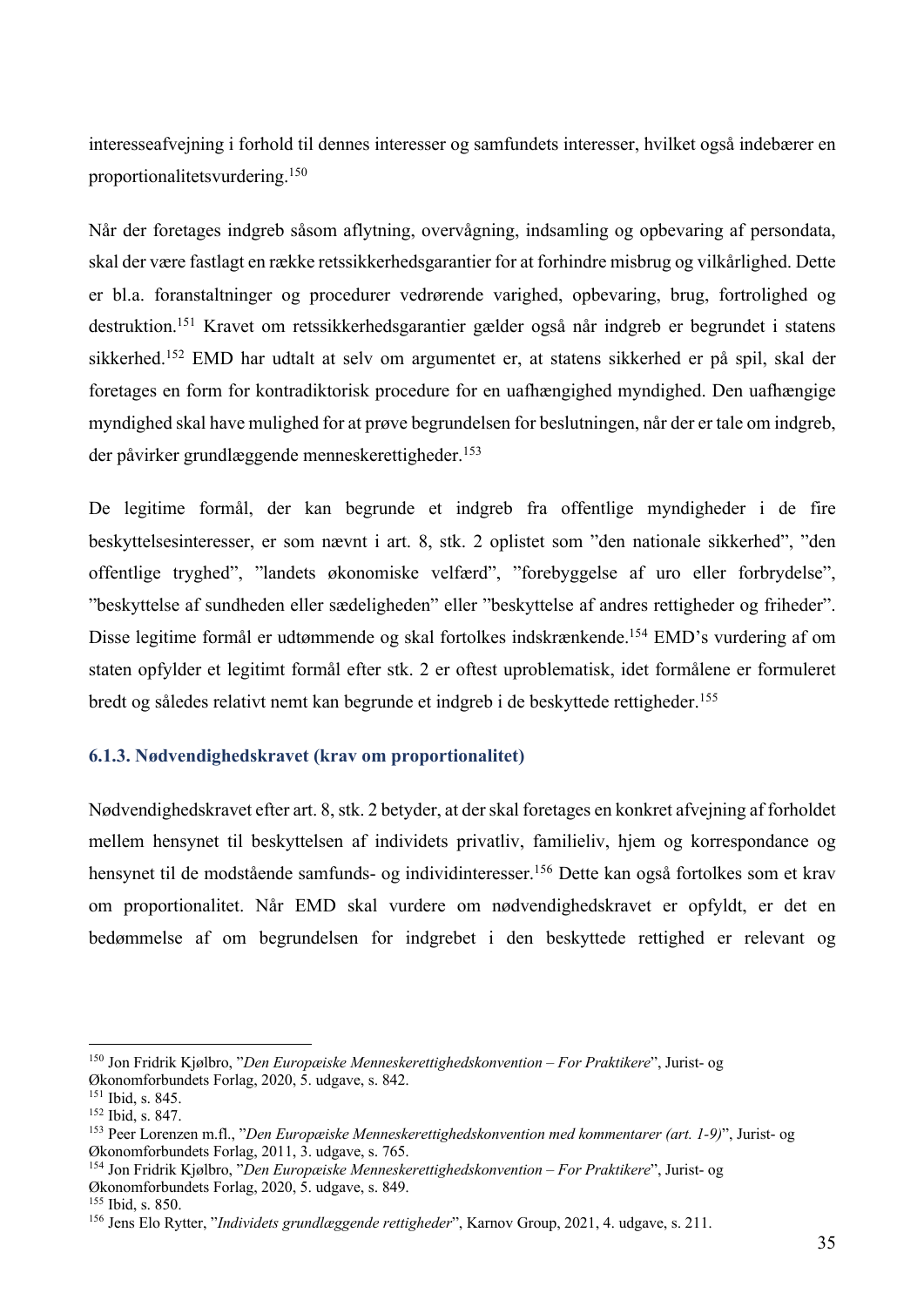tilstrækkelig.157 Kravet betyder også at indgrebet skal være "nødvendigt i et demokratisk samfund" og dermed skal "*modsvare et presserende socialt behov*".158

Som nævnt tidligere har staten en vis skønsmargin, når der skal vurderes om et indgreb i en konventionssikret rettighed er nødvendig, samt hvilke midler, der skal anvendes hertil. Selve omfanget af denne skønsmargin skal bedømmes i relation til lovgivningsprocessen, hertil hvilke afvejninger, der er foretaget og hvor grundigt tilblivelsen af loven er undersøgt. Graden af skønsmargin stiger i takt med graden af afvejninger og vurderinger ved lovgivningsprocessen.159 Dette er dog ikke absolut, idet statens skønsmargin varierer alt efter karakteren af den rettighed, der gøres indgreb i, rettighedens betydning og intensitet for borgeren, karakteren af de anerkendelsesværdige formål for indgrebet og særligt om der er tale om et retsområde under udvikling.160 Når der er tale om at gøre indgreb for at beskytte statens sikkerhed, har staten en vid skønsmargin.161 Den vide skønsmargin kan dog blive et problem, hvis indgreb ikke alene foretages over for mistænkte personer, men også foretages over for ikke-mistænkte personer. I disse tilfælde skal lovgivningen særskilt regulere, hvilke ikke-mistænkte personer, der kan blive gjort til genstand for et indgreb<sup>162</sup>, og bør i videst mulige omfang begrænses for ikke at krænke rettighederne i EMRK.

Legalitetskravet indeholder et krav om tilstrækkelige garantier til beskyttelse mod misbrug, og det samme indeholder nødvendighedskravet. Bedømmelsen heraf vurderes ud fra karakter, omfang og varighed af indgrebet, herunder en regulering af, hvad der kan begrunde indgrebet og hvem der har kompetence til at udføre indgrebet.<sup>163</sup> Idet både legalitetskravet og nødvendighedskravet indebærer, at der skal foreligge tilstrækkelige garantier mod vilkårlighed og misbrug, lægger det op til at foretage en samlet vurdering af legalitet og nødvendighed.

#### **6.1.4. Offentlige myndigheders behandling af oplysninger**

Når offentlige myndigheder opbevarer data på enkeltpersoner, er det omfattet af retten til privatliv.164 Offentlige tilgængelige oplysninger om enkeltpersoner kan også været omfattet af retten til privatliv, når disse oplysninger "*indsamles og opbevares systematisk i offentlige myndigheders registre*". 165

- <sup>162</sup> Ibid, s. 981.
- <sup>163</sup> Ibid, s. 980.

<sup>157</sup> Jon Fridrik Kjølbro, "*Den Europæiske Menneskerettighedskonvention – For Praktikere*", Jurist- og Økonomforbundets Forlag, 2020, 5. udgave, s. 851.

<sup>158</sup> Ibid.

<sup>159</sup> Ibid, s. 852.

<sup>160</sup> Ibid, s. 853.

<sup>161</sup> Ibid, s. 855.

<sup>164</sup> Ibid, s. 958.

<sup>165</sup> Ibid, s. 959.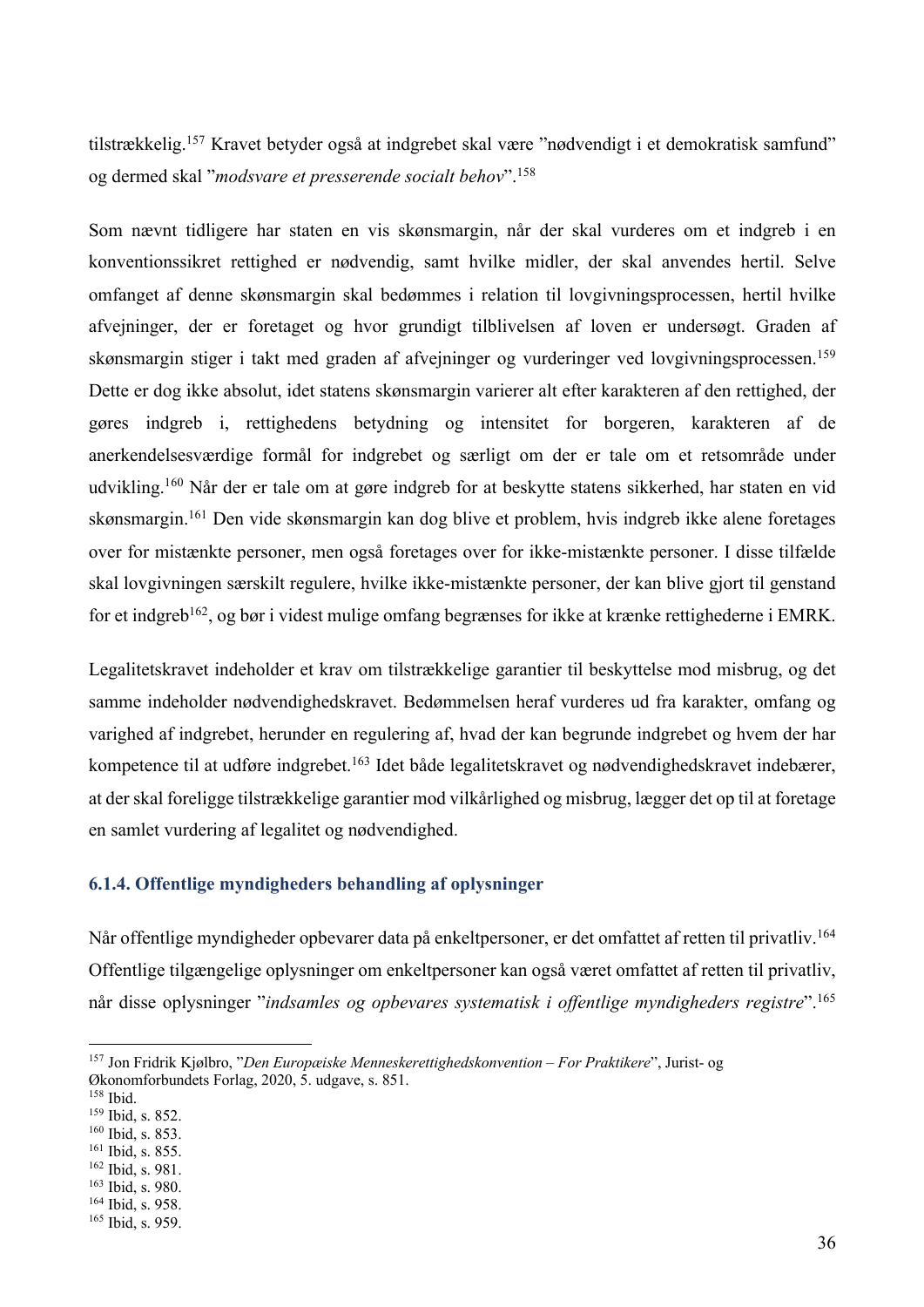Dette gælder særligt, når der er tale om oplysninger, der ligger langt tilbage i tiden. Hvis offentlige myndigheder opbevarer og behandler data om enkeltpersoner uden mulighed for at berigtige disse, vil det udgøre et indgreb i retten til privatliv<sup>166</sup> og der vil på baggrund heraf kræves, at myndigheden kan retfærdiggøre det efter art. 8, stk. 2. Det er ikke et krav at de indsamlede oplysninger faktisk bliver anvendt for at kunne udgøre et indgreb efter art. 8, men blot opbevaringen af disse er i sig selv nok.167

Efterretningstjenester er én af de offentlige myndigheder, der indsamler og behandler data. Men når efterretningstjenester udfører hemmelig overvågning af borgerne, kan det være konventionsstridigt. Hemmelig overvågning er således kun i overensstemmelse med konventionen, "*hvis den er strengt nødvendig med henblik på at beskytte de demokratiske institutioner*".168 Hvis opbevaringen eller registreringen af data sker i et hemmeligt register, skal der foretages en særlig afvejning af interesser for at det er legitimt. Afvejningen bliver på den ene side hensynet til statens sikkerhed og bekæmpelse af kriminalitet sammenholdt med karakteren af indgrebet og på den anden side individets ret til respekt for privatliv.169 Som tidligere nævnt, har staten en vid skønsmargin når det kommer til at gøre indgreb i rettigheder efter EMRK. Men når der foretages hemmelig overvågning, indskrænkes denne skønsmargin, hvilket medfører strengere krav til legaliteten og proportionaliteten (nødvendighedskravet). Det betyder, at den nationale lovgivning nærmere skal regulere en vis begrænsning i efterretningstjenestens beføjelser, hvilket bl.a. kan være begrænsninger i forhold til, hvilke personer, der må foretages hemmelig overvågning af, betingelserne herfor og særligt at der foreligger en tilstrækkelig beskyttelse af borgeren i form af retssikkerhedsgarantier.<sup>170</sup>

Hvis efterretningstjenester opbevarer og behandler oplysninger af personer i et register, kan de pågældende personer have en interesse i at få adgang og indsigt i disse, evt. med henblik på at berigtige dem. Det kan dog være berettiget, af hensyn til at sikre effektiviteten af det hemmelige overvågningssystem, at nægte en sådan adgang.171 EMD har i tidligere sager udtalt sig om problematikken. Én af sagerne var Brinks-sagen.172 Sagen drejede sig om, at Brinks ikke måtte få adgang til, hvilke oplysninger den hollandske efterretningstjeneste havde registreret om ham. De

<sup>166</sup> Jon Fridrik Kjølbro, "*Den Europæiske Menneskerettighedskonvention – For Praktikere*", Jurist- og Økonomforbundets Forlag, 2020, 5. udgave, 959.

<sup>167</sup> Peer Lorenzen m.fl., "*Den Europæiske Menneskerettighedskonvention med kommentarer (art. 1-9)*", Jurist- og Økonomforbundets Forlag, 2011, 3. udgave, s. 666.

<sup>168</sup> Jon Fridrik Kjølbro, "*Den Europæiske Menneskerettighedskonvention – For Praktikere*", Jurist- og Økonomforbundets Forlag, 2020, 5. udgave, s. 960.

<sup>169</sup> Ibid.

<sup>170</sup> Ibid.  $171$  Ibid.

<sup>172</sup> Brinks mod Holland.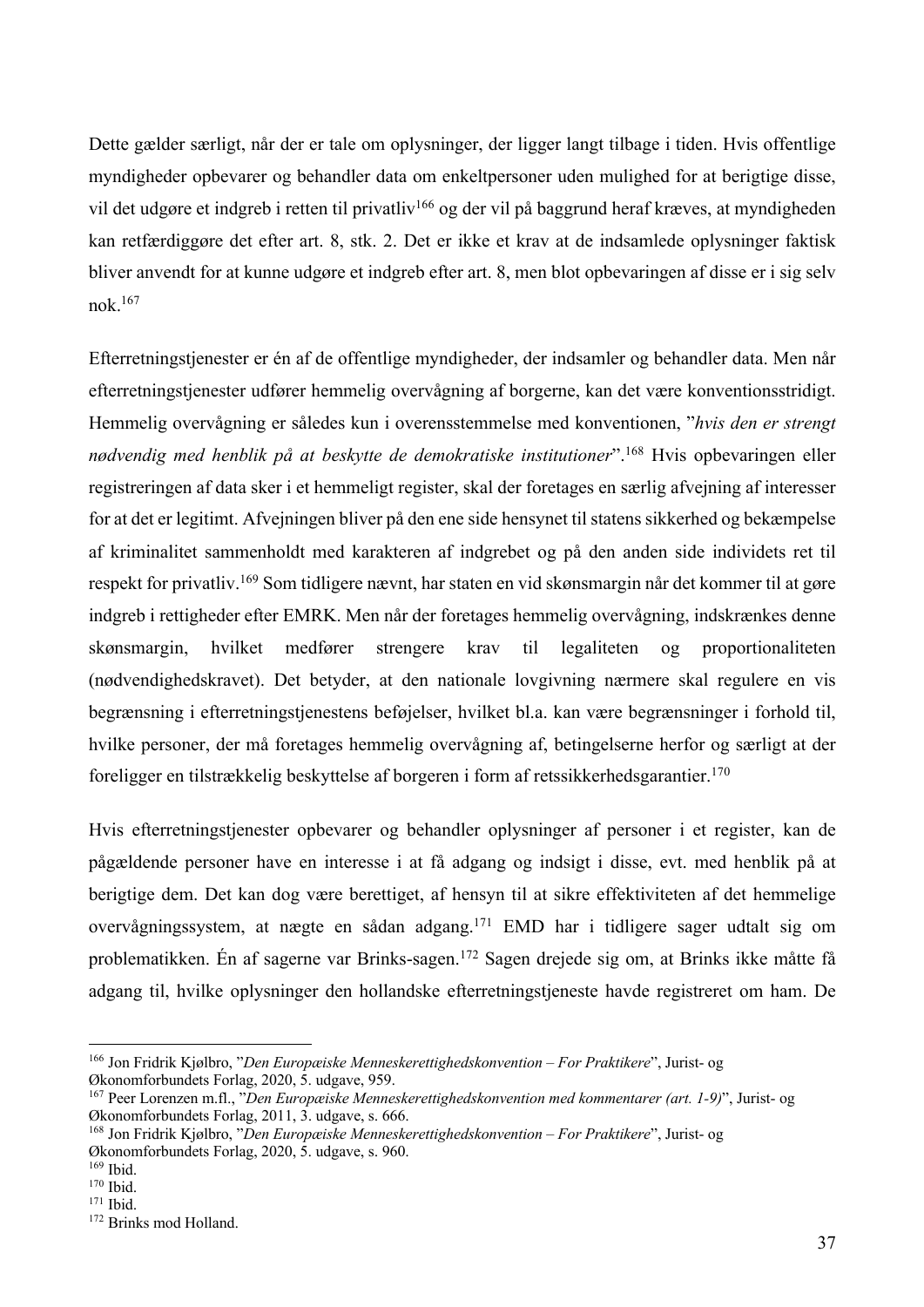eneste oplysninger han kunne få var forældede og udgjorde ikke en risiko for at afsløre tjenestens arbejdsmetoder. Her udtalte EMD, at begrænsningen ikke udgjorde en krænkelse, idet den var begrundet i statens sikkerhed. Herudover var der effektive retssikkerhedsgarantier i den pågældende sag, eftersom to nationale domstole havde haft mulighed for at vurdere de tilbageholdte oplysninger, samt mulighed for at vurdere om hemmeligholdelsen var nødvendig. Det betyder derfor også, at såfremt der er en begrænsning i aktindsigten og der ikke er passende og effektive retssikkerhedsgarantier, er det en krænkelse af art. 8. Kjølbro understreger dog, at der kan opstå situationer, hvor der er en tvist mellem myndigheden og borgeren omkring oplysningerne i det hemmelige register. I disse tilfælde er det et krav, at "*borgerens processuelle rettigheder respekteres, hvilket kan indebære krav om adgang til oplysninger, så der er effektiv adgang til prøvelse*".173 På baggrund heraf fremstår retsstillingen angående adgang til oplysninger i et hemmeligt register lidt uklar. Det beror derfor på en konkret vurdering, der skal sammenholdes med en vurdering efter art. 8, stk. 2, hvorvidt der bør gives aktindsigt i indsamlede oplysninger som led i overvågning. Men generelt giver art. 8 ikke krav på aktindsigt i hemmelige registre.174

Når politiet indsamler data, kan de i den forbindelse registrere oplysninger om personer i deres registre. Politiet kan i visse situationer have en interesse i at opbevare sådan en registerring, selv når der ikke er rejst tiltale. Problematikken opstår dog, hvis politiet registrerer væsentlige oplysninger om personer på et spinkelt grundlag, og uden mulighed for at personen kan berigtige dem, hvilket kan udgøre en krænkelse af art. 8.175 Et eksempel herpå findes i Khelili-dommen.176 Her havde politiet igennem flere år registreret en kvinde som "prostitueret" i deres database, på trods af, at hun ikke var dømt for prostitution. Den valgte registrering skete derfor blot på baggrund af en mistanke og det vurderede EMD var en krænkelse af art. 8. Det kan derfor medføre en række retssikkerhedsmæssige spørgsmål, hvis personer, som nævnt ovenfor, ikke har mulighed for aktindsigt i registreringerne og dermed ikke har mulighed for berigtigelse, hvis der er en risiko for, at man er fejlagtigt registreret på baggrund af en mistanke.

Offentlige myndigheder kan også udveksle og videregive oplysninger. Hvis en myndighed videregiver følesomme personoplysninger om private til en anden myndighed, vil det udgøre et

<sup>173</sup> Jon Fridrik Kjølbro, "*Den Europæiske Menneskerettighedskonvention – For Praktikere*", Jurist- og Økonomforbundets Forlag, 2020, 5. udgave, s. 962.

<sup>174</sup> Peer Lorenzen m.fl., "*Den Europæiske Menneskerettighedskonvention med kommentarer (art. 1-9)*", Jurist- og Økonomforbundets Forlag, 2011, 3. udgave, s. 687.

<sup>175</sup> Jon Fridrik Kjølbro, "*Den Europæiske Menneskerettighedskonvention – For Praktikere*", Jurist- og Økonomforbundets Forlag, 2020, 5. udgave, s. 969

<sup>176</sup> Khelili mod Schweiz.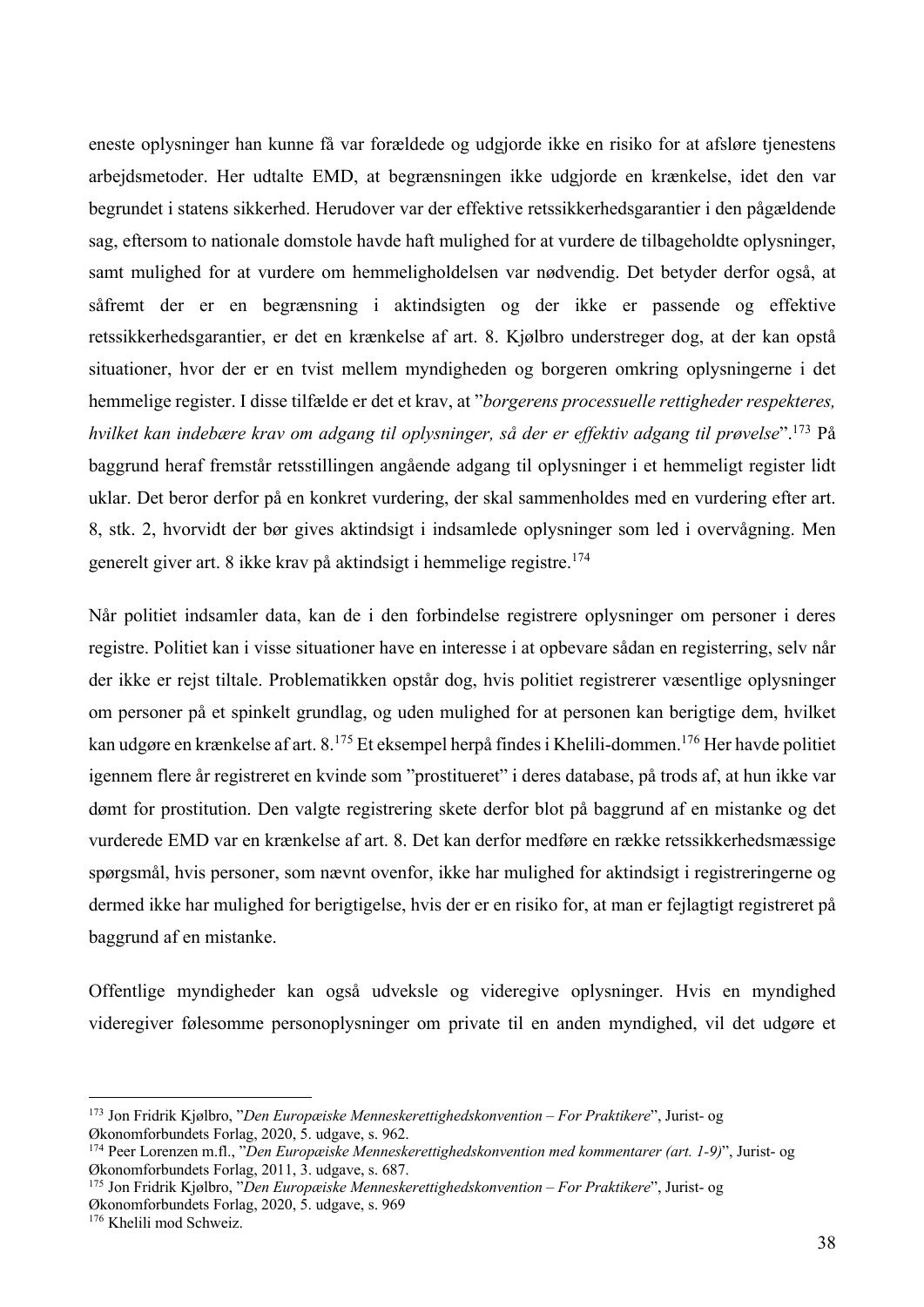indgreb i retten til privatliv.177 Dette er uagtet at den modtagne myndighed har tavshedspligt, da oplysningerne ved videregivelsen vil blive kendt for en bredere personkreds og evt. med et andet formål end de oprindeligt er indsamlet til.178 Særligt når der er tale om videregivelse af sundhedsoplysninger, er kravet til legaliteten skærpet. Som udgangspunkt har personer krav på fortrolighed af sundhedsoplysninger, når disse er tilvejebragt ved lægelig behandling.179 Dog påpeger Kjølbro, at videregivelse af sådanne oplysninger kan ske til brug for politiets eller domstolenes behandling af en straffesag, hvis videregivelsen er underlagt betingelser, der iagttages, således art. 8 overholdes.

#### **6.2. Problemstillinger ved anvendelse af POL-INTEL ift. EMRK art. 8**

Justitsministeriet har i deres høringssvar selv udtalt, at POL-INTEL kan udgøre et indgreb i EMRK art. 8. Samtidig konkluderer Justitsministeriet, at implementeringen kan gennemføres på en sådan måde, så Danmark opfylder sine forpligtelser efter EMRK i henseende til art. 8, stk. 2.180 Efter en gennemgang af art. 8 og særligt stk. 2, er det dog relevant nærmere at diskutere de potentielle problemstillinger som POL-INTEL aktualiserer.

Hvis politiet øger patruljeringen i et boligkvarter eller foretager en ransagning på baggrund af en tværgående informationsanalyse i POL-INTEL, kan det påvirke retten til privatliv, familieliv og hjem. Begrebet "privatliv" blev bl.a. defineret som retten til at leve et socialt liv uden udefrakommende påvirkning eller forstyrrelse. Såfremt der sker øget patruljering omkring ens hjem, hvor ens privatliv og familieliv særligt finder sted, er det muligt at personer bliver påvirket og forstyrret og måske tænker ekstra over deres adfærd. På den anden side kan øget patruljering være tryghedsskabende, hvilket man som borger i en vis grad må finde sig i. Ransagning af ens hjem er en større problemstilling end øget patruljering i denne henseende, hvis grundlaget herfor er baseret på en analyse i POL-INTEL. Alt dette kan medvirke til at påvirke personers hverdag uhensigtsmæssigt, og folk kan komme til at føle sig uberettiget overvåget, hvilket kan udgøre et indgreb efter art. 8.

Som det er konstateret, krævers der efter legalitetskravet nogle særlige minimumsgarantier for at en offentlige myndighed kan foretage overvågning, særligt overvågning i korrespondance, som bl.a. anvendelse af POL-INTEL kan anvendes til. Disse minimumsgarantier indebærer som det første krav

<sup>177</sup> Peer Lorenzen m.fl., "*Den Europæiske Menneskerettighedskonvention med kommentarer (art. 1-9)*", Jurist- og Økonomforbundets Forlag, 2011, 3. udgave, s. 963.

<sup>178</sup> Ibid, s. 671.

<sup>179</sup> Jon Fridrik Kjølbro, "*Den Europæiske Menneskerettighedskonvention – For Praktikere*", Jurist- og Økonomforbundets Forlag, 2020, 5. udgave, s. 964.

<sup>180</sup> Lovforslag nr. 171 af 29. marts 2017 (Forslag til lov om ændring af lov om politiets virksomhed og toldloven), s. 22.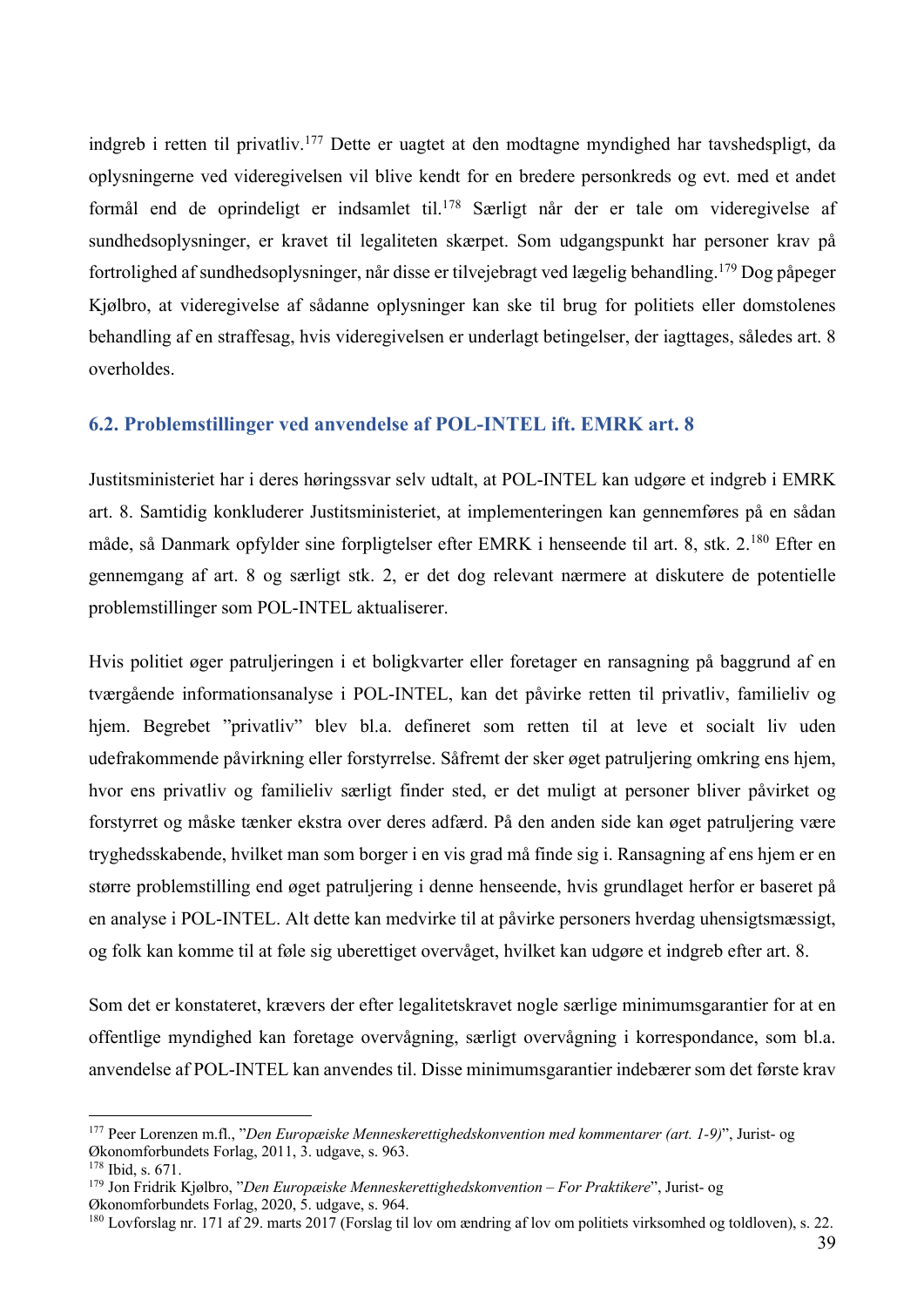om en afgrænsning af personer, der kan risikere at blive overvåget, særligt hvis det også er ikkemistænkte personer, der bliver indsamlet oplysninger af. Bekendtgørelse nr. 1078, som nærmere regulerer politiets brug af POL-INTEL, regulerer ikke en sådan afgrænsning af personer, der kan risikere at blive genstand for en tværgående informationsanalyse. Dermed har politiet mulighed for at overvåge og behandle oplysninger om personer uden begrænsning, herunder også af ikkemistænkte personer.

Udover en afgrænsning af personer, kræves der også efter minimumsgarantierne en angivelse af de kriminalitetsformer og karakteren heraf, der kan berettige indgreb. Ydermere skal der angives en tidsmæssig begrænsning for indgrebet, procedure for behandling og opbevaring af data og regler om destruktion. Bekendtgørelse nr. 1078 angiver i §§ 4 og 5 at tværgående informationsanalyser kan anvendes, når det er nødvendigt til at bringe strafbar virksomhed til ophør og til konkret fareafværgelse. Herudover kan det også anvendes til øvrige formål og "andre opgaver"181, der har tilknytning til politiets virksomhed, heriblandt kontrol og tilsynsopgaver, samt bistand til andre myndigheder. Hverken § 4 eller § 5 angiver konkrete kriminalitetsformer eller karakteren heraf, men er i stedet formuleret bredt og giver således en vid adgang til at foretage tværgående informationsanalyser. Efter § 9 er der fastsat særlige regler for opbevaring og sletning af oplysninger og §§ 13-15 regulerer behandlingssikkerheden, som er i henhold til kapitel 12 i lov om retshåndhævende myndigheders behandling af personoplysninger. <sup>182</sup> Sammenfattende kan det således konstateres, at mange af minimumsgarantierne fremgår af bekendtgørelse nr. 1078, men at der mangler en afgrænsning af personkreds, der kan risikere at blive udsat for indgreb efter politilovens § 2 a og at kriminalitetsformer, der kan berettige indgreb og karakteren heraf ikke er nærmere afgrænset, jf. angivelsen af øvrige formål og "andre opgaver". De manglende minimumsgarantier rejser retssikkerhedsmæssige problematikker. Dette skyldes at der ikke foreligger tilstrækkelige og effektive sikkerhedsforanstaltninger mod vilkårlige indgreb og misbrug. Dermed kan anvendelse af POL-INTEL indebære en krænkelse af art. 8.

Efter bekendtgørelse nr. 1078 § 12 er personer begrænset i at få adgang til de oplysninger, der behandles i POL-INTEL. Som det er nævnt i forhold til nødvendighedskravet, giver art. 8 som udgangspunkt ikke ret til aktindsigt i hemmelige registre. I den omtalte Brinks-sag statuerede EMD ikke en krænkelse, idet tilbageholdelsen af oplysningerne var blevet vurderet af to nationale domstole. Dette hænger samtidig sammen med det Kjølbro belyser, hvorefter der ved indgreb som overvågning,

<sup>&</sup>lt;sup>181</sup> Bekendtgørelse nr. 1078 af 20. september 2017 (Bekendtgørelse om politiets behandling af oplysninger i forbindelse med tværgående informationsanalyser), § 5, stk. 1, nr. 6.

<sup>182</sup> Lov nr. 410 af 27. april 2017 (Retshåndhævelsesloven).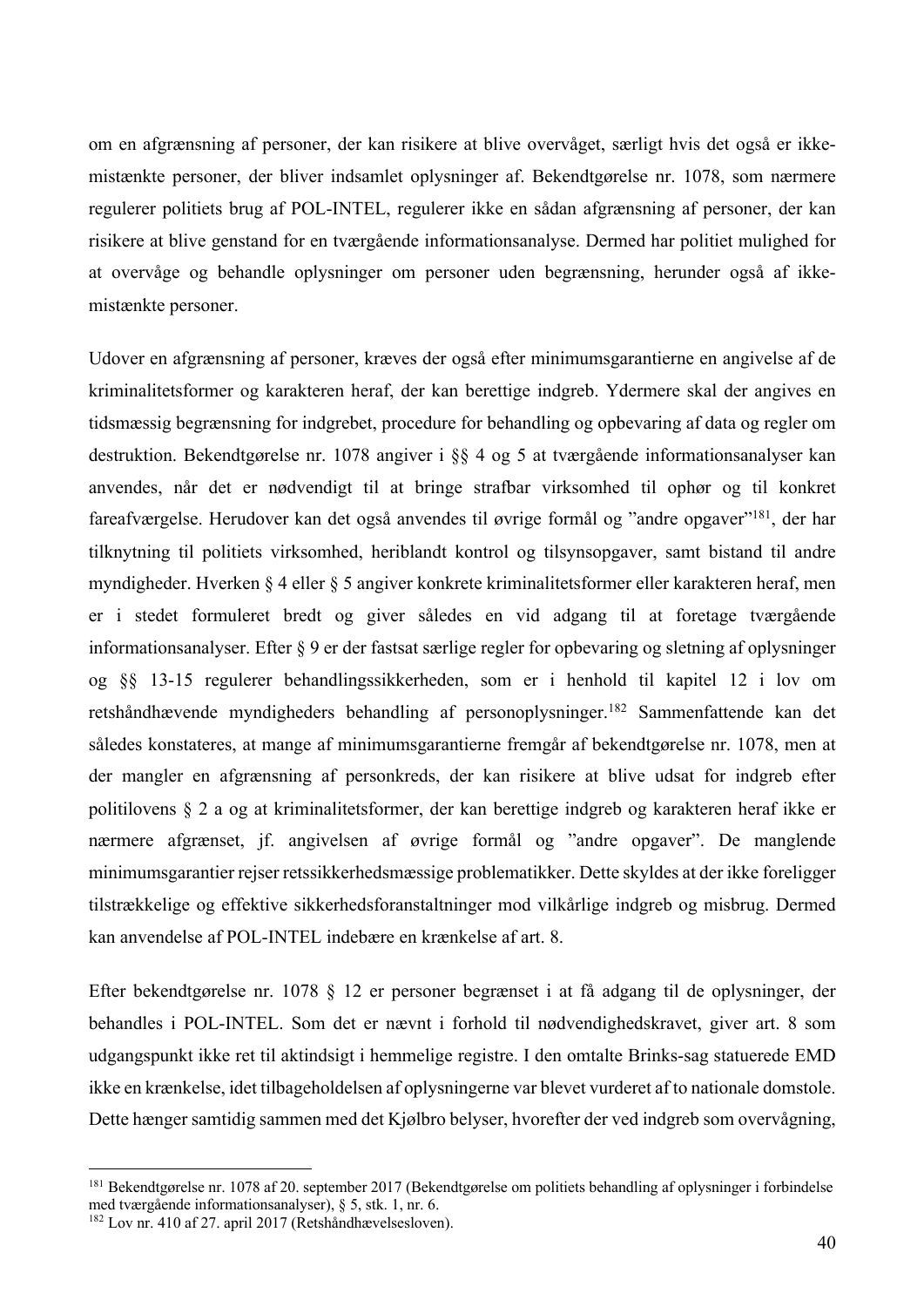skal sikres mod vilkårlige indgreb ved, at der er mulighed for domstolsprøvelse af afgørelsen. Når personer er forhindret i at få indsigt i oplysningerne, som er registreret og evt. behandlet i POL-INTEL, bliver det svært at få afprøvet indgrebets proportionalitet ved domstolene. Det er samtidig hermed også konstateret, at lovhjemlen hos staterne til at gøre indgreb efter art. 8, stk. 1 efter stk. 2, som udgangspunkt ikke vil blive tilsidesat af EMD, hvis nationale prøvelsesorganer har vurderet spørgsmålet. Herudover har EMD også som nævnt udtalt, at på trods af at argumentet er statens sikkerhed, skal der foretages en form for kontradiktorisk procedure, hvor en uafhængig myndighed skal have mulighed for at prøve spørgsmålet, hvis indgrebet kan påvirke grundlæggende menneskerettigheder. Som det fremgår både af regeringens udspil "Et stærkt værn mod terror" og L171, var hovedargumentet for implementeringen af politilovens § 2 a, og indkøbet af POL-INTEL at forhindre terror, og blev også iværksat efter terrorhændelserne i København i 2015. Politilovens § 2 a og anvendelsen af POL-INTEL kan potentielt påvirke bl.a. EMRK art. 8, hvilket Justitsministeriet ligeledes selv har udtalt. POL-INTEL og de tværgående informationsanalyser er ikke blevet vurderet af prøvelsesorganer i Danmark endnu, hvilket kan være begrundet i uvidenheden omkring at et indgreb evt. er besluttet på baggrund af oplysninger i POL-INTEL, og den begrænsning til aktindsigt som § 12 i bekendtgørelse nr. 1078 indeholder. Derfor kan hjemlen til POL-INTEL i dansk lovgivning som udgangspunkt risikere at blive tilsidesat af EMD, såfremt EMD i fremtiden får en tvist herom.

Nationale stater har, som fastlagt, en vid skønsmargin. Denne skønsmargin skal vurderes i forhold til lovgivningsprocessen. Danmark har indhentet høringer fra relevante fagfolk, herunder IT-Politisk Forening og Institut for Menneskerettigheder. Dog mangler lovgivningsprocessen en afvejning af, hvilke personer, der skal tåle at blive indsamlet og behandlet oplysninger af i POL-INTEL. Såfremt det konstateres, at Danmark har en vid skønsmargin i forhold til at gøre indgreb i art. 8, er dette ikke uden begrænsninger. Særligt hvis POL-INTEL ikke alene anvendes over for mistænkte personer, men også anvendes over for ikke-mistænkte personer, og der ikke foreligger en særskilt regulering heraf, kan det aktualisere menneskeretlige problemstillinger. I relation til dette kan spørgsmålet om, hvad der berettiger en mistanke ligeledes diskuteres. Denne diskussion er særlig relevant i forhold til "predictive policing". Hvis politiet anvender POL-INTEL til at forudse potentielle gerningspersoner og ofre eller potentielle områder med kriminalitet, vil en sådan beslutning foretages på baggrund af data som algoritmen tilføres. Disse data vil ofte være baseret på oplysninger fra langt tilbage i tiden, hvilket tidligere i specialet er fastlagt til at være omfattet af retten til privatliv. Retssikkerhedsgarantien mod vilkårlige indgreb sættes på prøve, hvis man mistænkeliggør en befolkning på baggrund af fortiden for at forudse fremtiden. I Kelili-dommen blev Kelili mistænkt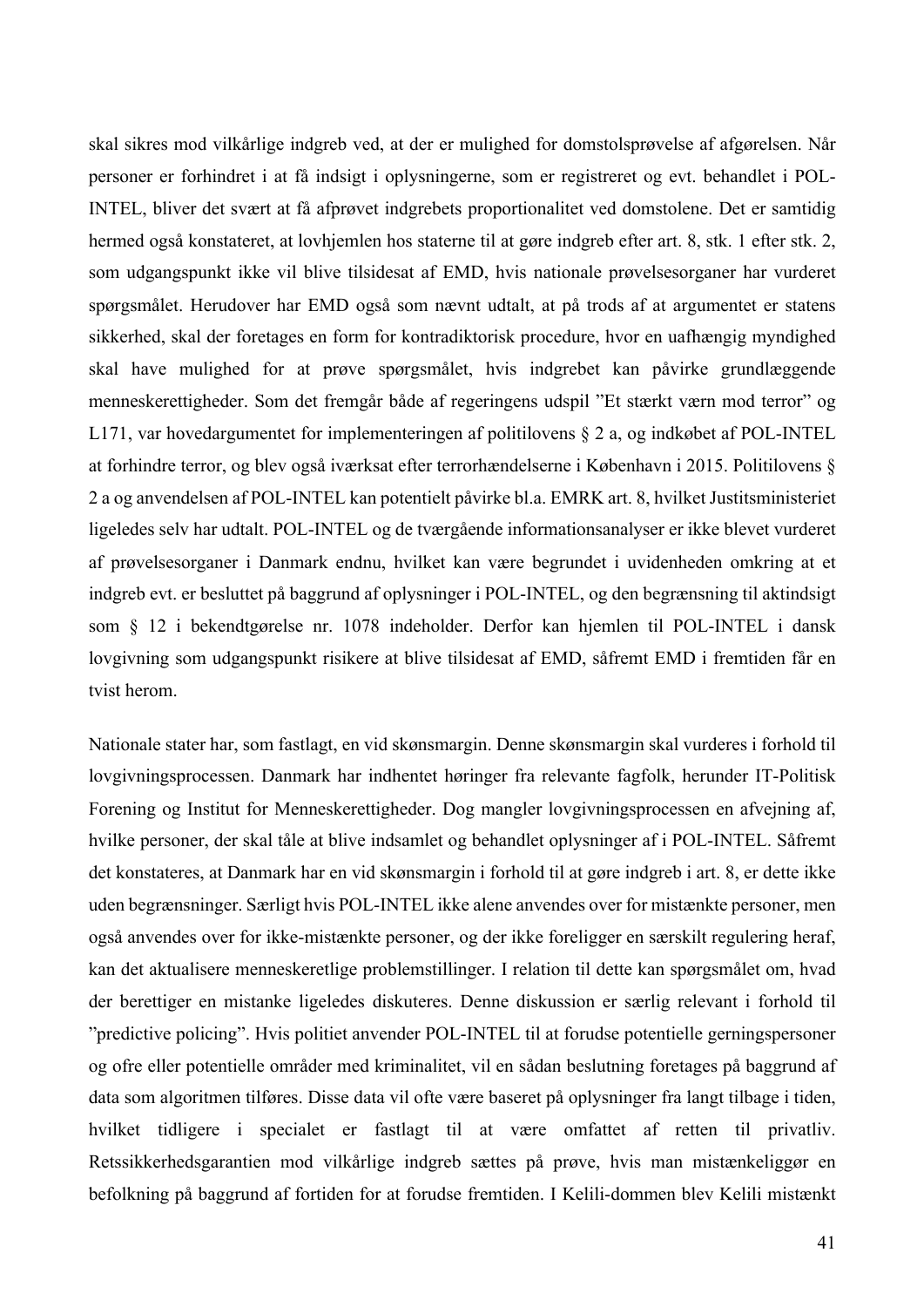og registreret som en prostitueret, uden at være anholdt for prostitution. Som det tidligere blev konkluderet, udtalte EMD, at denne registrering og mistænkeliggørelse var en krænkelse af EMRK art. 8. Det aktualiserer centrale retssikkerhedsmæssige spørgsmål, hvis POL-INTEL anvendes til at registrere væsentlige oplysninger om personer ud fra et spinkelt grundlag, som i Kelili-dommen. Således risikerer personer at blive registreret eller profileret som mistænkt, potentiel gerningsperson eller offer, hvilket særligt er problematisk, hvis ikke der er mulighed for at berigtige oplysningerne.

Sammenfattende kan det derfor konstateres, at anvendelsen af POL-INTEL aktualiserer visse retssikkerhedsmæssige og menneskeretlige problemstillinger i relation til EMRK art. 8, og kan udgøre et indgreb i borgernes ret til respekt for privatliv, familieliv, hjem og korrespondance.

#### **6.3. Art. 14 – Forbud mod diskrimination**

En anden grundlæggende menneskerettighed findes i art. 14, som forbyder diskrimination. Ordlyden af art. 14 er således:

> *The enjoyment of the rights and freedoms set forth in this Convention shall be secured without discrimination on any ground such as sex, race, color, language, religion, political or other opinion, national or social origin, association with a nation minority, property, birth or other status.*

Når det skal vurderes om en stat gør indgreb i diskriminationsforbuddet, skal der ifølge Kjølbro tages stilling til en række forskellige forhold. Forholdene, der skal vurderes er (1) om der sker en forskelsbehandling i en af de konventionssikrede rettigheder, (2) om forskelsbehandlingen er mellem sammenlignelige situationer og (3) om forskelsbehandlingen er saglig begrundet og proportionel.<sup>183</sup>

Rettigheden til respekt for privatliv efter art. 8 indeholdt hovedsagligt positive forpligtelser for staten, hvorimod art. 14 først og fremmest indeholder negative forpligtelser. Dog er dette ikke absolut, og der følger således også positive forpligtelser med bestemmelsen, hvilket dog udgør en begrænset rolle.184 Blandt de positive forpligtelser for staten kan bl.a. nævnes myndigheders effektive efterforskning af racistisk, religiøst motiveret vold og overgreb, således det fører til straffeforfølgning. Det samme gælder ligeledes, hvor det er på grund af seksuel orientering.

<sup>183</sup> Jon Fridrik Kjølbro, "*Den Europæiske Menneskerettighedskonvention – For Praktikere*", Jurist- og

Økonomforbundets Forlag, 2020, 5. udgave, s. 1277.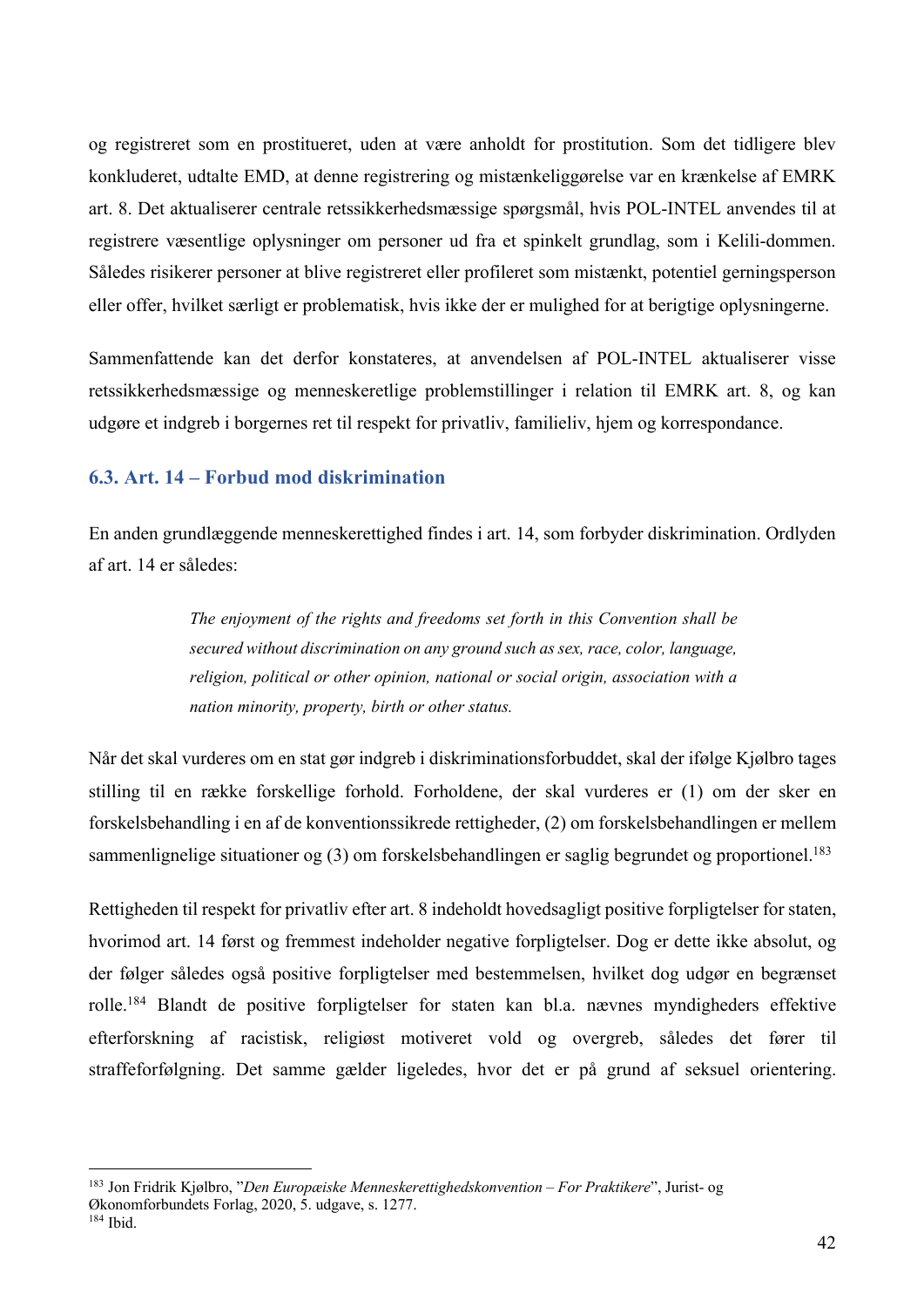Undladelse heraf kan krænke diskriminationsforbuddet.185 Dog er det uden større betydning, hvorvidt der er tale om en negativ eller positiv forpligtelse, da prøvelsen er den samme.<sup>186</sup>

#### **6.3.1. Anvendelsesområde**

Bestemmelsens og dermed beskyttelsens anvendelsesområde for art. 14 er væsentligt mere indsnævret end de andre bestemmelser i EMRK, idet den er "*begrænset til de i denne konvention anerkendte rettigheder og friheder*".187 Det betyder at hvis klagens genstand ikke vedrører én eller flere af de materielle rettigheder i EMRK, finder beskyttelsen efter art. 14 ikke anvendelse.

Ved vurderingen af, om der er tale om diskrimination i relation til en rettighed, er det uden betydning om rettigheden kræves efter konventionen, eller om den stilles til rådighed af staten. Den eneste krav er, at diskriminationen blot skal vedrøre en rettighed. Hvis en person behandles mindre favorabelt end andre, uden rimelig grund herfor, og den favorable behandling ikke er påkrævet efter EMRK, er det omfattet af diskriminationsbegrebet.<sup>188</sup>

#### **6.3.2. Kravet om identiske eller sammenlignelige situationer**

Bedømmelsen af om der foreligger diskrimination, indledes med en vurdering af om andre personer i en identisk eller sammenlignelig situation, nyder en mere fordelagtig behandling. Selve vurderingen af sammenlignelige situationer er ikke stringent, og visse forskelle på personer udelukker ikke at situationen kan sammenlignes. Det er klagers ansvar at godtgøre, at situationen er sammenlignelig eller identisk.189 Hvis der konstateres, at der er tale om forskelsbehandling, skal det dernæst vurderes om der foreligger en saglig begrundelse herfor.<sup>190</sup> Myndighederne har en vis skønsmargin når de skal vurdere om der er tale om sammenlignelige situationer, og det samme gælder bedømmelsen af, om der er en saglig og objektiv begrundelse for forskelsbehandlingen. <sup>191</sup> Det kan derfor give anledning til tvivl, hvorvidt der er tale om en saglig forskelsbehandling.

<sup>185</sup> Jon Fridrik Kjølbro, "*Den Europæiske Menneskerettighedskonvention – For Praktikere*", Jurist- og Økonomforbundets Forlag, 2020, 5. udgave, s. 1277.

<sup>186</sup> Peer Lorenzen m.fl., "*Den Europæiske Menneskerettighedskonvention med kommentarer (art. 10-59 samt tillægsprotokollerne)*", Jurist- og Økonomforbundets Forlag, 2011, 3. udgave, s. 979.

<sup>187</sup> Jon Fridrik Kjølbro, "*Den Europæiske Menneskerettighedskonvention – For Praktikere*", Jurist- og Økonomforbundets Forlag, 2020, 5. udgave, s. 1278.

<sup>188</sup> Ibid, s. 1279. <sup>189</sup> Ibid, s. 1283.

<sup>190</sup> Ibid.

<sup>191</sup> Ibid, s. 1286.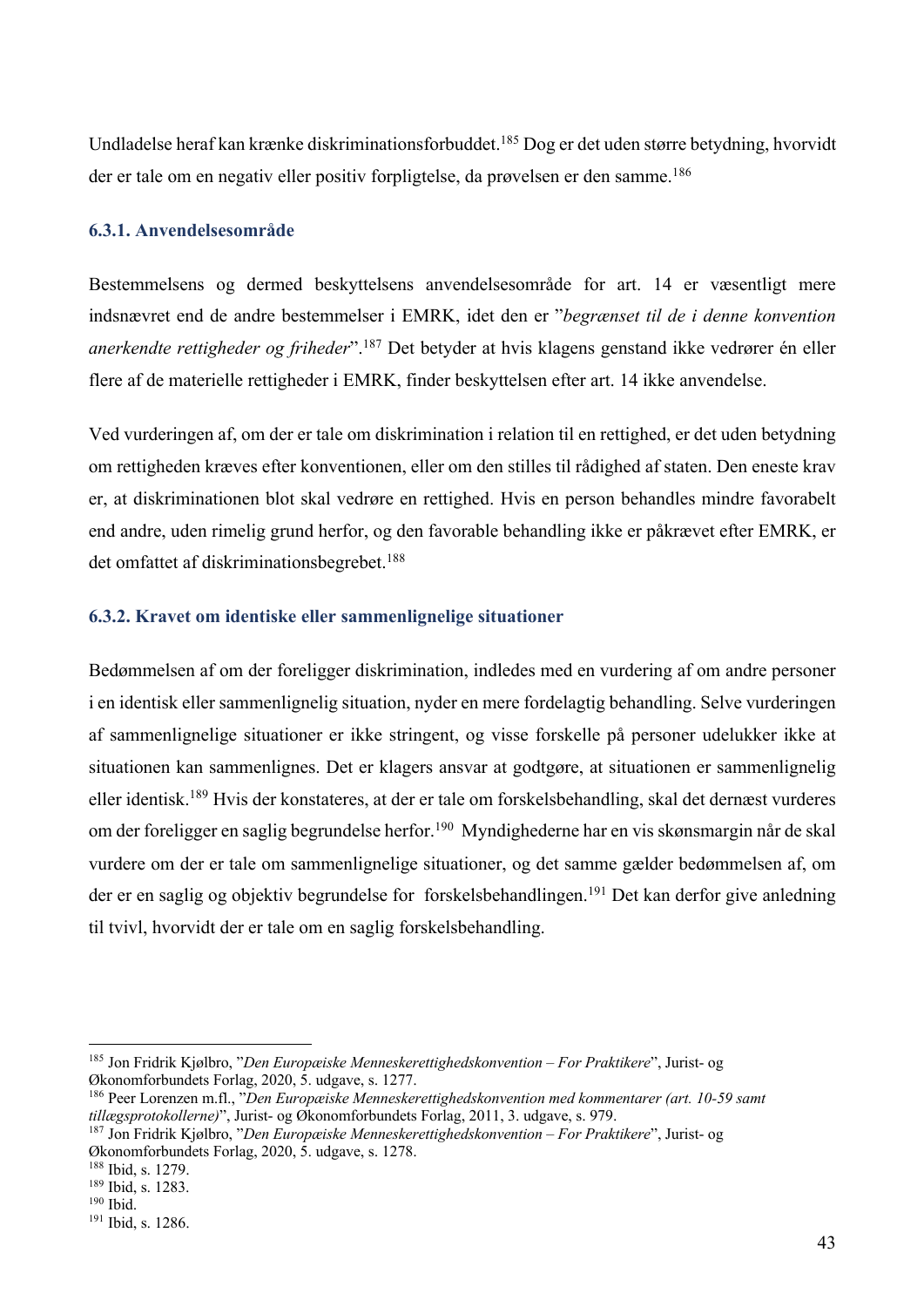Der skal ikke kun ske en vurdering af, om der er sket forskelsbehandling i sammenlignelige situationer, men også om der i sager, der ikke kan sammenlignes, er blevet behandlet ens. Dermed sagt skal ikke-sammenlignelige sager som udgangspunkt ikke behandles ens.192 Samtidig hermed kan man differentiere mellem direkte og indirekte diskrimination. Er diskriminationen direkte, er det som følge af ordlyden af en lov eller ordlyden af en myndigheds begrundelse i en afgørelse. Er der derimod tale om en indirekte diskrimination, er det på baggrund af en administration af neutrale regler i praksis.193 Indirekte diskrimination er sværere at påvise, og EMD vil i bevisvurderingen heraf være mere lempelig.194

Et andet forhold, der har betydning i vurderingen, er karakteren af de berørte personer. Staten har en vis forpligtelse til at beskytte særlige sårbare og udsatte personer. Hvis der på baggrund af et politisk eller racistisk motiv f.eks. er udøvet en hårdfør anholdelse, der i en vis grad kan karakteriseres som mishandling, skal diskriminationen kunne bevises "*uden for enhver rimelig tvivl*" 195, hvilket kan være svært.

#### **6.3.3. Diskriminationsbegrebet og diskriminationsgrundene**

Diskrimination efter art. 14 foreligger når en forskelsbehandling "*ikke er objektivt og rimeligt begrundet*"196, hvilket betyder at begrundelsen ikke tjener et legitimt og anerkendelsesværdigt formål og ikke er proportional. Hvis en klager godtgør, at der er behandlet forskelligt i en sammenlignelige situation, er det op til staten at bevise at forskelsbehandlingen er berettiget. Det kan i visse sammenhænge være unødvendigt at vurdere art. 14 selvstændigt, hvis der er statueret en krænkelse af en af de andre konventionssikrede rettigheder, som medfører en forskelsbehandling. 197

Som det fremgår af art. 14, omfatter beskyttelsen "*sex, race, color, language, religion, political or other opinion, national or social origin, association with a nation minority, property, birth or other status*". Dette kaldes også diskriminationsgrundene. Opregningen af diskriminationsgrundene er ikke udtømmende, jf. "or other status". Selve diskriminationen skal blot knytte sig til en persons karaktertræk eller status.198 Der skal foretages en udvidende fortolkning når det skal vurderes, om "or

<sup>192</sup> Peer Lorenzen m.fl., "*Den Europæiske Menneskerettighedskonvention med kommentarer (art. 10-59 samt tillægsprotokollerne)*", Jurist- og Økonomforbundets Forlag, 2011, 3. udgave, s. 981.

<sup>193</sup> Jon Fridrik Kjølbro, "*Den Europæiske Menneskerettighedskonvention – For Praktikere*", Jurist- og Økonomforbundets Forlag, 2020, 5. udgave, s. 1286.

<sup>194</sup> Ibid, s. 1287.

<sup>195</sup> Ibid.

<sup>196</sup> Ibid, s. 1288.

<sup>197</sup> Ibid.

<sup>198</sup> Jens Elo Rytter, "*Individets grundlæggende rettigheder*", Karnov Group, 2021, 4. udgave, s. 438.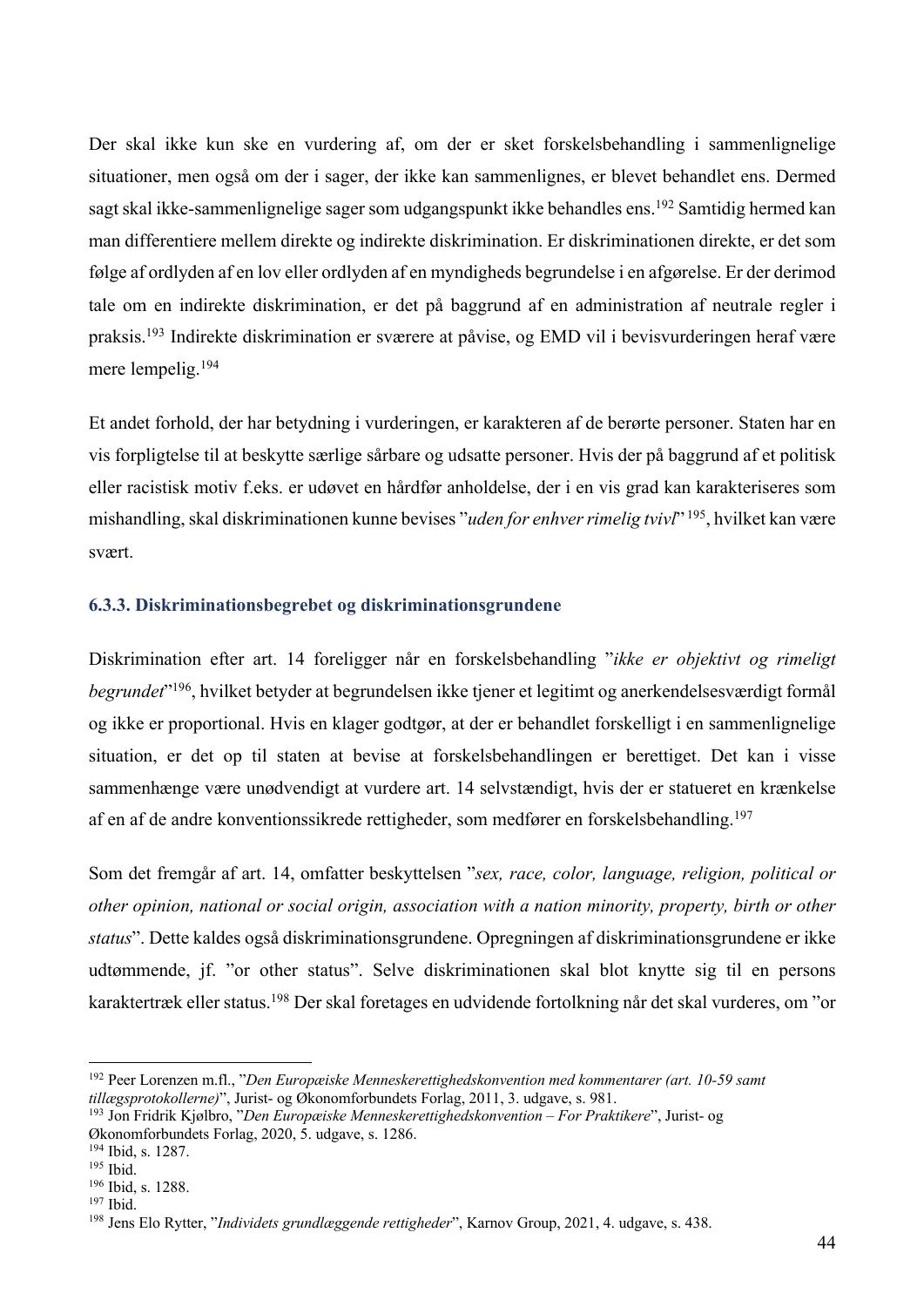other status" udgør en forskelsbehandling.199 Som eksempel på andre forhold, der kan udgøre forskelsbehandling, har EMD bl.a. behandlet klager vedrørende alder, bopæl, fysisk handicap, psykiske lidelser, militærrang mm.200

Særligt når der er tale om forskelsbehandling på grund af køn kræver det "*meget tungtvejende og overbevisende grunde*"201 for at kunne anses for berettiget. Målsætningen om at fremme ligestillingen mellem køn anses af EMD til at være et af de vigtigste mål for Europarådets medlemslande.<sup>202</sup> Hvis et medlemsland begrunder forskelsbehandlingen af køn med henvisning til traditioner, generelle opfattelser, sociale opfattelser eller generelt socioøkonomiske forhold, er dette ikke gyldige argumenter.203 Det er dog ikke alle kønsmæssige forskelle, der udgør en diskrimination. Et eksempel herpå kan være, hvis en medlemsstat tilskriver forældremyndigheden til moderen af et født barn uden for ægteskab, hvilket i praksis tidligere er antaget til ikke at være diskrimination. 204

Forskelsbehandling kan også være baseret på nationalitet eller statsborgerskab, selvom det ikke direkte er opregnet i art. 14, hvorimod "national oprindelse" og "tilhørsforhold til nationalt mindretal" er. Når der sker forskelsbehandling på grund af nationalitet, statsborgerskab eller national oprindelse, kræves der, for at retfærdiggøre det, "*tvingende eller meget tungtvejende grunde*"205, og det samme gælder, når der er tale om forskelsbehandling på grund af tro, religion eller seksuel orientering. Eksempler på andre momenter, der kan udgøre diskrimination, og som ikke fremgår direkte af art. 14, er bl.a. forskelsbehandling på grund af bopæl og karakter af opholdstilladelse.

Det fremgår direkte af art. 14, at forskelsbehandling på grund af race eller etnisk oprindelse kan medføre diskrimination, også kaldet racediskrimination. EMD har udtalt, at de to begreber er tæt forbundne og overlapper hinanden. Ydermere har EMD vurderet at forskelsbehandling på baggrund heraf ikke kan retfærdiggøres i et nutidigt demokratisk samfund.206 Bevisbyrden for, at der ikke er tale om diskrimination kan overgå til staten, hvis en bestemt befolkningsgruppe statistisk rammes hårdere end andre og der hermed skabes en formodning for diskrimination.<sup>207</sup> Myndighederne har et særligt ansvar for at håndtere overgreb, som er begrundet i race og nationalitet og Kjølbro fremhæver

<sup>199</sup> Jon Fridrik Kjølbro, "*Den Europæiske Menneskerettighedskonvention – For Praktikere*", Jurist- og Økonomforbundets Forlag, 2020, 5. udgave, s. 1289.

<sup>200</sup> Ibid.

<sup>201</sup> Ibid, s. 1290.

 $^{202}$  Ibid, s. 1291.<br> $^{203}$  Ibid.

<sup>&</sup>lt;sup>204</sup> Ibid, s. 1295.

<sup>205</sup> Ibid, s. 1296.

<sup>&</sup>lt;sup>206</sup> Ibid, s. 1301.

<sup>207</sup> Ibid, s. 1304.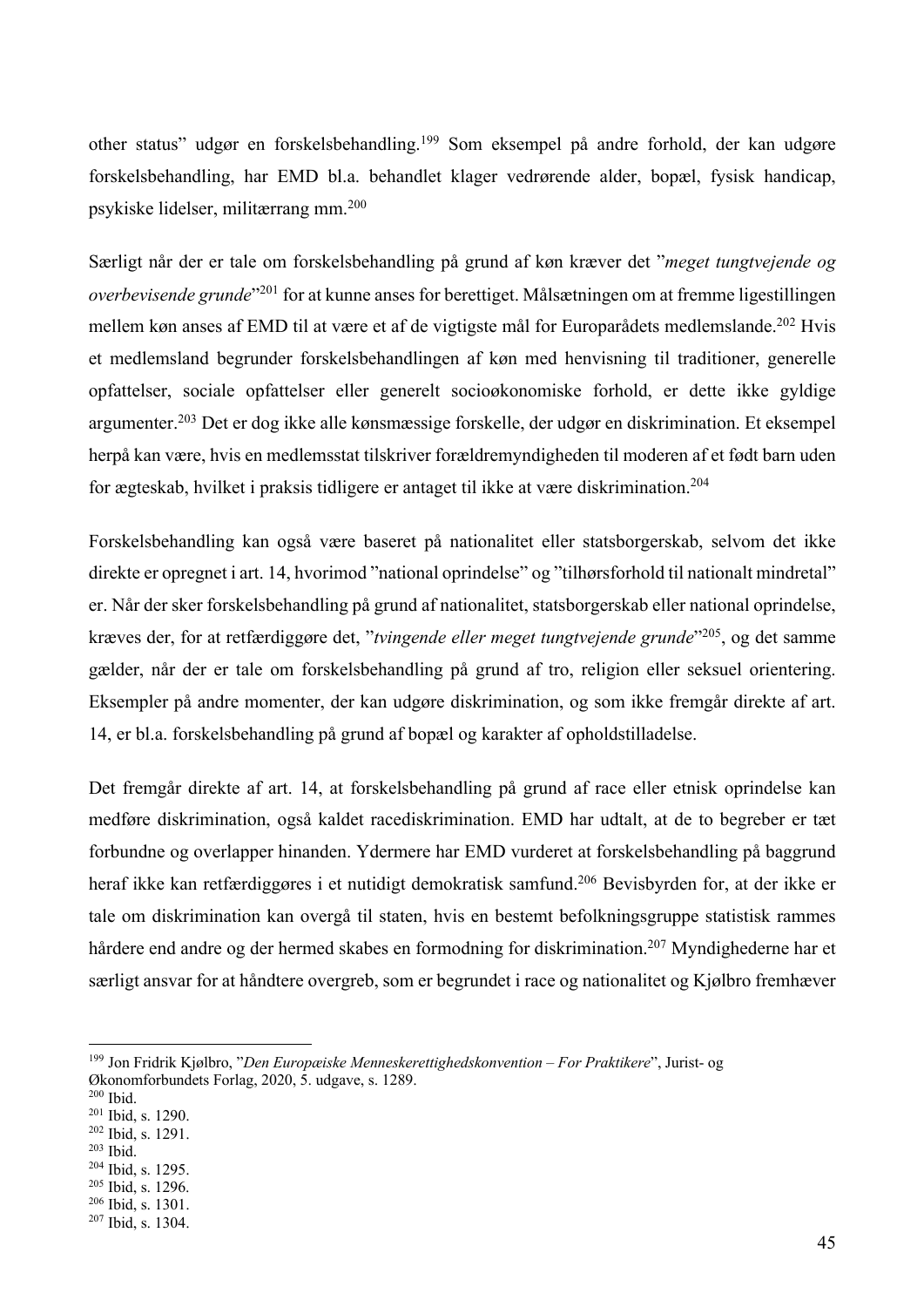bl.a. at samfundet skal fordømme racisme og at det bør sikres, at minoriteterne har tillid til at myndighederne ikke udsætter dem for diskrimination. 208

#### **6.4. Problemstillinger ved anvendelse af POL-INTEL ift. EMRK art. 14**

Anvendelsen af POL-INTEL i det danske politi muliggør benyttelsen af det forudseende element, uagtet om det bliver benyttet i dag. Derfor er "predictive policing" relevant at diskutere i relation til beskyttelsen i art. 14. Som det er erfaret med "predictive policing", som belyst i afsnit 4.3, er der ved anvendelse af metoden en særlig øget risiko for falske negativer og falske positiver, bias og "prækriminalisering". Disse risici udgør samlet set en sandsynlig fare for, at uskyldige bliver mistænkt for noget de ikke har gjort, fordi politiet ud fra data i POL-INTEL vurderer, at de muligvis vil begå kriminalitet ud i fremtiden.

Når det forudseende element i politivirksomheden er baseret på algoritmer, giver det anledning til en række spørgsmål. Er algoritmen baseret på amerikanske tendenser og data, eller har Danmark selv haft indflydelse herpå? Hvor stammer dataene fra og hvem beslutter, hvilke data, der skal være en del af algoritmen? Særligt når man ikke har en forståelse af systemet bag POL-INTEL, kan man til en vis grad frygte at data og at algoritmen er udarbejdet af det amerikanske softwarefirma Palantir, hvorfor risikoen for amerikanske tendenser i det danske politi kan være en bekymring. USA er bl.a. kendt for diskrimination af befolkningsgrupper ud fra race og etnicitet, og derfor bør POL-INTEL ikke være baseret på amerikanske forhold, men bør derimod være tilpasset forholdene i Danmark for at undgå en sådan bias. Algoritmen i sig selv udgør ikke et selvstændigt problem. Dog bliver algoritmen et problem for hele udøvelsen af politivirksomheden, hvis algoritmen indeholder vurderingsmomenter som køn, race, national oprindelse, etnicitet, sprog, religiøs eller politisk tilknytning eller tilhørsforhold til et nationalt mindretal, og der træffes beslutning om indgreb eller overvågning mm. på baggrund heraf.

Ydermere er det blevet fastslået i specialet, at der en væsentlig begrænsning i indsigtsretten i de oplysninger systemet behandler. Det er som udgangspunkt borgeren, der skal bevise, at der er sket forskelsbehandling i en sammenlignelig situation. Når man ikke har mulighed for at få oplyst, hvilke oplysninger, der fremgår af systemet, og man heller ikke har mulighed for at få oplyst, om et indgreb er truffet på baggrund heraf, er det svært at fastslå om der er tale om diskrimination efter art. 14. Det stiller således personer i en retssikkerhedsmæssig ubalance i forhold til staten, fordi der ikke i samme

<sup>208</sup> Jon Fridrik Kjølbro, "*Den Europæiske Menneskerettighedskonvention – For Praktikere*", Jurist- og Økonomforbundets Forlag, 2020, 5. udgave, s. 1305.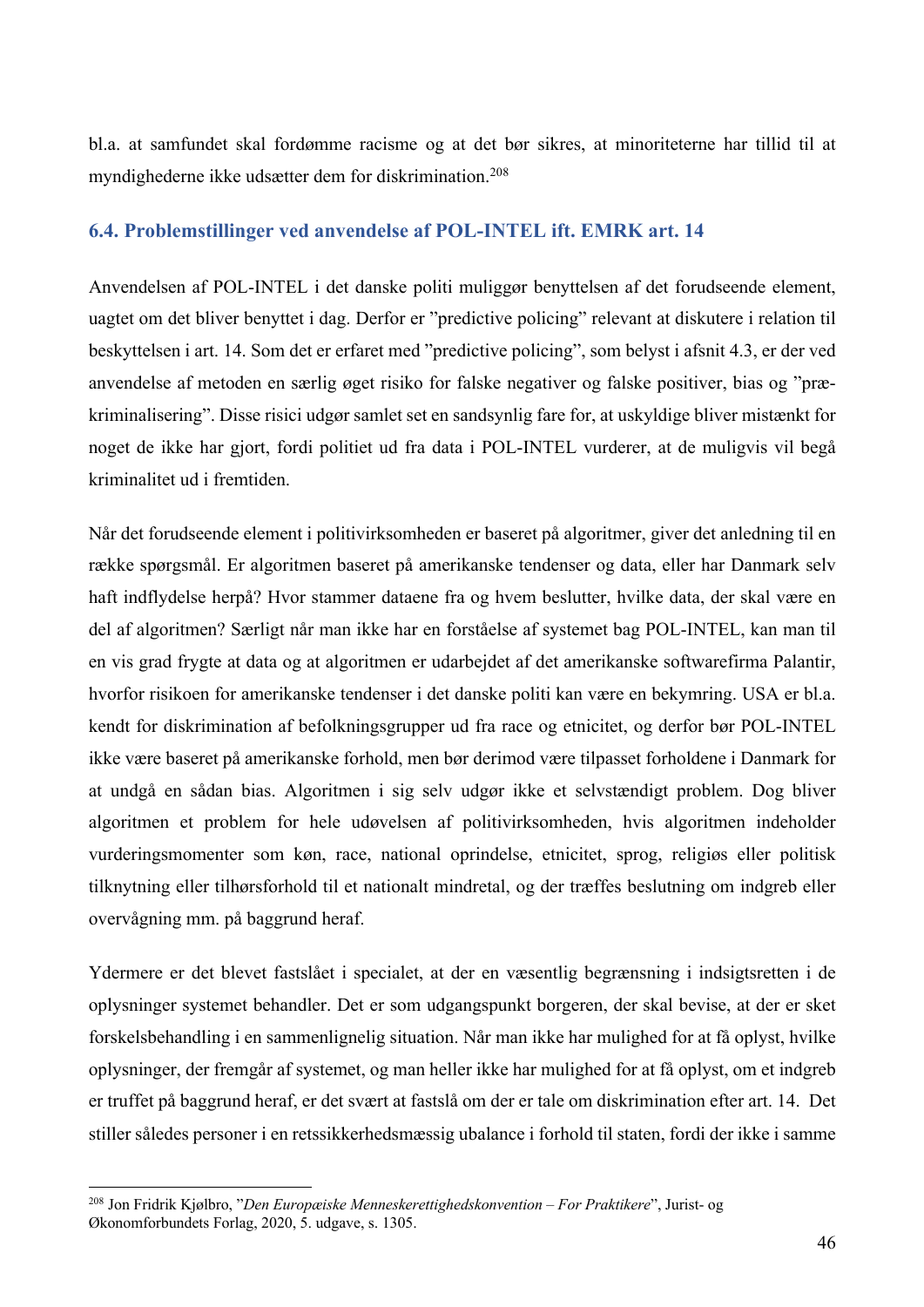omfang kan stilles krav til staten om at retfærdiggøre indgreb truffet på baggrund af POL-INTEL. I relation til dette kan det også diskuteres, hvem ansvaret skulle gøres gældende overfor, såfremt det var muligt? Beslutningerne træffes på baggrund af nogle algoritmer i et IT-system, altså en maskine. Vi har ikke med et menneske at gøre, der har truffet en beslutning om at foretage et indgreb eller mistænkeliggøre nogen ud fra manuelt politiarbejde. I denne situation ville det være nemmere at pege på én i forhold til ansvar. Som Volquartzen fremhæver, kan det betvivles om politiet har en forståelse for IT-systemet, og hvordan systemet træffer beslutninger. Det gør det dermed svært for politiet at sikre, at der ikke sker forskelsbehandling i sammenlignelige situationer, og at der dernæst ikke er tale om diskrimination efter art. 14, fordi de ikke selv er inde og arbejde med oplysningerne.

Det kan derfor sammenfattende konstateres, at anvendelsen af POL-INTEL aktualiserer en række problemstillinger i forhold til EMRK art. 14. Det er derfor vigtigt ved anvendelsen af IT-systemer, der kan anvendes som beslutningstager hos offentlige myndigheder, at der er en forståelse af det bagvedliggende system og en forståelse for, hvilke forhold, systemet lægger vægt på. Ellers er det svært at sikre ligebehandling uden risiko for bias og herudover også svært at retfærdiggøre, hvis der skulle være behandlet forskelligt. Særligt når der er tale om "predictive policing" bør der foreligge en dybere forståelse for beslutningsprocessen for at sikre, at der ikke sker en krænkelse af art. 14.

#### **6.5. Praksis ved Den Europæiske Menneskerettighedsdomstol**

Når EMD skal træffe afgørelse og dermed vurdere, om der er sket en krænkelse af en eller flere rettigheder i EMRK, sker det bl.a. på baggrund af en dynamisk fortolkning af konventionen. Det betyder at bestemmelserne skal vurderes i lyset af "*den teknologiske, sociale og moralske samfundsudvikling, samt ikke mindst retsudviklingen i staterne*". <sup>209</sup> Derfor er de to afgørelser, hhv. Centrum for Rättvisa mod Sverige og B.B.W. m.fl. mod Storbritannien, vigtige for at bidrage til fortolkningen af retstilstanden, idet begge afgørelser er afsagt af Storkammeret i 2021. Afgørelserne Szabó og Vissy mod Ungarn fra 2015, og Roman Zakharov mod Rusland fra 2016 er ligeledes vigtige i fortolkningen af retstilstanden, idet afgørelserne stadig er relativt nye og sidstnævnte afgørelse ligeledes er en afgørelse fra Storkammeret.

<sup>209</sup> Frederik Harhoff (red.), Ulrike Barten, Sten Schamburg-Müller m.fl., *"Folkeret"*, Hans Reitzels Forlag, 2017, 1. udgave, s. 519 og Jens Elo Rytter, "*Individets grundlæggende rettigheder*", Karnov Group, 2021, 4. udgave, s. 83, med henvisning til afgørelserne Tyrer og Mazurek.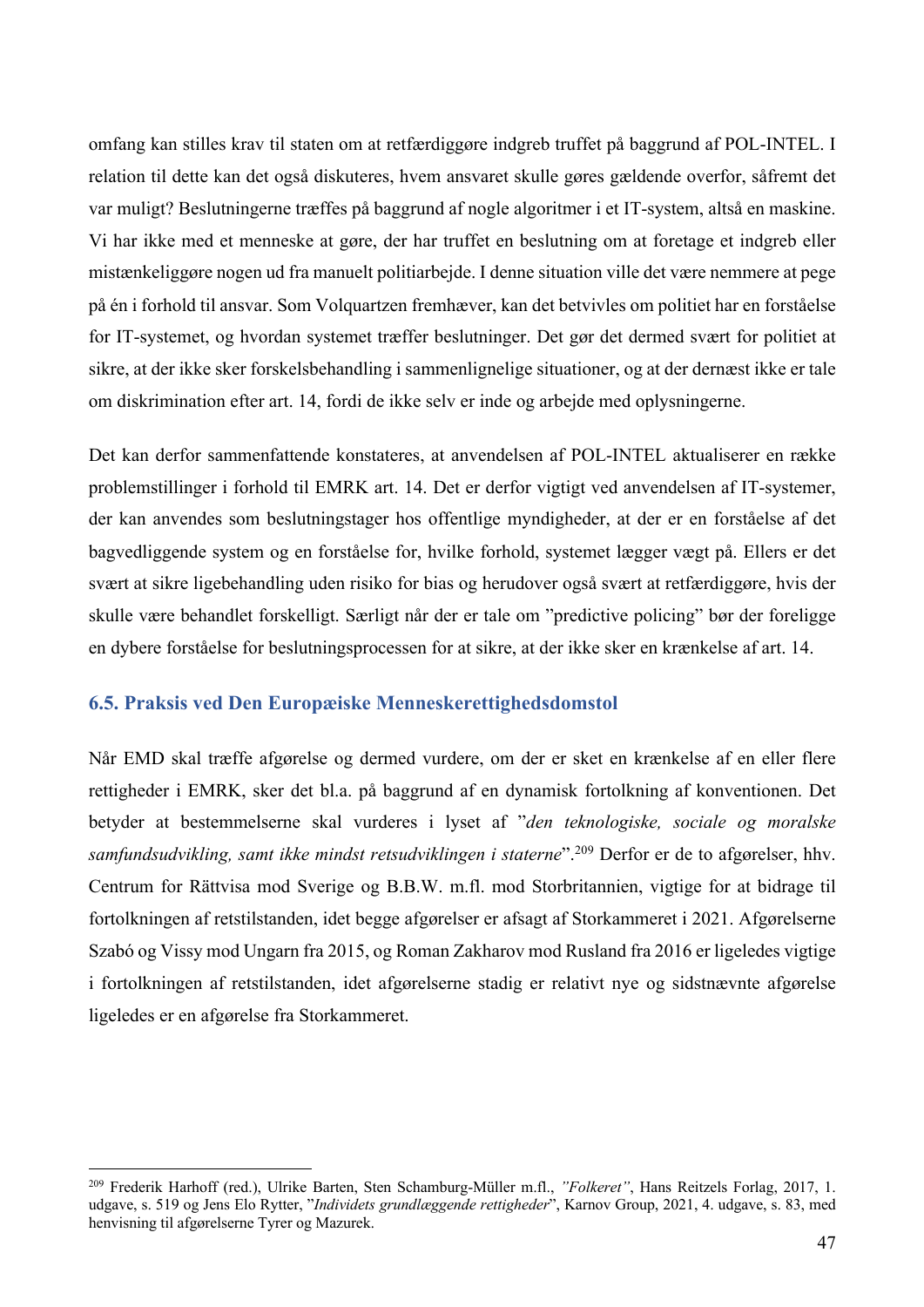#### **6.5.1. Retspraksis vedr. masseovervågning**

#### *6.5.1.1. Klass m.fl. mod Tyskland*

Klass m.fl. mod Tyskland er en afgørelse af ældre dato, idet den er afsagt i 1978. På trods heraf er afgørelsen stadig relevant, fordi den tillægges betydning i nyere afgørelser i bedømmelsen af hemmelig overvågning i relation til art. 8 og i forhold til vurderingsmomenterne i art. 8, stk. 2. Klagernes argument for, at der forelå en krænkelse af art. 8 var, at myndighederne ikke var pålagt at underrette de berørte personer, når overvågningen var afsluttet. I den forbindelse afskar det disse personer i at få efterprøvet beslutningen og udøvelsen af indgrebet.210 Formålet med den hemmelige overvågning var for at beskytte den nationale sikkerhed.211

EMD bemærker indledningsvist, at hemmelig overvågning indeholder et krav om, at det skal være "*strictly necessary for safeguarding the democratic institutions*".212 Vurderingen af art. 8, stk. 2 skal tage udgangspunkt i om indgrebet er i overensstemmelse med loven, hvilket det i denne sag var.<sup>213</sup> Dernæst bemærkede EMD også, at kravet om "strictly necessary" var opfyldt, idet formålet med at sikre den nationale sikkerhed med rette sikkerhedsforanstaltninger var berettiget. I bedømmelsen vægtede EMD i denne afgørelse at terrorhandlinger er under udvikling i Europa og at kriminaliteten bliver mere avanceret, hvorfor stater kan være nødsaget til at tage hemmelig overvågning i brug.214 På baggrund heraf mente EMD ikke at sådanne indgreb kunne undgås for at sikre de demokratiske institutioner og den nationale sikkerhed. I den pågældende sag var juridisk kontrol af den hemmelige overvågning gennem domstolsprøvelse ikke muligt efter den tyske lovgivning. Ifølge EMD udgjorde dette en risiko for misbrug, men fordi der var indledende kontrol af indgrebet, anså EMD det ikke for afgørende at der manglede en efterfølgende kontrol.215

Det forhold, at myndighederne ikke var pålagt at underrette de berørte om indgrebet, gav ikke anledning til større problematikker. EMD udtalte, at overvågningen kan vare i flere år og en underretning kan bringe formålet hermed i fare, samt afsløre arbejdsmetoder og i værste tilfælde efterretningstjenestens medarbejdere. Ydermere fandt EMD det umuligt at foretage en underretning

 $^{210}$  Klass m.fl. mod Tyskland, para. 10.  $^{211}$  Ibid, para. 44.

 $2^{12}$  Ibid, para. 42.<br><sup>213</sup> Ibid, para. 43.

<sup>214</sup> Ibid, para. 48.

<sup>215</sup> Ibid, para. 56.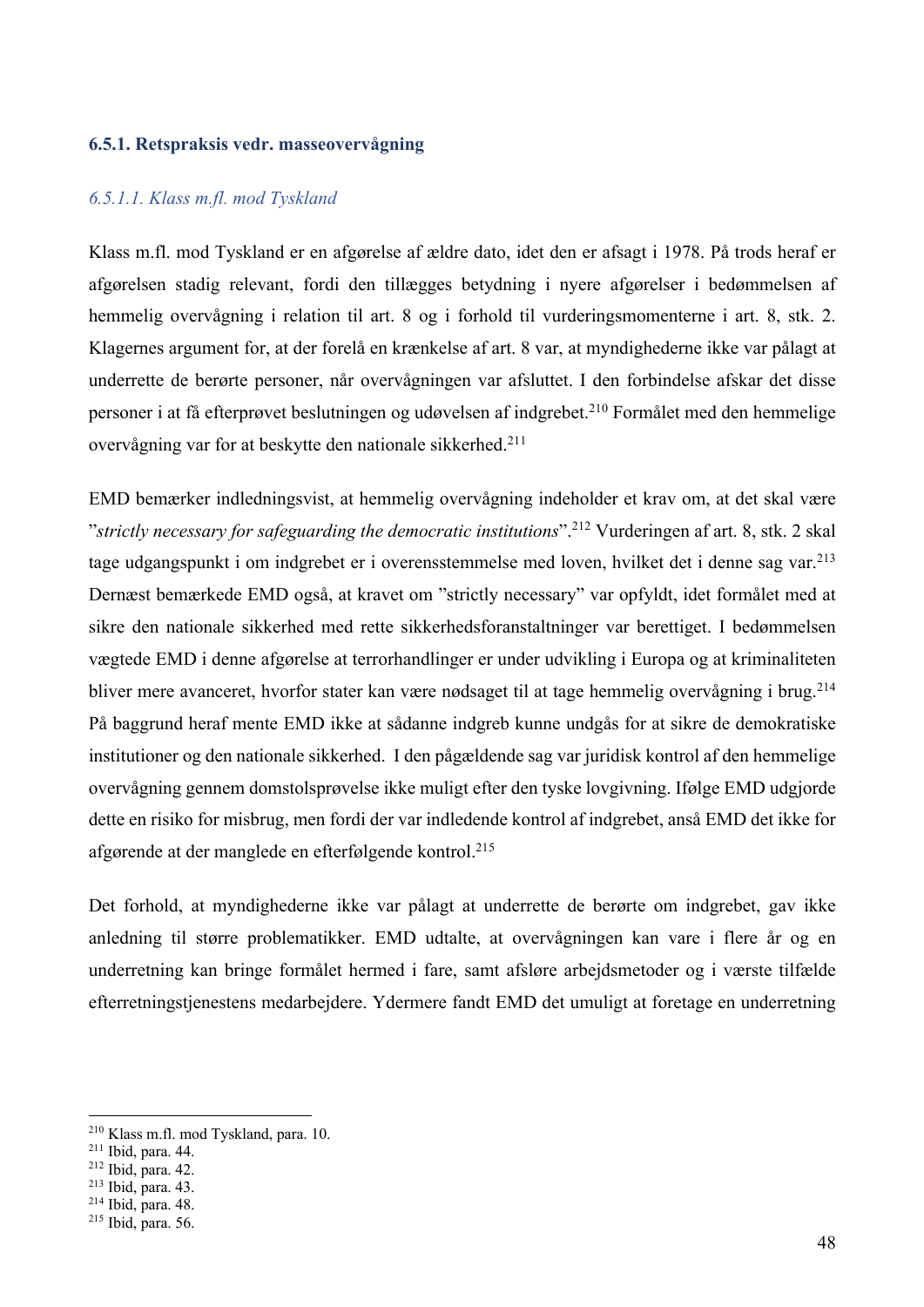i alle tilfælde. Når overvågningen var afsluttet og det blev vurderet, at formålet ikke længere kunne bringes i fare, skulle underretning gives.<sup>216</sup>

På baggrund af ovenstående konkluderede EMD, at overvågningen var "strengt nødvendig" i et demokratisk samfund for at forhindre kriminalitet og forstyrrelse af orden efter art. 8, stk. 2, og at der var foretaget tilstrækkelige sikkerhedsforanstaltninger for at forhindre vilkårlighed og misbrug.

Klagerne argumenterede ligeledes for, at det var en krænkelse af art. 13 at der ikke blev givet underretning om indgrebet. EMD lagde vægt på, at hemmeligholdelsen af indgrebet for de pågældende personer gjorde det besværligt for disse, hvis ikke ligefrem umuligt, at søge oprejsning. <sup>217</sup> EMD konstaterede, at hensigten med at udsætte underretningen til det tidspunkt, hvor der ikke længere var risiko for at bringe formålet i fare, ikke medfører en krænkelse af art. 13. Så snart underretningen kunne ske fik klageren adgang til effektive retsmidler.

EMD konkluderede derfor på baggrund af ovenstående, at der i den pågældende sag, hverken var sket en krænkelse af art. 8 eller art. 13.

#### *6.5.1.2. Roman Zakharov mod Rusland*

Roman Zakharov mod Rusland er en afgørelse fra 2015 afsagt i Storkammeret. Sagen drejede sig om, hvorvidt hemmelig aflytning og overvågning var i strid med EMRK art. 8 og 13.

Roman Zakharov påstod i sagen, at den hemmelige overvågning fra efterretningstjenesten FSB i Rusland krænkede hans ret til respekt for privatliv og korrespondance, og at han ikke havde tilstrækkelige sikkerhedsforanstaltninger til rådighed.218 Lovgivningen i Rusland tillod masseovervågning for at kunne udføre operationelle efterforskningsaktiviteter<sup>219</sup>, og dette var ikke begrænset til specifikke grupper af personer.

Rusland argumenterede som det første for, at Roman ikke kunne karakteriseres som offer for en eventuel krænkelse af art. 8, fordi han ikke havde klaget over, at han var blevet overvåget.<sup>220</sup> Efter art. 34 er der krav om, at en person skal være "directly affected" for at en klage kan indbringes for EMD. Men EMD udtaler i denne afgørelse, at den blotte eksistens af hemmelig overvågning udgør en risiko for, at personer udsættes for en potentiel krænkelse. EMD fastslog herefter kriterierne for,

<sup>216</sup> Klass m.fl. mod Tyskland, para. 58.

<sup>217</sup> Ibid, para. 68.

<sup>218</sup> Roman Zakharov mod Rusland, para. 3.

<sup>219</sup> Ibid, para. 11.

<sup>220</sup> Ibid, para. 149.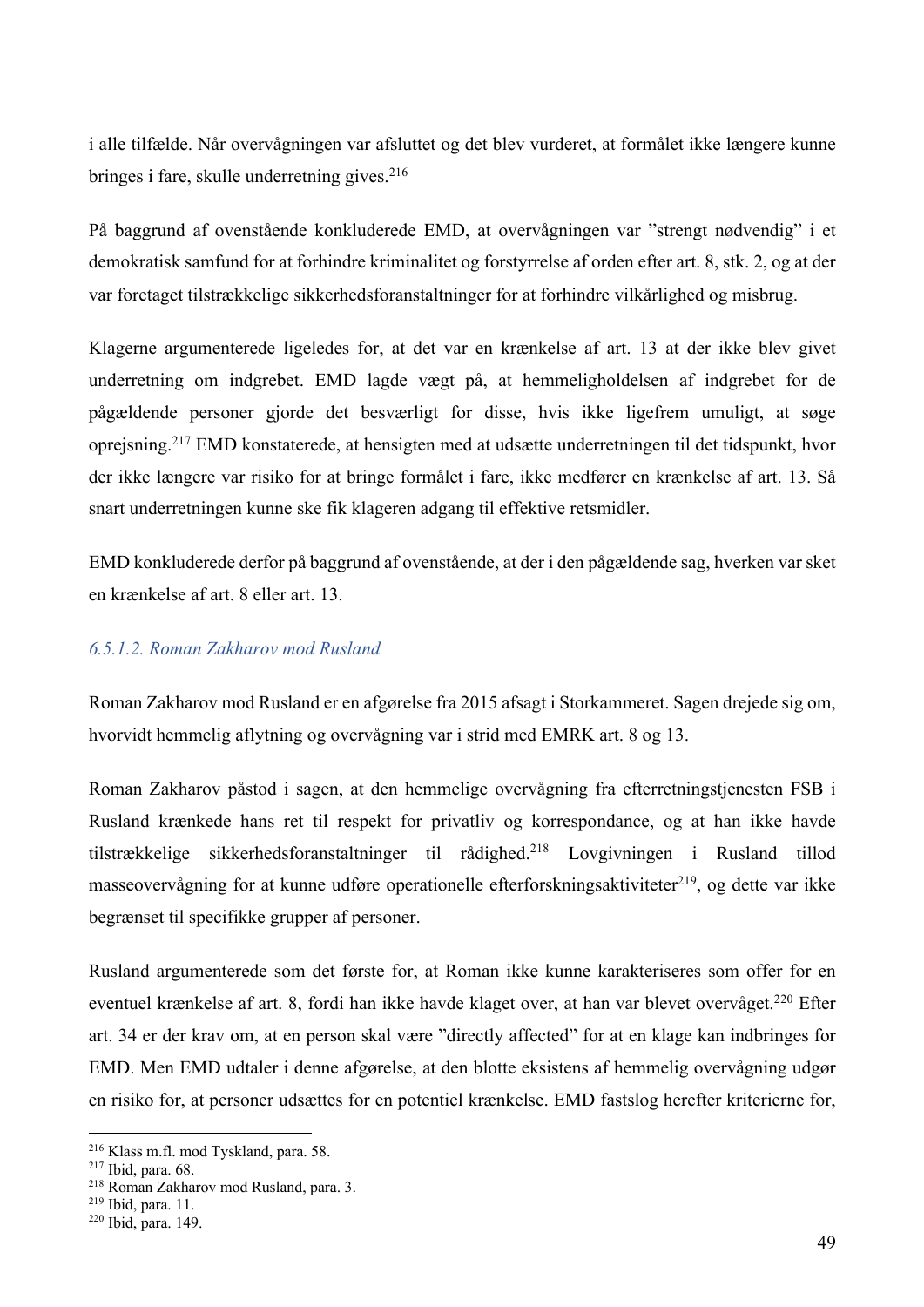at man ved hemmelig overvågning kunne anses for klageberettiget. Kriterierne indebar en vurdering af omfanget af de personer, som den hemmelige overvågning kunne påvirke og tilgængeligheden af effektive retsmidler.221 EMD konstaterede således, at kravet om "direkte påvirkning" ikke kan gøres gældende, hvor der er tale om hemmelig overvågning, som alle kan gøres til genstand for. <sup>222</sup> Derfor havde Roman ret til at indgive en klage efter art. 34.

For at indgreb i art. 8, stk. 1 ikke udgør en krænkelse, skal indgrebet kunne retfærdiggøres efter art. 8, stk. 2. EMD har udviklet seks minimumsgarantier, der skal sikre mod misbrug og som bør være foreskrevet i loven. De seks garantier, der skal angives, er karakteren af de lovovertrædelser, der kan give anledning til overvågning, kategorier af personer, der skal tåle overvågningen, tidsbegrænsning af indgrebet, procedure for indsamling, behandling og opbevaring af data, foranstaltninger ved videregivelse af data og regler om destruktion.223

I forhold til vurderingen af legitime interesser og beskyttelsen af statens sikkerhed overfor krænkelsen af grundlæggende menneskerettigheder, har staten en bred skønsmargin, hvis blot effektive sikkerhedsforanstaltninger til at beskytte mod misbrug iagttages.224 Særligt i forhold til sikkerhedsforanstaltningerne er der ringe mulighed for de berørte til at klage til domstolene og anfægte lovligheden, hvis ikke disse underrettes om indgrebet i forbindelse med at indgrebet er afsluttet. Den russiske lovgivning gav ikke mulighed for sådan en underretning på noget tidspunkt og gav heller ikke adgang til de oplysninger, der var indsamlet og behandlet.<sup>225</sup> I Klass m.fl. mod Tyskland udtalte EMD, at den manglende underretning ikke var problematisk. Dette skyldtes bl.a. at der i den pågældende sag var indledende kontrol af indgrebet, hvilket der ikke var i Roman Zakharov mod Rusland. Derfor er dette ikke i modstrid med Klass m.fl. mod Tyskland, idet de foreliggende omstændigheder er forskellige. EMD bemærkede i relation hertil, at det var ønskeligt, at der var juridisk kontrol eller domstolsprøvelse for at garantere uafhængighed, upartiskhed og korrekt procedure.226

EMD udtalte kritik af at den russiske lovgivning ikke indeholdte effektive garantier mod vilkårlighed og misbrug, særligt når der var tale om hemmelig overvågning som politiet direkte havde adgang til. Derudover definerede lovgivningen ikke klart i hvilke tilfælde en offentlig myndighed kunne benytte sig af hemmelig overvågning. Opbevaringen af data var heller ikke reguleret, og derfor kunne

<sup>221</sup> Roman Zakharov mod Rusland, para. 171.

<sup>222</sup> Ibid, para. 174-175.

<sup>223</sup> Ibid, para. 231.

<sup>224</sup> Ibid, para. 232.

<sup>225</sup> Ibid, para. 302.

<sup>226</sup> Ibid, para. 234.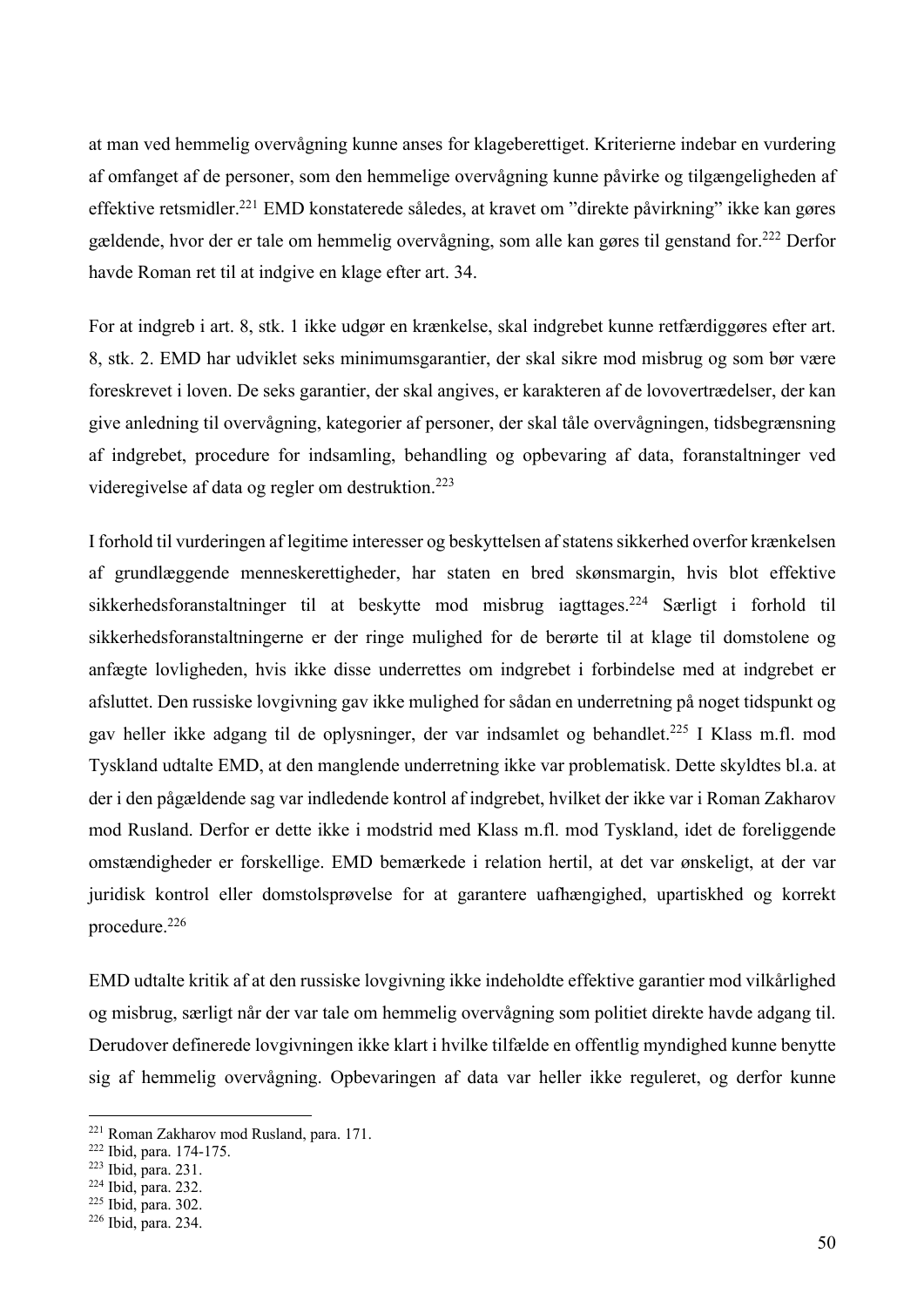irrelevant data blive opbevaret uden at der var fastsat regler for opbevaring og destruktion. På baggrund heraf fandt EMD, at lovgivningen ikke fastsatte effektive sikkerhedsforanstaltninger og at lovgivningen ikke begrænsede sig til, hvad der er "nødvendigt i et demokratisk samfund" efter art. 8, stk. 2. Derfor forelå der en krænkelse af art. 8.227

Ved vurderingen af art. 13, udtalte EMD, at den russiske lovgivning ikke gav adgang til effektive retsmidler til personer, der mente, at de havde været udsat for hemmelig overvågning. På baggrund af disse fund og den nære tilknytning til klagen ved vurderingen af art. 8, fandt EMD ikke grund til at behandle art. 13 selvstændigt.228

#### *6.5.1.3. Szabó og Vissy mod Ungarn*

Afgørelsen Szabó og Vissy mod Ungarn blev afsagt d. 12. januar 2016. I den pågældende sag skulle EMD tage stilling til, hvorvidt hemmelig masseovervågning var i strid med EMRK art. 8 og 13.

De to ungarske klagere i sagen påklagede den ungarske lovgivning, som tillod efterretningstjenesten TEK at foretage hemmelig masseovervågning, med det formål at forhindre terror. Hovedpåstanden var at loven ikke i tilstrækkelig grad opfyldte kravene i art. 8, stk. 2, og ikke indeholdte tilstrækkelige garantier til at sikre mod misbrug og vilkårlighed. Den hemmelige masseovervågning bestod bl.a. i at foretage hemmelig ransagning og overvågning af hjem, tjekke fysisk post og e-mails, monitorere elektronisk kommunikation og datatransmissioner og registrere alt relevant data, hvilket relaterer sig til art. 8 om retten til privatliv, hjem og korrespondance. Påstanden var, at der ikke var tilstrækkelige sikkerhedsforanstaltninger i loven og det dermed medførte en krænkelse af menneskerettighederne. Klagerne ønskede herudover også retslig kontrol af overvågningen. EMD skulle derfor træffe afgørelse om, hvorvidt der lovmæssigt var truffet de nødvendige foranstaltninger til at sikre mod vilkårlige indgreb og misbrug.

EMD bemærkede som det første, at beføjelser til at foretage hemmelig overvågning af borgere kun er i overensstemmelse med konventionen, hvis det er "strengt nødvendigt" for at sikre de demokratiske institutioner med henvisning til dommen i Klass m.fl. mod Tyskland.<sup>229</sup> Hvis ikke en lovgivning, der tillader hemmelig overvågning er "strengt nødvendigt" som et generelt hensyn og er for at sikre de demokratiske institutioner, vurderer EMD overvågningen til at kunne misbruges af

<sup>227</sup> Roman Zakharov mod Rusland, para. 302-304.

<sup>228</sup> Ibid, para. 307.

<sup>229</sup> Szabó og Vissy mod Ungarn, para. 54.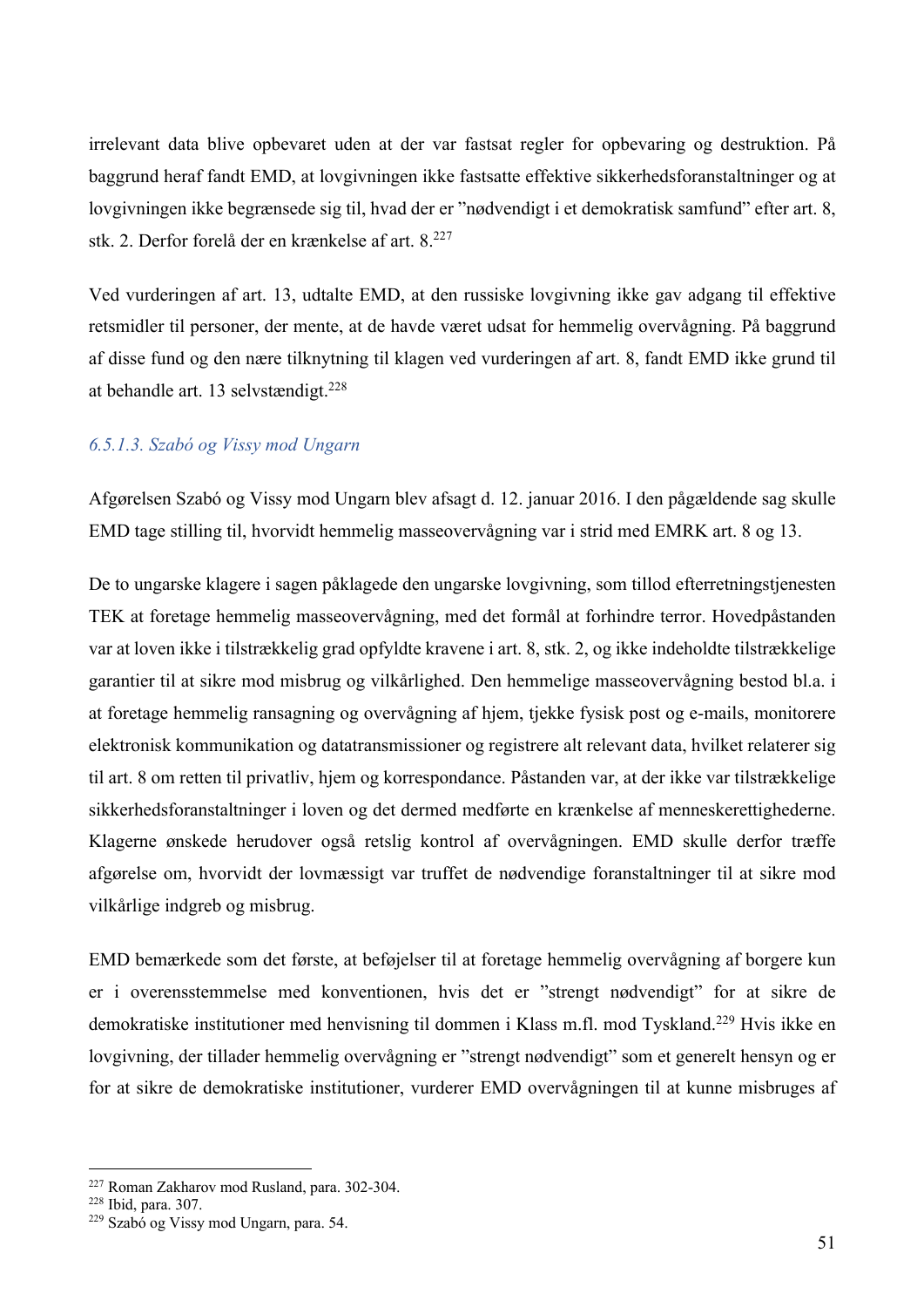myndighederne, især når disse har avanceret teknologi til rådighed.230 Ligesom i afgørelsen af Roman Zakharov mod Rusland nævnte EMD også her de seks minimumsgarantier, der skal være reguleret.<sup>231</sup>

Herefter bemærkede EMD, at den ungarske lovgivning muliggjorde hemmelig overvågning af alle borgere i landet, og at loven ikke fastsatte kategorien af personer, som kunne gøres til genstand for indgrebet.232 EMD udtalte i den forbindelse: "*It is of serious concern, however, that the notion of "persons concerned identified … as a range of persons" might include any person and be interpreted as paving the way for the unlimited surveillance of a large number of citizens*".233 Derfor konstaterede EMD, at kategorien af personer var for bred, og vurderede, at myndigheden på baggrund heraf undgik at skulle retfærdiggøre relationen mellem de berørte personer og forebyggelsen af terror. Her lagde EMD dog også vægt på, at den moderne og teknologiske udvikling i kriminalitetsbilledet nødvendiggør anvendelsen af avanceret teknologi og forebyggende foranstaltninger, heriblandt masseovervågning. Men samtidig understregede vigtigheden af, at den nævnte udvikling også samtidig bør medføre en udvikling i effektive sikkerhedsforanstaltninger for borgerne.<sup>234</sup> På baggrund heraf konkluderede EMD, at de ungarske sikkerhedsforanstaltninger var mangelfulde.<sup>235</sup>

Afslutningsvis fandt EMD, at justitsministeren generelt er ude af stand til at foretage vurderingen af, hvad der er "strengt nødvendigt", særligt pga. omfanget af personer, der er omfattet af hemmelig masseovervågning og med hensyn til, hvad der er på spil ved sådanne gennemgribende indgreb.236 Derfor er en justitsminister ikke kompetent ved vurderingen af art. 8, stk. 2. I forlængelse heraf bemærkede EMD, at den hemmelige overvågning aldrig var blevet udsat for juridisk kontrol i Ungarn, og dermed var det ikke muligt at vurdere fordele og ulemper.237 Den juridiske kontrol, heriblandt domstolsprøvelse, kan sikre uafhængighed, upartiskhed og korrekt procedure, når der er tale om indgreb i individets grundlæggende rettigheder. Dog fandt EMD at muligheden for juridisk kontrol i Ungarn var begrænset, idet personer udsat for hemmelig overvågning, var udvidende om indgrebet og ikke fik det oplyst. 238

På baggrund heraf fandt EMD, *at* den ungarske lovgivning ikke havde de nødvendige sikkerhedsforanstaltninger, *at* overvågningen potentielt kunne påvirke alle borgere, *at* den

<sup>230</sup> Szabó og Vissy mod Ungarn, para. 73.

<sup>&</sup>lt;sup>231</sup> Ibid, para. 56.

<sup>&</sup>lt;sup>232</sup> Ibid, para. 66.<br><sup>233</sup> Ibid, para. 67.<br><sup>234</sup> Ibid, para. 68.

<sup>&</sup>lt;sup>235</sup> Ibid, para. 70.

<sup>236</sup> Ibid, para. 75.

<sup>237</sup> Ibid, para. 77.

<sup>238</sup> Ibid, para. 82.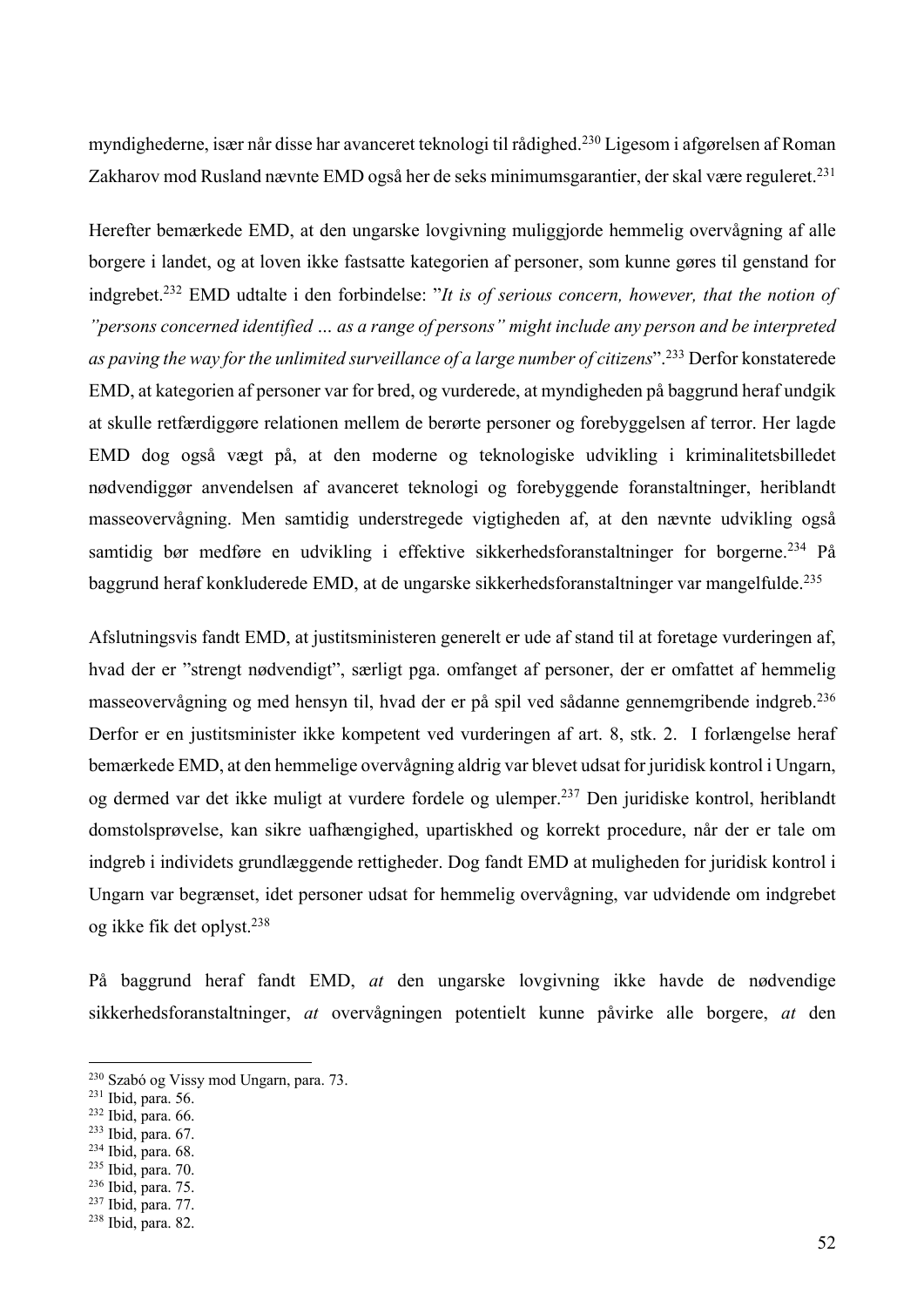avancerede teknologi muliggjorde indsamling af massedata. samt *at* der manglende juridisk kontrol. Derfor statuerede EMD, at der forelå en krænkelse af art. 8.

I relation til vurderingen af art. 13 udtalte EMD, at bestemmelsen ikke skal fortolkes på en sådan måde at der kan stilles krav om et retsmiddel mod den nationale lovgivning i staten.239 På baggrund heraf konkluderede EMD at den manglende domstolsprøvelse af overvågningen ikke var en krænkelse af art. 13.240

#### *6.5.1.4. Centrum för rättvisa mod Sverige*

Afgørelsen fra Storkammeret afsagt d. 25. maj 2021 var indbragt af fonden Centrum för rättvisa mod Sverige. Påstanden i klagen var, at den svenske lovgivning vedrørende masseovervågning af kommunikation, også kaldt "signals intelligence"<sup>241</sup>, krænkede retten til privatliv og korrespondance efter art. 8. Særligt for denne sag i forhold til de tre foregående afgørelser var, at der blev anvendt begrebet "bulk interception"242 om masseovervågningen. EMD tog således i denne sag stilling til en mere vidtgående masseovervågning end de foregående, som blot muliggjorde masseovervågning. Formålet med "bulk interception" i denne sag var for at sikre den nationale sikkerhed.243 Derudover var påstanden også, at lovgivningen ikke indeholdte effektive retsmidler efter art. 13.

I vurderingen af om Centrum för rättvisa kunne indbringe klagen efter art. 34, uagtet at fonden var direkte krænket af lovgivningen, tillagde EMD vægt på de samme kriterier som i Roman Zakharov mod Rusland. Kriterierne var herefter: Omfanget af de personer som den hemmelige overvågning kunne påvirke og tilgængeligheden af effektive retsmidler.244 Fordi der var tale om hemmelig overvågning, der potentielt kunne påvirke alle personers kommunikation, fandt EMD at en undersøgelse af den indgivet klage var berettiget.<sup>245</sup>

<sup>239</sup> Mulighed for domstolsprøvelse er ikke et krav efter art. 13. Retten til effektive retsmidler indeholder, udover opretning af allerede skete krænkelser, også et forebyggende og kompenserende element. Dette kan bl.a. være et objektivt kontrolorgan. Se nærmere Jon Fridrik Kjølbro, "*Den Europæiske Menneskerettighedskonvention – For Praktikere*", Jurist- og Økonomforbundets Forlag, 2020, 5. udgave, s. 1253. 240 Szabó og Vissy mod Ungarn, para. 93.

<sup>&</sup>lt;sup>241</sup> Definitionen af "signals intelligence" er at indsamle, behandle, analysere og rapportere efterretninger fra elektroniske signaler, Ibid, para. 14.

<sup>&</sup>lt;sup>242</sup> "Bulk interception" er en proces af indsamling og behandling af data, hvor graden af indgreb i individets rettigheder efter art. 8 stiger i takt med at processen skrider frem. Processen medfører at en stor mængde data indsamles, hvormed også unødvendige data indsamles, jf. para. 239. Dermed får stater indblik i en stor mængde data på individer, uden at der er belæg herfor.

<sup>243</sup> Centrum för rättvisa mod Sverige, para. 22. 244 Roman Zakharov mod Rusland, para. 171.

<sup>245</sup> Centrum för rättvisa mod Sverige, para. 177.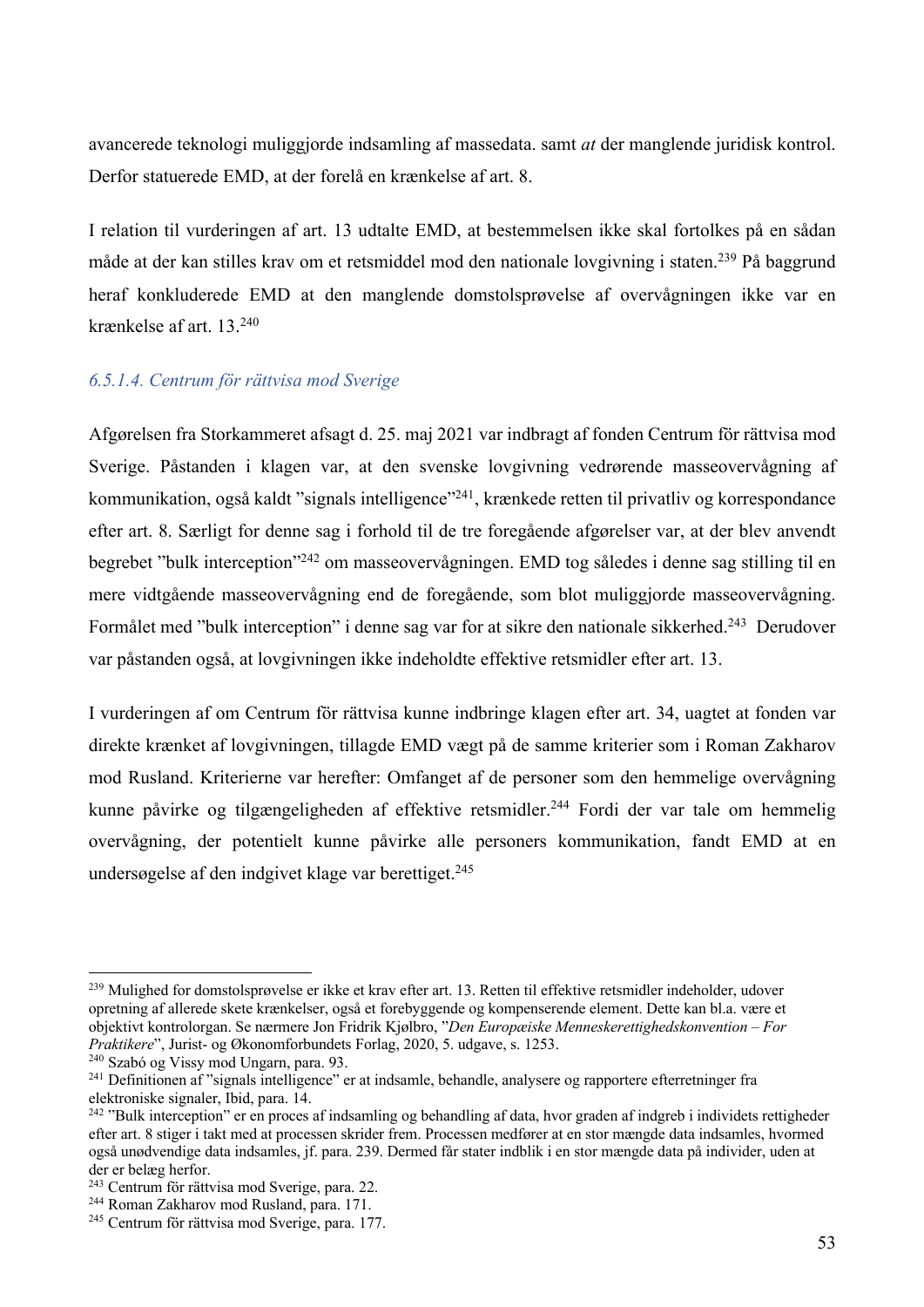EMD bemærkede særligt i afgørelsen, at vi lever i en stadig mere digital tidsalder, og dermed foregår størstedelen af kommunikationen i dag digitalt. Derfor bliver masseovervågning en mere fremherskende metode for at indsamle efterretninger og identificere mulige trusler.246 I takt med den digitale udvikling oplever man samtidig en udvikling i terrorisme og cyberangreb, som er en alvorlig trussel mod den nationale sikkerhed. Som konsekvens heraf udtalte EMD i denne afgørelse, at ved vurderingen af masseovervågning, er man nødt til at tillade stater en vis teknologisk kapacitet for at imødekomme udviklingen, dog med en regulering af sikkerhedsforanstaltninger for at hindre vilkårlighed og misbrug.247 Ligesom afgørelserne Roman Zakharov mod Rusland og Szabó og Vissy mod Ungarn tillagde EMD også her vægt på minimumsgarantierne, der skal forhindre misbrug.<sup>248</sup> Derudover udtalte EMD tillige, at i sager vedrørende masseovervågning, hvor risikoen for misbrug er stor, er det ønskeligt, at der er mulighed for juridisk kontrol, for at sikre uafhængighed, upartiskhed og en ordentlig procedure.249 Særligt for denne sag var EMD's stillingtagen til om "bulk interception" var i overensstemmelse med konventionen. Fokus var derfor på om der var tilstrækkelige og effektive foranstaltninger etableret mod misbrug, og om overvågningen blev gjort til genstand for "end-to-end" sikkerhedsforanstaltninger.250

Ved vurderingen af om indgrebet efter art. 8, stk. 2 er "nødvendigt i et demokratisk samfund", er staten tillagt en bred skønsmargin ved vurderingen af, hvordan dette bedst opnås.251 Det samme udtalte EMD i Roman Zakharov mod Rusland. Særligt når der er tale om masseindsamling af data kan disse indeholde personlige informationer af privat karakter, der f.eks. identificerer geografiske lokationer, korrespondancer og mapping af sociale medier. EMD udtalte tillige at graden af indgreb i individets rettigheder efter art. 8 stiger i takt med at processen med behandlingen af oplysninger skrider frem. <sup>252</sup> Selvom art. 8 ikke i sig selv forbyder masseovervågning og staten har en bred skønsmargin for at beskytte den nationale sikkerhed, så udtalte EMD i afgørelsen, at når staten anvender et system til masseovervågning, skal det pågældende skønsmargin indsnævres og dertil skal der fastlægges sikkerhedsforanstaltninger.253 Behovet for sikkerhedsforanstaltninger stiger når behandling af personlige oplysninger er underlagt en automatiseret behandling.254 På baggrund heraf udledte EMD i denne afgørelse en række andre vurderingsmomenter end minimumsgarantierne, som

<sup>246</sup> Centrum för rättvisa mod Sverige, para. 236.

 $^{247}$  Ibid, para. 237.<br><sup>248</sup> Ibid, para. 249.

<sup>&</sup>lt;sup>249</sup> Ibid, para. 250. Samme blev lagt til grund i Roman Zakharov mod Rusland, para 233 og Klass m.fl. mod Tyskland, para. 55-56.

<sup>&</sup>lt;sup>250</sup> Ibid, para. 274.

<sup>&</sup>lt;sup>251</sup> Ibid, para. 252.<br><sup>252</sup> Ibid, para. 239.

<sup>253</sup> Ibid, para. 261.

<sup>&</sup>lt;sup>254</sup> Ibid, para. 244.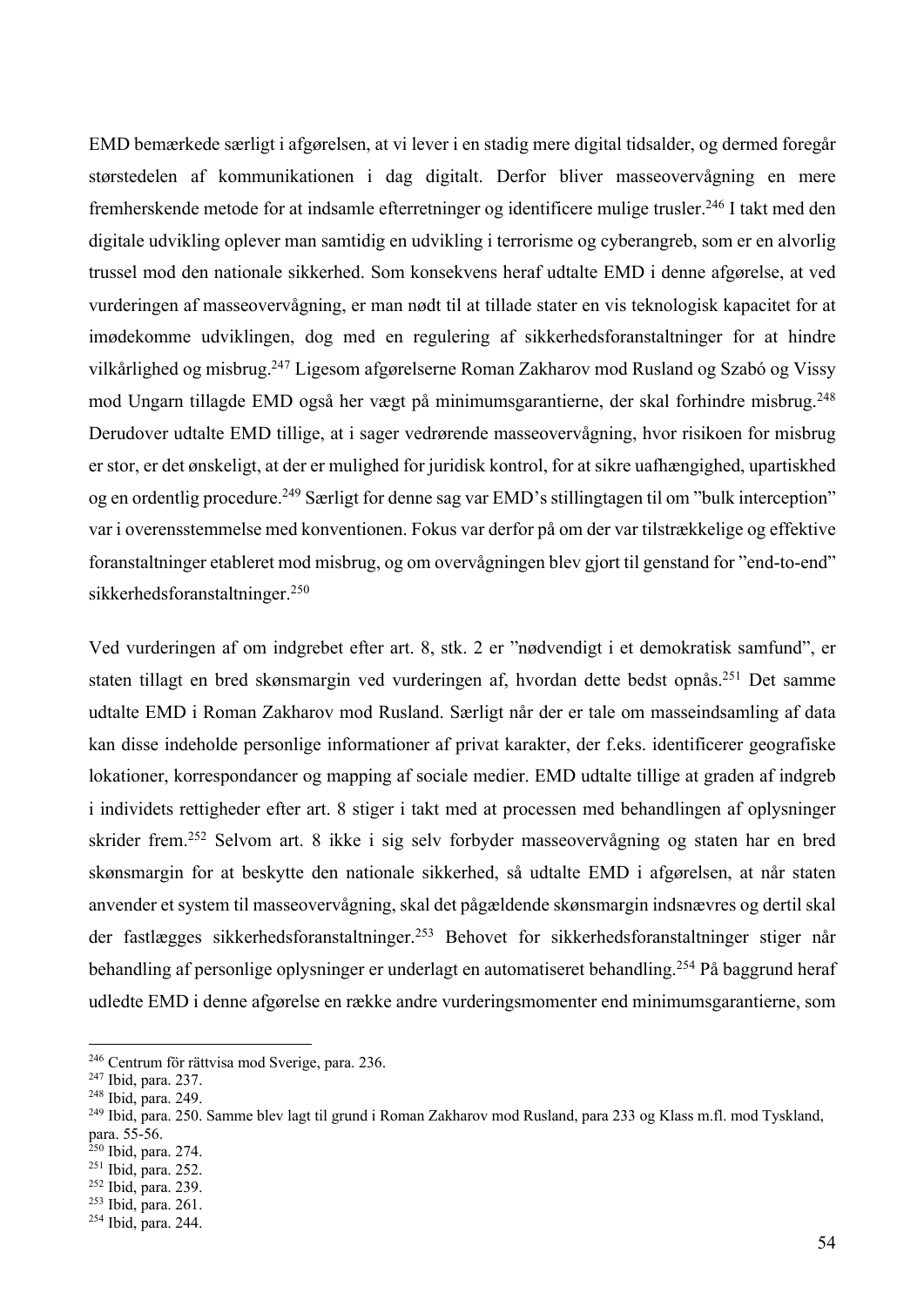skal bruges til at bedømme om staten har handlet inden for dens skønsmargin. Vurderingsmomenterne er herefter: (1) Grundene til at masseovervågning kan tillades, (2) omstændighederne der retfærdiggør overvågning, (3) proceduren for at tillade overvågning, (4) proceduren for indsamling, behandling og opbevaring af data, (5) forholdsregler ved videregivelse, (6) procedurer for varighed, opbevaring og destruktion, (7) procedurer for tilsyn af en uafhængig myndighed og (8) procedurer for efterfølgende kontrol*. <sup>255</sup>* Herudover fandt EMD det også nødvendigt at "bulk interception" autoriseres af en uafhængig myndighed og at denne bliver informeret om formålet med indgrebet, og hvem der gøres til genstand herfor.<sup>256</sup>

EMD konkluderede i afgørelsen, at der var sket en krænkelse af art. 8. EMD lagde vægt på, at den svenske lovgivning generelt var detaljeret beskrevet, begrænset og tilbød tilstrækkelige sikkerhedsforanstaltninger. EMD konstaterede dog en krænkelse på trods heraf, fordi lovgivningen manglede at regulere, hvordan indsamlet data, der ikke indeholdte personlige informationer, skulle destrueres, hvordan privatlivsinteresser blev sikret ved videregivelsen af data og den manglende efterfølgende effektive kontrol.257 Dermed var det en krænkelse af art. 8, idet EMD ikke fandt, at der var foretaget tilstrækkelige foranstaltninger for at beskytte mod vilkårlighed og misbrug.

Vedrørende vurderingen af art. 13 fandt EMD ikke anledning til selvstændigt at bedømme bestemmelsen under hensynstagen til konklusionen vedrørende art. 8.258

#### *6.5.1.5. B.B.W. m.fl. mod Storbritannien*

Big Brother Watch (B.B.W.) m.fl. mod Storbritannien blev afsagt af Storkammeret samme dag som Centrum för rättvisa mod Sverige. EMD skulle i sagen tage stilling til om hemmelig masseovervågning i Storbritannien, herunder om "bulk interception" var en krænkelse af art. 8.

Klagerne til EMD blev indgivet efter Edward Snowden's afsløringer af overvågningsprogrammerne, der blev drevet af efterretningstjenester fra USA og Storbritannien. Klagerne i sagen mente alle, at de var blevet overvåget ved brug af overvågningsprogrammerne og således havde fået deres rettigheder efter art. 8 krænket. Afsløringerne fra Edward Snowden gik bl.a. på at Storbritanniens

<sup>255</sup> Centrum för rättvisa mod Sverige, para. 275.

<sup>&</sup>lt;sup>256</sup> Ibid, para. 265 og 266.<br><sup>257</sup> Ibid, para. 369.

<sup>&</sup>lt;sup>258</sup> Ibid, para. 376-377.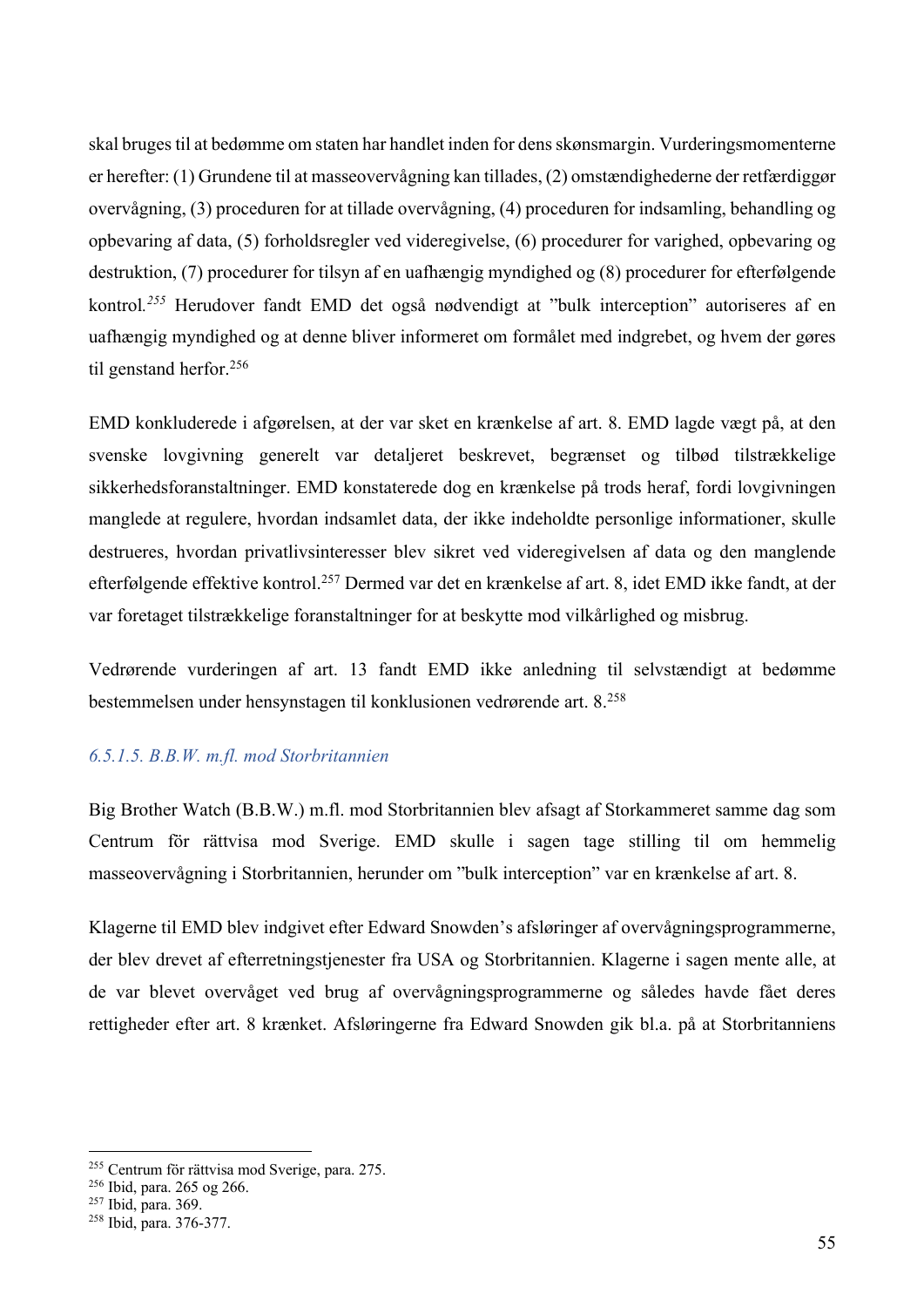efterretningstjenester gennemførte en operation kaldet "TEMPORA", som tillod dem at indsamle store mængder af data<sup>259</sup>, med det formål at beskytte den nationale sikkerhed.<sup>260</sup>

Meget lig de foregående afgørelser, tillagde EMD i denne sag de samme vurderingsmomenter i bedømmelsen. EMD bemærkede som det første de seks minimumsgarantier, som også blev lagt til grund i ovenstående afgørelser. Et andet vurderingsmoment som også går igen i denne afgørelse er bedømmelsen af om indgrebet er "nødvendigt i et demokratisk samfund" efter art. 8, stk. 2. Men som noget særligt udtalte EMD i denne afgørelse, at selvom "bulk interception" kan benyttes til at efterforske alvorlig kriminalitet, fremstår det som om medlemsstaterne anvender metoden til at indsamle informationer for at forhindre cyberangreb, kontraspionage og terror<sup>261</sup>, hvilket i nær relation har et forudseende element som "predictive policing". Tillige bemærkede EMD, at selvom "bulk interception" ikke nødvendigvis anvendes målrettet på individer, så kan metoden dog anvendes hertil.262

Som det blev fastlagt i Roman Zakharov mod Rusland, er det vigtigt at der foretages en form for tilsyn med masseovervågningen. Når der er tale om "bulk interception" forstærkes kravet herom pga. den betydelige øget risiko for misbrug.263 Udover tilsyn skal metoden også gøres til genstand for "end-to-end" sikkerhedsforanstaltninger. <sup>264</sup> EMD afsluttede med at bedømme de otte vurderingsmomenter<sup>265</sup>, ligesom det blev gjort i Centrum för rättvisa mod Sverige, som var en tilføjelse til de seks berammede minimumsgarantier. Både de otte vurderingsmomenter og de seks minimumsgarantier vil ikke blive gennemgået igen, da de er gennemgået i de foregående afgørelser.

På baggrund af ovenstående momenter, som i store træk ligner momenterne i de tidligere afgørelser vedrørende masseovervågning, statuerede EMD en krænkelse af art. 8. EMD anerkender behovet for at anvende "bulk interception" for at identificere trusler mod den nationale sikkerhed.266 Men selvom behovet og metoden anerkendes, er risikoen for potentielt misbrug stor. I den pågældende sag lagde EMD vægt på, at der ikke var tilstrækkelige "end-to-end" sikkerhedsforanstaltninger, og således var der ikke effektive garantier mod vilkårlighed og misbrug. Derfor var indgrebet ikke "nødvendigt i et demokratisk samfund", og var i strid med art. 8.

<sup>259</sup> B.B.W. m.fl. mod Storbritannien, para. 15.

<sup>260</sup> Ibid, para. 62.

 $^{261}$  Ibid, para. 345.<br><sup>262</sup> Ibid, para. 346.<br><sup>263</sup> Ibid, para. 349.

<sup>264</sup> Ibid, para. 350.

<sup>265</sup> Ibid, para. 361.

<sup>266</sup> Ibid, para. 424.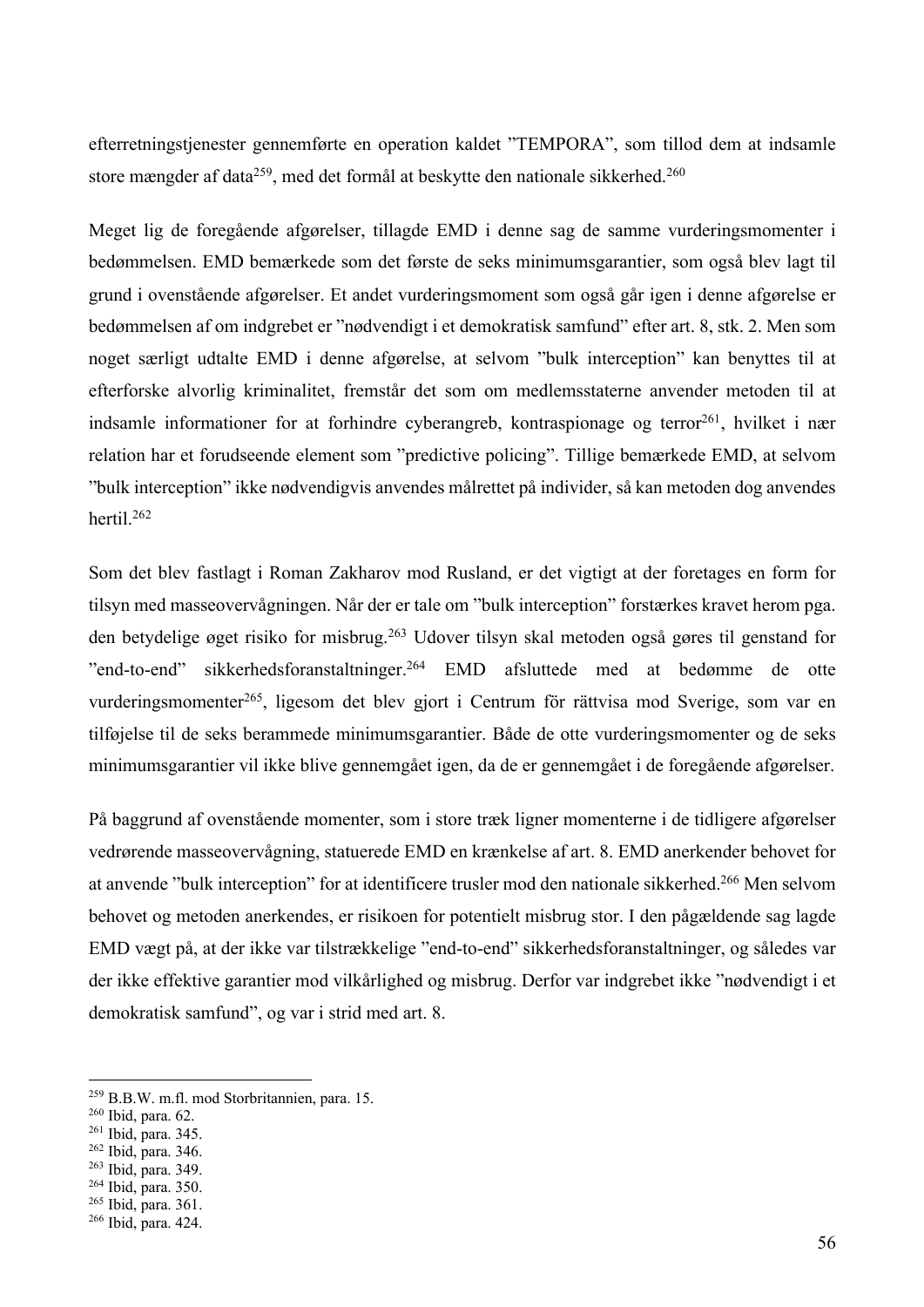#### **6.5.2. Udledte kriterier fra retspraksis**

Efter ovenstående gennemgang af relevant retspraksis vedrørende masseovervågning, er det dernæst relevant at sammenfatte de kriterier som EMD har udledt i forhold til, hvordan masseovervågning bør håndteres af medlemsstaterne.

#### Kriteriet om nødvendighed

Vurderingen af om indgrebet er "nødvendigt i et demokratisk samfund" efter art. 8, stk. 2, er et kriterie som EMD altid inddrager i bedømmelsen, og som bliver vurderet i alle fem afgørelser i specialet. Som det fremgår af Klass m.fl. mod Tyskland er graden af nødvendighed ikke kun begrænset til, hvad der er "nødvendigt", men derimod, hvad der er "strengt nødvendigt". Som EMD bl.a. udtaler i Klass m.fl. mod Tyskland er denne strengere bedømmelse af nødvendighedskravet et resultat at, at indgreb som hemmelig overvågning indebærer en stor risiko for vilkårlighed og misbrug. Dette medfører samtidig også, at nødvendighedskravet skal vurderes i lyset af om der er effektive sikkerhedsforanstaltninger til at beskytte herimod.

Ved vurderingen af nødvendighedskravet har EMD anerkendt behovet for, at medlemsstaterne skal have en form for teknologisk kapacitet, samt ibrugtagen af mere avanceret og indgribende foranstaltninger for at imødekomme et kriminalitetsbillede i stigende udvikling i en stadig mere digital tidsalder. Derfor er medlemsstaterne også overladt en forholdsvis bred skønsmargin, når det skal vurderes, om særligt indgribende foranstaltninger, som hemmelig overvågning, er nødvendige for at beskytte statens sikkerhed. Dog har EMD i Centrum för rättvisa mod Sverige udtalt, at på trods heraf, indsnævres det skønsmargin når der anvendes teknologiske systemer til overvågning.

En væsentlig og interessant vurdering fra EMD fremgår af afgørelsen Szabó og Vissy mod Ungarn. Her bemærkes det, at justitsministeren ikke er i stand til at vurdere om indgrebet er "strengt nødvendigt". Det forhold, at justitsministeren fastsætter de nærmere regler for, hvornår indgrebet kan og skal finde sted, og der ikke samtidig er juridisk tilsyn heraf, er efter EMD en central problemstilling. Derudover vurderer EMD, at justitsministerens manglende kompetence til at foretage vurderingen af, hvad der er "strengt nødvendigt", særligt begrundes i omfanget af potentielt krænkede personer ved hemmelig masseovervågning.267

<sup>267</sup> Szabó og Vissy mod Ungarn, para. 75.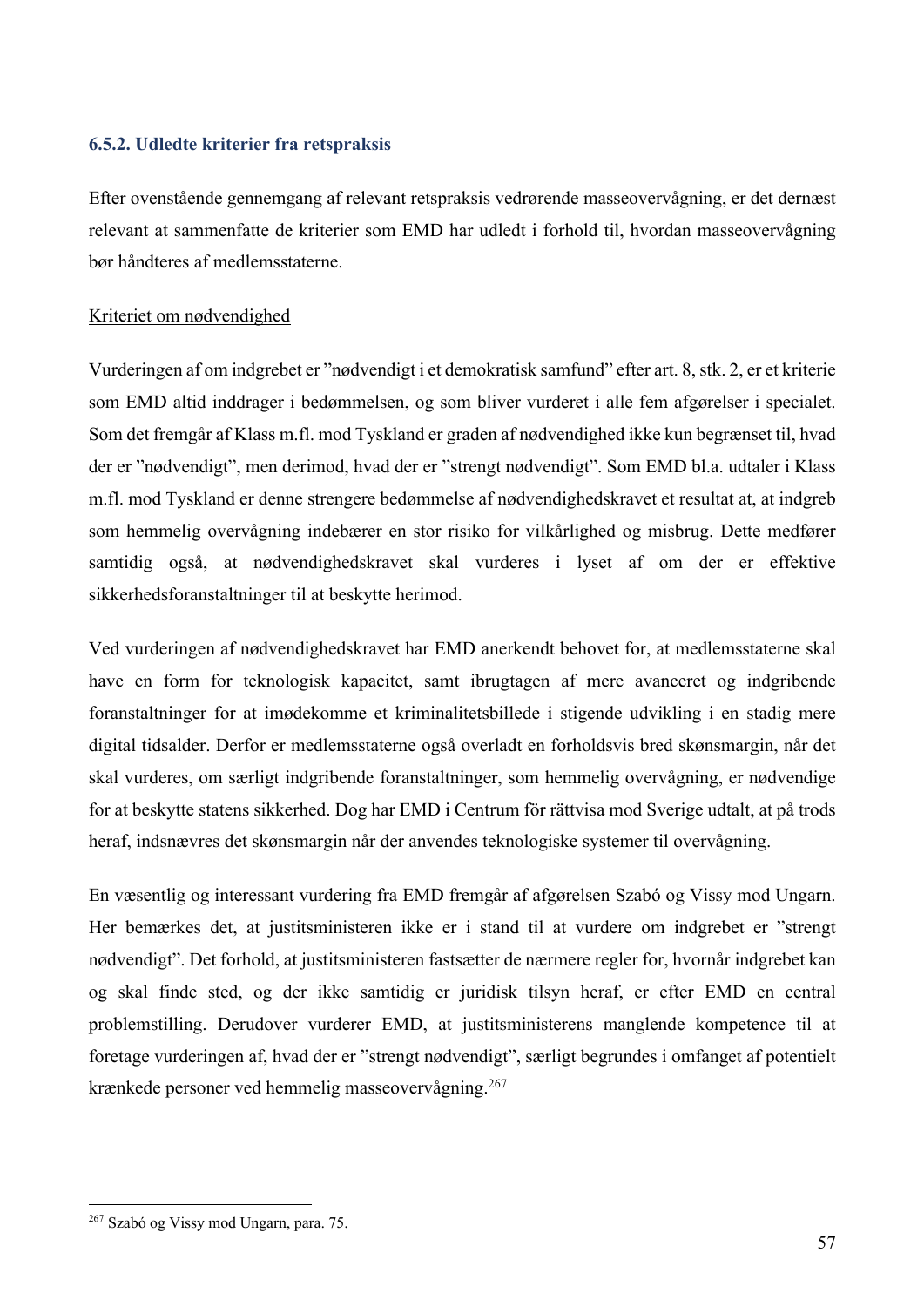#### Juridisk kontrol og domstolsprøvelse (sikkerhedsforanstaltning)

Når en stat foretager indgreb som hemmelig masseovervågning har EMD lagt vægt på, om der i lovgivningen var fastsat mulighed for juridisk kontrol eller domstolsprøvelse for at garantere uafhængighed, upartiskhed og korrekt procedure. Vurderingen heraf indgår bl.a. i bedømmelsen af om der foreligger tilstrækkelige og effektive sikkerhedsforanstaltninger. Det blev ikke vurderet til at være et krav, men var for EMD ønskeligt, hvilket bl.a. fremgik af Roman Zakharov mod Rusland og Centrum för rättvisa mod Sverige.

På trods af, at juridisk kontrol og domstolsprøvelse ikke er et krav, får det dog betydning i forhold til den samlede vurdering af om indgrebet udgør en krænkelse af art. 8. Som eksempel herpå blev der i Szabó og Vissy mod Ungarn bl.a. lagt vægt på, at der aldrig havde været foretaget en domstolsprøvelse af den hemmelige overvågning, hvilket gjorde det umuligt konkret at vurdere fordele og ulemper ved indgrebet. Derfor ønsker EMD, at juridisk kontrol og domstolsprøvelse iagttages af staterne ved hemmelig masseovervågning, således vilkårlighed og misbrug ikke bliver muligt.

#### De 6 minimumsgarantier og 8 vurderingsmomenter (sikkerhedsforanstaltning)

De seks minimumsgarantier, der indgår i EMD's vurdering, fremgår af alle ovenstående afgørelser med undtagelse af Klass m.fl. mod Tyskland. For at EMD kan tage stilling til, hvorvidt hemmelig overvågning er en krænkelse af art. 8, har EMD udviklet seks minimumsgarantier, der bør være reguleret ved lov for at forhindre misbrug. Vurderingen heraf indgår bl.a. i bedømmelsen af om der foreligger tilstrækkelige og effektive sikkerhedsforanstaltninger. De seks minimumsgarantier, der skal reguleres, er herefter:

- 1. Karakteren af lovovertrædelser som kan give anledning til indgreb.
- 2. Kategorier af personer, der kan blive gjort til genstand for indgrebet.
- 3. Tidsbegrænsning for indgrebet.
- 4. Procedure for indsamling, behandling og opbevaring af data.
- 5. Foranstaltninger ved videregivelse af data.
- 6. Omstændighederne for, hvornår indsamlet data bør og skal slettes og destrueres.

Udover de seks minimumsgarantier, har EMD i de to nyere afgørelser<sup>268</sup> fra 2021 afsagt af Storkammeret, tilføjet otte vurderingsmomenter til bedømmelsen. EMD har udtalt, at staterne er overladt en vid skønsmargin, når indgrebet er for at beskytte den nationale sikkerhed. Samtidig har

<sup>268</sup> Centrum för rättvisa mod Sverige og B.B.W. m.fl. mod Storbritannien.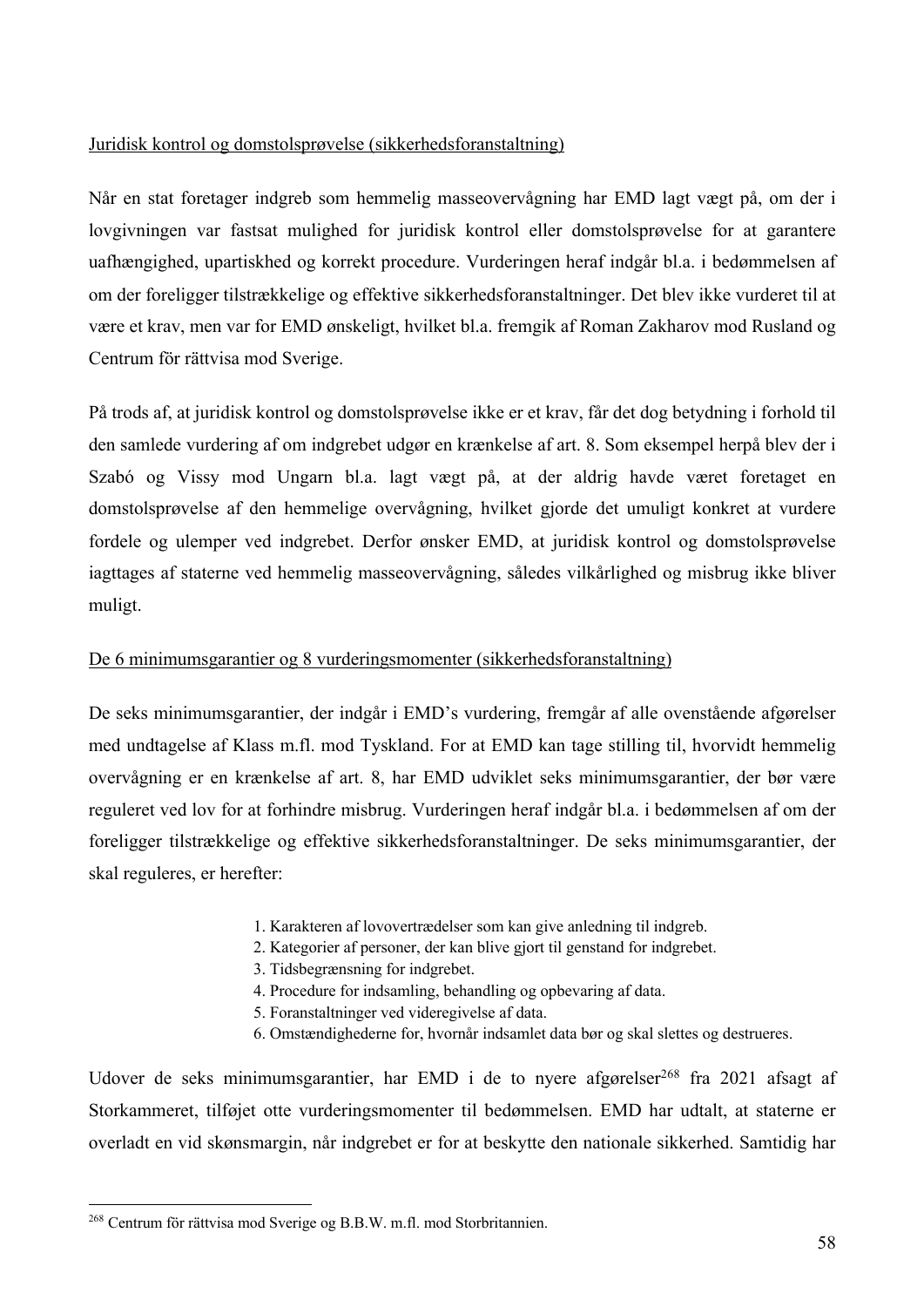EMD bestemt i Centrum för rättvisa at denne skønsmargin bør indsnævres når indgrebet udføres med hjælp af IT-systemer. Tillige bemærkes der i forlængelse heraf, at behovet for sikkerhedsforanstaltninger stiger når behandling af personlige oplysninger er underlagt en automatiseret behandling, særligt når der er tale om "bulk interception". Bedømmelsen af vurderingsmomenterne henviser også til spørgsmålet om, hvorvidt processen med indgrebet er genstand for "end-to-end" sikkerhedsforanstaltninger, hvilket både manglede i Centrum för rättvisa mod Sverige og B.B.W. m.fl. mod Storbritannien og dermed var bidragende til at EMD fandt at der var sket en krænkelse af art. 8. De otte vurderingsmomenter skal bidrage til bedømmelsen af om staterne har handlet inden for deres skønsmargin. De otte vurderingsmomenter er herefter:

- 1. Grundene til at hemmelig masseovervågning kan tillades.
- 2. Omstændighederne, der retfærdiggør overvågning.
- 3. Proceduren for at tillade overvågning.
- 4. Proceduren for indsamling, behandling og opbevaring af data.
- 5. Foranstaltninger ved videregivelse af data.
- 6. Procedurer for varighed, opbevaring og destruktion.
- 7. Procedurer for tilsyn af en uafhængig myndighed.
- 8. Procedurer for efterfølgende kontrol.

Som det måske bemærkes, ligner mange af vurderingsmomenter indholdet i minimumgarantierne. EMD tillægger både momenterne og garantierne en samlet vurdering, men som konstateret bidrager minimumsgarantierne til at bedømme om der foreligger tilstrækkelige og effektive sikkerhedsforanstaltninger til at berettige indgrebet, hvorimod vurderingsmomenterne bidrager til at bedømme om staterne handler inden for deres skønsmargin.

#### **6.5.3. POL-INTEL i lyset af de udledte kriterier**

De ovenfor gennemgåede afgørelser, omhandler hemmelig masseovervågning, hvad enten det benyttes på individniveau eller generelt mod alle personer. Derfor er det relevant at vurdere POL-INTEL i lyset af de ovenstående udledte kriterier fra EMD. Det anføres fra dansk politi, at POL-INTEL ikke anvendes på individniveau, men dette er uden betydning, idet IT-systemet kan anvendes hertil og samtidig muliggør hemmelig masseovervågning af danskerne. Denne vurdering er i overensstemmelse med EMD's vurdering i Roman Zakharov mod Rusland.

I forhold til det første kriterie om nødvendighed bemærker Justitsministeriet i L171, at implementeringen af politilovens § 2 a er "*nødvendig i et demokratisk samfund*"269 og at "*lovforslaget* 

<sup>269</sup> Lovforslag nr. 171 af 29. marts 2017 (Forslag til lov om ændring af lov om politiets virksomhed og toldloven), s. 22.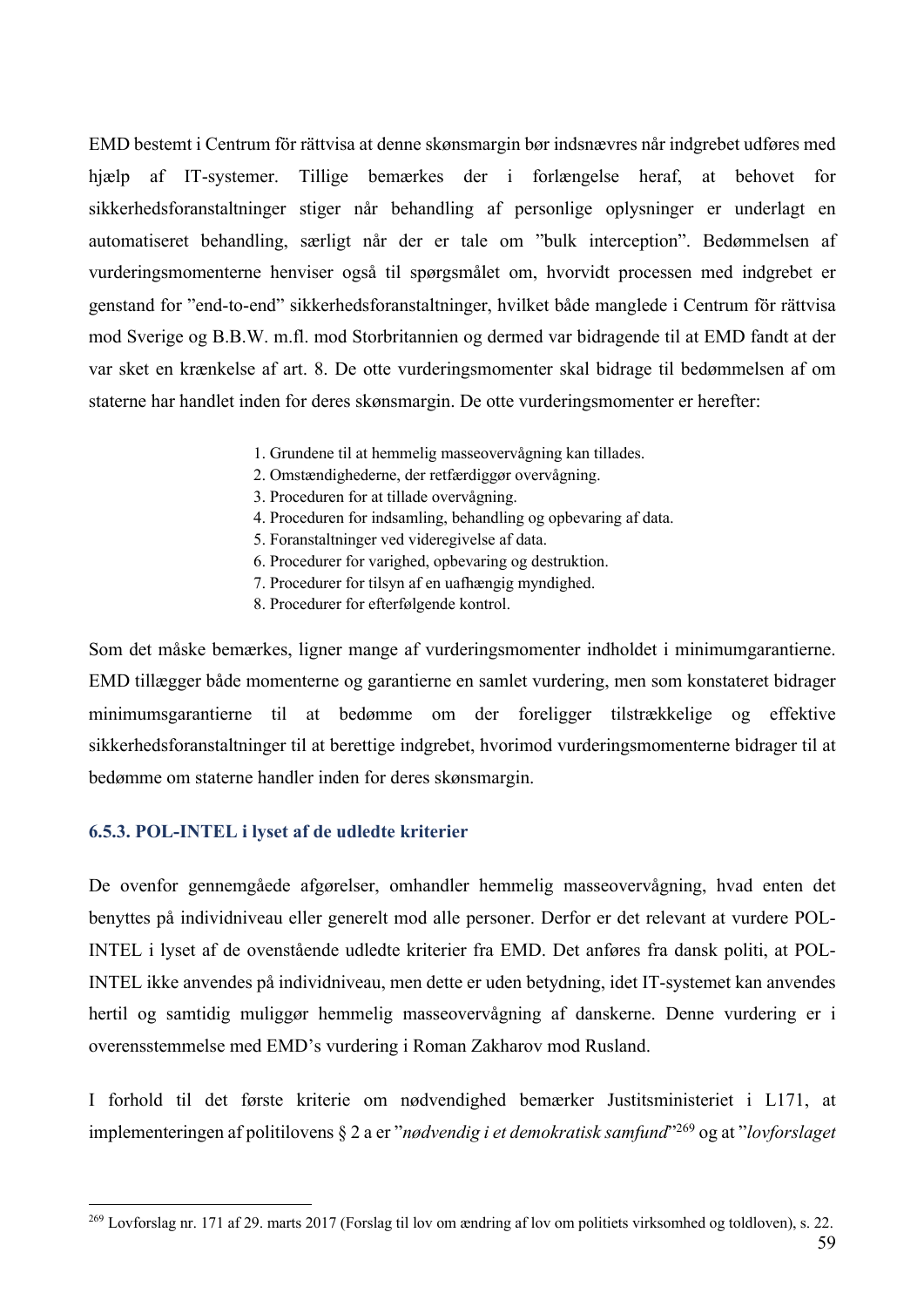*kan gennemføres inden for rammerne af Danmarks forpligtelser efter EMRK*. <sup>270</sup> Her har EMD i praksis ikke fundet det tilstrækkeligt at vurdere om indgrebet er "nødvendigt", men derimod om det er "strengt nødvendigt". Herudover fremgik det af Szabó og Vissy mod Ungarn, at justitsministeren ikke er i stand til at foretage denne vurdering. EMD finder det problematisk, at vurderingen efter art. 8, stk. 2 alene er underlagt justitsministerens vurdering samt regulering og ikke samtidig er underlagt juridisk tilsyn. Da POL-INTEL ikke har været genstand for domstolsprøvelse eller juridisk tilsyn, kan det konstateres, at Justitsministeriet ikke har kompetence til at vurdere nødvendigheden i et demokratisk samfund efter art. 8, stk. 2.

Dernæst er kriteriet om juridisk kontrol og domstolsprøvelse. Som det tidligere er angivet og som det fremgår af bekendtgørelse nr. 1078 § 12, har personer ikke ret til indsigt i de behandlede oplysninger, der behandles i POL-INTEL. Dette medfører at krænkede personer kan finde det svært, hvis ikke umuligt, at vide om et indgreb er foretaget på baggrund af en behandling i POL-INTEL, og dernæst at få afprøvet om indgrebet har været nødvendigt og proportionelt. Derudover tillægges det også betydning, at POL-INTEL aldrig har været til genstand for en domstolsprøvelse. I Szabó og Vissy mod Ungarn vurderede EMD, at manglende domstolsprøvelse gjorde det besværligt at vurdere fordele og ulemper ved den hemmelig masseovervågning. Dette kan derfor også være vanskeligt ved POL-INTEL.

Afslutningsvis er det relevant at vurdere POL-INTEL i lyset af kriteriet om de seks minimumsgarantier og de otte vurderingsmomenter. I forhold til minimumsgarantierne mangler det at blive reguleret, hvilke personer, der kan blive gjort til genstand for indgrebet. Det blev bl.a. lagt til grund i Roman Zakharov mod Rusland, at den russiske lovgivning ikke regulerede dette og bemærkede tillige at indgrebet ikke var begrænset til mistænkte personer, og således kunne ikkemistænkte blive gjort til genstand for indgrebet.271 Dette var medvirkende til, at EMD fandt at det var en krænkelse af art. 8. Det er på baggrund heraf særligt problematisk, at der ikke i bekendtgørelse nr. 1078 er reguleret kategorien af personer efter minimumgaranti nr. 2. Ved bedømmelsen af vurderingsmomenterne vil det i forhold til moment nr. 4 om proceduren for indsamling, behandling og opbevaring af data, kræve en dybere indsigt i, hvordan POL-INTEL behandler oplysningerne og hvordan algoritmen er bygget op. Dette kan muligvis blive svært, idet det kan betvivles, hvor meget indsigt politiet har i, hvordan POL-INTEL fungerer. Vurderingsmoment nr. 7 og nr. 8 om tilsyn og

<sup>270</sup> Lovforslag nr. 171 af 29. marts 2017 (Forslag til lov om ændring af lov om politiets virksomhed og toldloven), s. 22.

<sup>271</sup> Roman Zakharov mod Rusland, para. 182.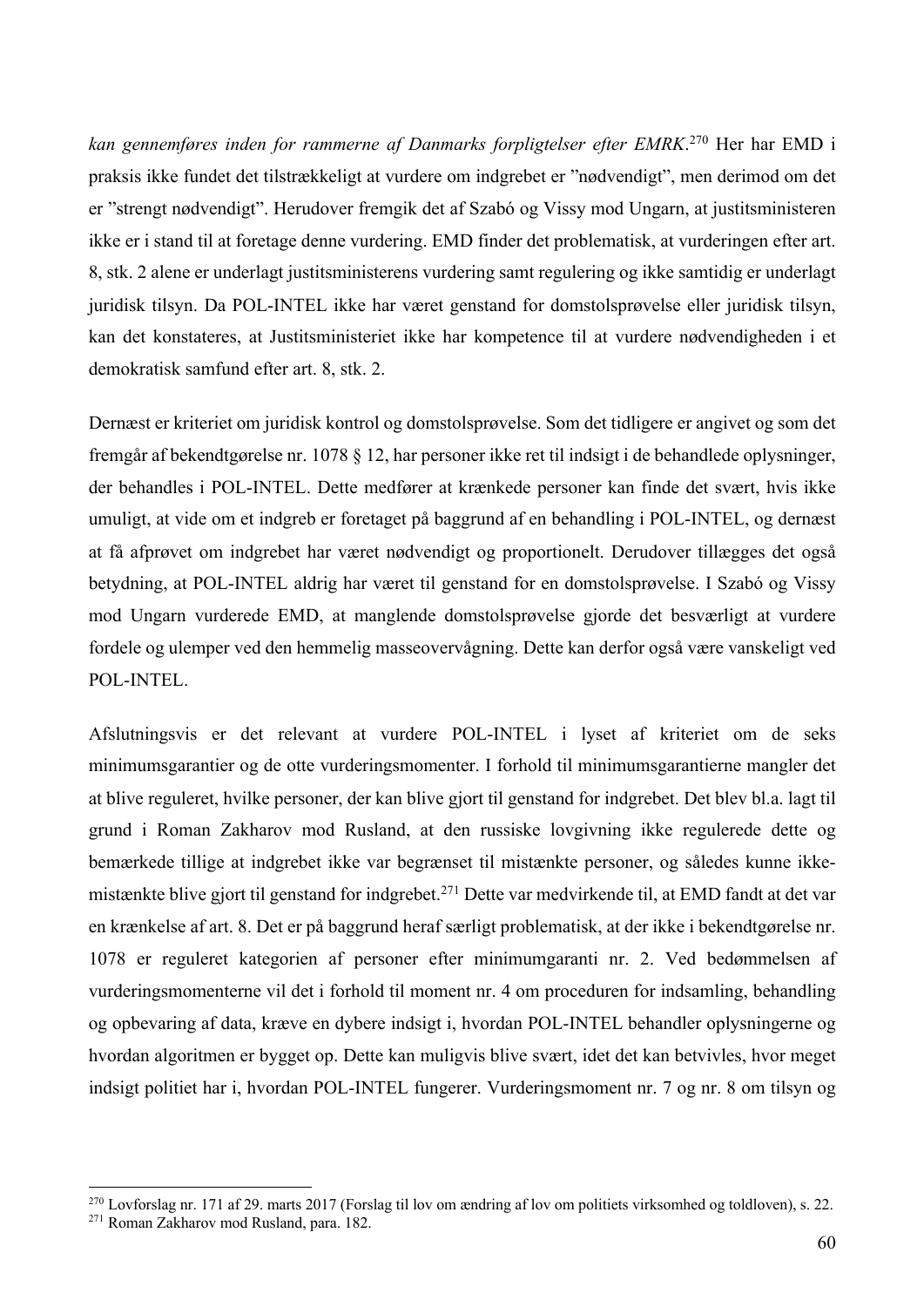efterfølgende kontrol kan konstateres ikke at være reguleret. Dette lægger op til at Danmark potentielt set ikke handler inden for deres skønsmargin, ved implementeringen og anvendelsen af POL-INTEL.

#### **6.6. Art. 13 – Retten til effektive retsmidler**

Retten til effektive retsmidler efter art. 13 er relevant kort at belyse i nærværende fremstilling, idet det påhviler medlemsstaterne at beskytte menneskerettighederne i konventionen. Herudover er art. 13 også relevant i relation til vurderingen af art. 8, hvilket bl.a. fremgår af afgørelserne i afsnit 6.5.1. Bestemmelsen har følgende ordlyd:

> *Everyone whose rights and freedoms as set forth in this Convention are violated shall have an effective remedy before a national authority notwithstanding that the violation has been committed by persons acting in an official capacity.*

Der er en nær sammenhæng mellem art. 13 og art. 35, idet art. 35 regulerer, at de effektive retsmidler efter art. 13 skal udnyttes nationalt inden klagen indbringes for EMD. Efter art. 13 kræves der således "*at der skal findes et nationalt retsmiddel, der kan behandle indholdet af en rimelig begrundet klage i henhold til konventionen, og som kan sikre passende oprejsning*".272 Først når en person bliver bekendt med et indgreb, har personen ret til effektive retsmidler.

Det er ikke et krav for at anvende art. 13, at der er statueret en krænkelse af en eller flere af de konventionssikrede rettigheder. Men da art. 13 indeholder et krav om diskutable eller rimeligt begrundede klager, får det betydning, hvis EMD statuerer krænkelse, fordi det uden videre vil opfylde kravet om "rimeligt begrundet klage".273

Begrebet "effektive retsmidler" består af et præventivt eller kompenserende element. Det betyder, at retsmidlet skal kunne forhindre en krænkelse eller en fortsat krænkelse eller skal kunne yde passende opretning for allerede skete krænkelser.274 Det er ikke et krav efter art. 13, at der er tale om domstolsprøvelse. Særligt, når der er tale om hemmelig overvågning kan et objektivt kontrolorgan være tilstrækkeligt til at sikre retten til effektive retsmidler, så længe overvågningen er hemmelig.275 Ved vurderingen af om den kontrollerende myndighed er kompetent, skal det tages i betragtning om denne er uafhængig og upartisk. Effektiviteten af retsmidlet består i, at myndigheder ikke uberettiget

<sup>272</sup> Jon Fridrik Kjølbro, "*Den Europæiske Menneskerettighedskonvention – For Praktikere*", Jurist- og Økonomforbundets Forlag, 2020, 5. udgave, s. 1253.<br><sup>273</sup> Ibid, s. 1255.

<sup>&</sup>lt;sup>274</sup> Ibid, s. 1257.

 $275$  Ibid.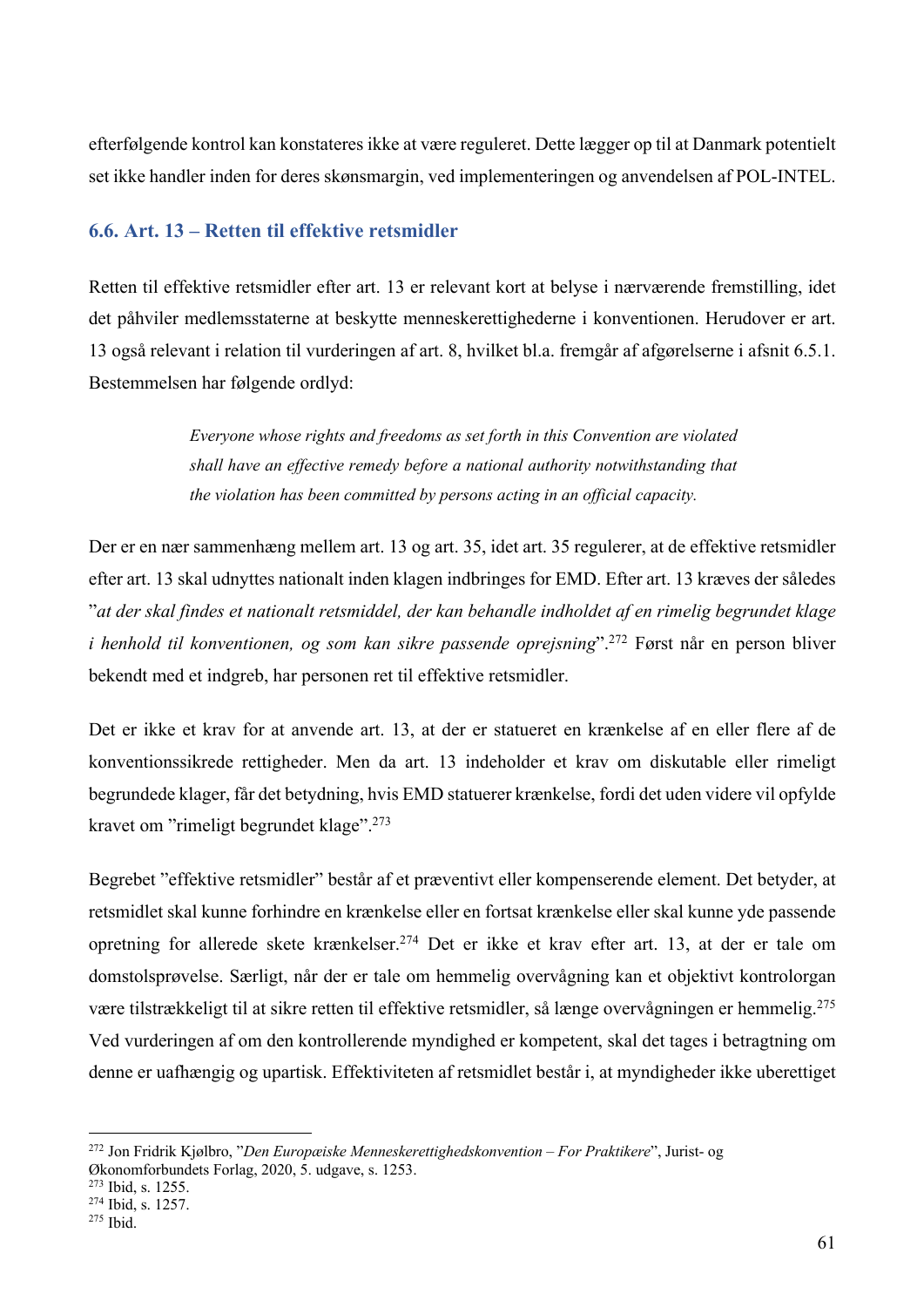må hindre udnyttelsen af det.276 Hvis en klager ikke har mulighed for prøvelse, er retsmidlet ikke effektivt. Særligt vedrørende hemmelig overvågning, som er begrundet i statens sikkerhed, bør der ske underretning så snart faren for at skade formålet med indgrebet ikke længere er aktuel.<sup>277</sup>

Som det fremgår af de fire afgørelser i specialet, hvor EMD tager stilling til art. 13, giver retten til effektive retsmidler ikke anledning til de store problemer. Det er efter EMD's praksis ikke altid nødvendigt selvstændigt at behandle bestemmelsen, hvis manglende adgang til effektive retsmidler bl.a. anses for at være en krænkelse af en processuel rettighed knyttet til art. 8.

<sup>276</sup> Jon Fridrik Kjølbro, "*Den Europæiske Menneskerettighedskonvention – For Praktikere*", Jurist- og Økonomforbundets Forlag, 2020, 5. udgave, s. 1259. <sup>277</sup> Ibid, s. 1267.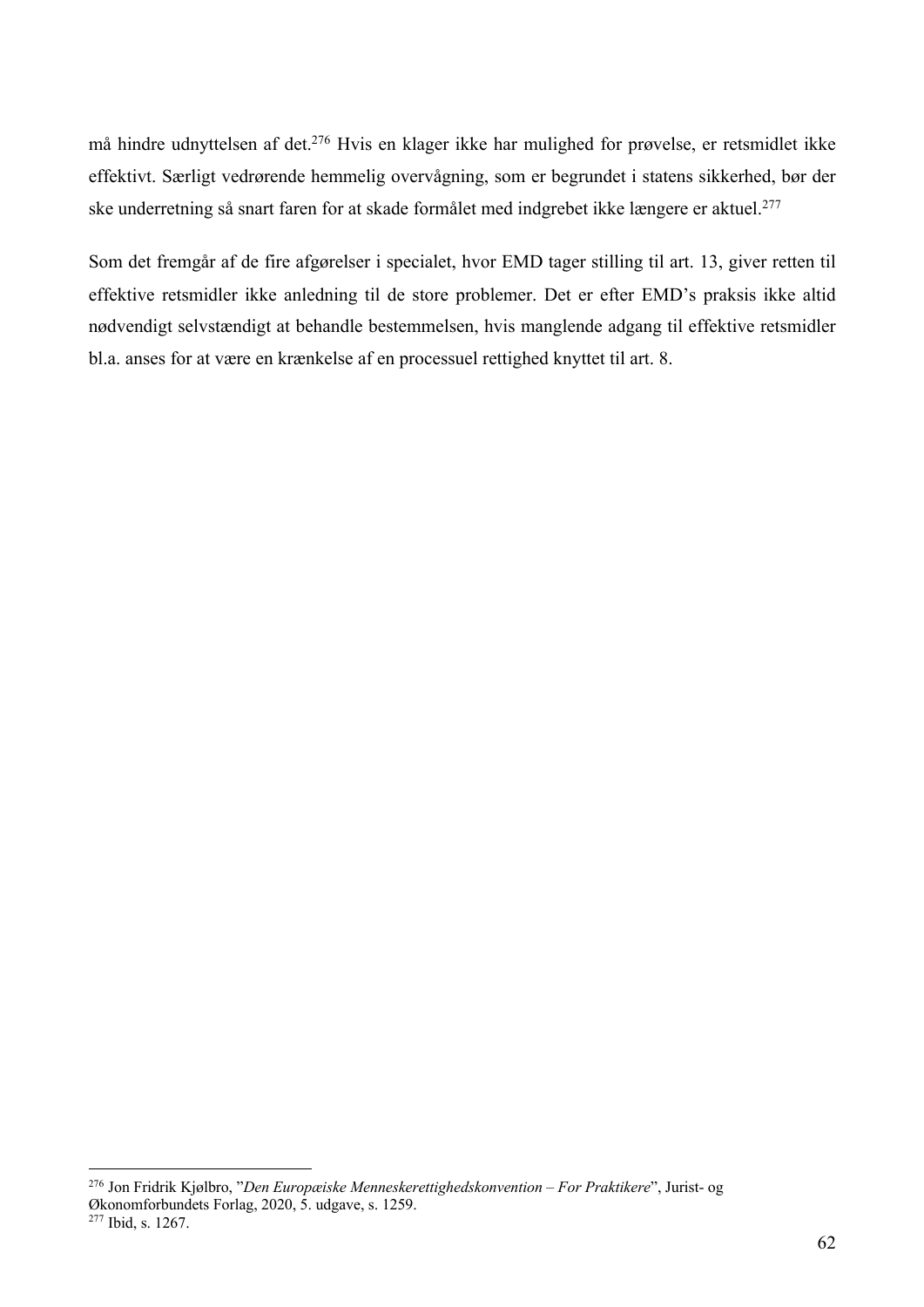## **7. Konklusion**

Formålet med specialet har været at vurdere, hvilke menneskeretlige problemstillinger, der aktualiseres gennem anvendelsen af POL-INTEL. På baggrund af ovenstående analyse, kan det konstateres, at anvendelsen af POL-INTEL, udgør en risiko for at krænke grundlæggende menneskerettigheder efter EMRK.

Det kan indledningsvist konkluderes, at formålet med implementeringen af politilovens § 2 a, og indkøbet af POL-INTEL var for at imødekomme et ændret og mere komplekst kriminalitetsbillede, særligt efter terrorhændelserne i København i 2015. Formålet med POL-INTEL var for det første for at forhindre terrortrusler, men vil også blive anvendt til politiets almindelige ordens- og sikkerhedsopgaver. POL-INTEL muliggør foretagelsen af tværgående informationsanalyser og gør det samtidig muligt at foretage "predictive policing" på baggrund af en algoritme. Det kan i denne forbindelse konstateres, at "predictive policing" kan være problematisk, idet risikoen for bias og "præ-kriminalisering" er stor.

Hvad angår retten til privatliv efter EMRK art. 8 kan det konkluderes, at indgreb baseret på en analyse i POL-INTEL kan udgøre en krænkelse heraf. Kravet om nødvendighed efter art. 8, stk. 2 er ved hemmelig overvågning skærpet, hvilket betyder at indgrebet skal være "strengt nødvendigt" i et demokratisk samfund for at kunne være berettiget, jf. Klass m.fl. mod Tyskland. I relation til denne bedømmelse blev der i Szabó og Vissy mod Ungarn konstateret, at justitsministeren ikke er kompetent til at vurdere, hvorvidt hemmelig overvågning er "strengt nødvendigt". Den danske implementering og anvendelse af POL-INTEL er baseret på en vurdering fra Justitsministeriet, hvorpå det konkluderes at være "nødvendigt" i et demokratisk samfund. Derfor har Justitsministeriet ikke har foretaget en vurdering i overensstemmelse med det skærpede nødvendighedskrav efter EMD's praksis. Dernæst kan det ligeledes konstateres, at Justitsministeriet ikke har kompetence til at foretage denne vurdering. Dette betyder, at betingelserne for at et indgreb er foreneligt med konventionen efter art. 8, stk. 2, ikke er opfyldt. Det aktualiserer væsentlige menneskeretlige problemstillinger, idet anvendelsen af POL-INTEL i Danmark ikke er vurderet af en kompetent uafhængig myndighed til at være "strengt nødvendigt" i et demokratisk samfund.

I forhold til forbuddet mod diskrimination efter EMRK art. 14 kan det udledes at "predictive policing" udgør en særlig risiko for at uskyldige mistænkes, og bliver profileret som potentielle gerningspersoner eller ofre i fremtiden. Algoritmen i POL-INTEL er ikke i sig selv et problem, men hvis personer udsættes for et indgreb på grund af momenter som køn, race, etnicitet, sprog, religiøs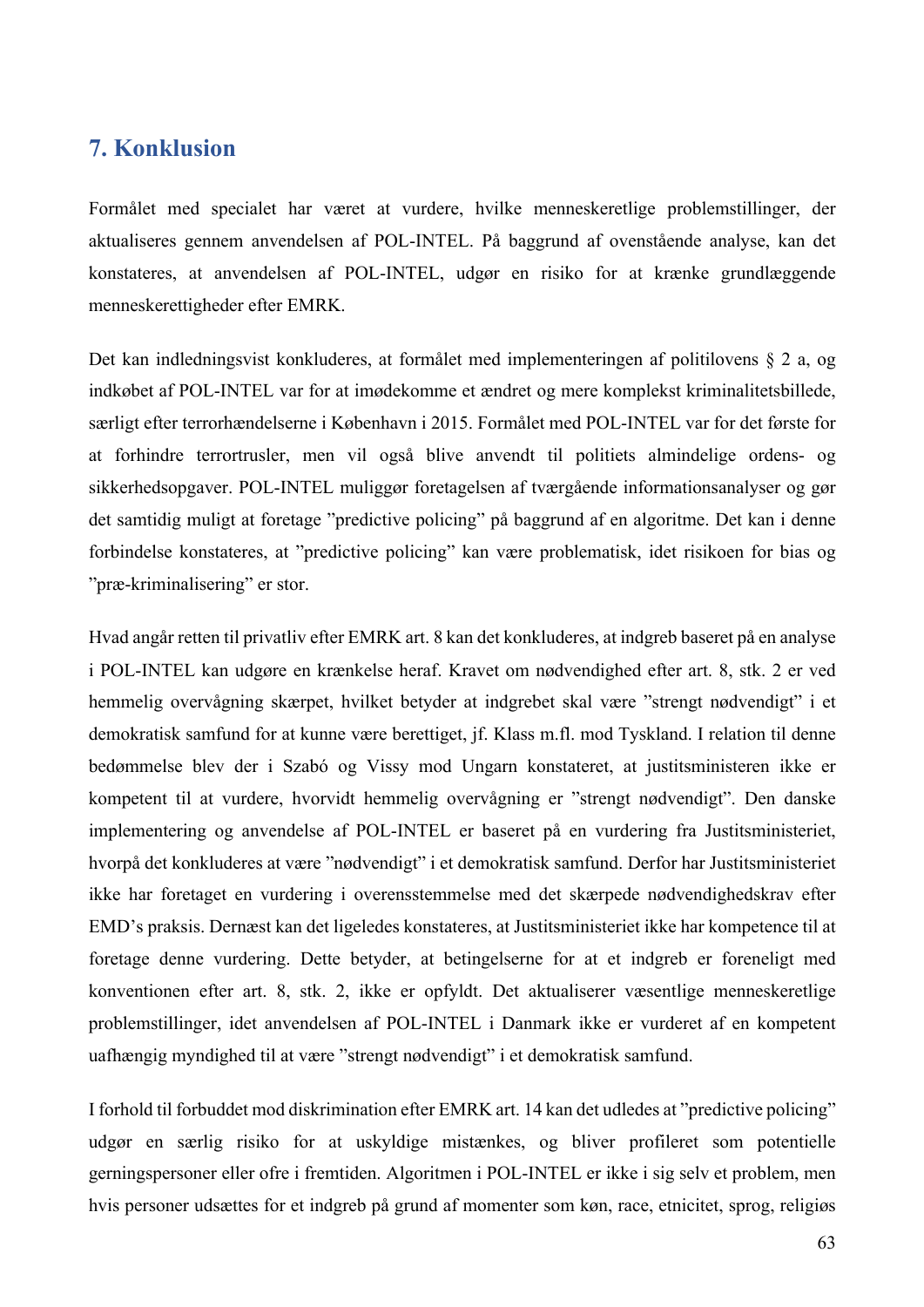eller politisk tilknytning mm. udgør det et problem i relation til art. 14. Hertil kan det desuden konstateres, at algoritmens sammensætning og opbygning er ukendt. Derfor er det ligeledes ukendt, hvorvidt anvendelsen af POL-INTEL udgør en risiko for amerikanske tilstande i det danske politi. For at der kan statueres en krænkelse af art. 14, skal det vurderes om der har været forskelsbehandling i sammenlignelige situationer. Det kan konstateres at begrænsningen i indsigtsretten efter bekendtgørelse nr. 1078 § 12 gør det besværligt at få indblik i de oplysninger som et indgreb er baseret på, og dermed umuliggør en sådan vurdering.

Efter en analyse af retspraksis fra EMD vedrørende masseovervågning kan det fastslås, at der foreligger en række kriterier, som medlemsstaterne skal iagttage og som er afgørende for, hvorvidt EMD statuerer en krænkelse af art. 8. Første kriterie er kravet om at indgrebet skal være "strengt nødvendigt" i et demokratisk samfund. Som det allerede er konstateret, er nødvendighedskravet skærpet ved hemmelig masseovervågning. Herudover bør der i forbindelse med hemmelig masseovervågning være mulighed for juridisk kontrol eller domstolsprøvelse efter indgrebets afslutning. Dette er ikke et krav, men blev i Szabó og Vissy mod Ungarn bl.a. lagt til grund for at der var sket en krænkelse af art. 8. Det kan konkluderes, at POL-INTEL ikke har været genstand for en domstolsprøvelse, og at muligheden herfor er væsentligt begrænset, henset til den indskrænkede indsigtsret i bekendtgørelse nr. 1078 § 12.

EMD har herudover seks minimumsgarantier, som medlemsstaterne skal iagttage. Disse indgår i bedømmelsen af om der er sket en krænkelse af art. 8. Herefter skal det reguleres, hvilken karakter en lovovertrædelse skal have for at give anledning til indgreb, kategorien af personer, der kan blive gjort til genstand for en indgrebet, tidsbegrænsning, procedure for indsamling, behandling og opbevaring af data, foranstaltninger ved videregivelse af data og sidst omstændighederne for, hvornår data bør og skal slettes. Det kan på baggrund af disse konkluderes, at den danske regulering af POL-INTEL ikke indeholder en præcisering af de personer, der kan gøres til genstand for et indgreb. Denne manglende præcisering af personer var i Roman Zakharov mod Rusland medvirkende til at EMD statuerede en krænkelse af art. 8.

Medlemsstaterne er overladt en vid skønsmargin ved vurderingen af om indgreb skal foretages for at beskytte statens nationale sikkerhed. Det kan samtidig også konkluderes, at denne skønsmargin indskrænkes ved hemmelig overvågning. EMD har som noget nyt i to afgørelser fra 2021<sup>278</sup> udledt otte vurderingsmomenter, der særligt gælder for hemmelig masseovervågning. Disse indgår i

<sup>278</sup> Centrum för rättvisa mod Sverige og B.B.W. m.fl. mod Storbritannien.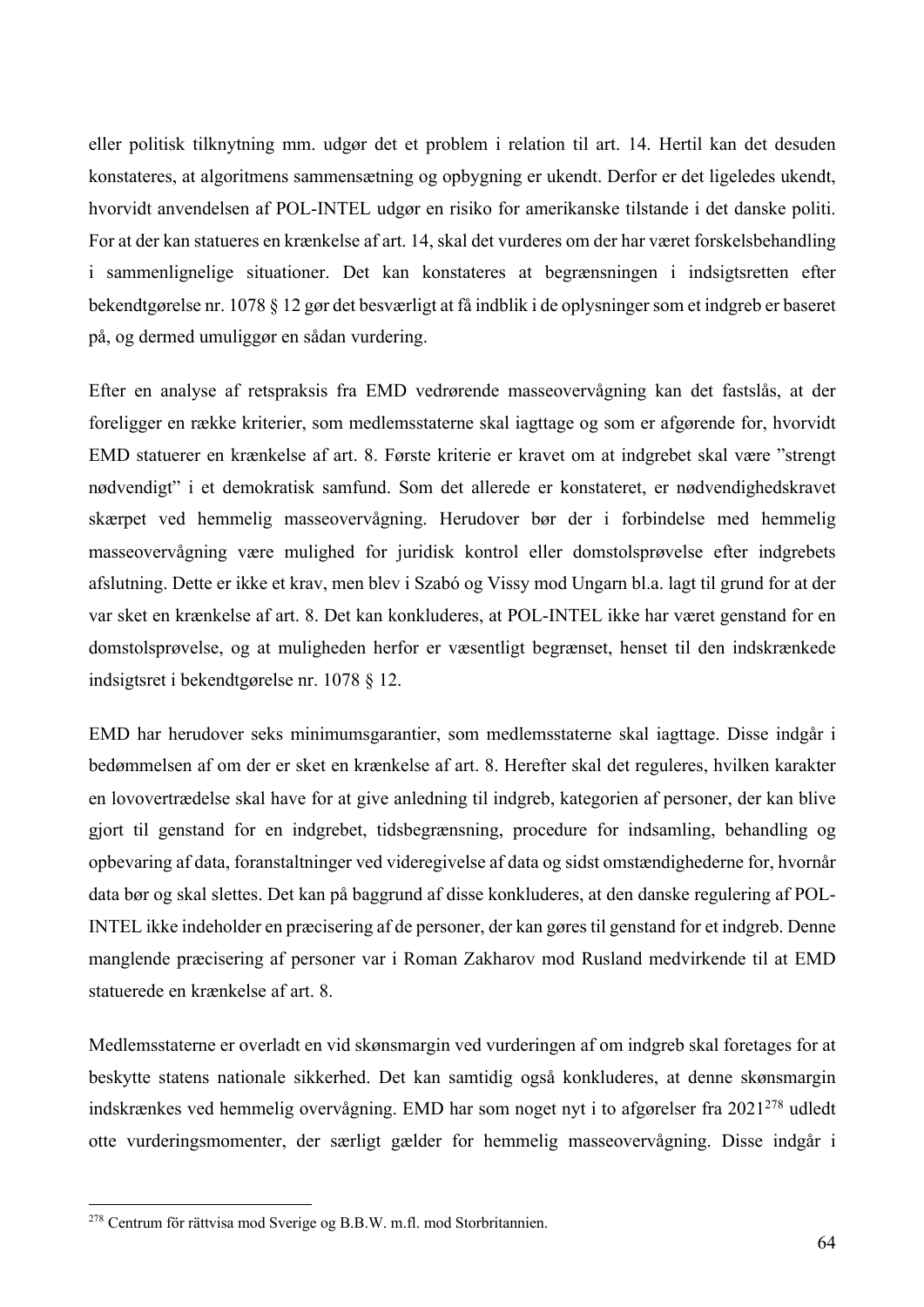bedømmelsen af om medlemsstaterne handler inden for deres skønsmargin. De otte vurderingsmomenter går for det første på om den pågældende medlemsstat har reguleret grundene til at hemmelig masseovervågning kan tillades, omstændighederne, der retfærdiggør overvågning og procedurer for tilladelse. Ligeledes skal det vurderes om der er procedurer for indsamling, behandling og opbevaring af data, foranstaltninger ved videregivelse af data, procedurer for varighed, opbevaring og destruktion, procedurer for tilsyn af en uafhængig myndighed og slutteligt procedurer for efterfølgende kontrol. Det kan konkluderes, at procedurer for tilsyn af en uafhængig myndighed og for efterfølgende kontrol ikke er reguleret i den danske lovgivning ved anvendelsen af POL-INTEL. Dette besværliggøres samtidig af den ovenfor konstateret indsigtsbegrænsning. Det kan derfor betvivles om Danmark handler inden for den i forvejen indskrænkede skønsmargin ved anvendelsen af POL-INTEL.

Hvad angår vurderingen af EMRK art. 13 om retten til effektive retsmidler, kan det på baggrund af retspraksis fra EMD udledes, at manglende adgang til effektive retsmidler anses for at være en krænkelse af en processuel rettighed knyttet til vurderingen af art. 8. Derfor kan det konkluderes, at art. 13 ikke i sig selv giver anledning til problematikker.

Samlet set bemærkes det, at POL-INTEL muliggør foretagelsen af hemmelig masseovervågning, herunder "predictive policing", hvilket medfører en stor risiko for misbrug og vilkårlighed. Det kan ligeledes konstateres, at den danske regulering af POL-INTEL mangler tilstrækkelige og effektive sikkerhedsforanstaltninger, der kan forhindre en sådan misbrug og vilkårlighed. Den væsentligste problematik er dog, at anvendelsen af POL-INTEL er baseret på en manglende kompetent vurdering og derfor er nødvendighedskravet efter art. 8, stk. 2 ikke opfyldt. På baggrund heraf aktualiserer anvendelsen af POL-INTEL en anseelig risiko for at krænke konventionssikrede menneskerettigheder og dermed danskernes ret til privatliv, familieliv, hjem og korrespondance efter art. 8 og retten til ikke at blive udsat for diskrimination efter art. 14.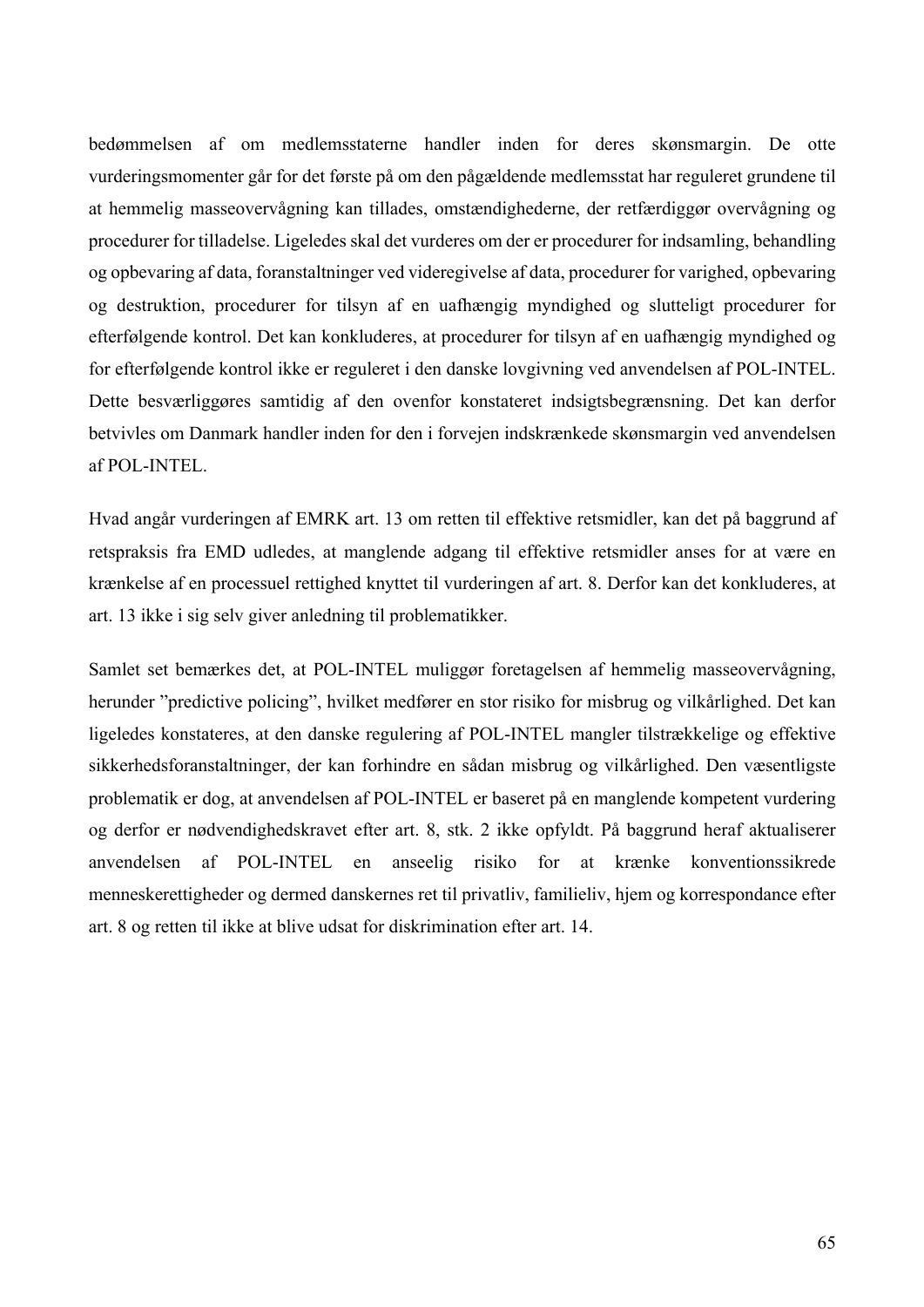## **8. Litteraturfortegnelse**

#### **8.1. Retslitteratur og anden faglitteratur**

- Couchman, Hannah, *"Policing by Machine",* Rapport fra Liberty, 2019.
- Elo Rytter, Jens, *"Individets grundlæggende rettigheder",* Karnov Group, 2021, 4. udgave.
- Evald, Jens, "*Juridisk teori, metode og videnskab",* Djøf Forlag, 2020, 2. udgave.
- Evald, Jens, *"Retskilderne og den juridiske metode"*, Jurist- og Økonomforbundets Forlag, 2000, 2. udgave.
- Evald, Jens & Schaumburg-Müller, Sten, "*Retsfilosofi, retsvidenskab og retskildelære*", Jurist- og Økonomforbundets Forlag, 2004, 1. udgave.
- G. Ferguson, Andrew, "*Policing Predictive Policing*", Washington University Law Review, vol. 94, issue 5, 2017.
- Henricson, Ib, "*Politiloven med kommentarer"*, Jurist- og Økonomforbundets Forlag, 2020, 5. udgave.
- Henricson, Ib, "*Politiret*", Jurist- og Økonomforbundets Forlag, 2020, 6. udgave.
- Harhoff, Frederik (red.), Barten, Ulrike, Schamburg-Müller, Sten m.fl., *"Folkeret"*, Hans Reitzels Forlag, 2017, 1. udgave.
- Kirchhoff Hestehave, Nadja, "*Proaktiv kriminalitetsbekæmpelse*", Samfundslitteratur, 2013, 1. udgave.
- Kjølbro, Jon Fridrik, "*Den Europæiske Menneskerettighedskonvention for Praktikere",* Jurist- og Økonomforbundets Forlag, 2020, 5. udgave.
- Lorenzen, Peer m.fl., "*Den Europæiske Menneskerettighedskonvention med kommentarer (art. 1-9)*", Jurist- og Økonomforbundets Forlag, 2011, 3. udgave*.*
- Lorenzen, Peer m.fl., "*Den Europæiske Menneskerettighedskonvention med kommentarer (art. 10-59 samt tillægsprotokollerne)*", Jurist- og Økonomforbundets Forlag, 2011, 3. udgave.
- Munk-Hansen, Carsten, "*Retsvidenskabsteori",* Jurist- og Økonomforbundets Forlag, 2018, 2. udgave.
- Stevnsborg, Henrik*, "Hot spots, hot times, hot persons. Om fænomenet predictive policing"*, Tidsskrift for Kriminalret, 2021.
- Volquartzen, Mette, "*Forskydninger mellem det private og det offentlige",* Kapitel i "*Ret SMART: Om smart teknologi og regulering*" af Rønne og Stevnsborg, Jurist- og Økonomforbundets Forlag, 2018, 1. udgave.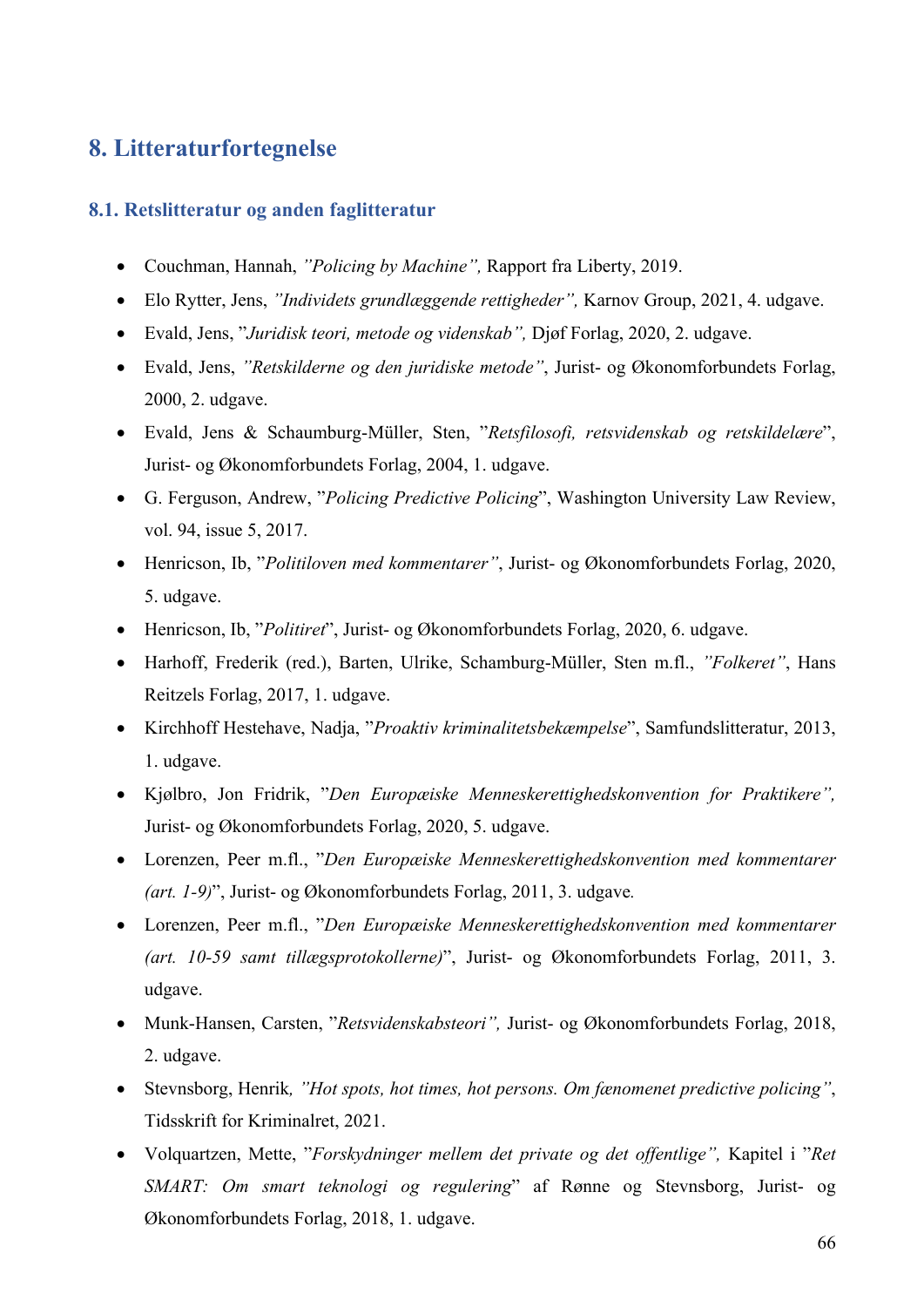## **8.2. Retskilder**

- Bekendtgørelse nr. 1078 af 20. september 2017 (Bekendtgørelse om politiets behandling af oplysninger i forbindelse med tværgående informationsanalyser).
- Betænkning nr. 1546 af 15. august 2014 (Betænkning om inkorporering mv. inden for menneskeretsområdet).
- EMRK: Den Europæiske Menneskerettighedskonvention.
- Inkorporeringsloven (Lov nr. 285 af 29. april 1992).
- Lov nr. 671 af 8. juni 2017 (Lov om ændring af lov om politiets virksomhed og toldloven).
- Lovforslag nr. 171 af 29. marts 2017 (Forslag til lov om ændring af lov om politiets virksomhed og toldloven).
- Persondataloven (Lov nr. 429 af 31. maj 2000 om behandling af personoplysninger).
- Politiloven (Lov nr. 444 af 9. juni 2004 om politiets virksomhed, jf. lovbekendtgørelse nr. 1270 af 29. november 2019).
- Retshåndhævelsesloven (Lov nr. 410 af 27. april 2017).

## **8.3. Andet materiale**

- "*Et stærkt værn mod terror – 12 nye tiltag mod terror",* Regeringens udspil fra 2015.
- Kommenteret høringsoversigt vedr. Udkast til lov om ændring af lov om politiets virksomhed og toldloven (Politiets anvendelse af databaserede analyseredskaber og adgang til oplysning om flypassagerer).

## **8.4. Domsregister**

#### **Den Europæiske Menneskerettighedsdomstol**

- B.B.W. m.fl. mod Storbritannien Afsagt d. 25. maj 2021.
- Brinks mod Holland Afsagt d. 5. april 2005.
- Centrum för rättvisa mod Sverige Afsagt d. 25. maj 2021.
- Khelili mod Schweiz Afsagt d. 18. oktober 2011.
- Klass m.fl. mod Tyskland Afsagt d. 6. september 1978.
- Roman Zakharov mod Rusland Afsagt d. 4. december 2015.
- Szabó og Vissy mod Ungarn Afsagt d. 12. januar 2016.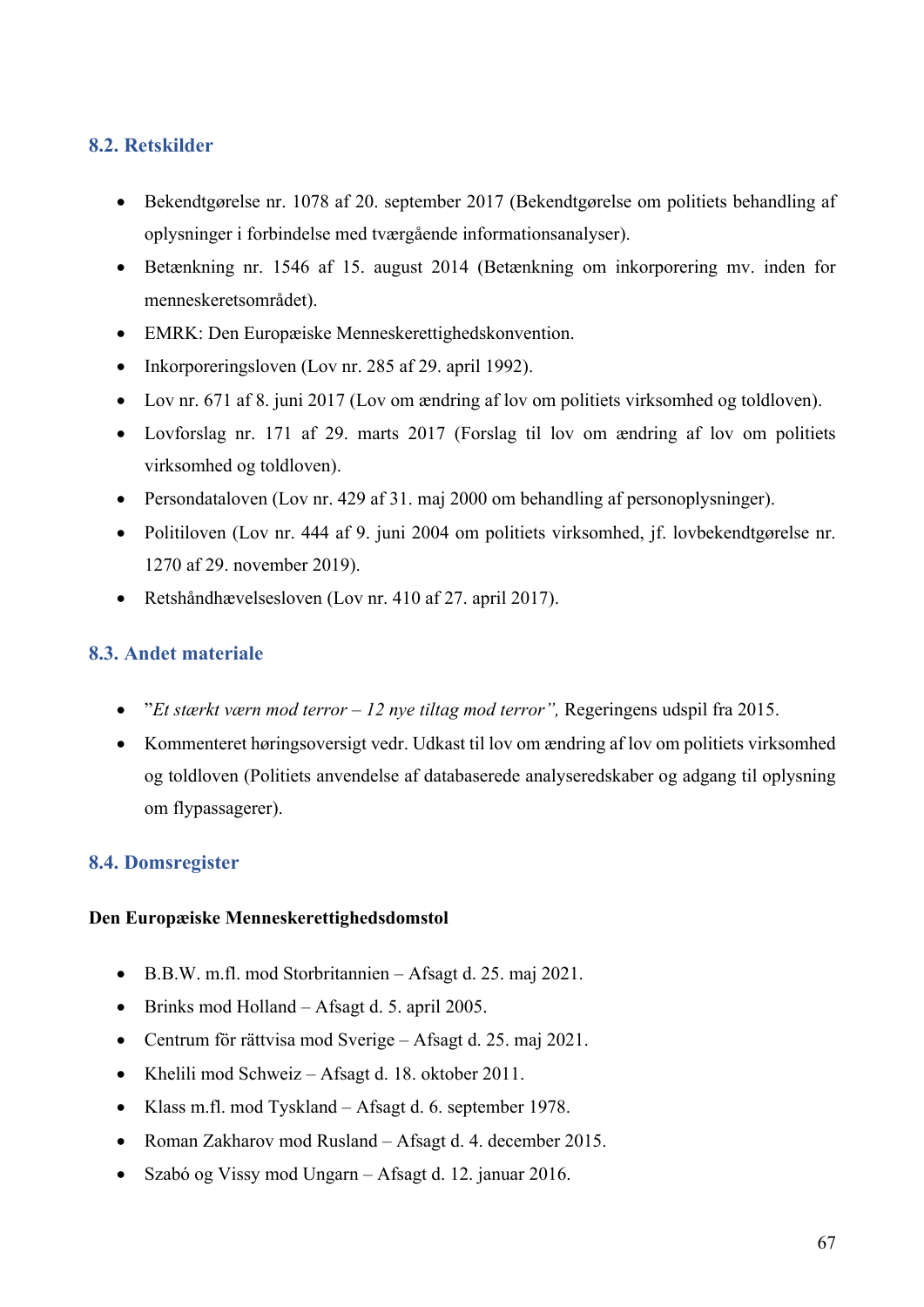## **8.5. Hjemmesider/artikler**

- Fribo, Adam, "*Rigspolitiet lover: Vi bruger ikke Pol-intel til predictive policing*", Artikel på version2.dk, (https://www.version2.dk/artikel/rigspolitiet-lover-vi-bruger-ikke-pol-intelpredictive-policing-1092642), besøgt d. 5. september 2021.
- Holst, Helene Kristine & Sørensen, Kasper Kildegaard, "V*i er meget, meget sikre på, at det her bliver en success*", Artikel på Berlingske.dk, https://www.berlingske.dk/politik/danskpoliti-advarer-forbrydere-vi-er-klar-med-et-supervaaben, besøgt d. 27. oktober 2021.
- Jensen, Sally, "*Et supervåben mod kriminalitet eller en sprængfarlig bombe af*  diskrimination?", Artikel på responsmedie.dk, https://www.responsmedie.dk/pol-intel/, besøgt d. 27. oktober 2021.
- Kulager, Frederik, *"For fire år siden fik politiet et "supervåben". Her er, hvordan det har transformeret ordensmagten"*, Artikel på Zetland.dk, (https://www.zetland.dk/historie/sO9kBG7W-aOZj67pz-04ca0), besøgt d. 5. september 2021.
- Milhøj, Anders og Englev, Michael, "*Datamining i Den Store Danske*", https://denstoredanske.lex.dk/datamining, besøgt d. 16. oktober 2021.
- Scheuer-Hansen, Simone, "*Var det for meget, da politiet fangede en lommetyve med nyt supervåben?*", Artikel på Politiken.dk, https://politiken.dk/viden/Tech/art6650800/Var-detfor-meget-da-politiet-fangede-en-lommetyv-med-nyt-cyberv%C3%A5ben, besøgt d. 20 oktober 2021.